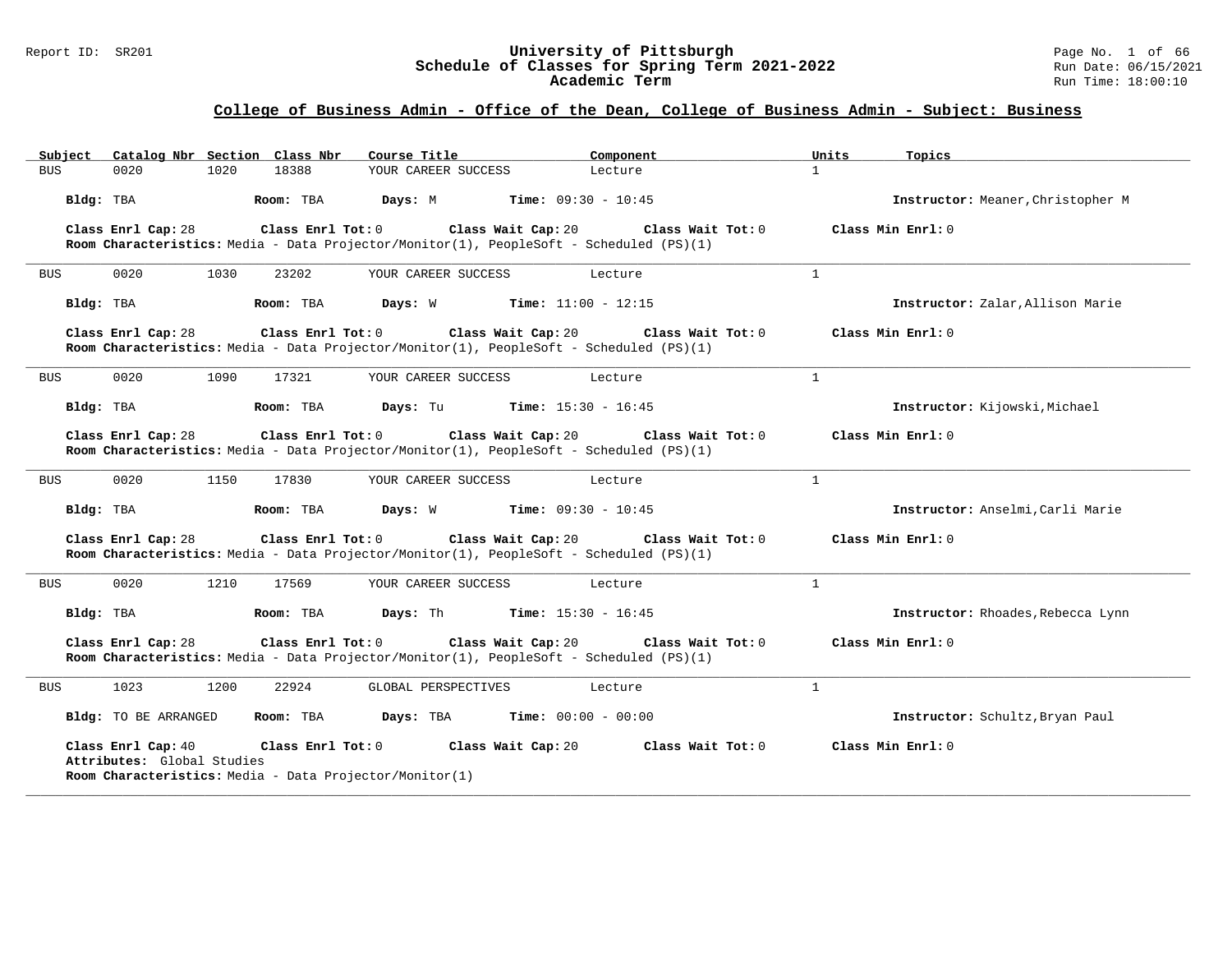#### Report ID: SR201 **University of Pittsburgh** Page No. 2 of 66 **Schedule of Classes for Spring Term 2021-2022** Run Date: 06/15/2021 **Academic Term** Run Time: 18:00:10

| Catalog Nbr Section Class Nbr<br>Subject                                                                    | Course Title                                           | Component<br>Units      | Topics                             |
|-------------------------------------------------------------------------------------------------------------|--------------------------------------------------------|-------------------------|------------------------------------|
| <b>BUS</b><br>1023IS<br>1200                                                                                | 22925<br>GLOBAL PERSPECTIVES - IS                      | $\Omega$<br>Lecture     |                                    |
| Bldg: TO BE ARRANGED                                                                                        | Room: TBA<br>Days: TBA<br><b>Time:</b> $00:00 - 00:00$ |                         | Instructor: Schultz, Bryan Paul    |
| Class Enrl Cap: 40<br>Attributes: Global Studies<br>Room Characteristics: Media - Data Projector/Monitor(1) | Class Enrl Tot: 0<br>Class Wait Cap: 20                | Class Wait Tot: 0       | Class Min Enrl: 0                  |
| 10230S<br>1200<br>BUS                                                                                       | 22926<br>GLOBAL PERSPECTIVE- OS                        | $\Omega$<br>Lecture     |                                    |
| Bldg: TO BE ARRANGED                                                                                        | Room: TBA<br>Days: TBA<br><b>Time:</b> $00:00 - 00:00$ |                         | Instructor: Schultz, Bryan Paul    |
| Class Enrl Cap: 40<br>Attributes: Global Studies<br>Room Characteristics: Media - Data Projector/Monitor(1) | Class Enrl Tot: 0<br>Class Wait Cap: 20                | Class Wait Tot: 0       | Class Min Enrl: 0                  |
| 1024IS<br>1010<br>BUS                                                                                       | 29955<br>GLOBAL CONSULTING CAPSTONE IS Seminar         | $\Omega$                |                                    |
| Bldg: TO BE ARRANGED                                                                                        | <b>Time:</b> $00:00 - 00:00$<br>Room: TBA<br>Days: TBA |                         | Instructor: Staff                  |
| Class Enrl Cap: 30                                                                                          | Class Enrl Tot: 0<br>Class Wait Cap: 20                | Class Wait Tot: 0       | Class Min Enrl: 0                  |
| 10240S<br>1010<br><b>BUS</b>                                                                                | 29956<br>GLOBAL CONSULTING CAPSTONE OS Seminar         | $\mathbf 0$             |                                    |
| Bldg: TO BE ARRANGED                                                                                        | <b>Time:</b> $00:00 - 00:00$<br>Room: TBA<br>Days: TBA |                         | Instructor: Staff                  |
| Class Enrl Cap: 30                                                                                          | Class Enrl Tot: 0<br>Class Wait Cap: 20                | Class Wait Tot: 0       | Class Min Enrl: 0                  |
| 1392<br>1370<br><b>BUS</b>                                                                                  | 26215<br>PERSONAL FINANCIAL PLANNING                   | $\mathbf{1}$<br>Lecture |                                    |
| Bldg: TBA                                                                                                   | Room: TBA<br>Days: F<br><b>Time:</b> $13:00 - 14:15$   |                         | Instructor: Natali, Eugene Michael |
| Class Enrl Cap: 38<br>Room Characteristics: PeopleSoft - Scheduled (PS)(1)                                  | Class Wait Cap: 20<br>Class Enrl Tot: 0                | Class Wait Tot: 0       | Class Min Enrl: 0                  |
| 1755<br>1060<br><b>BUS</b>                                                                                  | 24900<br>SERVICE LEARNING ORGANIZATIONSLecture         | 3                       |                                    |
| Bldg: TBA                                                                                                   | Days: MW<br><b>Time:</b> $14:00 - 15:15$<br>Room: TBA  |                         | Instructor: Schultz, Bryan Paul    |
|                                                                                                             |                                                        |                         | Murrell, Audrey J                  |
| Class Enrl Cap: 32<br>Attributes: Global Studies<br>Room Characteristics: PeopleSoft - Scheduled (PS)(1)    | Class Enrl Tot: 0<br>Class Wait Cap: 20                | Class Wait Tot: $0$     | Class Min Enrl: 0                  |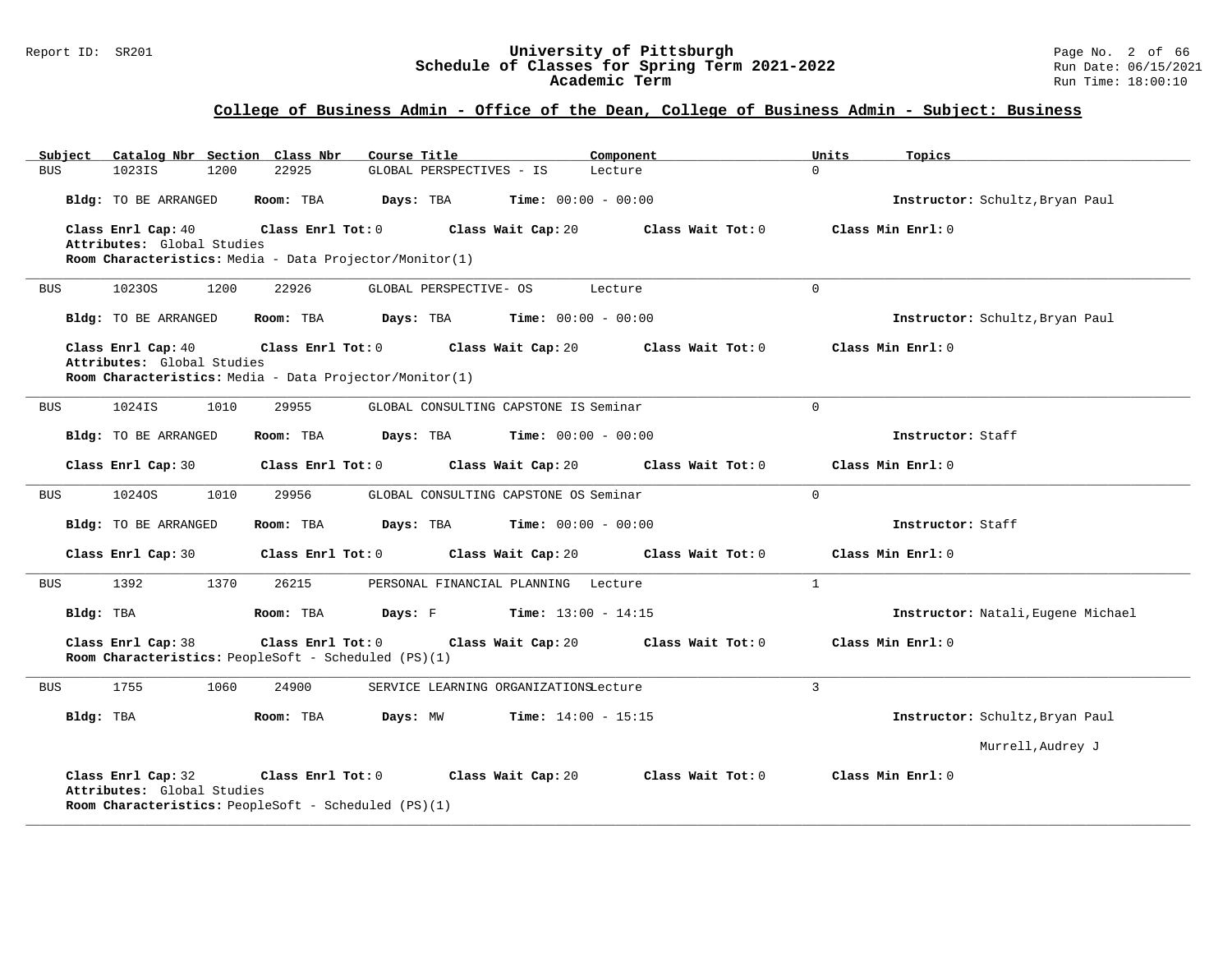#### Report ID: SR201 **University of Pittsburgh** Page No. 3 of 66 **Schedule of Classes for Spring Term 2021-2022** Run Date: 06/15/2021 **Academic Term** Run Time: 18:00:10

### **College of Business Admin - Office of the Dean, College of Business Admin - Subject: Business**

| Catalog Nbr Section Class Nbr<br>Subject                                                                                                                                                                                           | Course Title                                   | Component                                                                                                                                                                                                                          | Units<br>Topics   |  |  |  |  |  |
|------------------------------------------------------------------------------------------------------------------------------------------------------------------------------------------------------------------------------------|------------------------------------------------|------------------------------------------------------------------------------------------------------------------------------------------------------------------------------------------------------------------------------------|-------------------|--|--|--|--|--|
| 1755IS<br>1010<br><b>BUS</b>                                                                                                                                                                                                       | 24747<br>SERVC LRNG ORGS: AKP - IS             | Lecture                                                                                                                                                                                                                            | $\Omega$          |  |  |  |  |  |
| Bldg: TO BE ARRANGED                                                                                                                                                                                                               | Days: TBA<br>Room: TBA                         | <b>Time:</b> $00:00 - 00:00$                                                                                                                                                                                                       | Instructor: Staff |  |  |  |  |  |
| Class Enrl Cap: 35<br>Attributes: Global Studies                                                                                                                                                                                   | Class Enrl Tot: 0                              | Class Wait Cap: 20<br>Class Wait Tot: 0                                                                                                                                                                                            | Class Min Enrl: 0 |  |  |  |  |  |
| 17550S<br>1010<br><b>BUS</b>                                                                                                                                                                                                       | 24748<br>SERVC LRNG ORGS: AKP - OS             | Lecture                                                                                                                                                                                                                            | $\mathbf 0$       |  |  |  |  |  |
|                                                                                                                                                                                                                                    |                                                |                                                                                                                                                                                                                                    |                   |  |  |  |  |  |
| Bldg: TO BE ARRANGED                                                                                                                                                                                                               | Room: TBA<br>Days: TBA                         | <b>Time:</b> $00:00 - 00:00$                                                                                                                                                                                                       | Instructor: Staff |  |  |  |  |  |
| Class Enrl Cap: 35<br>Attributes: Global Studies                                                                                                                                                                                   | Class Enrl Tot: 0                              | Class Wait Cap: 20<br>Class Wait Tot: 0                                                                                                                                                                                            | Class Min Enrl: 0 |  |  |  |  |  |
| 1756IS<br>1010<br>BUS                                                                                                                                                                                                              | 25125<br>SERVC LRNG ORGS: PBL - IS             | Lecture                                                                                                                                                                                                                            | $\mathbf 0$       |  |  |  |  |  |
| Bldg: TO BE ARRANGED                                                                                                                                                                                                               | Room: TBA<br>Days: TBA                         | <b>Time:</b> $00:00 - 00:00$                                                                                                                                                                                                       | Instructor: Staff |  |  |  |  |  |
| Class Enrl Cap: 35                                                                                                                                                                                                                 | Class Enrl Tot: 0                              | Class Wait Cap: 20<br>Class Wait Tot: 0                                                                                                                                                                                            | Class Min Enrl: 0 |  |  |  |  |  |
| 1010<br>17560S<br>BUS                                                                                                                                                                                                              | 25124<br>SERVC LRNG ORGS: PBL - OS             | Lecture                                                                                                                                                                                                                            | $\mathbf 0$       |  |  |  |  |  |
| Bldg: TO BE ARRANGED                                                                                                                                                                                                               | Room: TBA<br>Days: TBA                         | <b>Time:</b> $00:00 - 00:00$                                                                                                                                                                                                       | Instructor: Staff |  |  |  |  |  |
| Class Enrl Cap: 35                                                                                                                                                                                                                 | Class Enrl Tot: 0                              | Class Wait Tot: 0<br>Class Wait Cap: 20                                                                                                                                                                                            | Class Min Enrl: 0 |  |  |  |  |  |
| 1760IS<br>1010<br><b>BUS</b>                                                                                                                                                                                                       | 26427<br>SERVICE LRNG ORGANIZATIONS IS Seminar |                                                                                                                                                                                                                                    | $\Omega$          |  |  |  |  |  |
| Bldg: TO BE ARRANGED                                                                                                                                                                                                               | Room: TBA<br>Days: TBA                         | <b>Time:</b> $00:00 - 00:00$                                                                                                                                                                                                       | Instructor: Staff |  |  |  |  |  |
| Class Enrl Cap: 50                                                                                                                                                                                                                 | Class Enrl Tot: 0                              | Class Wait Cap: 20<br>Class Wait Tot: 0                                                                                                                                                                                            | Class Min Enrl: 0 |  |  |  |  |  |
| <b></b> This class has an additional fee. For more information go to <a <br="" href="http://www.registrar.pitt.edu">target="_blank"&gt;http://www.registrar.pitt.edu/</a> , and click on Faculty and Staff, then Course and Class. |                                                |                                                                                                                                                                                                                                    |                   |  |  |  |  |  |
| 17600S<br>1010<br>BUS                                                                                                                                                                                                              | 26428<br>SERVICE LRNG ORGANIZATIONS OS Lecture |                                                                                                                                                                                                                                    | 0                 |  |  |  |  |  |
| Bldg: TO BE ARRANGED                                                                                                                                                                                                               | Room: TBA<br>Days: TBA                         | <b>Time:</b> $00:00 - 00:00$                                                                                                                                                                                                       | Instructor: Staff |  |  |  |  |  |
| Class Enrl Cap: 50                                                                                                                                                                                                                 | Class Enrl Tot: 0                              | Class Wait Cap: 20<br>Class Wait Tot: 0                                                                                                                                                                                            | Class Min Enrl: 0 |  |  |  |  |  |
|                                                                                                                                                                                                                                    |                                                | <b></b> This class has an additional fee. For more information go to <a <br="" href="http://www.registrar.pitt.edu">target="_blank"&gt;http://www.registrar.pitt.edu/</a> , and click on Faculty and Staff, then Course and Class. |                   |  |  |  |  |  |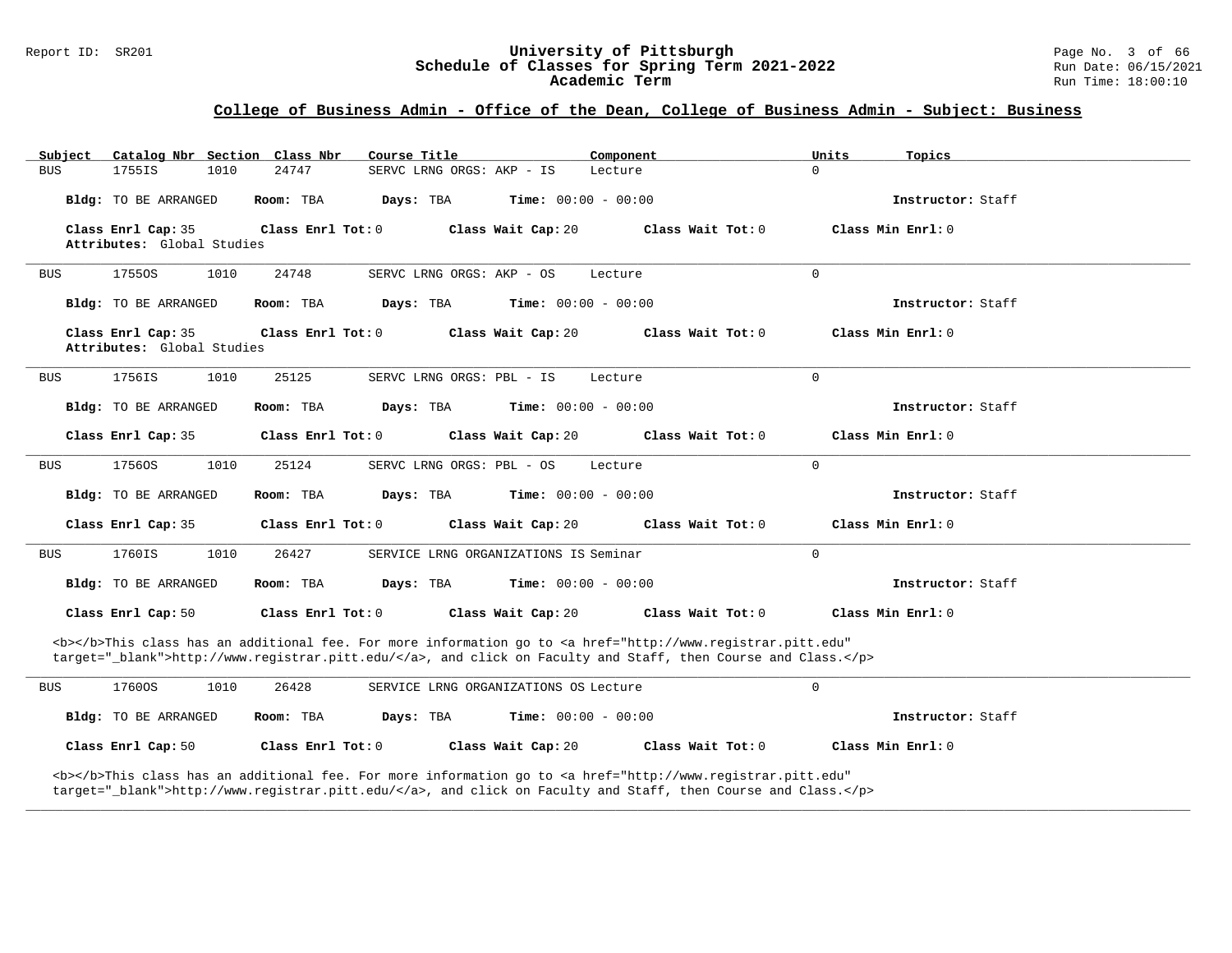#### Report ID: SR201 **University of Pittsburgh** Page No. 4 of 66 **Schedule of Classes for Spring Term 2021-2022** Run Date: 06/15/2021 **Academic Term** Run Time: 18:00:10

| Catalog Nbr Section Class Nbr<br>Subject                   | Course Title                                                                                       | Component                    | Units<br>Topics                       |  |
|------------------------------------------------------------|----------------------------------------------------------------------------------------------------|------------------------------|---------------------------------------|--|
| 1900<br><b>BUS</b><br>1010                                 | 12022<br>BUSINESS INTERNSHIP                                                                       | Internship                   | $1 - 3$                               |  |
| Bldg: Sennott Square                                       | <b>Room: 02600</b><br>Days: TBA                                                                    | <b>Time:</b> $00:00 - 00:00$ | Instructor: Jones, Raymond E          |  |
|                                                            |                                                                                                    |                              | Boyas, Elise A                        |  |
| Class Enrl Cap: 25<br>Attributes: Undergraduate Internship | Class Enrl Tot: 0<br>Class Wait Cap: 20<br>Room Characteristics: Media - Data Projector/Monitor(1) | Class Wait Tot: 0            | Class Min Enrl: 0                     |  |
| 1901<br><b>BUS</b><br>1010                                 | 12023<br>INDEPENDENT STUDY                                                                         | Independent Study            | $1 - 3$                               |  |
| Bldg: Sennott Square                                       | <b>Room:</b> 02204<br>Days: TBA                                                                    | <b>Time:</b> $00:00 - 00:00$ | Instructor: Whitehead, Jeffrey Robert |  |
|                                                            |                                                                                                    |                              | Atkin, Robert S                       |  |
|                                                            |                                                                                                    |                              | Pomeroy, H Blair                      |  |
|                                                            |                                                                                                    |                              | McDonald, Derek B                     |  |
| Class Enrl Cap: 25                                         | Class Enrl Tot: 0 Class Wait Cap: 20<br>Room Characteristics: Media - Data Projector/Monitor(1)    | Class Wait Tot: 0            | Class Min Enrl: 0                     |  |
| 1901<br>1015<br><b>BUS</b>                                 | 24345<br>INDEPENDENT STUDY                                                                         | Independent Study            | $1 - 3$                               |  |
| Bldg: TO BE ARRANGED                                       | Room: TBA<br>Days: TBA                                                                             | <b>Time:</b> $00:00 - 00:00$ | Instructor: Staff                     |  |
| Class Enrl Cap: 35                                         | Class Enrl Tot: 0<br>Class Wait Cap: 20<br>Room Characteristics: Media - Data Projector/Monitor(1) | Class Wait Tot: 0            | Class Min Enrl: 0                     |  |
| <b>BUS</b><br>1901<br>1020                                 | 26945<br>INDEPENDENT STUDY                                                                         | Independent Study            | $1 - 3$                               |  |
| Bldg: TO BE ARRANGED                                       | Room: TBA<br>Days: TBA                                                                             | Time: $00:00 - 00:00$        | Instructor: Staff                     |  |
| Class Enrl Cap: 25                                         | Class Wait Cap: 20<br>Class Enrl Tot: 0                                                            | Class Wait Tot: 0            | Class Min Enrl: 0                     |  |
| 1901IS<br>1050<br><b>BUS</b>                               | 22037<br>INDEPENDENT STUDY - IS                                                                    | Independent Study            | $\mathbf 0$                           |  |
| Bldg: TO BE ARRANGED                                       | Room: TBA<br>Days: TBA                                                                             | <b>Time:</b> $00:00 - 00:00$ | Instructor: Whitehead, Jeffrey Robert |  |
| Class Enrl Cap: 35                                         | Class Enrl Tot: 0<br>Class Wait Cap: 20<br>Room Characteristics: Media - Data Projector/Monitor(1) | Class Wait Tot: 0            | Class Min Enrl: 0                     |  |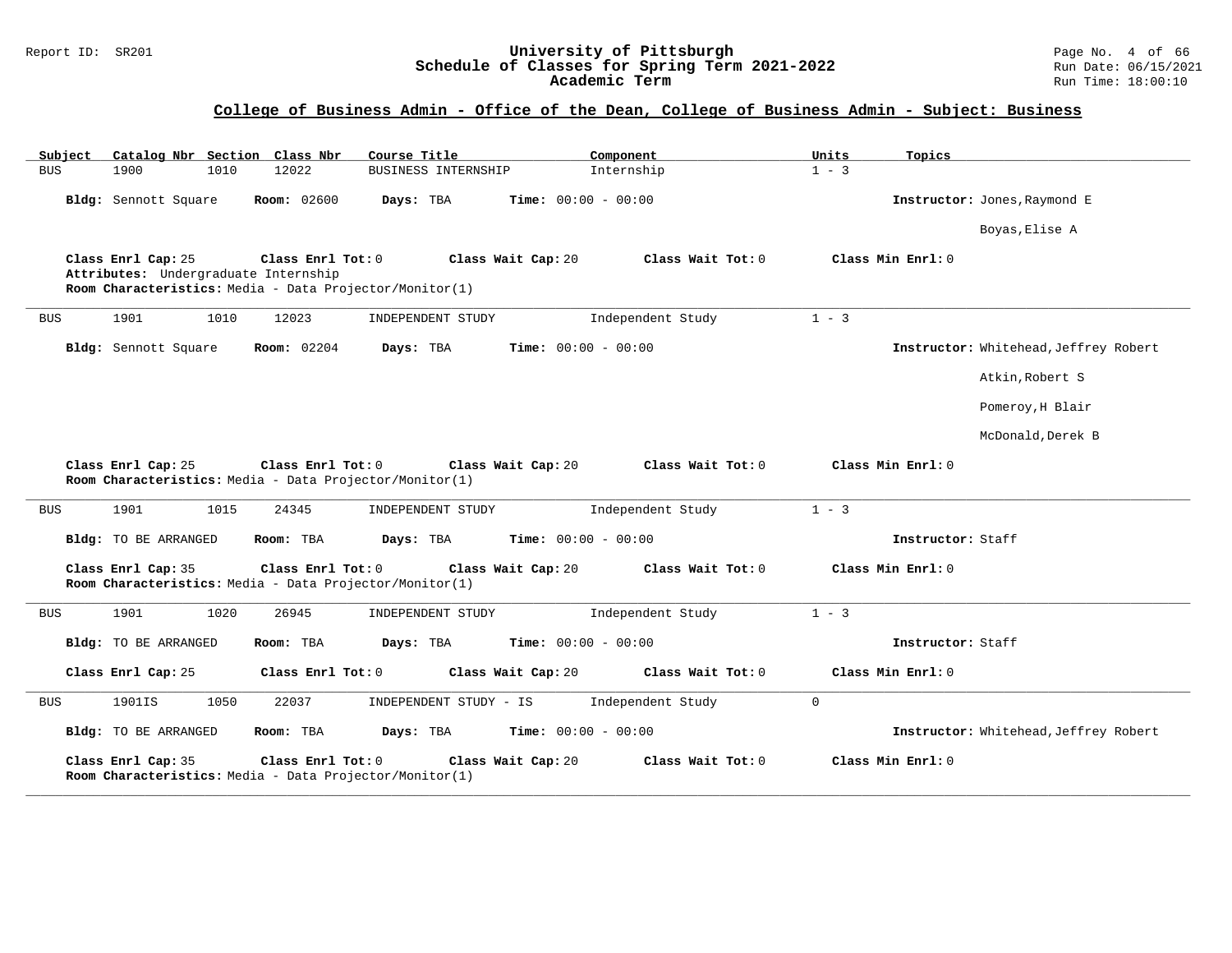#### Report ID: SR201 **University of Pittsburgh** Page No. 5 of 66 **Schedule of Classes for Spring Term 2021-2022** Run Date: 06/15/2021 **Academic Term** Run Time: 18:00:10

| Subject<br>Catalog Nbr Section Class Nbr                   | Course Title                                                                                       | Component                    | Units<br>Topics                       |
|------------------------------------------------------------|----------------------------------------------------------------------------------------------------|------------------------------|---------------------------------------|
| 1901OS<br>1050<br><b>BUS</b>                               | 22036<br>INDEPENDENT STUDY - OS                                                                    | Independent Study            | $\Omega$                              |
| Bldg: TO BE ARRANGED                                       | Room: TBA<br>Days: TBA                                                                             | <b>Time:</b> $00:00 - 00:00$ | Instructor: Whitehead, Jeffrey Robert |
| Class Enrl Cap: 35                                         | Class Enrl Tot: 0<br>Class Wait Cap: 20                                                            | Class Wait Tot: 0            | Class Min Enrl: 0                     |
|                                                            | Room Characteristics: Media - Data Projector/Monitor(1)                                            |                              |                                       |
| <b>BUS</b><br>1904<br>1010                                 | 12002<br>CBA FULL-TIME CO-OP                                                                       | Internship                   | 1                                     |
| Bldg: Sennott Square                                       | <b>Room: 02600</b><br>Days: TBA                                                                    | Time: $00:00 - 00:00$        | Instructor: Jones, Raymond E          |
|                                                            |                                                                                                    |                              | Boyas, Elise A                        |
| Class Enrl Cap: 25<br>Attributes: Undergraduate Internship | Class Enrl Tot: 0<br>Class Wait Cap: 20<br>Room Characteristics: Media - Data Projector/Monitor(1) | Class Wait Tot: 0            | Class Min Enrl: 0                     |
| 1906<br>1010<br><b>BUS</b>                                 | 24333<br>CAREER EXPLORATION INTERNSHIP Internship                                                  |                              | $\mathbf{1}$                          |
| Bldg: TO BE ARRANGED                                       | Room: TBA<br>Days: TBA                                                                             | <b>Time:</b> $00:00 - 00:00$ | Instructor: Jones, Raymond E          |
| Class Enrl Cap: 35<br>Attributes: Undergraduate Internship | Class Enrl Tot: 0<br>Class Wait Cap: 20<br>Room Characteristics: Media - Data Projector/Monitor(1) | Class Wait Tot: 0            | Class Min Enrl: 0                     |
| 1910<br>1050<br><b>BUS</b>                                 | 25023<br>BUSINESS INT'L INTERNSHIP                                                                 | Internship                   | $3 - 6$                               |
| Bldg: TO BE ARRANGED                                       | Room: TBA<br>Days: TBA                                                                             | <b>Time:</b> $00:00 - 00:00$ | Instructor: Koller, Hillary J         |
| Class Enrl Cap: 35<br>Attributes: Undergraduate Internship | Class Enrl Tot: 0<br>Class Wait Cap: 20                                                            | Class Wait Tot: 0            | Class Min Enrl: 0                     |
| 1910<br>1100<br><b>BUS</b>                                 | 22634<br>BUSINESS INT'L INTERNSHIP                                                                 | Internship                   | $3 - 6$                               |
| Bldg: Sennott Square                                       | Room: 02600<br>Days: TBA                                                                           | Time: $00:00 - 00:00$        | Instructor: Atkin, Robert S           |
| Class Enrl Cap: 25<br>Attributes: Undergraduate Internship | Class Enrl Tot: 0<br>Class Wait Cap: 20<br>Room Characteristics: Media - Data Projector/Monitor(1) | Class Wait Tot: 0            | Class Min Enrl: 0                     |
| 1910<br>1110<br><b>BUS</b>                                 | 22635<br>BUSINESS INT'L INTERNSHIP                                                                 | Internship                   | $3 - 6$                               |
| Bldg: Sennott Square                                       | <b>Room:</b> 02600<br>Days: TBA                                                                    | <b>Time:</b> $00:00 - 00:00$ | Instructor: Koller, Hillary J         |
| Class Enrl Cap: 25<br>Attributes: Undergraduate Internship | Class Enrl Tot: 0<br>Class Wait Cap: 20<br>Room Characteristics: Media - Data Projector/Monitor(1) | Class Wait Tot: 0            | Class Min Enrl: 0                     |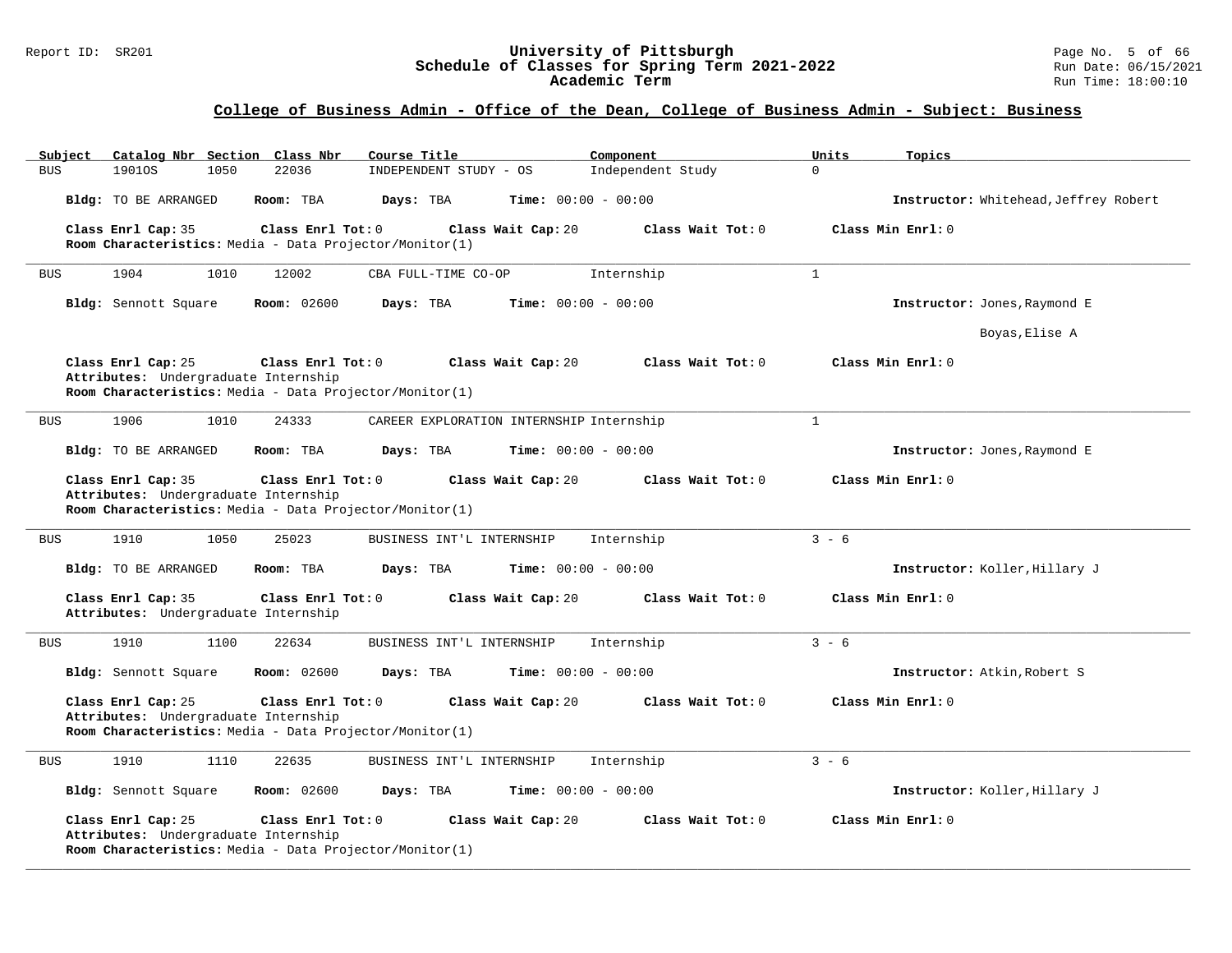| <b>BUS</b> | 1910<br>1120                                                                                                          | 22895             | BUSINESS INT'L INTERNSHIP |                                       | Internship          | $3 - 6$                               |
|------------|-----------------------------------------------------------------------------------------------------------------------|-------------------|---------------------------|---------------------------------------|---------------------|---------------------------------------|
|            | Bldg: TO BE ARRANGED                                                                                                  | Room: TBA         | Days: TBA                 | <b>Time:</b> $00:00 - 00:00$          |                     | Instructor: Koller, Hillary J         |
|            | Class Enrl Cap: 25<br>Attributes: Undergraduate Internship<br>Room Characteristics: Media - Data Projector/Monitor(1) | Class Enrl Tot: 0 |                           | Class Wait Cap: 20                    | Class Wait Tot: 0   | Class Min Enrl: 0                     |
| <b>BUS</b> | 1910<br>1130                                                                                                          | 25024             | BUSINESS INT'L INTERNSHIP |                                       | Internship          | $3 - 6$                               |
|            | <b>Bldg:</b> TO BE ARRANGED                                                                                           | Room: TBA         | Days: TBA                 | Time: $00:00 - 00:00$                 |                     | Instructor: Koller, Hillary J         |
|            | Class Enrl Cap: 35<br>Attributes: Undergraduate Internship                                                            | Class Enrl Tot: 0 |                           | Class Wait Cap: 20                    | Class Wait Tot: $0$ | Class Min $Enrl: 0$                   |
| <b>BUS</b> | 1910<br>1140                                                                                                          | 28166             | BUSINESS INT'L INTERNSHIP |                                       | Internship          | $3 - 6$                               |
|            | Bldg: TO BE ARRANGED                                                                                                  | Room: TBA         | Days: TBA                 | <b>Time:</b> $00:00 - 00:00$          |                     | Instructor: Koller, Hillary J         |
|            | Class Enrl Cap: 50<br>Attributes: Undergraduate Internship                                                            | Class Enrl Tot: 0 |                           | Class Wait Cap: 20                    | Class Wait Tot: 0   | Class Min Enrl: 0                     |
| <b>BUS</b> | 1915<br>1500                                                                                                          | 24326             | DIRECTED RESEARCH         |                                       | Independent Study   | $\overline{3}$                        |
|            | Bldg: TO BE ARRANGED                                                                                                  | Room: TBA         | Days: TBA                 | Time: $00:00 - 00:00$                 |                     | Instructor: Whitehead, Jeffrey Robert |
|            | Class Enrl Cap: 40<br>Room Characteristics: Media - Data Projector/Monitor(1)                                         | Class Enrl Tot: 0 |                           | Class Wait Cap: 20                    | Class Wait Tot: 0   | Class Min Enrl: 0                     |
| <b>BUS</b> | 1940<br>1010                                                                                                          | 11953             | STUDY ABROAD              |                                       | Independent Study   | $1 - 18$                              |
|            | Bldg: Sennott Square                                                                                                  | Room: 02600       | Days: TBA                 | Time: $00:00 - 00:00$                 |                     | Instructor: Koller, Hillary J         |
|            | Class Enrl Cap: 25<br>Room Characteristics: Media - Data Projector/Monitor(1)                                         | Class Enrl Tot: 0 |                           | Class Wait Cap: 20                    | Class Wait Tot: 0   | Class Min Enrl: 0                     |
| <b>BUS</b> | 1950IS<br>1050                                                                                                        | 25019             |                           | GLBL BUS INSTIT: SHANGHAI - ISLecture |                     | $\mathbf 0$                           |
|            | Bldg: TO BE ARRANGED                                                                                                  | Room: TBA         | Days: TBA                 | <b>Time:</b> $00:00 - 00:00$          |                     | Instructor: Staff                     |
|            | Class Enrl Cap: 50<br>Attributes: Asian Studies                                                                       | Class Enrl Tot: 0 |                           | Class Wait Cap: 20                    | Class Wait Tot: 0   | Class Min Enrl: 0                     |
| <b>BUS</b> | 1950OS<br>1050                                                                                                        | 25020             |                           | GLBL BUS INSTIT: SHANGHAI - OSLecture |                     | $\overline{0}$                        |
|            | Bldg: TO BE ARRANGED                                                                                                  | Room: TBA         | Days: TBA                 | <b>Time:</b> $00:00 - 00:00$          |                     | Instructor: Staff                     |
|            | Class Enrl Cap: 50                                                                                                    | Class Enrl Tot: 0 |                           | Class Wait Cap: 20                    | Class Wait Tot: 0   | Class Min Enrl: 0                     |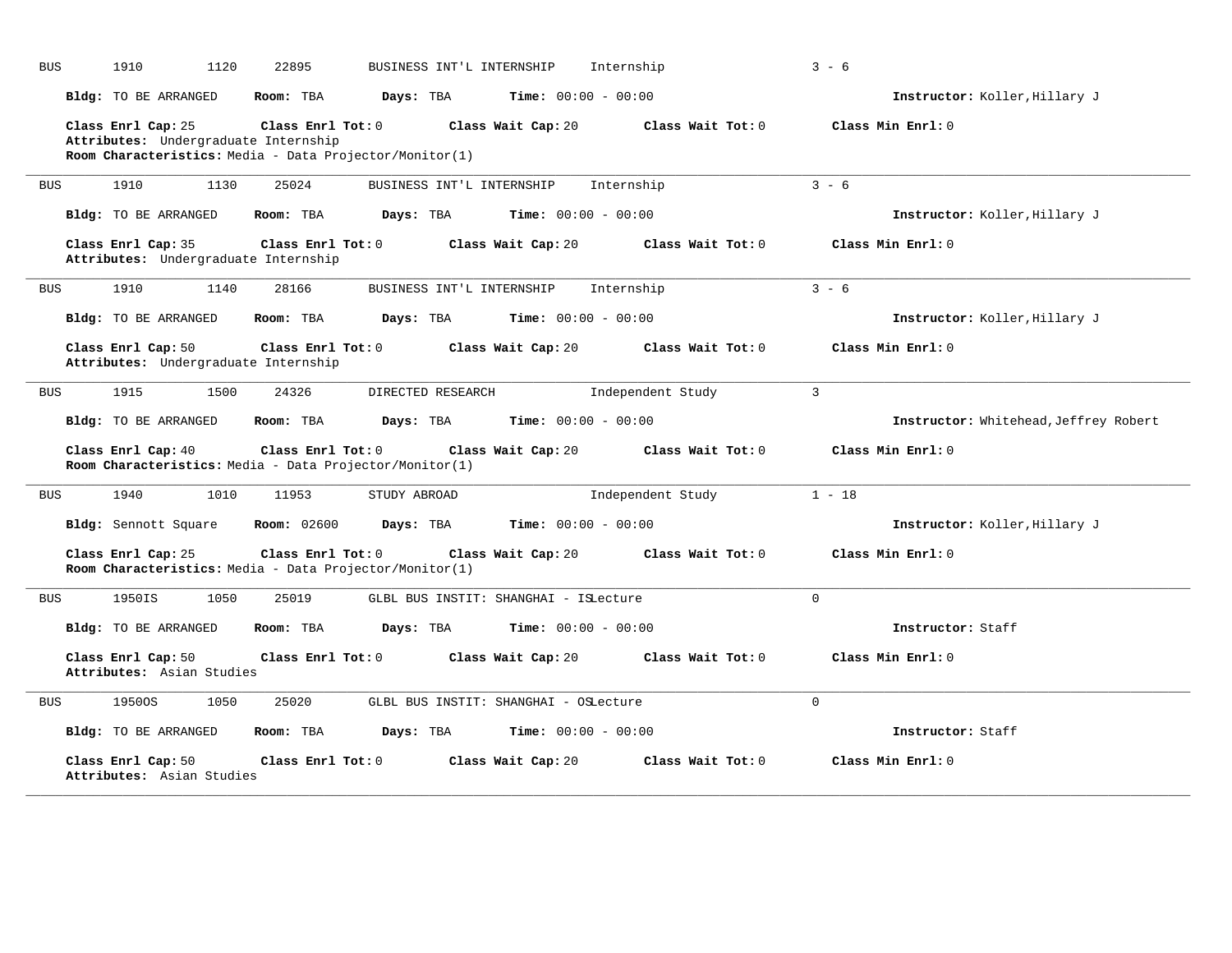#### Report ID: SR201 **University of Pittsburgh** Page No. 7 of 66 **Schedule of Classes for Spring Term 2021-2022** Run Date: 06/15/2021 **Academic Term** Run Time: 18:00:10

# **College of Business Admin - Office of the Dean, College of Business Admin - Subject: Business**

| Subject | Catalog Nbr Section                                                                                                                                                                                                                | Class Nbr          | Course Title |                                                 | Component           | Units    | Topics                          |  |  |  |  |
|---------|------------------------------------------------------------------------------------------------------------------------------------------------------------------------------------------------------------------------------------|--------------------|--------------|-------------------------------------------------|---------------------|----------|---------------------------------|--|--|--|--|
| BUS     | 1997<br>1020                                                                                                                                                                                                                       | 30146              |              | STUDY ABROAD: EXCHANGE PROGRAMIndependent Study |                     | $1 - 18$ |                                 |  |  |  |  |
|         | Bldg: TO BE ARRANGED                                                                                                                                                                                                               | Room: TBA          | Days: TBA    | <b>Time:</b> $00:00 - 00:00$                    |                     |          | Instructor: Schultz, Bryan Paul |  |  |  |  |
|         |                                                                                                                                                                                                                                    |                    |              |                                                 |                     |          | Schweber, Arielle               |  |  |  |  |
|         | Class Enrl Cap: 50                                                                                                                                                                                                                 | Class Enrl Tot: 0  |              | Class Wait Cap: 20                              | Class Wait Tot: $0$ |          | Class Min $Enr1:0$              |  |  |  |  |
| BUS     | 1997<br>1090                                                                                                                                                                                                                       | 15177              |              | STUDY ABROAD: EXCHANGE PROGRAMIndependent Study |                     | $1 - 18$ |                                 |  |  |  |  |
|         | Bldg: Sennott Square                                                                                                                                                                                                               | <b>Room:</b> 02600 | Days: TBA    | <b>Time:</b> $00:00 - 00:00$                    |                     |          | Instructor: Koller, Hillary J   |  |  |  |  |
|         | Class Min $Enrl: 0$<br>Class Enrl Cap: 25<br>Class Enrl Tot: 0<br>Class Wait Cap: 20<br>Class Wait Tot: $0$<br><b>Room Characteristics:</b> Media - Data Projector/Monitor(1)                                                      |                    |              |                                                 |                     |          |                                 |  |  |  |  |
|         | <b></b> This class has an additional fee. For more information go to <a <br="" href="http://www.registrar.pitt.edu">target="_blank"&gt;http://www.registrar.pitt.edu/</a> , and click on Faculty and Staff, then Course and Class. |                    |              |                                                 |                     |          |                                 |  |  |  |  |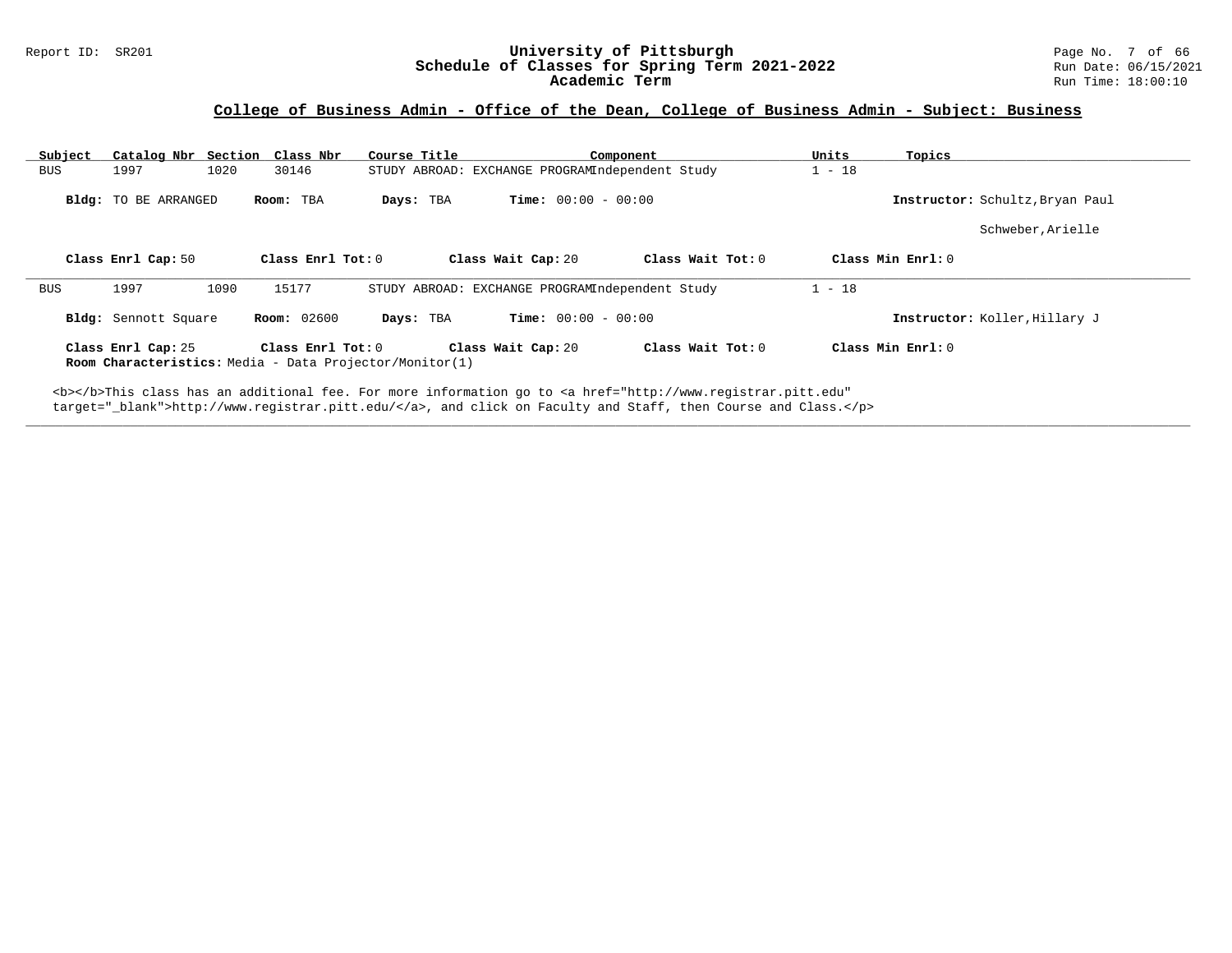#### Report ID: SR201 **University of Pittsburgh** Page No. 8 of 66 **Schedule of Classes for Spring Term 2021-2022** Run Date: 06/15/2021 **Academic Term** Run Time: 18:00:10

| Subject Catalog Nbr Section Class Nbr                                                                                               | Course Title                                  | Component                                              | Units<br>Topics            |
|-------------------------------------------------------------------------------------------------------------------------------------|-----------------------------------------------|--------------------------------------------------------|----------------------------|
| <b>BUSACC</b><br>1060<br>11955<br>0030                                                                                              | FINANCIAL ACCOUNTING                          | Lecture                                                | $\mathcal{L}$              |
| Bldg: TBA<br>Room: TBA                                                                                                              | Days: TuTh                                    | <b>Time:</b> $15:30 - 16:45$                           | Instructor: Boyas, Elise A |
| Class Enrl Tot: 0<br>Class Enrl Cap: 125<br>Room Characteristics: Media - Data Projector/Monitor(1), PeopleSoft - Scheduled (PS)(1) | Class Wait Cap: 20                            | Class Wait Tot: 0                                      | Class Min $Enrl: 0$        |
| 0030<br>1065<br>29385<br><b>BUSACC</b>                                                                                              | FINANCIAL ACCOUNTING                          | Recitation                                             | $\overline{3}$             |
| Room: TBA<br>Bldg: TBA                                                                                                              | <b>Days:</b> $F$ <b>Time:</b> $11:00 - 11:50$ |                                                        | Instructor: Staff          |
| Class Enrl Cap: 35<br>Room Characteristics: PeopleSoft - Scheduled (PS)(1)                                                          | Class Enrl Tot: 0 Class Wait Cap: 20          | Class Wait Tot: 0                                      | Class Min Enrl: 0          |
| <b>BUSACC</b><br>0030<br>1070<br>26853                                                                                              | FINANCIAL ACCOUNTING                          | Recitation                                             | $\mathbf{3}$               |
| Bldg: TBA<br>Room: TBA                                                                                                              | <b>Days:</b> $F$ <b>Time:</b> $10:00 - 10:50$ |                                                        | Instructor: Staff          |
| Class Enrl Cap: 35<br>Room Characteristics: PeopleSoft - Scheduled (PS)(1)                                                          | Class Enrl Tot: 0 Class Wait Cap: 20          | Class Wait Tot: 0                                      | Class Min Enrl: 0          |
| 0030<br>1080<br><b>BUSACC</b><br>15543                                                                                              | FINANCIAL ACCOUNTING                          | Recitation                                             | 3                          |
| Bldg: TBA<br>Room: TBA                                                                                                              | <b>Days:</b> F <b>Time:</b> $08:00 - 08:50$   |                                                        | Instructor: Staff          |
| Class Enrl Cap: 35<br>Room Characteristics: Media - Data Projector/Monitor(1), PeopleSoft - Scheduled (PS)(1)                       |                                               | Class Enrl Tot: 0 Class Wait Cap: 20 Class Wait Tot: 0 | Class Min Enrl: 0          |
| 0030<br>1090<br><b>BUSACC</b><br>11954                                                                                              | FINANCIAL ACCOUNTING                          | Recitation                                             | 3                          |
| Bldg: TBA<br>Room: TBA                                                                                                              | <b>Days:</b> F <b>Time:</b> $09:00 - 09:50$   |                                                        | Instructor: Staff          |
| Class Enrl Cap: 35<br>Class Enrl Tot: 0<br>Room Characteristics: Media - Data Projector/Monitor(1), PeopleSoft - Scheduled (PS)(1)  | Class Wait Cap: 20                            | Class Wait Tot: 0                                      | Class Min Enrl: 0          |
| <b>BUSACC</b><br>0040<br>1050<br>12054                                                                                              | MANAGERIAL ACCOUNTING                         | Lecture                                                | 3                          |
| Bldg: TBA<br>Room: TBA                                                                                                              | <b>Days:</b> MW <b>Time:</b> $15:30 - 16:45$  |                                                        | Instructor: Lind, Gary D   |
| Class Enrl Cap: 58<br>Class Enrl Tot: 0<br>Room Characteristics: Media - Data Projector/Monitor(1), PeopleSoft - Scheduled (PS)(1)  | Class Wait Cap: 20                            | Class Wait Tot: 0                                      | Class Min Enrl: 0          |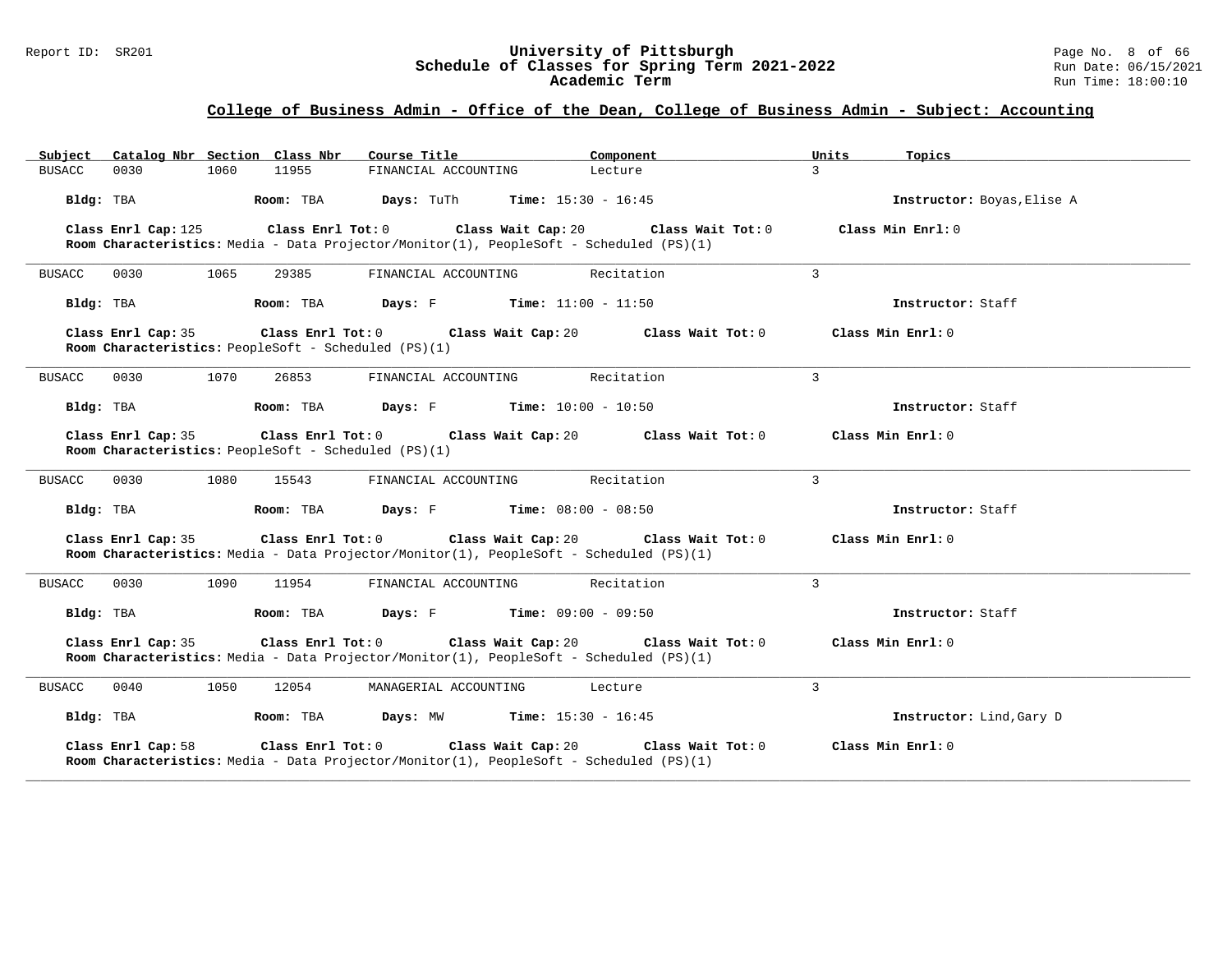#### Report ID: SR201 **University of Pittsburgh** Page No. 9 of 66 **Schedule of Classes for Spring Term 2021-2022** Run Date: 06/15/2021 **Academic Term** Run Time: 18:00:10

| Catalog Nbr Section Class Nbr<br>Subject                                                                                           | Course Title                                           | Component                    | Units<br>Topics              |
|------------------------------------------------------------------------------------------------------------------------------------|--------------------------------------------------------|------------------------------|------------------------------|
| 1051<br>23189<br>BUSACC<br>0040                                                                                                    | MANAGERIAL ACCOUNTING                                  | Recitation                   | $\mathcal{L}$                |
| Room: TBA<br>Bldg: TBA                                                                                                             | <b>Days:</b> $F$ <b>Time:</b> $09:00 - 09:50$          |                              | Instructor: Staff            |
| Class Enrl Cap: 35<br>Room Characteristics: Media - Data Projector/Monitor(1), PeopleSoft - Scheduled (PS)(1)                      | Class Enrl Tot: 0 Class Wait Cap: 20 Class Wait Tot: 0 |                              | Class Min Enrl: 0            |
| <b>BUSACC</b><br>0040<br>1052<br>17581                                                                                             | MANAGERIAL ACCOUNTING                                  | Recitation                   | $\mathbf{3}$                 |
| Bldg: TBA<br>Room: TBA                                                                                                             | <b>Days:</b> F Time: $10:00 - 10:50$                   |                              | Instructor: Staff            |
| Class Enrl Cap: 35<br>Room Characteristics: Media - Data Projector/Monitor(1), PeopleSoft - Scheduled (PS)(1)                      | Class Enrl Tot: 0 Class Wait Cap: 20 Class Wait Tot: 0 |                              | Class Min Enrl: 0            |
| 0040<br>1054<br><b>BUSACC</b><br>17582                                                                                             | MANAGERIAL ACCOUNTING                                  | Recitation                   | $\mathcal{L}$                |
| Room: TBA<br>Bldg: TBA                                                                                                             | Days: F                                                | <b>Time:</b> $11:00 - 11:50$ | Instructor: Staff            |
| Class Enrl Cap: 35<br>Room Characteristics: Media - Data Projector/Monitor(1), PeopleSoft - Scheduled (PS)(1)                      | Class Enrl Tot: 0 Class Wait Cap: 20 Class Wait Tot: 0 |                              | Class Min $Enrl: 0$          |
| 0040<br>1055<br>BUSACC<br>23588                                                                                                    | MANAGERIAL ACCOUNTING                                  | Recitation                   | 3                            |
| Room: TBA<br>Bldg: TBA                                                                                                             | Days: F                                                | <b>Time:</b> $08:00 - 08:50$ | Instructor: Staff            |
| Class Enrl Cap: 35<br>Room Characteristics: Media - Data Projector/Monitor(1), PeopleSoft - Scheduled (PS)(1)                      | Class Enrl Tot: 0<br>Class Wait Cap: 20                | Class Wait Tot: 0            | Class Min Enrl: 0            |
| BUSACC<br>0040<br>1060<br>11957                                                                                                    | MANAGERIAL ACCOUNTING                                  | Lecture                      | 3                            |
| Bldg: TBA<br>Room: TBA                                                                                                             | <b>Days:</b> TuTh <b>Time:</b> $12:30 - 13:45$         |                              | Instructor: Shastri, Karen A |
| Class Enrl Cap: 125<br>Room Characteristics: Media - Data Projector/Monitor(1), PeopleSoft - Scheduled (PS)(1)                     | Class Wait Cap: 20<br>Class Enrl Tot: 0                | Class Wait Tot: 0            | Class Min Enrl: 0            |
| 0040<br>1061<br>23589<br>BUSACC                                                                                                    | MANAGERIAL ACCOUNTING                                  | Recitation                   | 3                            |
| Room: TBA<br>Bldg: TBA                                                                                                             | <b>Days:</b> F Time: $10:00 - 10:50$                   |                              | Instructor: Staff            |
| Class Enrl Cap: 38<br>Class Enrl Tot: 0<br>Room Characteristics: Media - Data Projector/Monitor(1), PeopleSoft - Scheduled (PS)(1) | Class Wait Cap: 20                                     | Class Wait Tot: 0            | Class Min Enrl: 0            |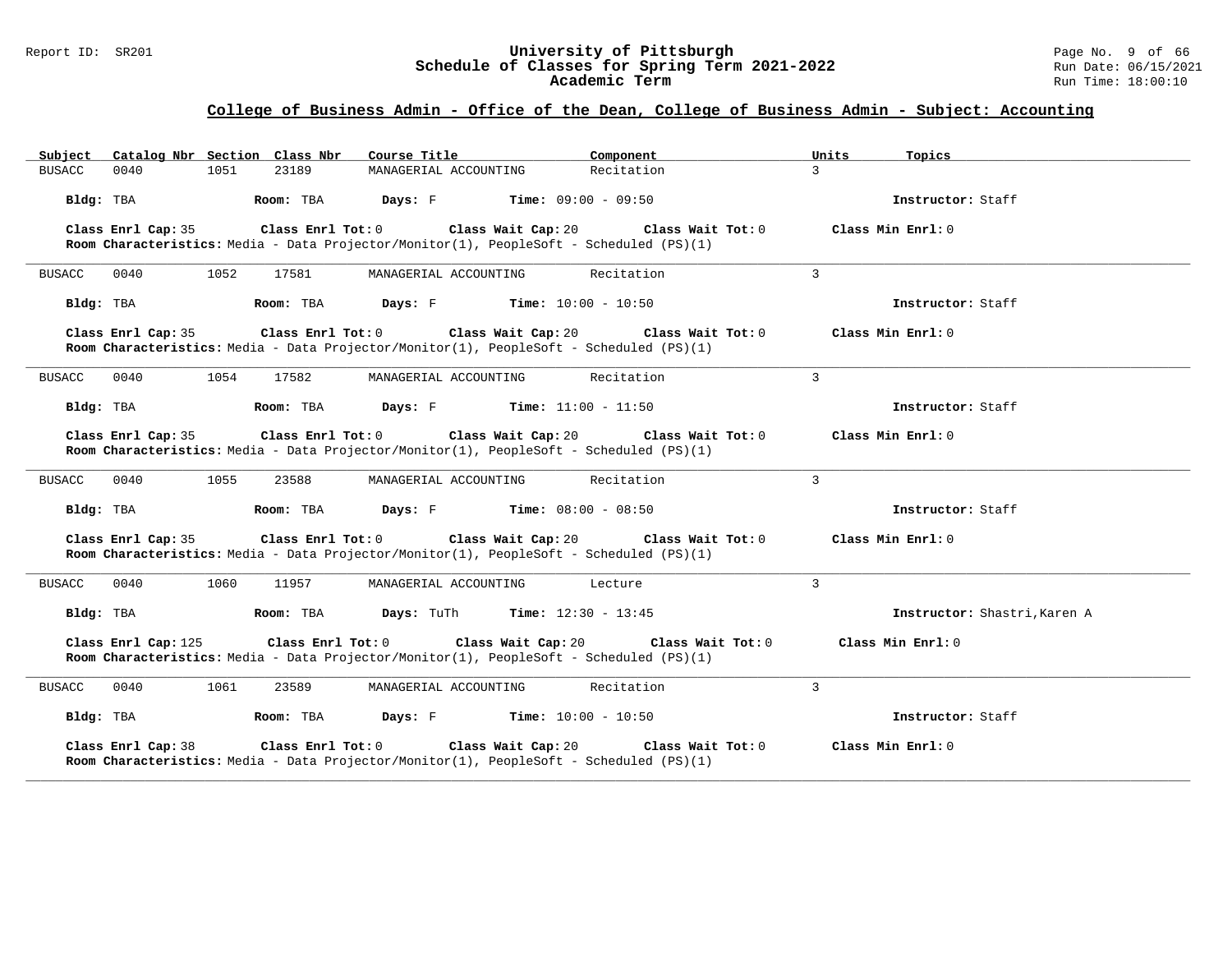#### Report ID: SR201 **University of Pittsburgh** Page No. 10 of 66 **Schedule of Classes for Spring Term 2021-2022** Run Date: 06/15/2021 **Academic Term** Run Time: 18:00:10

# **College of Business Admin - Office of the Dean, College of Business Admin - Subject: Accounting**

|               |                     |      |           | Subject Catalog Nbr Section Class Nbr Course Title                               |                                  | Component                                                                                                                                                                              | Units         | Topics                           |
|---------------|---------------------|------|-----------|----------------------------------------------------------------------------------|----------------------------------|----------------------------------------------------------------------------------------------------------------------------------------------------------------------------------------|---------------|----------------------------------|
| <b>BUSACC</b> | 0040                | 1064 | 17583     |                                                                                  | MANAGERIAL ACCOUNTING            | Recitation                                                                                                                                                                             | $\mathcal{R}$ |                                  |
|               |                     |      |           |                                                                                  |                                  | Room Characteristics: Media - Data Projector/Monitor(1), PeopleSoft - Scheduled (PS)(1)                                                                                                |               | Instructor:<br>Class Min Enrl: 0 |
| <b>BUSACC</b> | 0040                | 1065 | 23135     | MANAGERIAL ACCOUNTING                                                            |                                  | Recitation                                                                                                                                                                             | 3             |                                  |
|               | Bldg: TBA           |      | Room: TBA | <b>Days:</b> $F$ <b>Time:</b> $11:00 - 11:50$                                    |                                  |                                                                                                                                                                                        |               | Instructor: Staff                |
|               | Class Enrl Cap: 38  |      |           |                                                                                  |                                  | Class Enrl Tot: $0$ Class Wait Cap: $20$ Class Wait Tot: $0$<br>Room Characteristics: Media - Data Projector/Monitor(1), PeopleSoft - Scheduled (PS)(1)                                |               | Class Min Enrl: 0                |
| BUSACC 0040   |                     | 1068 | 17584     |                                                                                  | MANAGERIAL ACCOUNTING Recitation |                                                                                                                                                                                        | $\mathcal{R}$ |                                  |
|               | Bldg: TBA           |      |           | <b>Room:</b> TBA <b>Days:</b> F <b>Time:</b> 13:00 - 13:50                       |                                  | Class Enrl Cap: 38 Class Enrl Tot: 0 Class Wait Cap: 20 Class Wait Tot: 0 Class Min Enrl: 0<br>Room Characteristics: Media - Data Projector/Monitor(1), PeopleSoft - Scheduled (PS)(1) |               | Instructor:                      |
| BUSACC 0040   |                     | 1180 | 11962     | MANAGERIAL ACCOUNTING                                                            |                                  | Lecture                                                                                                                                                                                | $\mathcal{L}$ |                                  |
|               |                     |      |           | <b>Bldg:</b> TBA <b>Room:</b> TBA <b>Days:</b> TuTh <b>Time:</b> $14:00 - 15:15$ |                                  |                                                                                                                                                                                        |               | Instructor: Shastri, Karen A     |
|               | Class Enrl Cap: 125 |      |           | Class Enrl Tot: 0 Class Wait Cap: 20                                             |                                  | Class Wait Tot: 0<br>Room Characteristics: Media - Data Projector/Monitor(1), PeopleSoft - Scheduled (PS)(1)                                                                           |               | Class Min Enrl: 0                |
| BUSACC 0040   |                     | 1181 | 23590     |                                                                                  | MANAGERIAL ACCOUNTING            | Recitation                                                                                                                                                                             | $\mathcal{L}$ |                                  |
|               | Bldg: TBA           |      |           | <b>Room:</b> TBA <b>Days:</b> F <b>Time:</b> $12:00 - 12:50$                     |                                  |                                                                                                                                                                                        |               | Instructor: Staff                |
|               | Class Enrl Cap: 38  |      |           |                                                                                  |                                  | Class Enrl Tot: $0$ Class Wait Cap: $20$ Class Wait Tot: $0$<br>Room Characteristics: Media - Data Projector/Monitor(1), PeopleSoft - Scheduled (PS)(1)                                |               | Class Min Enrl: 0                |
| BUSACC 0040   |                     | 1182 | 23136     | MANAGERIAL ACCOUNTING                                                            |                                  | Recitation                                                                                                                                                                             | $\mathcal{L}$ |                                  |
|               |                     |      |           | <b>Bldg:</b> TBA <b>Room:</b> TBA <b>Days:</b> F <b>Time:</b> $13:00 - 13:50$    |                                  |                                                                                                                                                                                        |               | Instructor: Staff                |
|               | Class Enrl Cap: 38  |      |           | Class Enrl Tot: 0 Class Wait Cap: 20                                             |                                  | Class Wait Tot: 0<br>Room Characteristics: Media - Data Projector/Monitor(1), PeopleSoft - Scheduled (PS)(1)                                                                           |               | Class Min Enrl: 0                |
| BUSACC        | 0040                | 1184 | 17580     |                                                                                  | MANAGERIAL ACCOUNTING Recitation |                                                                                                                                                                                        | $\mathbf{3}$  |                                  |
|               | Bldg: TBA           |      |           | <b>Room:</b> TBA <b>Days:</b> F <b>Time:</b> 14:00 - 14:50                       |                                  |                                                                                                                                                                                        |               | Instructor: Staff                |
|               | Class Enrl Cap: 38  |      |           | Class Enrl Tot: 0 Class Wait Cap: 20                                             |                                  | Class Wait Tot: 0<br>Room Characteristics: Media - Data Projector/Monitor(1), PeopleSoft - Scheduled (PS)(1)                                                                           |               | Class Min Enrl: 0                |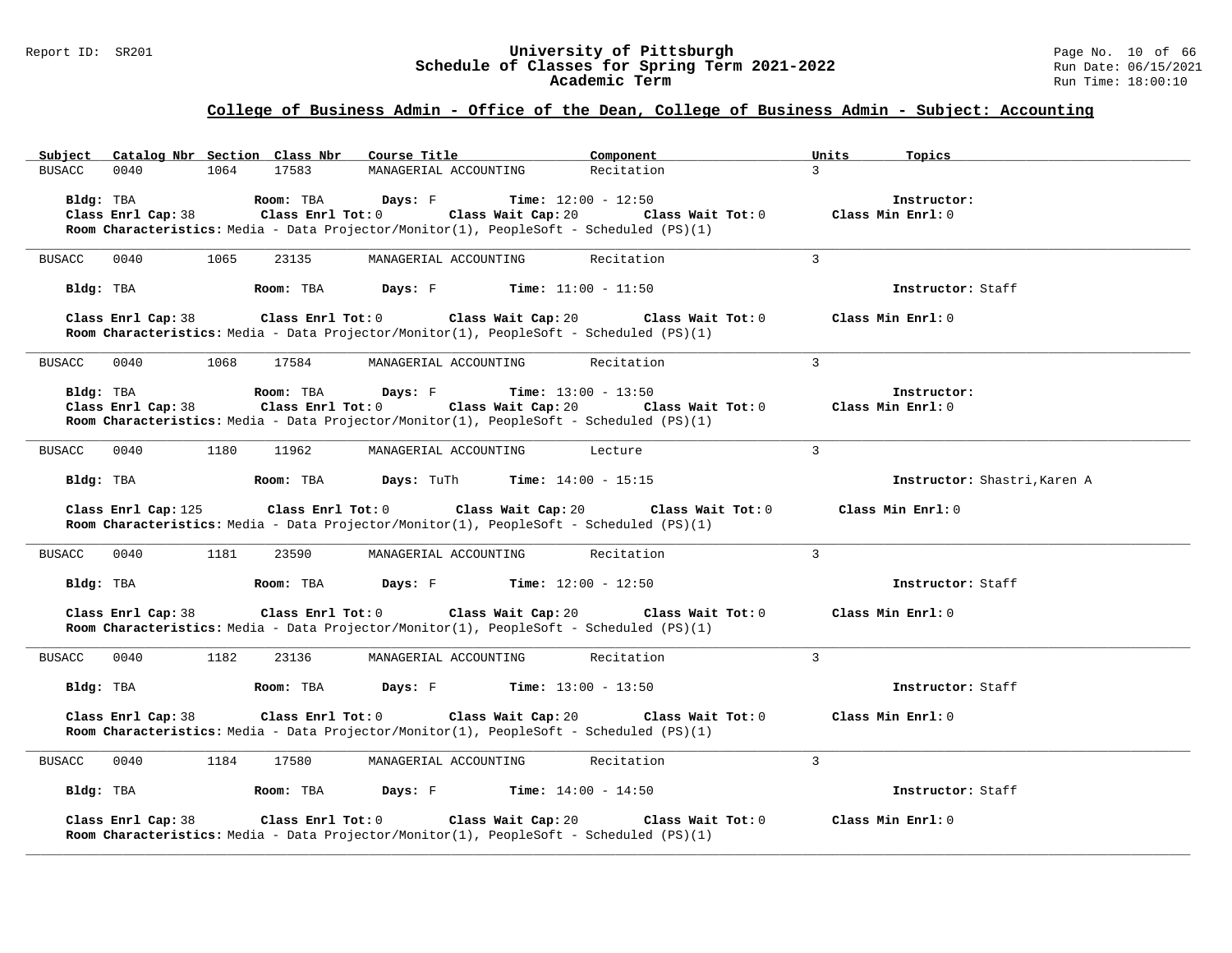#### Report ID: SR201 **University of Pittsburgh** Page No. 11 of 66 **Schedule of Classes for Spring Term 2021-2022** Run Date: 06/15/2021 **Academic Term** Run Time: 18:00:10

| Subject       | Catalog Nbr Section Class Nbr |      |                   | Course Title                         | Component                                                                                                                          |                   | Units             | Topics                           |
|---------------|-------------------------------|------|-------------------|--------------------------------------|------------------------------------------------------------------------------------------------------------------------------------|-------------------|-------------------|----------------------------------|
| <b>BUSACC</b> | 1204                          | 1070 | 20954             |                                      | INTERMEDT FINANCL REPORTING 1 Lecture                                                                                              |                   | $\mathcal{L}$     |                                  |
| Bldg: TBA     |                               |      | Room: TBA         | <b>Days:</b> TuTh                    | <b>Time:</b> $11:00 - 12:15$                                                                                                       |                   |                   | Instructor: Hogan, Brian         |
|               | Class Enrl Cap: 39            |      | Class Enrl Tot: 0 |                                      | Class Wait Cap: 20<br>Class Wait Tot: 0                                                                                            |                   | Class Min Enrl: 0 |                                  |
|               |                               |      |                   |                                      | Room Characteristics: Media - Data Projector/Monitor(1), PeopleSoft - Scheduled (PS)(1)                                            |                   |                   |                                  |
| BUSACC        | 1204                          | 1075 | 24733             |                                      | INTERMEDT FINANCL REPORTING 1 Lecture                                                                                              |                   | $\mathcal{L}$     |                                  |
| Bldg: TBA     |                               |      | Room: TBA         | Days: TuTh                           | <b>Time:</b> $12:30 - 13:45$                                                                                                       |                   |                   | Instructor: Hogan, Brian         |
|               | Class Enrl Cap: 27            |      |                   | $Class$ $Enr1$ $Tot: 0$              | Class Wait Cap: 20<br>Room Characteristics: Media - Data Projector/Monitor(1), PeopleSoft - Scheduled (PS)(1)                      | Class Wait Tot: 0 | Class Min Enrl: 0 |                                  |
| BUSACC 1205   |                               | 1020 | 11964             |                                      | INTERMEDT FINANCL REPORTING 2 Lecture                                                                                              |                   | $\overline{3}$    |                                  |
| Bldg: TBA     |                               |      | Room: TBA         | Days: MW                             | <b>Time:</b> $15:30 - 16:45$                                                                                                       |                   |                   | Instructor: Gunn, Joshua Lee     |
|               | Class Enrl Cap: 40            |      | Class Enrl Tot: 0 |                                      | Class Wait Cap: 20<br>Class Wait Tot: 0<br>Room Characteristics: Media - Data Projector/Monitor(1), PeopleSoft - Scheduled (PS)(1) |                   | Class Min Enrl: 0 |                                  |
|               | Reserve Capacity:             |      |                   | 01-OCT-2021 Restricted ACCT-MS       | Reserve Enrl Cap: 5                                                                                                                |                   | Reserve Enrl Tot: | $\mathbf 0$                      |
|               |                               |      |                   | 01-JAN-2022 Restricted ACCT-MS       |                                                                                                                                    | $\Omega$          |                   | $\mathbf 0$                      |
| BUSACC        | 1205                          | 1030 | 11963             |                                      | INTERMEDT FINANCL REPORTING 2 Lecture                                                                                              |                   | $\mathcal{L}$     |                                  |
| Bldg: TBA     |                               |      | Room: TBA         | Days: MW                             | <b>Time:</b> $14:00 - 15:15$                                                                                                       |                   |                   | Instructor: Gunn, Joshua Lee     |
|               | Class Enrl Cap: 40            |      |                   | Class Enrl Tot: 0 Class Wait Cap: 20 | Room Characteristics: Media - Data Projector/Monitor(1), PeopleSoft - Scheduled (PS)(1)                                            | Class Wait Tot: 0 | Class Min Enrl: 0 |                                  |
|               | Reserve Capacity:             |      |                   | 01-OCT-2021 Restricted ACCT-MS       | Reserve Enrl Cap: 5                                                                                                                |                   | Reserve Enrl Tot: | $\mathbf 0$                      |
|               |                               |      |                   | 01-JAN-2022 Restricted ACCT-MS       |                                                                                                                                    | $\Omega$          |                   | $\mathbf 0$                      |
| BUSACC        | 1210                          | 1010 | 18182             |                                      | FINANCIAL STATEMENT ANALYSIS Lecture                                                                                               |                   | $\mathbf{3}$      |                                  |
| Bldg: TBA     |                               |      | Room: TBA         | <b>Days:</b> TuTh                    | <b>Time:</b> $17:00 - 18:15$                                                                                                       |                   |                   | Instructor: Carlin, Jocelyn D    |
|               | Class Enrl Cap: 36            |      |                   | Class Enrl Tot: $0$                  | Class Wait Cap: 20<br>Room Characteristics: Media - Data Projector/Monitor(1), PeopleSoft - Scheduled (PS)(1)                      | Class Wait Tot: 0 | Class Min Enrl: 0 |                                  |
| BUSACC        | 1216                          | 1060 | 11983             |                                      | ADVANCED FINANCIAL ACCOUNTING Lecture                                                                                              |                   | $\overline{3}$    |                                  |
| Bldg: TBA     |                               |      | Room: TBA         | Days: MW                             | <b>Time:</b> $14:00 - 15:15$                                                                                                       |                   |                   | Instructor: Bartholomew, Heidi K |
|               | Class Enrl Cap: 38            |      | Class Enrl Tot: 0 |                                      | Class Wait Cap: 20<br>Room Characteristics: Media - Data Projector/Monitor(1), PeopleSoft - Scheduled (PS)(1)                      | Class Wait Tot: 0 | Class Min Enrl: 0 |                                  |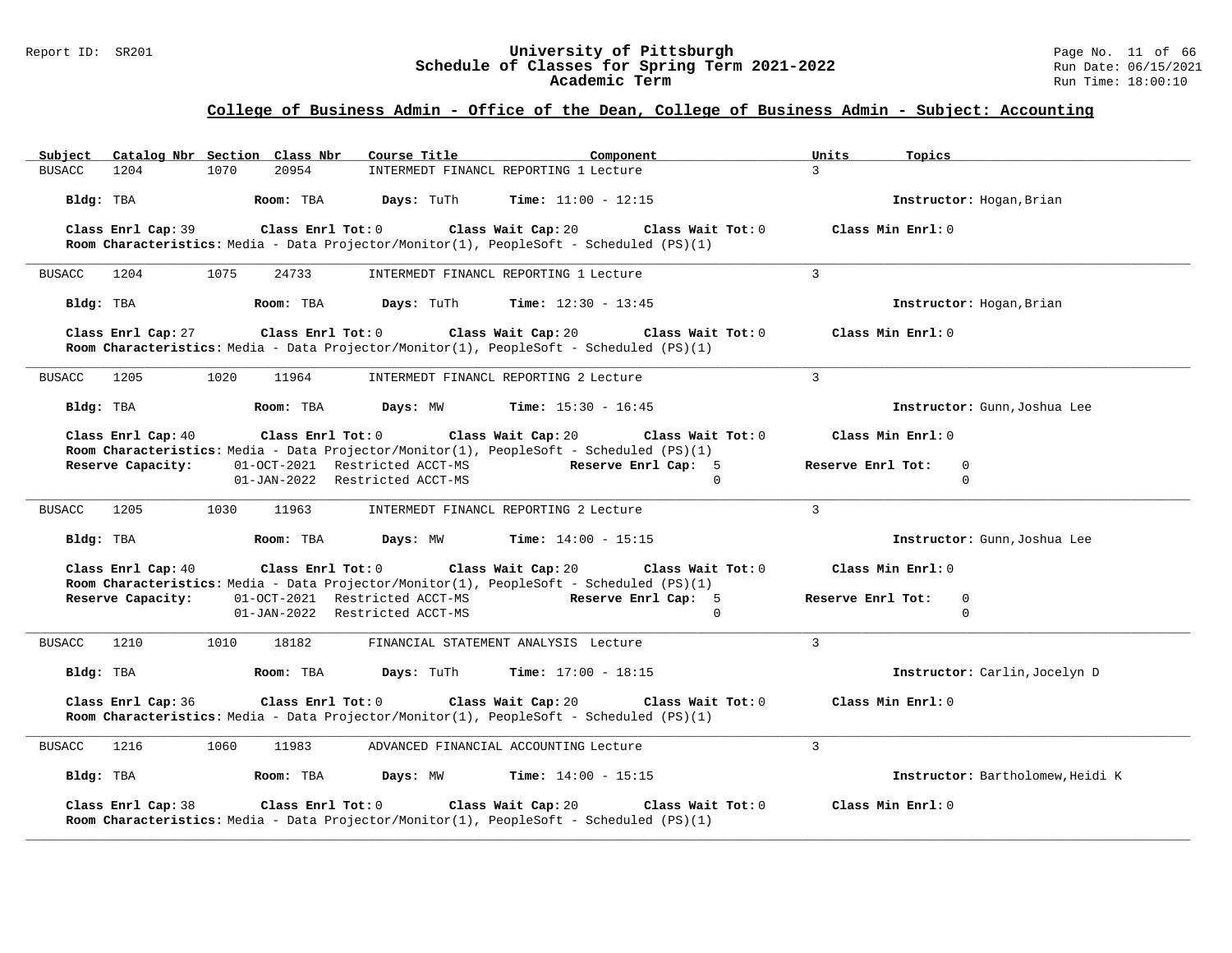#### Report ID: SR201 **University of Pittsburgh** Page No. 12 of 66 **Schedule of Classes for Spring Term 2021-2022** Run Date: 06/15/2021 **Academic Term** Run Time: 18:00:10

| Catalog Nbr Section Class Nbr<br>Subject                                                                      | Course Title <b>Source Search</b>                               | Component                    | Units<br>Topics                   |
|---------------------------------------------------------------------------------------------------------------|-----------------------------------------------------------------|------------------------------|-----------------------------------|
| 1221<br>11965<br>BUSACC<br>1050                                                                               | STRATEGIC COST MANAGEMENT                                       | Lecture                      | $\mathcal{R}$                     |
| Bldg: TBA<br>Room: TBA                                                                                        | Days: MW                                                        | <b>Time:</b> $12:30 - 13:45$ | Instructor: Srinivasan, Dhinu     |
| Class Enrl Cap: 40                                                                                            | Class Enrl Tot: 0 Class Wait Cap: 20                            | Class Wait Tot: 0            | Class Min Enrl: 0                 |
| Room Characteristics: Media - Data Projector/Monitor(1), PeopleSoft - Scheduled (PS)(1)                       |                                                                 |                              |                                   |
| BUSACC 1236<br>1050<br>12063                                                                                  | ACCOUNTING INFORMATION SYSTEMSLecture                           |                              | $\mathcal{L}$                     |
| Bldg: TBA<br>Room: TBA                                                                                        | Days: MW                                                        | <b>Time:</b> $09:30 - 10:45$ | Instructor: Santilli, Enzo        |
| Class Enrl Cap: 40<br>Room Characteristics: Media - Data Projector/Monitor(1), PeopleSoft - Scheduled (PS)(1) | Class Enrl Tot: 0 Class Wait Cap: 20                            | Class Wait Tot: 0            | Class Min Enrl: 0                 |
| 1236<br>1060<br>12055<br>BUSACC                                                                               | ACCOUNTING INFORMATION SYSTEMSLecture                           |                              | $\overline{3}$                    |
| Bldg: TBA<br>Room: TBA                                                                                        | Days: MW                                                        | <b>Time:</b> $14:00 - 15:15$ | Instructor: Teeter, Ryan A        |
| Class Enrl Cap: 40                                                                                            | Class Enrl Tot: 0 Class Wait Cap: 20                            | Class Wait Tot: 0            | Class Min Enrl: 0                 |
| Room Characteristics: Media - Data Projector/Monitor(1), PeopleSoft - Scheduled (PS)(1)<br>Reserve Capacity:  | 01-OCT-2021 Restricted ACCT-MS                                  | Reserve Enrl Cap: 5          | Reserve Enrl Tot:<br>$\mathbf 0$  |
|                                                                                                               | 01-JAN-2022 Restricted ACCT-MS                                  | $\Omega$                     | $\Omega$                          |
| BUSACC<br>1238<br>1050<br>11981                                                                               | AUDITING                                                        | Lecture                      | $\mathbf{3}$                      |
| Bldg: TBA<br>Room: TBA                                                                                        | Days: TuTh                                                      | <b>Time:</b> $12:30 - 13:45$ | Instructor: Bartholomew, Heidi K  |
| Class Enrl Cap: 29<br>Room Characteristics: Media - Data Projector/Monitor(1), PeopleSoft - Scheduled (PS)(1) | Class Enrl Tot: 0 Class Wait Cap: 20                            | Class Wait Tot: 0            | Class Min Enrl: 0                 |
| Reserve Capacity: 01-OCT-2021 Restricted ACCT-MS                                                              |                                                                 | Reserve Enrl Cap: 5          | Reserve Enrl Tot:<br>$\Omega$     |
| BUSACC 1238<br>1060<br>11984                                                                                  | AUDITING                                                        | Lecture                      | $\mathcal{L}$                     |
| Bldg: TBA                                                                                                     | <b>Room:</b> TBA <b>Days:</b> TuTh <b>Time:</b> $11:00 - 12:15$ |                              | Instructor: Hoffman, Vicky B      |
| Class Enrl Cap: 29<br>$Class$ $Enrl$ $Tot: 0$                                                                 | Class Wait Cap: 20                                              | Class Wait Tot: 0            | Class Min Enrl: 0                 |
| Room Characteristics: Media - Data Projector/Monitor(1), PeopleSoft - Scheduled (PS)(1)<br>Reserve Capacity:  | 01-OCT-2021 Restricted ACCT-MS Reserve Enrl Cap: 5              |                              | Reserve Enrl Tot:<br>$\mathbf{0}$ |
|                                                                                                               |                                                                 |                              |                                   |
| BUSACC 1238<br>1080<br>18389                                                                                  | AUDITING                                                        | Lecture                      | $\mathcal{L}$                     |
| Room: TBA<br>Bldg: TBA                                                                                        | <b>Days:</b> TuTh <b>Time:</b> $09:30 - 10:45$                  |                              | Instructor: Hoffman, Vicky B      |
| Class Enrl Cap: 38<br>Room Characteristics: Media - Data Projector/Monitor(1), PeopleSoft - Scheduled (PS)(1) | Class Enrl Tot: $0$ Class Wait Cap: $20$ Class Wait Tot: $0$    |                              | Class Min Enrl: 0                 |
| Reserve Capacity:                                                                                             | 01-OCT-2021 Restricted ACCT-MS                                  | Reserve Enrl Cap: 5          | Reserve Enrl Tot:<br>$\mathbf 0$  |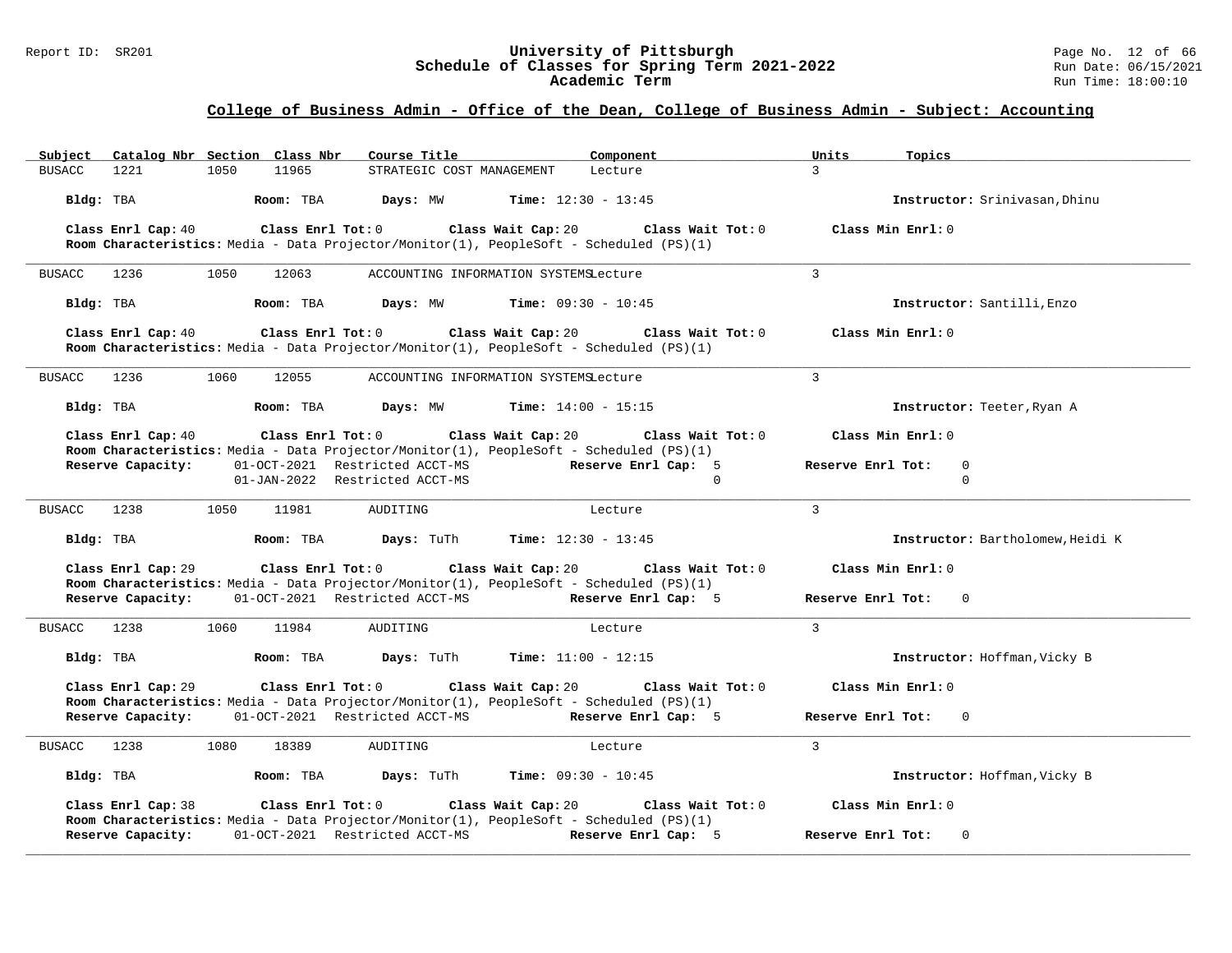#### Report ID: SR201 **University of Pittsburgh** Page No. 13 of 66 **Schedule of Classes for Spring Term 2021-2022** Run Date: 06/15/2021 **Academic Term** Run Time: 18:00:10

| Catalog Nbr Section Class Nbr<br>Subject                                                                                                   | Course Title<br>Component                                                                                                          | Units<br>Topics               |
|--------------------------------------------------------------------------------------------------------------------------------------------|------------------------------------------------------------------------------------------------------------------------------------|-------------------------------|
| 1050<br>16694<br><b>BUSACC</b><br>1242                                                                                                     | INDIVIDUAL TAX ACCT & PLANNINGLecture                                                                                              | $\mathcal{L}$                 |
| Bldg: TBA<br>Room: TBA                                                                                                                     | Days: MW<br>Time: $11:00 - 12:15$                                                                                                  | Instructor: Carlin, Jocelyn D |
| Class Enrl Cap: 27<br>Class Enrl Tot: 0                                                                                                    | Class Wait Cap: 20<br>Class Wait Tot: 0<br>Room Characteristics: Media - Data Projector/Monitor(1), PeopleSoft - Scheduled (PS)(1) | Class Min Enrl: 0             |
| Combined Section ID: 0157(BUSACC/1242/BACC/2559) - BACC 2559(#17536)                                                                       |                                                                                                                                    |                               |
| 01-OCT-2021 Restricted ACCT-MS<br>Reserve Capacity:                                                                                        | Reserve Enrl Cap: 10                                                                                                               | Reserve Enrl Tot:<br>$\Omega$ |
|                                                                                                                                            |                                                                                                                                    |                               |
| 1242<br>1060<br>16876<br><b>BUSACC</b>                                                                                                     | INDIVIDUAL TAX ACCT & PLANNINGLecture                                                                                              | $\overline{3}$                |
| Bldg: TBA<br>Room: TBA                                                                                                                     | Days: MW<br><b>Time:</b> $09:30 - 10:45$                                                                                           | Instructor: Carlin, Jocelyn D |
| Class Enrl Cap: 27<br>Class Enrl Tot: 0<br>Combined Section ID: 0156(BUSACC/1242/BACC/2559) - BACC 2559(#17537)                            | Class Wait Cap: 20<br>Class Wait Tot: 0<br>Room Characteristics: Media - Data Projector/Monitor(1), PeopleSoft - Scheduled (PS)(1) | Class Min Enrl: 0             |
| 01-OCT-2021 Restricted ACCT-MS<br>Reserve Capacity:                                                                                        | Reserve Enrl Cap: 10                                                                                                               | Reserve Enrl Tot:<br>$\Omega$ |
| 1296<br>1010<br>11985<br><b>BUSACC</b>                                                                                                     | Internship<br>ACCOUNTING INTERNSHIP                                                                                                | $\overline{3}$                |
| Bldg: Sennott Square<br><b>Room: 02600</b>                                                                                                 | Days: TBA<br>Time: $00:00 - 00:00$                                                                                                 | Instructor: Boyas, Elise A    |
|                                                                                                                                            |                                                                                                                                    | Shastri, Karen A              |
|                                                                                                                                            |                                                                                                                                    | Teeter, Ryan A                |
|                                                                                                                                            |                                                                                                                                    | Carlin, Jocelyn D             |
|                                                                                                                                            |                                                                                                                                    | Hogan, Brian                  |
|                                                                                                                                            |                                                                                                                                    | Bartholomew,Heidi K           |
|                                                                                                                                            |                                                                                                                                    | Srinivasan, Dhinu             |
| Class Enrl Cap: 25<br>Class Enrl Tot: 0<br>Attributes: Undergraduate Internship<br>Room Characteristics: Media - Data Projector/Monitor(1) | Class Wait Cap: 20<br>Class Wait Tot: 0                                                                                            | Class Min Enrl: 0             |
| 1298<br>1010<br>12001<br><b>BUSACC</b>                                                                                                     | ACCOUNTING INDEPENDENT STUDY Independent Study                                                                                     | $1 - 3$                       |
| Bldg: Sennott Square<br><b>Room:</b> 02204                                                                                                 | Days: TBA<br><b>Time:</b> $00:00 - 00:00$                                                                                          | Instructor: Carlin, Jocelyn D |
| Class Enrl Cap: 25<br>Class Enrl Tot: 0<br>Room Characteristics: Media - Data Projector/Monitor(1)                                         | Class Wait Cap: 20<br>Class Wait Tot: 0                                                                                            | Class Min Enrl: 0             |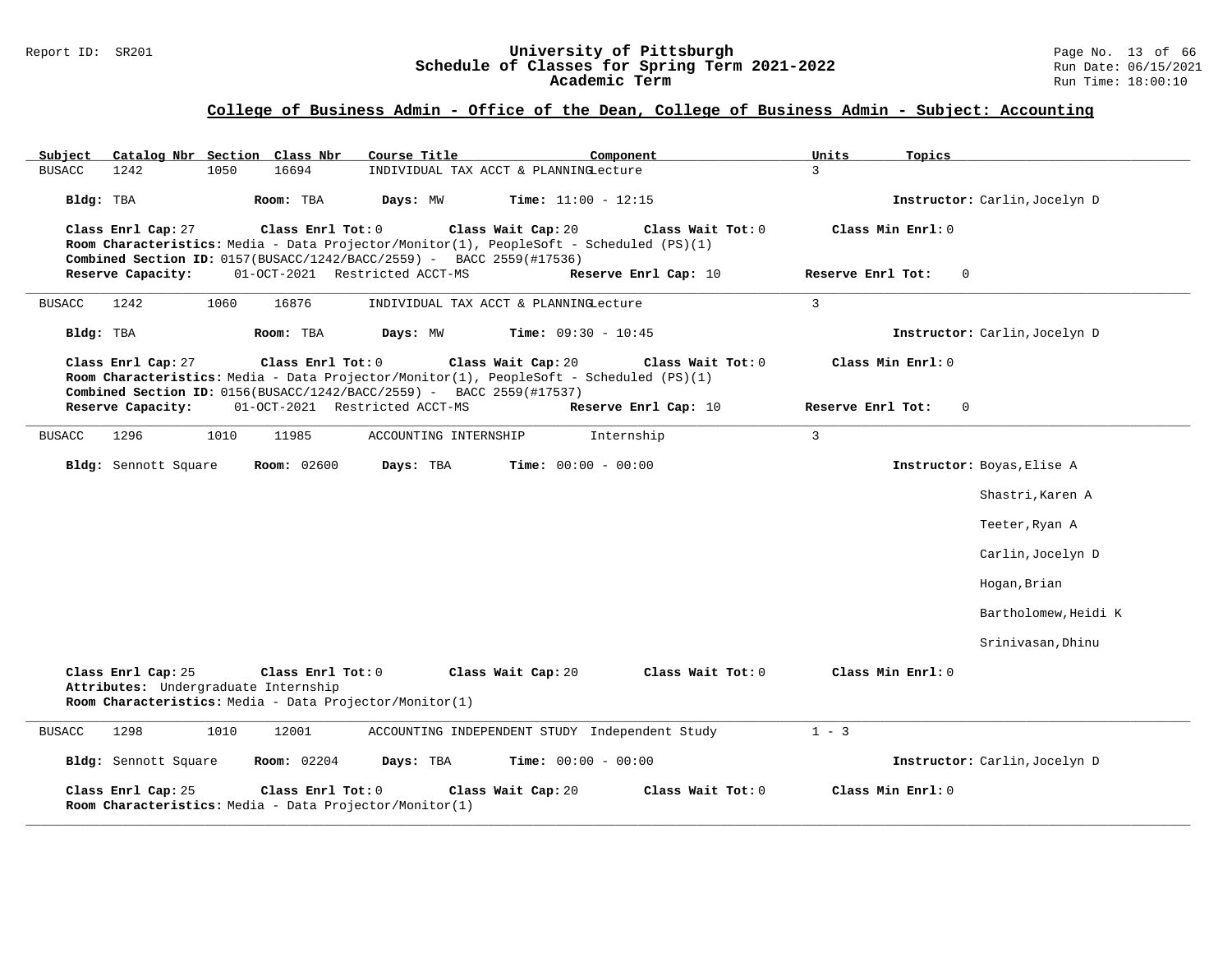# Report ID: SR201 **University of Pittsburgh University of Pittsburgh** Page No. 14 of 66<br>**Schedule of Classes for Spring Term 2021-2022** Run Date: 06/15/2021 Schedule of Classes for Spring Term 2021-2022<br>**Academic Term**

### **College of Business Admin - Office of the Dean, College of Business Admin - Subject: Business Information Systems**

| Subject Catalog Nbr Section Class Nbr                                                           | Course Title<br>Component                                                                                                          | Units<br>Topics                  |
|-------------------------------------------------------------------------------------------------|------------------------------------------------------------------------------------------------------------------------------------|----------------------------------|
| 1050<br>22206<br><b>BUSBIS</b><br>1060                                                          | INTRO TO INFORMATION SYSTEMS Lecture                                                                                               | $\mathbf{R}$                     |
| Bldg: TBA<br>Room: TBA                                                                          | Days: MW<br><b>Time:</b> $15:30 - 16:45$                                                                                           | Instructor: Pavone, Anna Marie M |
| Class Enrl Tot: 0<br>Class Enrl Cap: 40                                                         | Class Wait Cap: 20<br>Class Wait Tot: 0<br>Room Characteristics: Media - Data Projector/Monitor(1), PeopleSoft - Scheduled (PS)(1) | Class Min Enrl: 0                |
| 1060<br>1060<br>22207<br>BUSBIS                                                                 | INTRO TO INFORMATION SYSTEMS Lecture                                                                                               | 3                                |
| Bldg: TBA<br>Room: TBA                                                                          | Days: TuTh<br><b>Time:</b> $09:30 - 10:45$                                                                                         | Instructor: Wolfe, David G       |
| Class Enrl Cap: 60<br>Class Enrl Tot: 0                                                         | Class Wait Cap: 20<br>Class Wait Tot: 0<br>Room Characteristics: Media - Data Projector/Monitor(1), PeopleSoft - Scheduled (PS)(1) | Class Min Enrl: 0                |
| 1070<br><b>BUSBIS</b><br>1060<br>22208                                                          | INTRO TO INFORMATION SYSTEMS Lecture                                                                                               | 3                                |
| Bldg: TBA<br>Room: TBA                                                                          | Days: MW<br><b>Time:</b> $14:00 - 15:15$                                                                                           | Instructor: Pavone, Anna Marie M |
| Class Enrl Cap: 40<br>Class Enrl Tot: 0                                                         | Class Wait Cap: 20<br>Class Wait Tot: 0<br>Room Characteristics: Media - Data Projector/Monitor(1), PeopleSoft - Scheduled (PS)(1) | Class Min Enrl: 0                |
| 1070<br>1600<br>21600<br>BUSBIS                                                                 | TEC-ENABLED BUS TRANSFORMATIONLecture                                                                                              | 3                                |
| Bldg: TBA<br>Room: TBA                                                                          | Days: MW<br><b>Time:</b> $15:30 - 16:45$                                                                                           | Instructor: Mitra, Kaushik       |
| Class Enrl Cap: 45<br>Class Enrl Tot: 0                                                         | Class Wait Cap: 20<br>Class Wait Tot: 0<br>Room Characteristics: Media - Data Projector/Monitor(1), PeopleSoft - Scheduled (PS)(1) | Class Min Enrl: 0                |
| 1090<br><b>BUSBIS</b><br>1605<br>22611                                                          | DATABASE MANAGEMENT<br>Lecture                                                                                                     | 3                                |
| Bldg: TBA<br>Room: TBA                                                                          | <b>Time:</b> $17:00 - 18:15$<br><b>Days:</b> TuTh                                                                                  | Instructor: Mitra, Kaushik       |
| Class Enrl Cap: 40<br>Class Enrl Tot: 0                                                         | Class Wait Cap: 20<br>Class Wait Tot: 0<br>Room Characteristics: Media - Data Projector/Monitor(1), PeopleSoft - Scheduled (PS)(1) | Class Min Enrl: 0                |
| 1605<br>1095<br>30464<br>BUSBIS                                                                 | DATABASE MANAGEMENT<br>Lecture                                                                                                     | $\overline{3}$                   |
| Bldg: TBA<br>Room: TBA                                                                          | Days: MW<br><b>Time:</b> $11:00 - 12:15$                                                                                           | Instructor: Pavone, Anna Marie M |
| Class Enrl Cap: 26<br>Class Enrl Tot: 0<br>Room Characteristics: PeopleSoft - Scheduled (PS)(1) | Class Wait Cap: 20<br>Class Wait Tot: 0                                                                                            | Class Min Enrl: 0                |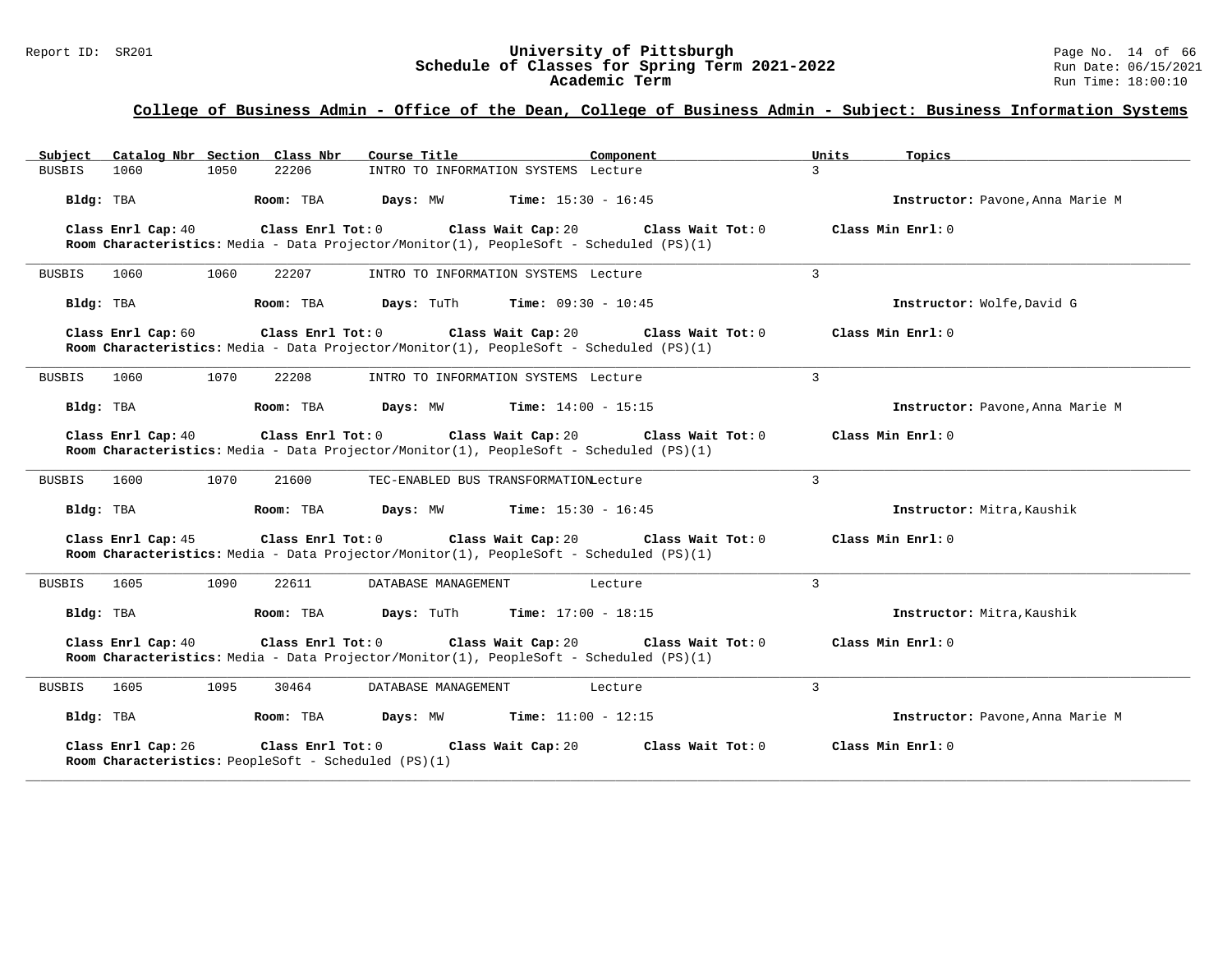# Report ID: SR201 **University of Pittsburgh University of Pittsburgh** Page No. 15 of 66<br>**Schedule of Classes for Spring Term 2021-2022** Run Date: 06/15/2021 Schedule of Classes for Spring Term 2021-2022<br>Academic Term

### **College of Business Admin - Office of the Dean, College of Business Admin - Subject: Business Information Systems**

| Catalog Nbr Section Class Nbr<br>Subject                                                                                                   | Course Title          | Component                    | Units<br>Topics   |                                  |
|--------------------------------------------------------------------------------------------------------------------------------------------|-----------------------|------------------------------|-------------------|----------------------------------|
| 25034<br>1605<br>1200<br><b>BUSBIS</b>                                                                                                     | DATABASE MANAGEMENT   | Lecture                      | $\overline{3}$    |                                  |
| Bldg: TBA<br>Room: TBA                                                                                                                     | Days: TuTh            | <b>Time:</b> $12:30 - 13:45$ |                   | Instructor: Mitra, Kaushik       |
| Class Enrl Tot: 0<br>Class Enrl Cap: 26<br>Room Characteristics: PeopleSoft - Scheduled (PS)(1)                                            | Class Wait Cap: 20    | Class Wait Tot: 0            | Class Min Enrl: 0 |                                  |
| 1605<br>1210<br>27028<br><b>BUSBIS</b>                                                                                                     | DATABASE MANAGEMENT   | Lecture                      | 3                 |                                  |
| Bldg: TBA<br>Room: TBA                                                                                                                     | Days: TuTh            | <b>Time:</b> $14:00 - 15:15$ |                   | Instructor: Mitra, Kaushik       |
| Class Enrl Tot: 0<br>Class Enrl Cap: 26<br>Room Characteristics: PeopleSoft - Scheduled (PS)(1)                                            | Class Wait Cap: 20    | Class Wait Tot: 0            | Class Min Enrl: 0 |                                  |
| <b>BUSBIS</b><br>1615<br>1010<br>21606                                                                                                     | <b>BIS INTERNSHIP</b> | Internship                   | $\overline{3}$    |                                  |
| Bldg: TO BE ARRANGED<br>Room: TBA                                                                                                          | Days: TBA             | <b>Time:</b> $00:00 - 00:00$ |                   | Instructor: Pavone, Anna Marie M |
| Class Enrl Cap: 25<br>Class Enrl Tot: 0<br>Attributes: Undergraduate Internship<br>Room Characteristics: Media - Data Projector/Monitor(1) | Class Wait Cap: 20    | Class Wait Tot: 0            | Class Min Enrl: 0 |                                  |
| 1050<br>21574<br>1620<br><b>BUSBIS</b>                                                                                                     | BIS INDEPENDENT STUDY | Independent Study            | $1 - 3$           |                                  |
| <b>Room:</b> 02204<br>Bldg: Sennott Square                                                                                                 | Days: TBA             | <b>Time:</b> $00:00 - 00:00$ | Instructor: Staff |                                  |
| Class Enrl Tot: 0<br>Class Enrl Cap: 25<br>Room Characteristics: Media - Data Projector/Monitor(1)                                         | Class Wait Cap: 20    | Class Wait Tot: 0            | Class Min Enrl: 0 |                                  |
| <b>BUSBIS</b><br>1625<br>1050<br>23973                                                                                                     | ELECTRONIC COMMERCE   | Lecture                      | 3                 |                                  |
| Room: TBA<br>Bldg: TBA                                                                                                                     | <b>Days:</b> TuTh     | <b>Time:</b> $09:30 - 10:45$ |                   | Instructor: Galletta, Dennis     |
| Class Enrl Tot: 0<br>Class Enrl Cap: 40<br>Room Characteristics: Media - Data Projector/Monitor(1), PeopleSoft - Scheduled (PS)(1)         | Class Wait Cap: 20    | Class Wait Tot: 0            | Class Min Enrl: 0 |                                  |
| 1630<br>1055<br>23628<br>BUSBIS                                                                                                            | PROJECT MANAGEMENT    | Lecture                      | $\overline{3}$    |                                  |
| Room: TBA<br>Bldg: TBA                                                                                                                     | Days: MW              | <b>Time:</b> $15:30 - 16:45$ |                   | Instructor: Janchenko, Gary J    |
| Class Enrl Cap: 40<br>Class Enrl Tot: 0<br>Room Characteristics: Media - Data Projector/Monitor(1), PeopleSoft - Scheduled (PS)(1)         | Class Wait Cap: 20    | Class Wait Tot: 0            | Class Min Enrl: 0 |                                  |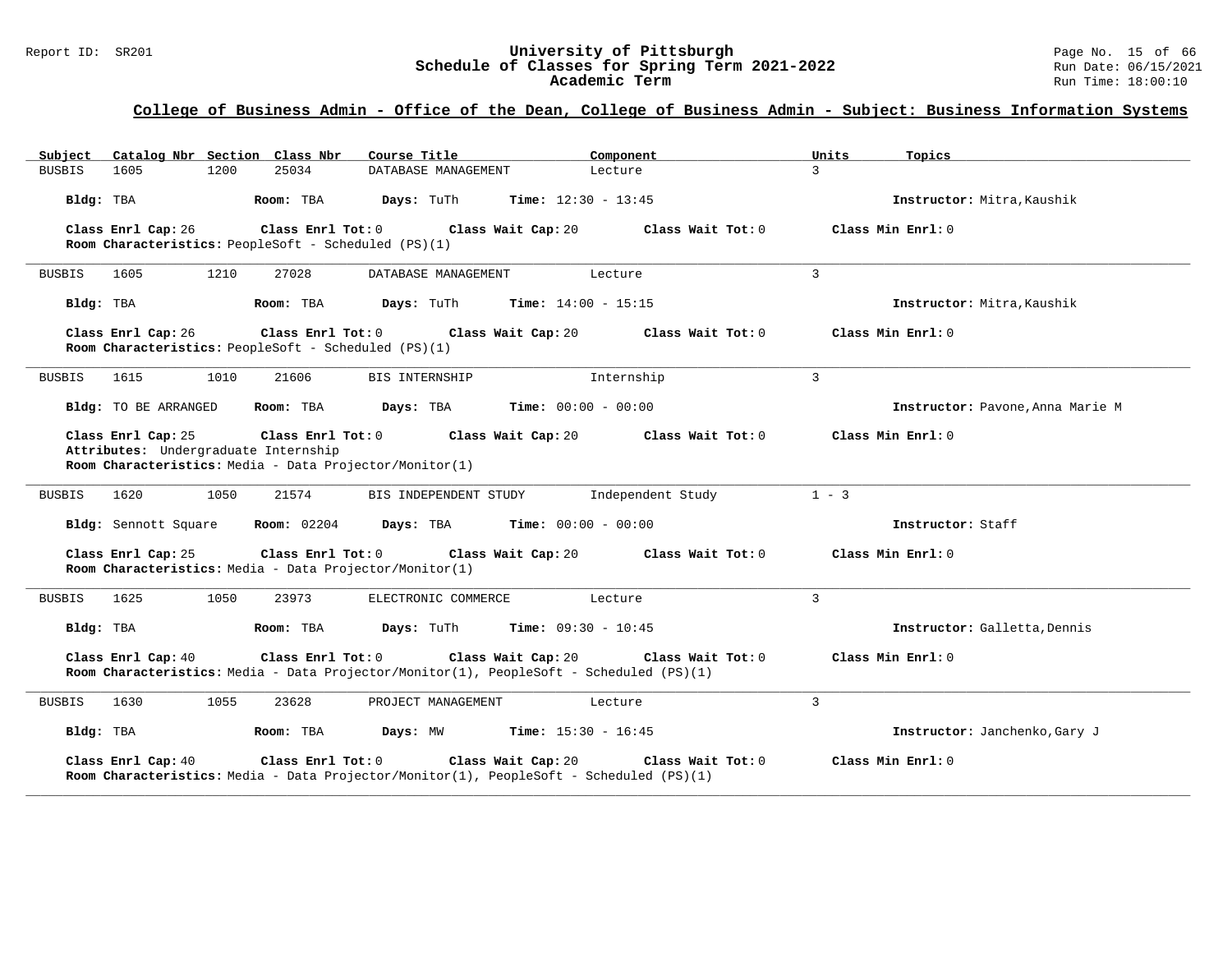# Report ID: SR201 **University of Pittsburgh University of Pittsburgh** Page No. 16 of 66<br>**Schedule of Classes for Spring Term 2021-2022** Run Date: 06/15/2021 Schedule of Classes for Spring Term 2021-2022<br>Academic Term

### **College of Business Admin - Office of the Dean, College of Business Admin - Subject: Business Information Systems**

| Subject       |                    | Catalog Nbr Section Class Nbr | Course Title                                                                                        | Component                                                                                                                                               | Units<br>Topics                  |
|---------------|--------------------|-------------------------------|-----------------------------------------------------------------------------------------------------|---------------------------------------------------------------------------------------------------------------------------------------------------------|----------------------------------|
| BUSBIS        | 1635               | 1080<br>21602                 |                                                                                                     | INF TECHN SYMS SUPPLY CHAINS Lecture                                                                                                                    | 3                                |
| Bldg: TBA     |                    | Room: TBA                     | Days: TuTh                                                                                          | $Time: 11:00 - 12:15$                                                                                                                                   | Instructor: Kimpel, James Farley |
|               | Class Enrl Cap: 58 |                               |                                                                                                     | Class Enrl Tot: $0$ Class Wait Cap: $20$ Class Wait Tot: $0$<br>Room Characteristics: Media - Data Projector/Monitor(1), PeopleSoft - Scheduled (PS)(1) | Class Min Enrl: 0                |
| BUSBIS        | 1645               | 24736<br>1040                 | INFORMATION SYSTEMS ETHICS                                                                          | Lecture                                                                                                                                                 | 3                                |
| Bldg: TBA     |                    | Room: TBA                     | Days: MW                                                                                            | $Time: 14:00 - 15:15$                                                                                                                                   | Instructor: Jones, Raymond E     |
|               | Class Enrl Cap: 38 | Class Enrl Tot: 0             |                                                                                                     | Class Wait Cap: 20 Class Wait Tot: 0<br><b>Room Characteristics:</b> Media - Data Projector/Monitor(1), PeopleSoft - Scheduled (PS)(1)                  | Class Min Enrl: 0                |
| <b>BUSBIS</b> | 1650               | 29331<br>1010                 | IS CONSULTANCY PRACTICES                                                                            | Lecture                                                                                                                                                 | 3                                |
| Bldg: TBA     |                    | Room: TBA                     | Days: MW                                                                                            | $Time: 11:00 - 12:15$                                                                                                                                   | Instructor: Mitra, Kaushik       |
|               | Class Enrl Cap: 26 |                               | Class Enrl Tot: 0 Class Wait Cap: 20<br><b>Room Characteristics:</b> PeopleSoft - Scheduled (PS)(1) | Class Wait Tot: 0                                                                                                                                       | Class Min Enrl: 0                |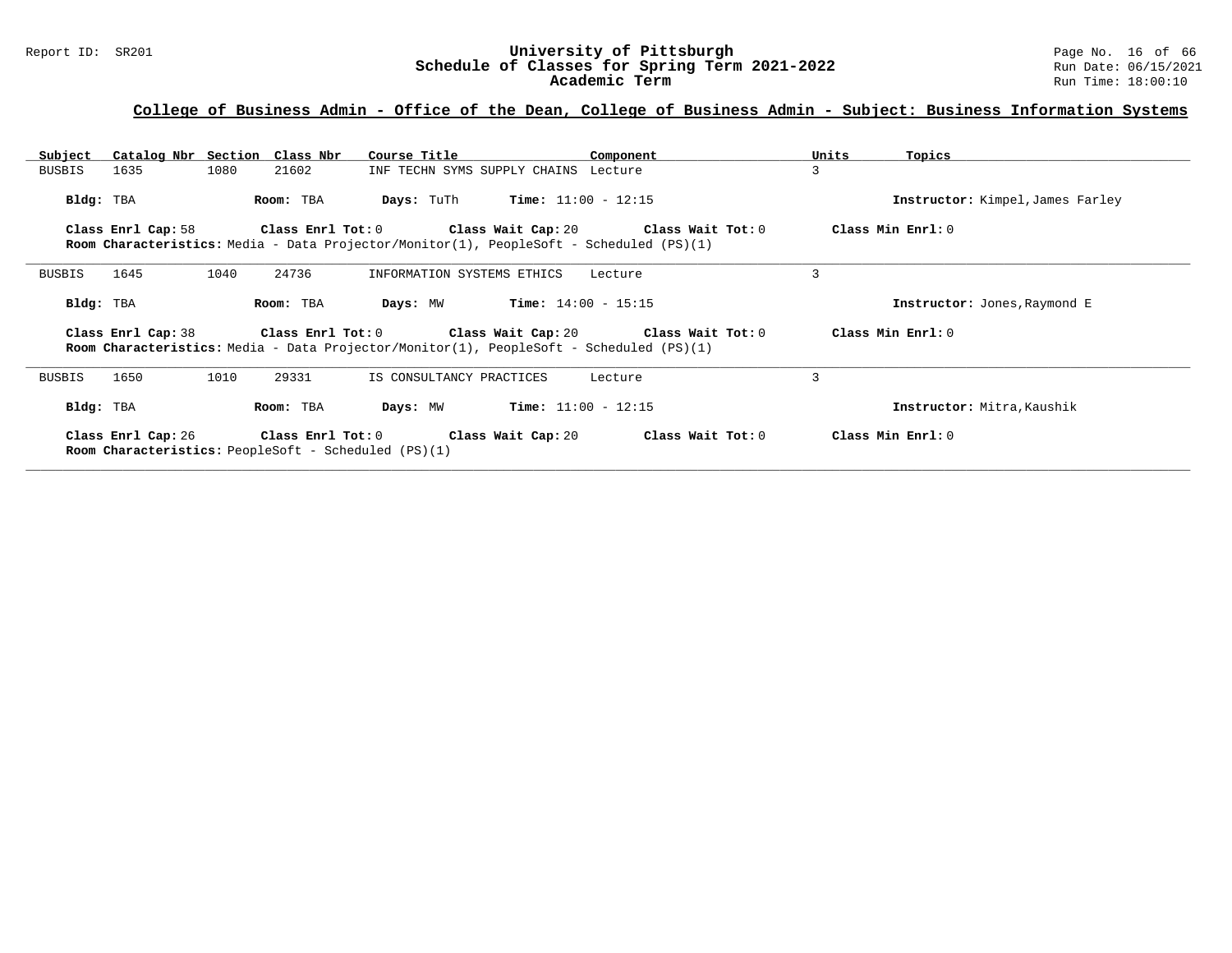#### Report ID: SR201 **University of Pittsburgh** Page No. 17 of 66 **Schedule of Classes for Spring Term 2021-2022** Run Date: 06/15/2021 **Academic Term** Run Time: 18:00:10

| 3<br><b>BUSECN</b><br>1010<br>1090<br>11966<br>MANAGERIAL ECONOMICS<br>Lecture<br><b>Time:</b> $09:30 - 10:45$<br>Bldg: TBA<br>Room: TBA<br>Days: MW<br>Instructor: Banerjee, Haimanti<br>Class Enrl Cap: 40<br>Class Wait Cap: 20<br>Class Min Enrl: 0<br>Class Enrl Tot: 0<br>Class Wait Tot: 0<br>Room Characteristics: Media - Data Projector/Monitor(1), PeopleSoft - Scheduled (PS)(1)<br>$\overline{3}$<br>24735<br>MANAGERIAL ECONOMICS<br><b>BUSECN</b><br>1010<br>1095<br>Lecture<br>Bldg: TBA<br>Room: TBA<br>Days: MW<br>Time: $11:00 - 12:15$<br>Instructor: Banerjee, Haimanti<br>Class Wait Cap: 20<br>Class Enrl Cap: 40<br>Class Enrl Tot: 0<br>Class Wait Tot: 0<br>Class Min Enrl: 0<br>Room Characteristics: Media - Data Projector/Monitor(1), PeopleSoft - Scheduled (PS)(1)<br>$\mathbf{3}$<br>1508<br>26412<br>Lecture<br><b>BUSECN</b><br>1010<br>INT'L ECON FOR MANAGR<br>Bldg: TO BE ARRANGED<br>Room: TBA<br><b>Time:</b> $00:00 - 00:00$<br>Instructor: Koller, Hillary J<br>Days: TBA<br>Class Enrl Tot: 0<br>Class Wait Cap: 20<br>Class Wait Tot: 0<br>Class Min Enrl: 0<br>Class Enrl Cap: 50<br>Attributes: Global Studies, Russian & East European Studies, West European Studies<br>$\mathbf{3}$<br>1508<br>1020<br>26413<br>INT'L ECON FOR MANAGR<br><b>BUSECN</b><br>Lecture<br><b>Time:</b> $00:00 - 00:00$<br><b>Bldg:</b> TO BE ARRANGED<br>Room: TBA<br>Days: TBA<br>Instructor: Koller, Hillary J<br>Class Wait Cap: 20<br>Class Wait Tot: 0<br>Class Min Enrl: 0<br>Class Enrl Cap: 50<br>Class Enrl Tot: 0<br>Attributes: Global Studies, Russian & East European Studies, West European Studies<br>$\mathbf{3}$<br>1508<br>1030<br>26415<br><b>BUSECN</b><br>INT'L ECON FOR MANAGR<br>Lecture<br>Time: $00:00 - 00:00$<br>Bldg: TO BE ARRANGED<br>Room: TBA<br>Days: TBA<br>Instructor: Koller, Hillary J<br>Class Enrl Tot: 0<br>Class Wait Cap: 20<br>Class Min Enrl: 0<br>Class Enrl Cap: 50<br>Class Wait Tot: 0<br>Attributes: Global Studies, Russian & East European Studies, West European Studies<br>$\overline{3}$<br>12045<br>INT'L ECON FOR MANAGR<br><b>BUSECN</b><br>1508<br>1040<br>Lecture<br>Bldg: TBA<br><b>Time:</b> $09:30 - 10:45$<br>Instructor: Olson, Josephine E<br>Room: TBA<br>Days: MW<br>Class Wait Tot: 0<br>Class Min Enrl: 0<br>Class Enrl Cap: 40<br>Class Enrl Tot: 0<br>Class Wait Cap: 20<br>Attributes: Asian Studies, European and Eurasian Studies, European Union Studies, Global Studies, Latin American Studies, Russian & East European Studies,<br>Studies, West European Studies<br>Room Characteristics: Media - Data Projector/Monitor(1), PeopleSoft - Scheduled (PS)(1)<br>Combined Section ID: 0897(BUSECN 1508/BECN 2019) - BECN 2019(#18101)<br>01-OCT-2021 CBA CERT 1 (CPIB-CR1)<br>Reserve Capacity:<br>Reserve Enrl Cap: 10<br>Reserve Enrl Tot:<br>$\Omega$ | Subject | Catalog Nbr Section Class Nbr |  | Course Title | Component | Units | Topics |
|-------------------------------------------------------------------------------------------------------------------------------------------------------------------------------------------------------------------------------------------------------------------------------------------------------------------------------------------------------------------------------------------------------------------------------------------------------------------------------------------------------------------------------------------------------------------------------------------------------------------------------------------------------------------------------------------------------------------------------------------------------------------------------------------------------------------------------------------------------------------------------------------------------------------------------------------------------------------------------------------------------------------------------------------------------------------------------------------------------------------------------------------------------------------------------------------------------------------------------------------------------------------------------------------------------------------------------------------------------------------------------------------------------------------------------------------------------------------------------------------------------------------------------------------------------------------------------------------------------------------------------------------------------------------------------------------------------------------------------------------------------------------------------------------------------------------------------------------------------------------------------------------------------------------------------------------------------------------------------------------------------------------------------------------------------------------------------------------------------------------------------------------------------------------------------------------------------------------------------------------------------------------------------------------------------------------------------------------------------------------------------------------------------------------------------------------------------------------------------------------------------------------------------------------------------------------------------------------------------------------------------------------------------------------------------------------------------------------------------------------------------------------------------------------------------------------------------------------------------------------|---------|-------------------------------|--|--------------|-----------|-------|--------|
|                                                                                                                                                                                                                                                                                                                                                                                                                                                                                                                                                                                                                                                                                                                                                                                                                                                                                                                                                                                                                                                                                                                                                                                                                                                                                                                                                                                                                                                                                                                                                                                                                                                                                                                                                                                                                                                                                                                                                                                                                                                                                                                                                                                                                                                                                                                                                                                                                                                                                                                                                                                                                                                                                                                                                                                                                                                                   |         |                               |  |              |           |       |        |
|                                                                                                                                                                                                                                                                                                                                                                                                                                                                                                                                                                                                                                                                                                                                                                                                                                                                                                                                                                                                                                                                                                                                                                                                                                                                                                                                                                                                                                                                                                                                                                                                                                                                                                                                                                                                                                                                                                                                                                                                                                                                                                                                                                                                                                                                                                                                                                                                                                                                                                                                                                                                                                                                                                                                                                                                                                                                   |         |                               |  |              |           |       |        |
|                                                                                                                                                                                                                                                                                                                                                                                                                                                                                                                                                                                                                                                                                                                                                                                                                                                                                                                                                                                                                                                                                                                                                                                                                                                                                                                                                                                                                                                                                                                                                                                                                                                                                                                                                                                                                                                                                                                                                                                                                                                                                                                                                                                                                                                                                                                                                                                                                                                                                                                                                                                                                                                                                                                                                                                                                                                                   |         |                               |  |              |           |       |        |
|                                                                                                                                                                                                                                                                                                                                                                                                                                                                                                                                                                                                                                                                                                                                                                                                                                                                                                                                                                                                                                                                                                                                                                                                                                                                                                                                                                                                                                                                                                                                                                                                                                                                                                                                                                                                                                                                                                                                                                                                                                                                                                                                                                                                                                                                                                                                                                                                                                                                                                                                                                                                                                                                                                                                                                                                                                                                   |         |                               |  |              |           |       |        |
|                                                                                                                                                                                                                                                                                                                                                                                                                                                                                                                                                                                                                                                                                                                                                                                                                                                                                                                                                                                                                                                                                                                                                                                                                                                                                                                                                                                                                                                                                                                                                                                                                                                                                                                                                                                                                                                                                                                                                                                                                                                                                                                                                                                                                                                                                                                                                                                                                                                                                                                                                                                                                                                                                                                                                                                                                                                                   |         |                               |  |              |           |       |        |
|                                                                                                                                                                                                                                                                                                                                                                                                                                                                                                                                                                                                                                                                                                                                                                                                                                                                                                                                                                                                                                                                                                                                                                                                                                                                                                                                                                                                                                                                                                                                                                                                                                                                                                                                                                                                                                                                                                                                                                                                                                                                                                                                                                                                                                                                                                                                                                                                                                                                                                                                                                                                                                                                                                                                                                                                                                                                   |         |                               |  |              |           |       |        |
|                                                                                                                                                                                                                                                                                                                                                                                                                                                                                                                                                                                                                                                                                                                                                                                                                                                                                                                                                                                                                                                                                                                                                                                                                                                                                                                                                                                                                                                                                                                                                                                                                                                                                                                                                                                                                                                                                                                                                                                                                                                                                                                                                                                                                                                                                                                                                                                                                                                                                                                                                                                                                                                                                                                                                                                                                                                                   |         |                               |  |              |           |       |        |
|                                                                                                                                                                                                                                                                                                                                                                                                                                                                                                                                                                                                                                                                                                                                                                                                                                                                                                                                                                                                                                                                                                                                                                                                                                                                                                                                                                                                                                                                                                                                                                                                                                                                                                                                                                                                                                                                                                                                                                                                                                                                                                                                                                                                                                                                                                                                                                                                                                                                                                                                                                                                                                                                                                                                                                                                                                                                   |         |                               |  |              |           |       |        |
|                                                                                                                                                                                                                                                                                                                                                                                                                                                                                                                                                                                                                                                                                                                                                                                                                                                                                                                                                                                                                                                                                                                                                                                                                                                                                                                                                                                                                                                                                                                                                                                                                                                                                                                                                                                                                                                                                                                                                                                                                                                                                                                                                                                                                                                                                                                                                                                                                                                                                                                                                                                                                                                                                                                                                                                                                                                                   |         |                               |  |              |           |       |        |
|                                                                                                                                                                                                                                                                                                                                                                                                                                                                                                                                                                                                                                                                                                                                                                                                                                                                                                                                                                                                                                                                                                                                                                                                                                                                                                                                                                                                                                                                                                                                                                                                                                                                                                                                                                                                                                                                                                                                                                                                                                                                                                                                                                                                                                                                                                                                                                                                                                                                                                                                                                                                                                                                                                                                                                                                                                                                   |         |                               |  |              |           |       |        |
|                                                                                                                                                                                                                                                                                                                                                                                                                                                                                                                                                                                                                                                                                                                                                                                                                                                                                                                                                                                                                                                                                                                                                                                                                                                                                                                                                                                                                                                                                                                                                                                                                                                                                                                                                                                                                                                                                                                                                                                                                                                                                                                                                                                                                                                                                                                                                                                                                                                                                                                                                                                                                                                                                                                                                                                                                                                                   |         |                               |  |              |           |       |        |
|                                                                                                                                                                                                                                                                                                                                                                                                                                                                                                                                                                                                                                                                                                                                                                                                                                                                                                                                                                                                                                                                                                                                                                                                                                                                                                                                                                                                                                                                                                                                                                                                                                                                                                                                                                                                                                                                                                                                                                                                                                                                                                                                                                                                                                                                                                                                                                                                                                                                                                                                                                                                                                                                                                                                                                                                                                                                   |         |                               |  |              |           |       |        |
|                                                                                                                                                                                                                                                                                                                                                                                                                                                                                                                                                                                                                                                                                                                                                                                                                                                                                                                                                                                                                                                                                                                                                                                                                                                                                                                                                                                                                                                                                                                                                                                                                                                                                                                                                                                                                                                                                                                                                                                                                                                                                                                                                                                                                                                                                                                                                                                                                                                                                                                                                                                                                                                                                                                                                                                                                                                                   |         |                               |  |              |           |       |        |
|                                                                                                                                                                                                                                                                                                                                                                                                                                                                                                                                                                                                                                                                                                                                                                                                                                                                                                                                                                                                                                                                                                                                                                                                                                                                                                                                                                                                                                                                                                                                                                                                                                                                                                                                                                                                                                                                                                                                                                                                                                                                                                                                                                                                                                                                                                                                                                                                                                                                                                                                                                                                                                                                                                                                                                                                                                                                   |         |                               |  |              |           |       |        |
|                                                                                                                                                                                                                                                                                                                                                                                                                                                                                                                                                                                                                                                                                                                                                                                                                                                                                                                                                                                                                                                                                                                                                                                                                                                                                                                                                                                                                                                                                                                                                                                                                                                                                                                                                                                                                                                                                                                                                                                                                                                                                                                                                                                                                                                                                                                                                                                                                                                                                                                                                                                                                                                                                                                                                                                                                                                                   |         |                               |  |              |           |       |        |
|                                                                                                                                                                                                                                                                                                                                                                                                                                                                                                                                                                                                                                                                                                                                                                                                                                                                                                                                                                                                                                                                                                                                                                                                                                                                                                                                                                                                                                                                                                                                                                                                                                                                                                                                                                                                                                                                                                                                                                                                                                                                                                                                                                                                                                                                                                                                                                                                                                                                                                                                                                                                                                                                                                                                                                                                                                                                   |         |                               |  |              |           |       |        |
|                                                                                                                                                                                                                                                                                                                                                                                                                                                                                                                                                                                                                                                                                                                                                                                                                                                                                                                                                                                                                                                                                                                                                                                                                                                                                                                                                                                                                                                                                                                                                                                                                                                                                                                                                                                                                                                                                                                                                                                                                                                                                                                                                                                                                                                                                                                                                                                                                                                                                                                                                                                                                                                                                                                                                                                                                                                                   |         |                               |  |              |           |       |        |
|                                                                                                                                                                                                                                                                                                                                                                                                                                                                                                                                                                                                                                                                                                                                                                                                                                                                                                                                                                                                                                                                                                                                                                                                                                                                                                                                                                                                                                                                                                                                                                                                                                                                                                                                                                                                                                                                                                                                                                                                                                                                                                                                                                                                                                                                                                                                                                                                                                                                                                                                                                                                                                                                                                                                                                                                                                                                   |         |                               |  |              |           |       |        |
|                                                                                                                                                                                                                                                                                                                                                                                                                                                                                                                                                                                                                                                                                                                                                                                                                                                                                                                                                                                                                                                                                                                                                                                                                                                                                                                                                                                                                                                                                                                                                                                                                                                                                                                                                                                                                                                                                                                                                                                                                                                                                                                                                                                                                                                                                                                                                                                                                                                                                                                                                                                                                                                                                                                                                                                                                                                                   |         |                               |  |              |           |       |        |
|                                                                                                                                                                                                                                                                                                                                                                                                                                                                                                                                                                                                                                                                                                                                                                                                                                                                                                                                                                                                                                                                                                                                                                                                                                                                                                                                                                                                                                                                                                                                                                                                                                                                                                                                                                                                                                                                                                                                                                                                                                                                                                                                                                                                                                                                                                                                                                                                                                                                                                                                                                                                                                                                                                                                                                                                                                                                   |         |                               |  |              |           |       |        |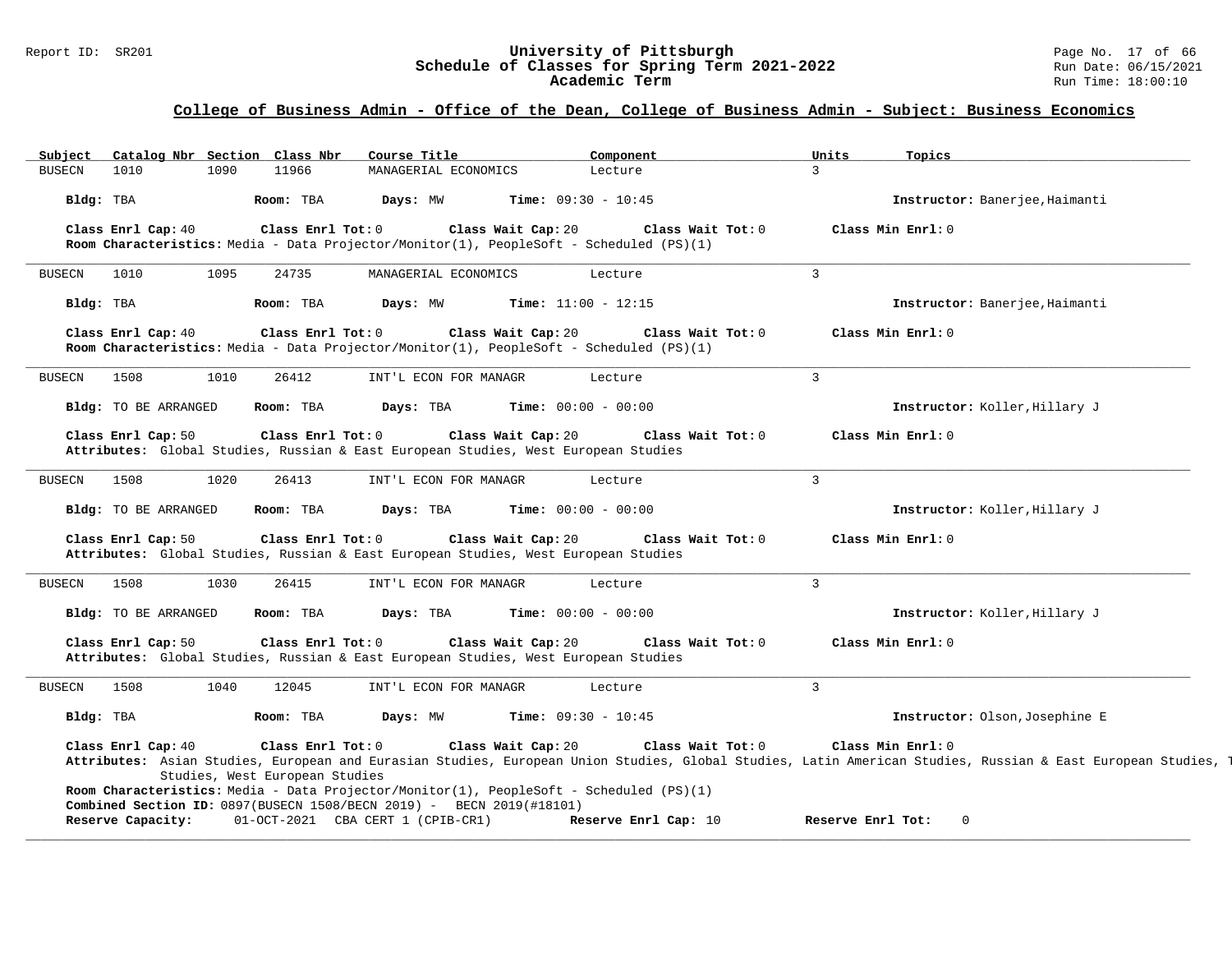#### Report ID: SR201 **University of Pittsburgh** Page No. 18 of 66 **Schedule of Classes for Spring Term 2021-2022** Run Date: 06/15/2021 **Academic Term** Run Time: 18:00:10

# **College of Business Admin - Office of the Dean, College of Business Admin - Subject: Business Economics**

| Subject | Catalog Nbr Section Class Nbr |      |                         | Course Title                                                                       |                    | Component                    |                   | Units | Topics                        |
|---------|-------------------------------|------|-------------------------|------------------------------------------------------------------------------------|--------------------|------------------------------|-------------------|-------|-------------------------------|
| BUSECN  | 1508                          | 1050 | 26416                   | INT'L ECON FOR MANAGR                                                              |                    | Lecture                      |                   |       |                               |
|         | <b>Bldg:</b> TO BE ARRANGED   |      | Room: TBA               | Days: TBA                                                                          |                    | <b>Time:</b> $00:00 - 00:00$ |                   |       | Instructor: Koller, Hillary J |
|         | Class Enrl Cap: 50            |      | $Class$ $Enr1$ $Tot: 0$ | Attributes: Global Studies, Russian & East European Studies, West European Studies | Class Wait Cap: 20 |                              | Class Wait Tot: 0 |       | Class Min $Err1:0$            |
| BUSECN  | 1508                          | 1060 | 26417                   | INT'L ECON FOR MANAGR                                                              |                    | Lecture                      |                   |       |                               |
|         | <b>Bldg:</b> TO BE ARRANGED   |      | Room: TBA               | Days: TBA                                                                          |                    | <b>Time:</b> $00:00 - 00:00$ |                   |       | Instructor: Staff             |
|         | Class Enrl Cap: 50            |      | $Class$ $Enr1$ $Tot: 0$ | Attributes: Global Studies, Russian & East European Studies, West European Studies | Class Wait Cap: 20 |                              | Class Wait Tot: 0 |       | Class Min $Err1:0$            |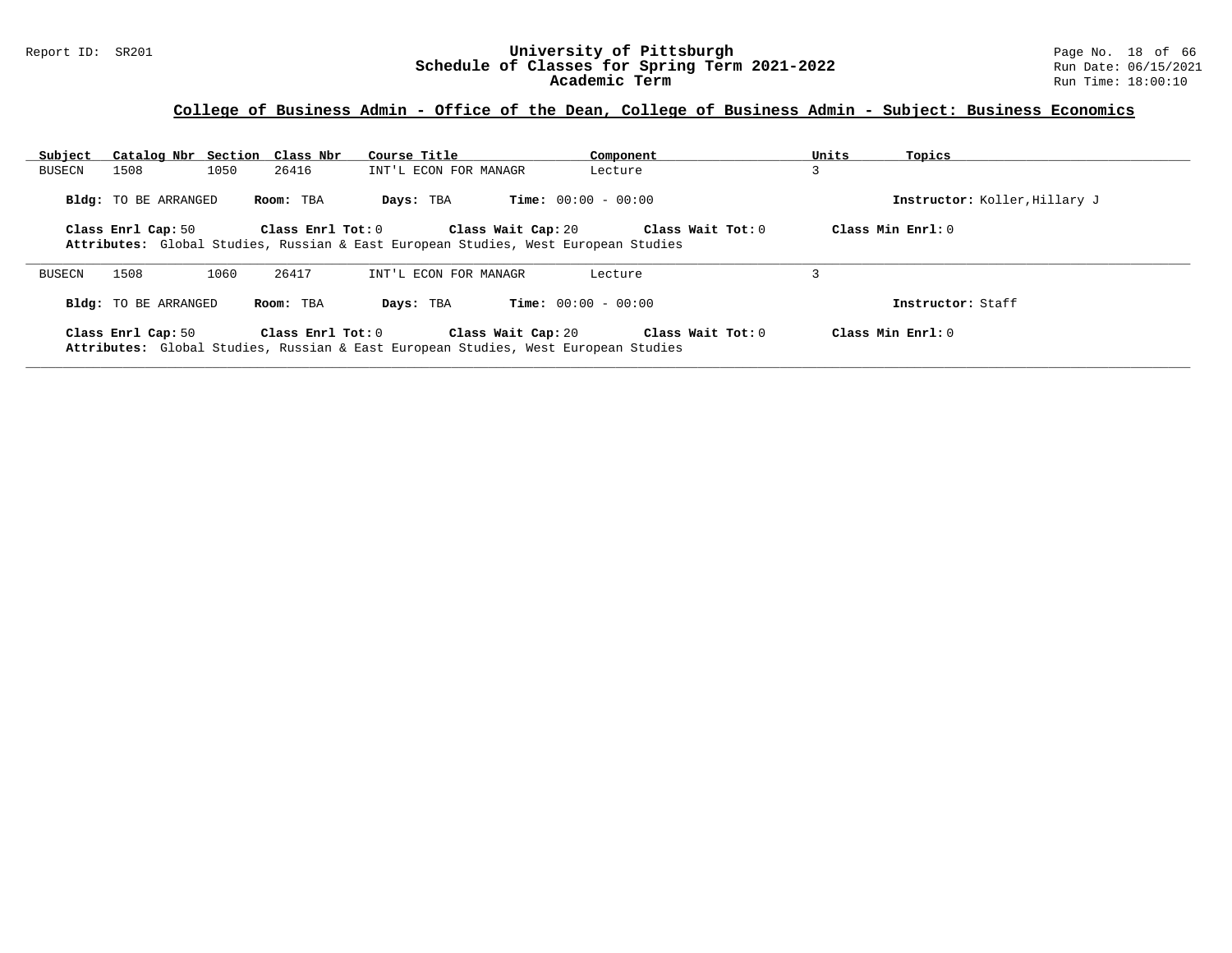#### Report ID: SR201 **University of Pittsburgh** Page No. 19 of 66 **Schedule of Classes for Spring Term 2021-2022** Run Date: 06/15/2021 **Academic Term** Run Time: 18:00:10

| Catalog Nbr Section Class Nbr<br>Subject | Course Title                                                                                                                                                                                                                      | Component                    | Units<br>Topics               |
|------------------------------------------|-----------------------------------------------------------------------------------------------------------------------------------------------------------------------------------------------------------------------------------|------------------------------|-------------------------------|
| <b>BUSENV</b><br>1025<br>0060            | 23305<br>MGRL ETHICS & STAKEHOLDER MGT Lecture                                                                                                                                                                                    | $\mathcal{L}$                |                               |
| Bldg: TBA                                | Room: TBA<br>Days: TuTh                                                                                                                                                                                                           | <b>Time:</b> $09:30 - 10:45$ | Instructor: Klein, Paul M     |
| Class Enrl Cap: 40                       | Class Enrl Tot: $0$<br>Class Wait Cap: 20<br>Attributes: SCI Polymathic Contexts: Ethical/Policy GE. Req., Undergraduate Global Health<br>Room Characteristics: Media - Data Projector/Monitor(1), PeopleSoft - Scheduled (PS)(1) | Class Wait Tot: $0$          | Class Min Enrl: 0             |
| 0060<br>1120<br><b>BUSENV</b>            | 11986<br>MGRL ETHICS & STAKEHOLDER MGT Lecture                                                                                                                                                                                    | 3                            |                               |
| Bldg: TBA                                | Days: TuTh<br>Room: TBA                                                                                                                                                                                                           | <b>Time:</b> $08:00 - 09:15$ | Instructor: Klein, Paul M     |
| Class Enrl Cap: 40                       | Class Wait Cap: 20<br>Class Enrl Tot: 0<br>Attributes: SCI Polymathic Contexts: Ethical/Policy GE. Reg., Undergraduate Global Health<br>Room Characteristics: Media - Data Projector/Monitor(1), PeopleSoft - Scheduled (PS)(1)   | Class Wait Tot: 0            | Class Min Enrl: 0             |
| 1150<br>0060<br><b>BUSENV</b>            | 12043<br>MGRL ETHICS & STAKEHOLDER MGT Lecture                                                                                                                                                                                    | $\mathbf{3}$                 |                               |
| Bldg: TBA                                | Days: TuTh<br>Room: TBA                                                                                                                                                                                                           | <b>Time:</b> $12:30 - 13:45$ | Instructor: Jones, Raymond E  |
| Class Enrl Cap: 50                       | Class Enrl Tot: 0<br>Class Wait Cap: 20<br>Attributes: SCI Polymathic Contexts: Ethical/Policy GE. Req., Undergraduate Global Health<br>Room Characteristics: Media - Data Projector/Monitor(1), PeopleSoft - Scheduled (PS)(1)   | Class Wait Tot: 0            | Class Min Enrl: 0             |
| 0060<br>1160<br><b>BUSENV</b>            | 12056<br>MGRL ETHICS & STAKEHOLDER MGT Lecture                                                                                                                                                                                    | 3                            |                               |
| Bldg: TBA                                | Room: TBA<br>Days: TuTh                                                                                                                                                                                                           | Time: $14:00 - 15:15$        | Instructor: Jones, Raymond E  |
| Class Enrl Cap: 50                       | Class Wait Cap: 20<br>Class Enrl Tot: 0<br>Attributes: SCI Polymathic Contexts: Ethical/Policy GE. Req., Undergraduate Global Health<br>Room Characteristics: Media - Data Projector/Monitor(1), PeopleSoft - Scheduled (PS)(1)   | Class Wait Tot: 0            | Class Min Enrl: 0             |
| 1170<br>0060<br><b>BUSENV</b>            | 21577<br>MGRL ETHICS & STAKEHOLDER MGT Lecture                                                                                                                                                                                    | 3                            |                               |
| Bldg: TBA                                | Room: TBA<br>Days: TuTh                                                                                                                                                                                                           | <b>Time:</b> $15:30 - 16:45$ | Instructor: Johnson, Ronald M |
| Class Enrl Cap: 50                       | Class Enrl Tot: 0<br>Class Wait Cap: 20<br>Attributes: SCI Polymathic Contexts: Ethical/Policy GE. Req., Undergraduate Global Health<br>Room Characteristics: Media - Data Projector/Monitor(1), PeopleSoft - Scheduled (PS)(1)   | Class Wait Tot: 0            | Class Min Enrl: 0             |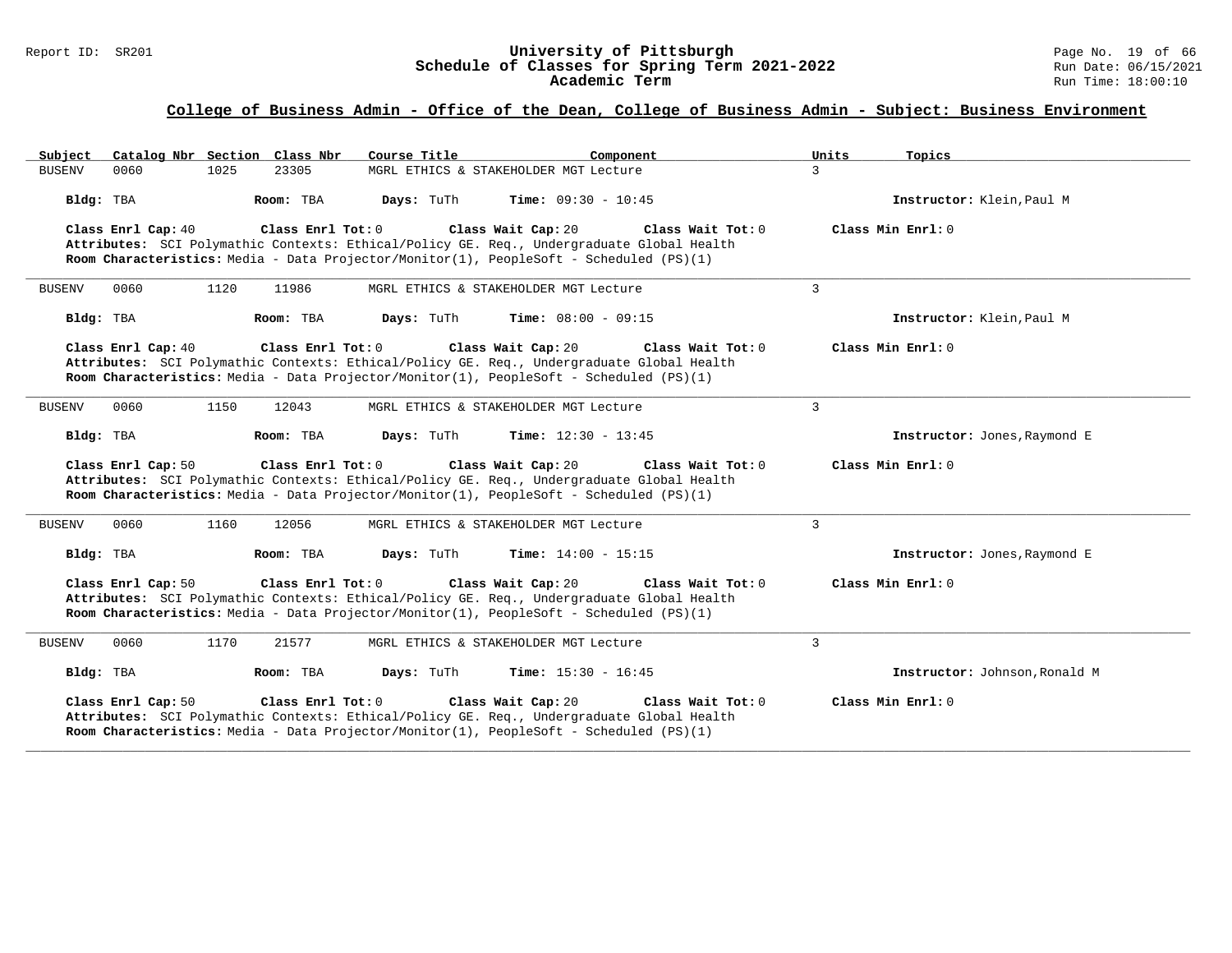#### Report ID: SR201 **University of Pittsburgh** Page No. 20 of 66 **Schedule of Classes for Spring Term 2021-2022** Run Date: 06/15/2021 **Academic Term** Run Time: 18:00:10

| Catalog Nbr Section Class Nbr<br>Subject                                                                                                                                                                                        | Course Title                                    | Component                    | Units<br>Topics                           |  |
|---------------------------------------------------------------------------------------------------------------------------------------------------------------------------------------------------------------------------------|-------------------------------------------------|------------------------------|-------------------------------------------|--|
| <b>BUSENV</b><br>0060<br>1180<br>16511                                                                                                                                                                                          | MGRL ETHICS & STAKEHOLDER MGT Lecture           |                              | $\mathcal{L}$                             |  |
| Bldg: TBA<br>Room: TBA                                                                                                                                                                                                          | Days: TuTh                                      | <b>Time:</b> $17:00 - 18:15$ | Instructor: Kabala, Stanley J             |  |
|                                                                                                                                                                                                                                 |                                                 |                              | Mukherjee, Devdutta                       |  |
| Class Enrl Cap: 50<br>Class Enrl Tot: 0<br>Attributes: SCI Polymathic Contexts: Ethical/Policy GE. Req., Undergraduate Global Health<br>Room Characteristics: Media - Data Projector/Monitor(1), PeopleSoft - Scheduled (PS)(1) | Class Wait Cap: 20                              | Class Wait Tot: 0            | Class Min Enrl: 0                         |  |
| 1755<br>1070<br>12062<br>BUSENV                                                                                                                                                                                                 | SERVICE LEARNING ORGANIZATIONSLecture           |                              | 3                                         |  |
| Bldg: TBA<br>Room: TBA                                                                                                                                                                                                          | Days: TuTh                                      | <b>Time:</b> $15:30 - 16:45$ | Instructor: Murrell, Audrey J             |  |
|                                                                                                                                                                                                                                 |                                                 |                              | Jones, Raymond E                          |  |
| Class Enrl Cap: 37<br>Class Enrl Tot: 0<br>Attributes: Global Studies<br>Room Characteristics: Media - Data Projector/Monitor(1), PeopleSoft - Scheduled (PS)(1)                                                                | Class Wait Cap: 20                              | Class Wait Tot: 0            | Class Min Enrl: 0                         |  |
| 1760<br>1300<br>23543<br><b>BUSENV</b>                                                                                                                                                                                          | <b>BUSINESS LAW</b>                             | Lecture                      | $\overline{3}$                            |  |
| Bldg: TBA<br>Room: TBA                                                                                                                                                                                                          | Days: TuTh                                      | <b>Time:</b> $17:00 - 18:15$ | Instructor: Mendelson, Carolyn Weisberger |  |
| Class Enrl Cap: 35<br>Class Enrl Tot: 0<br>Room Characteristics: Media - Data Projector/Monitor(1), PeopleSoft - Scheduled (PS)(1)<br>Combined Section ID: 0252(BSEO/2315/BUSENV/1760) - BSEO 2315(#23912)                      | Class Wait Cap: 20                              | Class Wait Tot: 0            | Class Min Enrl: 0                         |  |
| Reserve Capacity:<br>01-OCT-2021 CBA Students Only                                                                                                                                                                              |                                                 | Reserve Enrl Cap: 25         | Reserve Enrl Tot:<br>$\mathbf 0$          |  |
| 01-OCT-2021 Restricted ACCT-MS                                                                                                                                                                                                  |                                                 | 10                           | $\Omega$                                  |  |
| 1770<br>1010<br>12018<br><b>BUSENV</b>                                                                                                                                                                                          | BUSINSS ENVIRONMENT INDP STUDYIndependent Study |                              | $1 - 3$                                   |  |
| Bldg: Sennott Square<br><b>Room:</b> 02204                                                                                                                                                                                      | Days: TBA                                       | <b>Time:</b> $00:00 - 00:00$ | Instructor: Jones, Raymond E              |  |
| Class Enrl Cap: 25<br>Class Enrl Tot: 0<br>Room Characteristics: Media - Data Projector/Monitor(1)                                                                                                                              | Class Wait Cap: 20                              | Class Wait Tot: 0            | Class Min Enrl: 0                         |  |
| 1780<br>1200<br>21865<br><b>BUSENV</b>                                                                                                                                                                                          | CORPORATE GOVERNANCE                            | Lecture                      | 3                                         |  |
| Bldg: TO BE ARRANGED<br>Room: TBA                                                                                                                                                                                               | Days: TBA                                       | <b>Time:</b> $00:00 - 00:00$ | Instructor: Staff                         |  |
| Class Enrl Cap: 40<br>Class Enrl Tot: 0<br>Room Characteristics: Media - Data Projector/Monitor(1)                                                                                                                              | Class Wait Cap: 20                              | Class Wait Tot: 0            | Class Min Enrl: 0                         |  |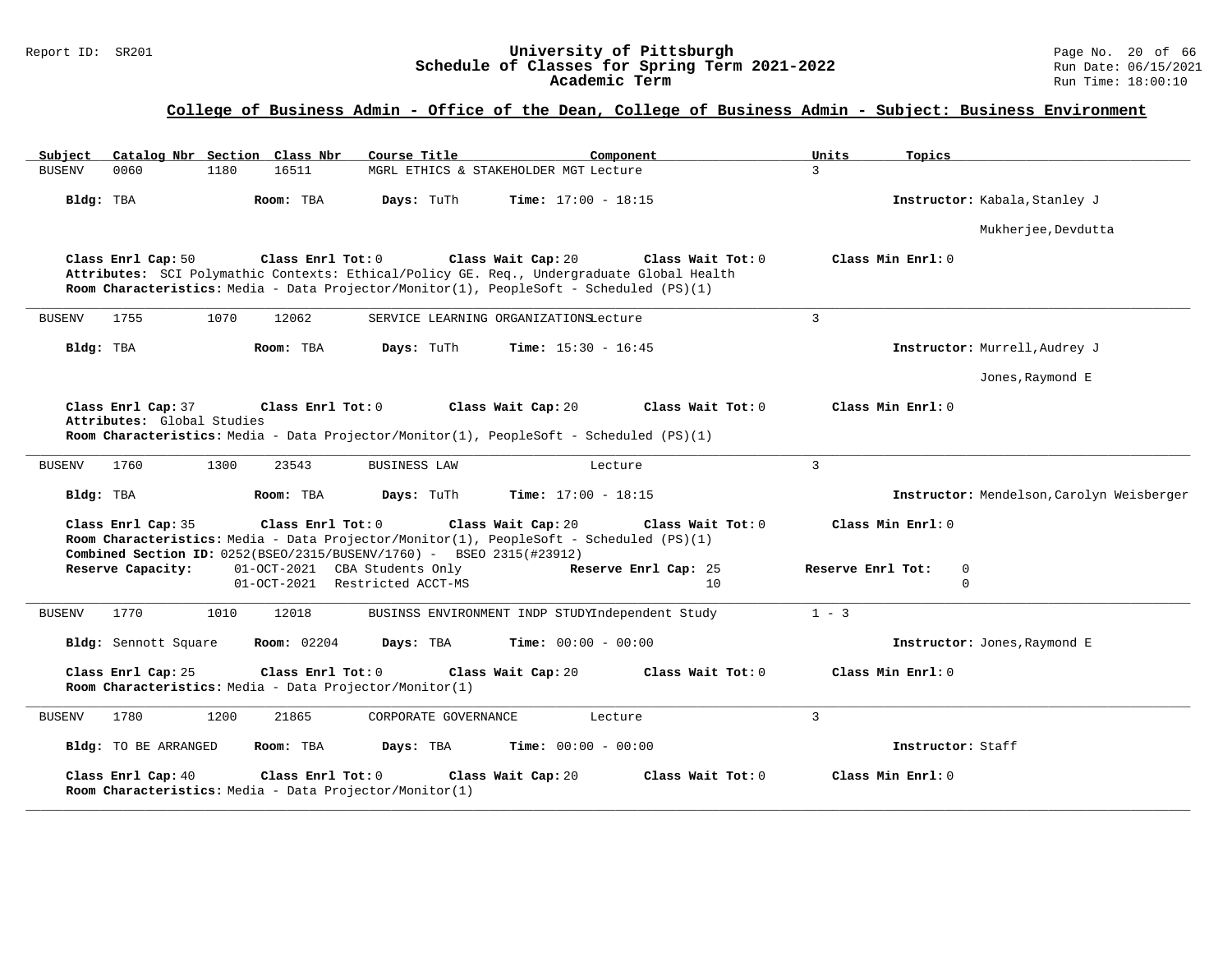#### Report ID: SR201 **University of Pittsburgh** Page No. 21 of 66 **Schedule of Classes for Spring Term 2021-2022** Run Date: 06/15/2021 **Academic Term** Run Time: 18:00:10

| Subject       | Catalog Nbr Section Class Nbr                              |      |                   | Course Title                                            |                              | Component         | Units | Topics                       |  |
|---------------|------------------------------------------------------------|------|-------------------|---------------------------------------------------------|------------------------------|-------------------|-------|------------------------------|--|
| <b>BUSENV</b> | 1790                                                       | 1010 | 24332             | BUS ENVIRONMENT INTERNSHIP                              |                              | Internship        |       |                              |  |
|               | Bldg: TO BE ARRANGED                                       |      | Room: TBA         | Days: TBA                                               | <b>Time:</b> $00:00 - 00:00$ |                   |       | Instructor: Jones, Raymond E |  |
|               | Class Enrl Cap: 35<br>Attributes: Undergraduate Internship |      | Class Enrl Tot: 0 | Room Characteristics: Media - Data Projector/Monitor(1) | Class Wait Cap: 20           | Class Wait Tot: 0 |       | Class Min Enrl: 0            |  |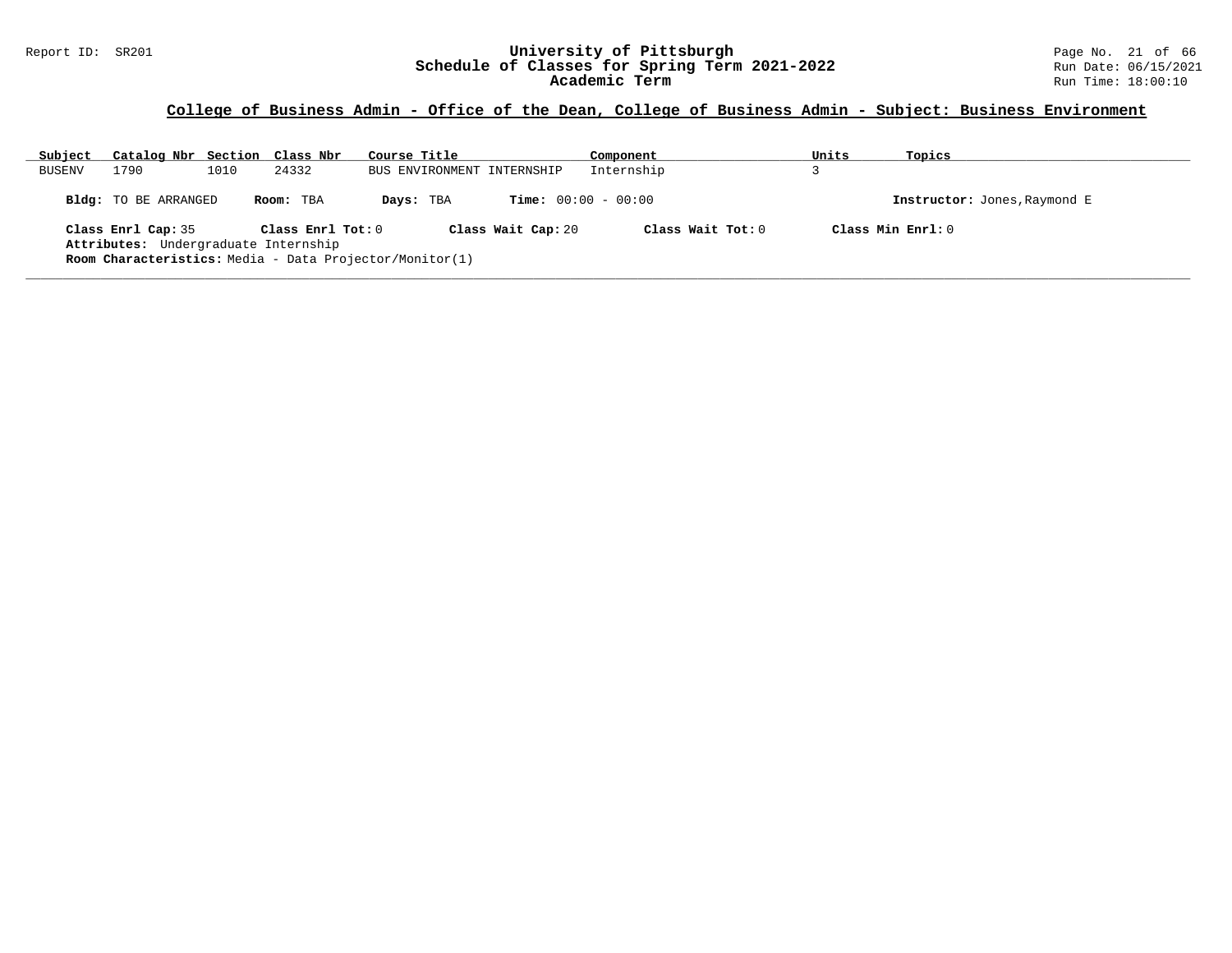#### Report ID: SR201 **University of Pittsburgh** Page No. 22 of 66 **Schedule of Classes for Spring Term 2021-2022** Run Date: 06/15/2021 **Academic Term** Run Time: 18:00:10

| Subject       |                    | Catalog Nbr Section Class Nbr | Course Title                                                             | Component                                                                                                                                                                                     | Units<br>Topics                     |
|---------------|--------------------|-------------------------------|--------------------------------------------------------------------------|-----------------------------------------------------------------------------------------------------------------------------------------------------------------------------------------------|-------------------------------------|
| BUSERV        | 1920               | 1030<br>11949                 | FINANCIAL ACCOUNTING                                                     | Lecture                                                                                                                                                                                       | 3                                   |
| Bldg: TBA     |                    | Room: TBA                     |                                                                          | <b>Days:</b> MW <b>Time:</b> $12:30 - 13:45$                                                                                                                                                  | Instructor: Docimo, William Michael |
|               |                    |                               |                                                                          | Class Enrl Cap: 45 Class Enrl Tot: 0 Class Wait Cap: 20 Class Wait Tot: 0                                                                                                                     | Class Min Enrl: 0                   |
|               |                    |                               |                                                                          | Room Characteristics: Media - Data Projector/Monitor(1), PeopleSoft - Scheduled (PS)(1)                                                                                                       |                                     |
| BUSERV        | 1920               | 1040<br>11959                 | FINANCIAL ACCOUNTING                                                     | Lecture                                                                                                                                                                                       | 3                                   |
| Bldg: TBA     |                    | Room: TBA                     |                                                                          | <b>Days:</b> MW <b>Time:</b> $15:30 - 16:45$                                                                                                                                                  | Instructor: Docimo. William Michael |
|               | Class Enrl Cap: 40 |                               |                                                                          | Class Enrl Tot: $0$ Class Wait Cap: $20$ Class Wait Tot: $0$                                                                                                                                  | Class Min Enrl: 0                   |
|               |                    |                               |                                                                          | Room Characteristics: Media - Data Projector/Monitor(1), PeopleSoft - Scheduled (PS)(1)                                                                                                       |                                     |
| <b>BUSERV</b> | 1925               | 1050<br>11961                 | COST ACCOUNTING                                                          | Lecture                                                                                                                                                                                       | 3                                   |
| Bldg: TBA     |                    | Room: TBA                     |                                                                          | <b>Days:</b> $MW$ <b>Time:</b> $09:30 - 10:45$                                                                                                                                                | Instructor: Srinivasan, Dhinu       |
|               | Class Enrl Cap: 40 |                               |                                                                          | Class Enrl Tot: $0$ Class Wait Cap: $20$ Class Wait Tot: $0$                                                                                                                                  | Class Min Enrl: 0                   |
|               |                    |                               |                                                                          | Room Characteristics: Media - Data Projector/Monitor(1), PeopleSoft - Scheduled (PS)(1)                                                                                                       |                                     |
| BUSERV        | 1955               | 1020<br>22610                 | PRINCIPLES OF SELLING                                                    | Lecture                                                                                                                                                                                       | 3                                   |
| Bldg: TBA     |                    | Room: TBA                     |                                                                          | <b>Days:</b> TuTh <b>Time:</b> $17:00 - 18:15$                                                                                                                                                | Instructor: Evans, Karen            |
|               |                    |                               | Combined Section ID: 0370(BUSERV/1955/BUSMKT/1422) - BUSMKT 1422(#12058) | Class Enrl Cap: 5 $\qquad$ Class Enrl Tot: 0 $\qquad$ Class Wait Cap: 5 $\qquad$ Class Wait Tot: 0<br>Room Characteristics: Media - Data Projector/Monitor(1), PeopleSoft - Scheduled (PS)(1) | Class Min $Enr1:0$                  |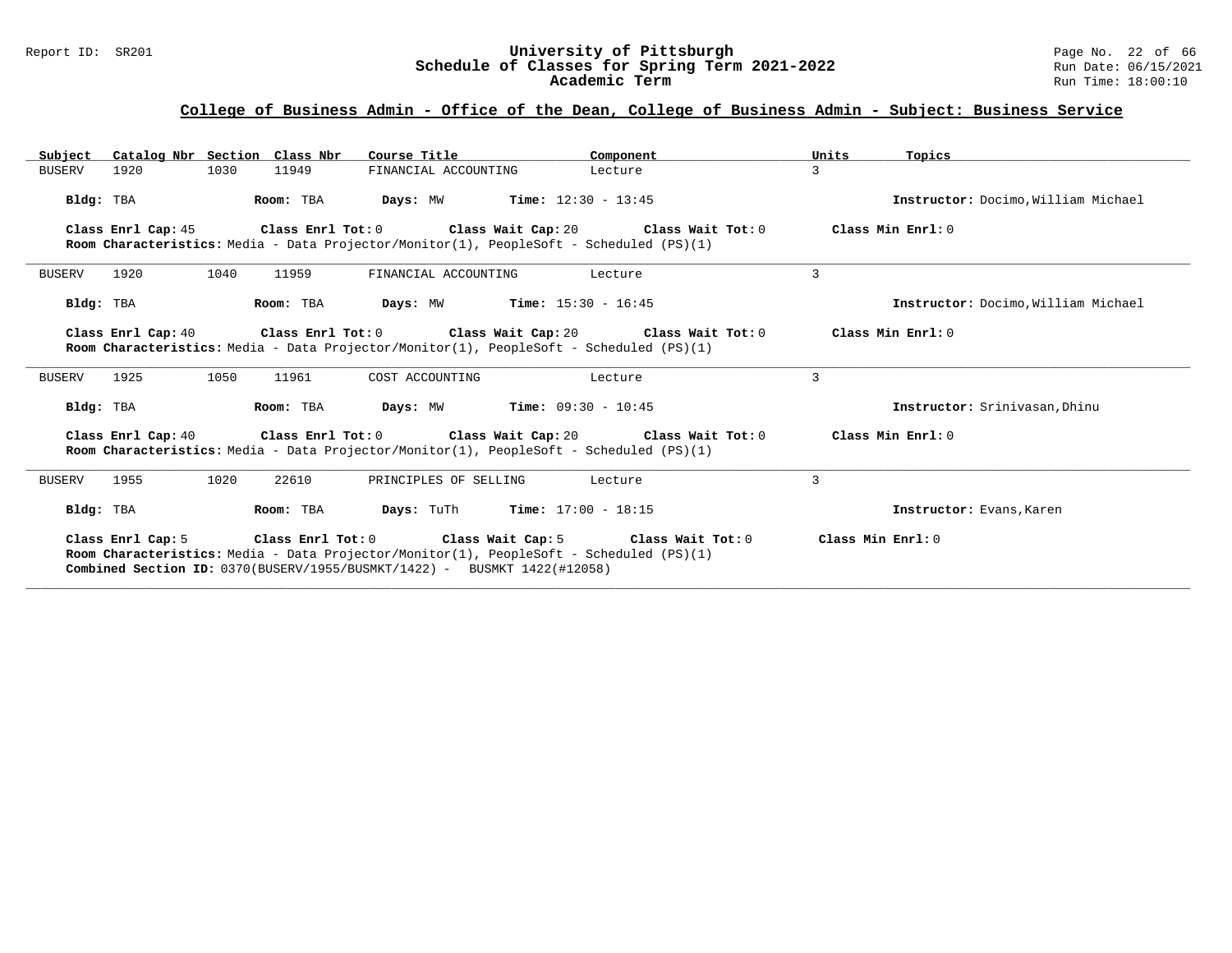#### Report ID: SR201 **University of Pittsburgh** Page No. 23 of 66 **Schedule of Classes for Spring Term 2021-2022** Run Date: 06/15/2021 **Academic Term** Run Time: 18:00:10

|               | Subject Catalog Nbr Section Class Nbr |      |                         | Course Title              | Component                                                                                                     |                     | Units          | Topics                            |
|---------------|---------------------------------------|------|-------------------------|---------------------------|---------------------------------------------------------------------------------------------------------------|---------------------|----------------|-----------------------------------|
| BUSFIN        | 1030                                  | 1060 | 11968                   | INTRODUCTION TO FINANCE   | Lecture                                                                                                       |                     | $\mathcal{L}$  |                                   |
| Bldg: TBA     |                                       |      | Room: TBA               |                           | <b>Days:</b> MW <b>Time:</b> $08:00 - 09:15$                                                                  |                     |                | Instructor: Lagaras, Spyridon     |
|               | Class Enrl Cap: 135                   |      | Class Enrl Tot: 0       |                           | Class Wait Cap: 20<br>Room Characteristics: Media - Data Projector/Monitor(1), PeopleSoft - Scheduled (PS)(1) | Class Wait Tot: $0$ |                | Class Min Enrl: 0                 |
| <b>BUSFIN</b> | 1030                                  | 1080 | 11969                   | INTRODUCTION TO FINANCE   | Lecture                                                                                                       |                     | $\overline{3}$ |                                   |
| Bldg: TBA     |                                       |      | Room: TBA               |                           | <b>Days:</b> MW <b>Time:</b> $09:30 - 10:45$                                                                  |                     |                | Instructor: Lagaras, Spyridon     |
|               | Class Enrl Cap: 135                   |      | $Class$ $Enr1$ $Tot: 0$ |                           | Class Wait Cap: 20<br>Room Characteristics: Media - Data Projector/Monitor(1), PeopleSoft - Scheduled (PS)(1) | Class Wait Tot: 0   |                | Class Min $Enrl: 0$               |
| BUSFIN        | 1030                                  | 1100 | 12034                   | INTRODUCTION TO FINANCE   |                                                                                                               | Recitation          | $\Omega$       |                                   |
| Bldg: TBA     |                                       |      | Room: TBA               |                           | <b>Days:</b> F <b>Time:</b> $13:00 - 13:50$                                                                   |                     |                | Instructor: Bae, Chang Suk        |
|               | Class Enrl Cap: 104                   |      | Class Enrl Tot: 0       |                           | Class Wait Cap: 20<br>Room Characteristics: Media - Data Projector/Monitor(1), PeopleSoft - Scheduled (PS)(1) | Class Wait Tot: 0   |                | Class Min $Enrl: 0$               |
| BUSFIN        | 1030                                  | 1130 | 11987                   | INTRODUCTION TO FINANCE   |                                                                                                               | Recitation          | $\Omega$       |                                   |
| Bldg: TBA     |                                       |      | Room: TBA               | Days: F                   | $Time: 14:00 - 14:50$                                                                                         |                     |                | Instructor: Bae, Chang Suk        |
|               | Class Enrl Cap: 104                   |      | Class Enrl Tot: 0       |                           | Class Wait Cap: 20<br>Room Characteristics: Media - Data Projector/Monitor(1), PeopleSoft - Scheduled (PS)(1) | Class Wait Tot: 0   |                | Class Min Enrl: 0                 |
| <b>BUSFIN</b> | 1030                                  | 1140 | 12035                   | INTRODUCTION TO FINANCE   |                                                                                                               | Recitation          | $\Omega$       |                                   |
| Bldg: TBA     |                                       |      | Room: TBA               | Days: F                   | <b>Time:</b> $12:00 - 12:50$                                                                                  |                     |                | Instructor: Bae, Chang Suk        |
|               | Class Enrl Cap: 104                   |      | $Class$ $Enr1$ $Tot: 0$ |                           | Class Wait Cap: 20<br>Room Characteristics: Media - Data Projector/Monitor(1), PeopleSoft - Scheduled (PS)(1) | Class Wait Tot: 0   |                | Class Min Enrl: 0                 |
| BUSFIN        | 1031                                  | 1210 | 27733                   | INT TO FINANCE HONORS + 1 | Lecture                                                                                                       |                     | $\mathbf{1}$   |                                   |
|               | Bldg: TO BE ARRANGED                  |      | Room: TBA               |                           | <b>Days:</b> MTuWThF $Time: 00:00 - 00:00$                                                                    |                     |                | Instructor: Zutter, Chad Jonathan |
|               | Class Enrl Cap: 26                    |      | Class Enrl Tot: 0       |                           | Class Wait Cap: 20                                                                                            | Class Wait Tot: 0   |                | Class Min Enrl: 0                 |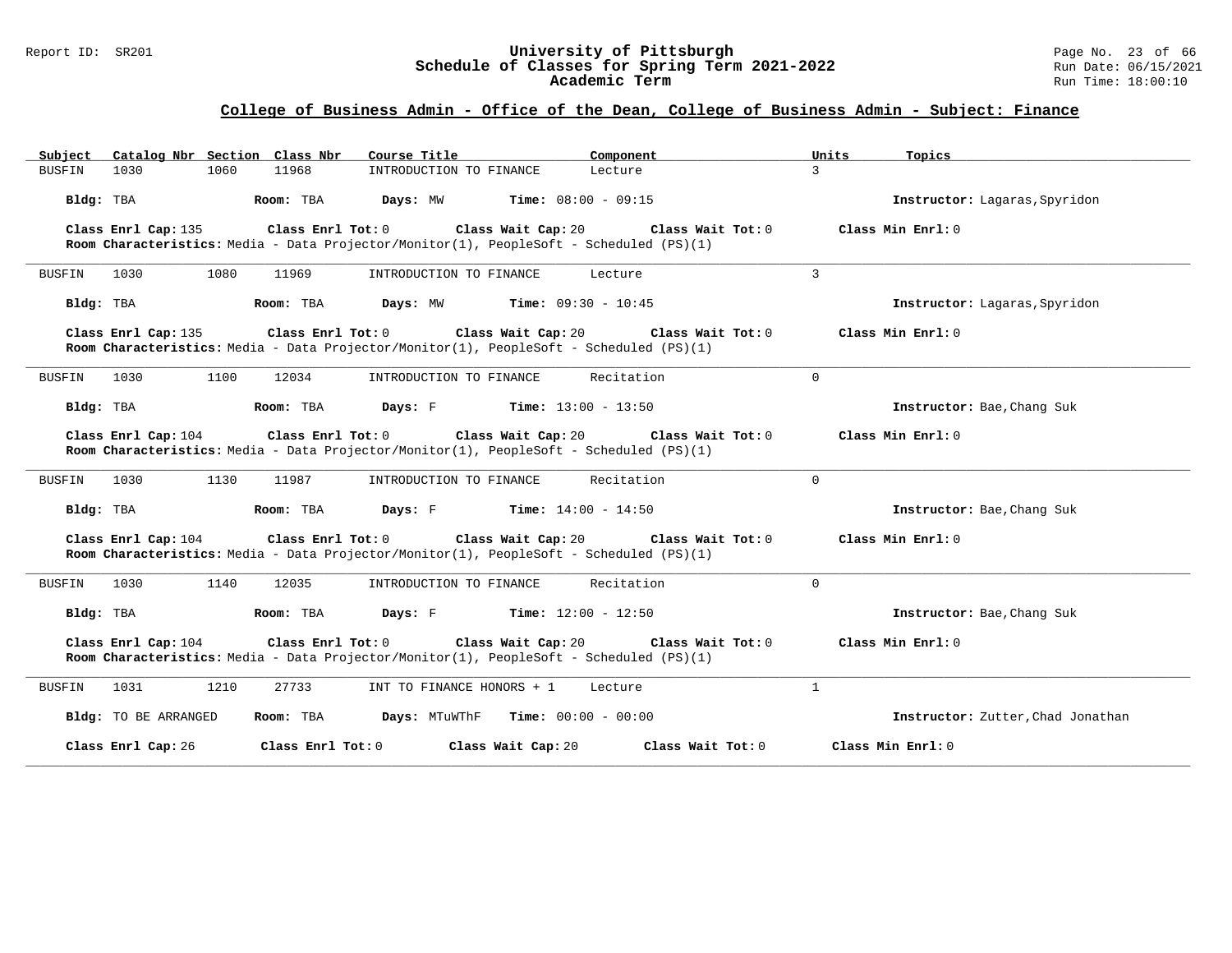#### Report ID: SR201 **University of Pittsburgh** Page No. 24 of 66 **Schedule of Classes for Spring Term 2021-2022** Run Date: 06/15/2021 **Academic Term** Run Time: 18:00:10

# **College of Business Admin - Office of the Dean, College of Business Admin - Subject: Finance**

| Catalog Nbr Section Class Nbr<br>Subject                                                | Course Title               | Component                    | Units          | Topics                          |
|-----------------------------------------------------------------------------------------|----------------------------|------------------------------|----------------|---------------------------------|
| 11978<br><b>BUSFIN</b><br>1311<br>1040                                                  | CORPORATE FINANCE          | Lecture                      | $\overline{3}$ |                                 |
| Bldg: TBA<br>Room: TBA                                                                  | Days: TuTh                 | <b>Time:</b> $09:30 - 10:45$ |                | Instructor: Thomas, Shawn E     |
| Class Enrl Cap: 40<br>Class Enrl Tot: 0                                                 | Class Wait Cap: 20         | Class Wait Tot: 0            |                | Class Min Enrl: 0               |
| Attributes: Class Materials on Reserve at Hillman Library                               |                            |                              |                |                                 |
| Room Characteristics: Media - Data Projector/Monitor(1), PeopleSoft - Scheduled (PS)(1) |                            |                              |                |                                 |
| <b>BUSFIN</b><br>1311<br>1060<br>12007                                                  | CORPORATE FINANCE          | Lecture                      | $\mathbf{3}$   |                                 |
| Bldg: TBA<br>Room: TBA                                                                  | Days: TuTh                 | Time: $11:00 - 12:15$        |                | Instructor: Thomas, Shawn E     |
| Class Enrl Cap: 40<br>Class Enrl Tot: 0                                                 | Class Wait Cap: 20         | Class Wait Tot: 0            |                | Class Min Enrl: 0               |
| Attributes: Class Materials on Reserve at Hillman Library                               |                            |                              |                |                                 |
| Room Characteristics: Media - Data Projector/Monitor(1), PeopleSoft - Scheduled (PS)(1) |                            |                              |                |                                 |
| 1311<br>1080<br>12046<br>BUSFIN                                                         | CORPORATE FINANCE          | Lecture                      | 3              |                                 |
|                                                                                         |                            |                              |                |                                 |
| Room: TBA<br>Bldg: TBA                                                                  | Days: TuTh                 | <b>Time:</b> $12:30 - 13:45$ |                | Instructor: Thomas, Shawn E     |
| Class Enrl Cap: 40<br>Class Enrl Tot: 0                                                 | Class Wait Cap: 20         | Class Wait Tot: 0            |                | Class Min Enrl: 0               |
| Attributes: Class Materials on Reserve at Hillman Library                               |                            |                              |                |                                 |
| Room Characteristics: Media - Data Projector/Monitor(1), PeopleSoft - Scheduled (PS)(1) |                            |                              |                |                                 |
|                                                                                         |                            |                              |                |                                 |
| 1030<br>12024<br>1316<br>BUSFIN                                                         | ADVANCED CORPORATE FINANCE | Lecture                      | $\overline{3}$ |                                 |
| Bldg: TBA<br>Room: TBA                                                                  | Days: MW                   | <b>Time:</b> $12:30 - 13:45$ |                | Instructor: Sukits, Jay William |
| Class Enrl Cap: 38<br>Class Enrl Tot: 0                                                 | Class Wait Cap: 20         | Class Wait Tot: 0            |                | Class Min Enrl: 0               |
| Room Characteristics: Media - Data Projector/Monitor(1), PeopleSoft - Scheduled (PS)(1) |                            |                              |                |                                 |
| 1321<br>1040<br>12011<br>BUSFIN                                                         | INVESTMENT MANAGEMENT      | Lecture                      | $\overline{3}$ |                                 |
| Bldg: TBA<br>Room: TBA                                                                  | Days: MW                   | <b>Time:</b> $09:30 - 10:45$ |                | Instructor: Lin, Leming         |
| Class Enrl Cap: 40<br>Class Enrl Tot: 0                                                 |                            | Class Wait Tot: 0            |                | Class Min Enrl: 0               |
| Attributes: Class Materials on Reserve at Hillman Library                               | Class Wait Cap: 20         |                              |                |                                 |
| Room Characteristics: Media - Data Projector/Monitor(1), PeopleSoft - Scheduled (PS)(1) |                            |                              |                |                                 |
|                                                                                         |                            |                              |                |                                 |
| 1321<br>1050<br>11971<br>BUSFIN                                                         | INVESTMENT MANAGEMENT      | Lecture                      | $\overline{3}$ |                                 |
| Bldg: TBA<br>Room: TBA                                                                  | Days: MW                   | <b>Time:</b> $11:00 - 12:15$ |                | Instructor: Lin, Leming         |
| Class Enrl Cap: 40<br>Class Enrl Tot: 0                                                 | Class Wait Cap: 20         | Class Wait Tot: 0            |                | Class Min Enrl: 0               |
| Attributes: Class Materials on Reserve at Hillman Library                               |                            |                              |                |                                 |
| Room Characteristics: Media - Data Projector/Monitor(1), PeopleSoft - Scheduled (PS)(1) |                            |                              |                |                                 |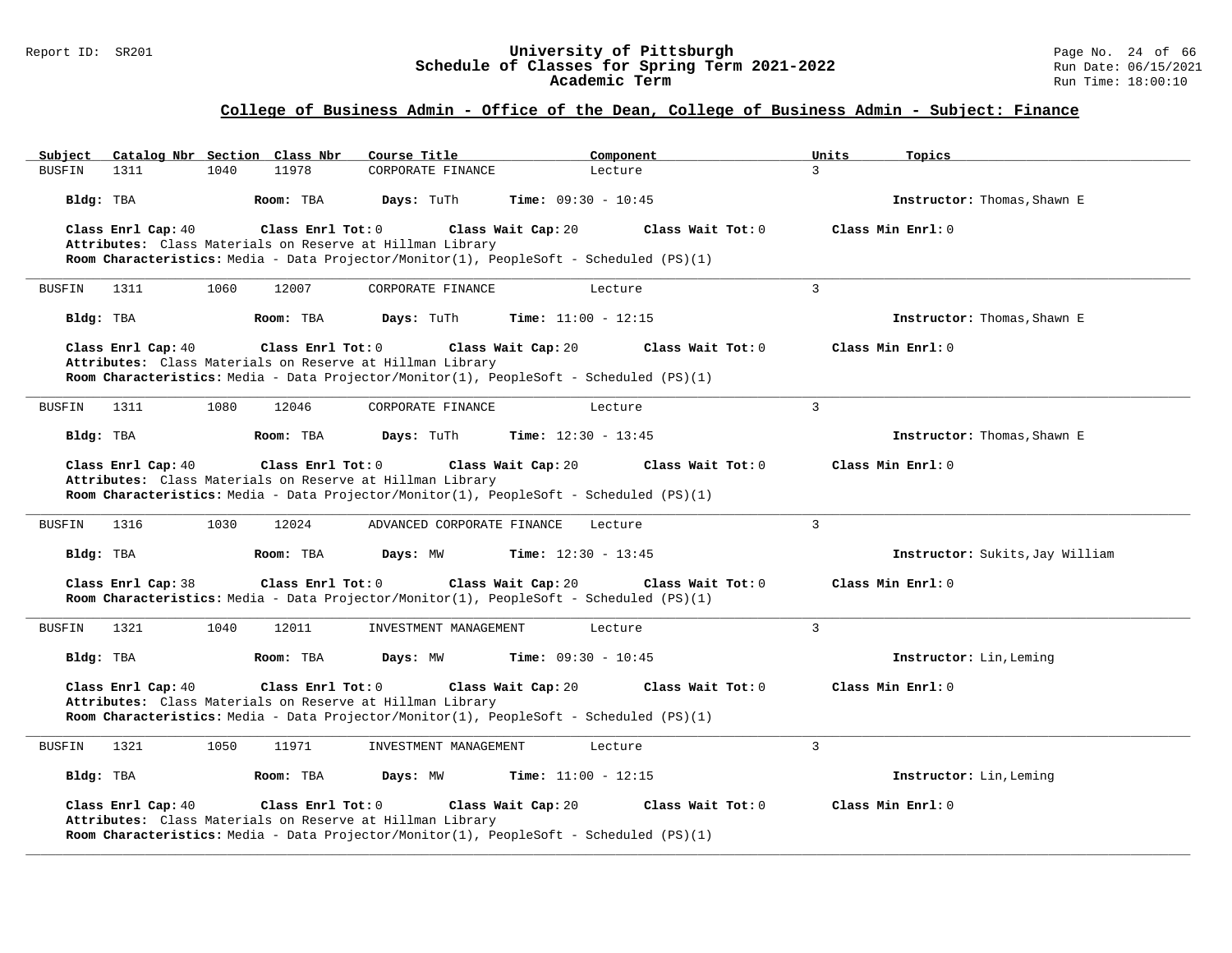#### Report ID: SR201 **University of Pittsburgh** Page No. 25 of 66 **Schedule of Classes for Spring Term 2021-2022** Run Date: 06/15/2021 **Academic Term** Run Time: 18:00:10

| Catalog Nbr Section Class Nbr<br>Subject                                                                                                                                | Course Title            | Component                    | Units<br>Topics                 |
|-------------------------------------------------------------------------------------------------------------------------------------------------------------------------|-------------------------|------------------------------|---------------------------------|
| 1321<br>1060<br>12047<br>BUSFIN                                                                                                                                         | INVESTMENT MANAGEMENT   | Lecture                      | 3                               |
| Bldg: TBA<br>Room: TBA                                                                                                                                                  | Days: MW                | <b>Time:</b> $14:00 - 15:15$ | Instructor: Lin, Leming         |
| Class Enrl Cap: 38<br>Class Enrl Tot: 0                                                                                                                                 | Class Wait Cap: 20      | Class Wait Tot: 0            | Class Min Enrl: 0               |
| Attributes: Class Materials on Reserve at Hillman Library<br>Room Characteristics: Media - Data Projector/Monitor(1), PeopleSoft - Scheduled (PS)(1)                    |                         |                              |                                 |
|                                                                                                                                                                         |                         |                              |                                 |
| 1327<br>1010<br>26322<br><b>BUSFIN</b>                                                                                                                                  | RISK MANAGEMENT         | Lecture                      | $\overline{3}$                  |
| Bldg: TBA<br>Room: TBA                                                                                                                                                  | Days: TuTh              | <b>Time:</b> $09:30 - 10:45$ | Instructor: Koch, Andrew W      |
| Class Enrl Cap: 38<br>Class Enrl Tot: 0<br>Room Characteristics: PeopleSoft - Scheduled (PS)(1)                                                                         | Class Wait Cap: 20      | Class Wait Tot: 0            | Class Min Enrl: 0               |
| BUSFIN<br>1327<br>1020<br>27770                                                                                                                                         | RISK MANAGEMENT         | Lecture                      | 3                               |
| Bldg: TBA<br>Room: TBA                                                                                                                                                  | Days: TuTh              | <b>Time:</b> $11:00 - 12:15$ | Instructor: Koch, Andrew W      |
| Class Enrl Cap: 38<br>Class Enrl Tot: 0<br>Room Characteristics: PeopleSoft - Scheduled (PS)(1)                                                                         | Class Wait Cap: 20      | Class Wait Tot: 0            | Class Min Enrl: 0               |
| <b>BUSFIN</b><br>1328<br>1120<br>12036                                                                                                                                  | CAPITAL MARKETS         | Lecture                      | 3                               |
| Bldg: TBA<br>Room: TBA                                                                                                                                                  | Days: TuTh              | <b>Time:</b> $12:30 - 13:45$ | Instructor: Sukits, Jay William |
| Class Enrl Tot: 0<br>Class Enrl Cap: 50                                                                                                                                 | Class Wait Cap: 20      | Class Wait Tot: 0            | Class Min Enrl: 0               |
| Room Characteristics: Media - Data Projector/Monitor(1), PeopleSoft - Scheduled (PS)(1)                                                                                 |                         |                              |                                 |
| 1329<br>1080<br>21576<br>BUSFIN                                                                                                                                         | FIXED-INCOME SECURITIES | Lecture                      | 3                               |
| Bldg: TBA<br>Room: TBA                                                                                                                                                  | Days: MW                | <b>Time:</b> $17:00 - 18:15$ | Instructor: Sayrak, Akin        |
| Class Enrl Cap: 40<br>Class Enrl Tot: 0<br>Room Characteristics: Media - Data Projector/Monitor(1), PeopleSoft - Scheduled (PS)(1)                                      | Class Min Enrl: 0       |                              |                                 |
| 1010<br>23485<br><b>BUSFIN</b><br>1341                                                                                                                                  | INTERNATIONAL FINANCE   | Lecture                      | 3                               |
| Bldg: TBA<br>Room: TBA                                                                                                                                                  | Days: TuTh              | <b>Time:</b> $09:30 - 10:45$ | Instructor: Elshahat, Ahmed     |
| Class Enrl Cap: 58<br>Class Enrl Tot: 0<br>Attributes: Global Studies<br><b>Room Characteristics:</b> Media - Data Projector/Monitor(1), PeopleSoft - Scheduled (PS)(1) | Class Wait Cap: 20      | Class Wait Tot: 0            | Class Min Enrl: 0               |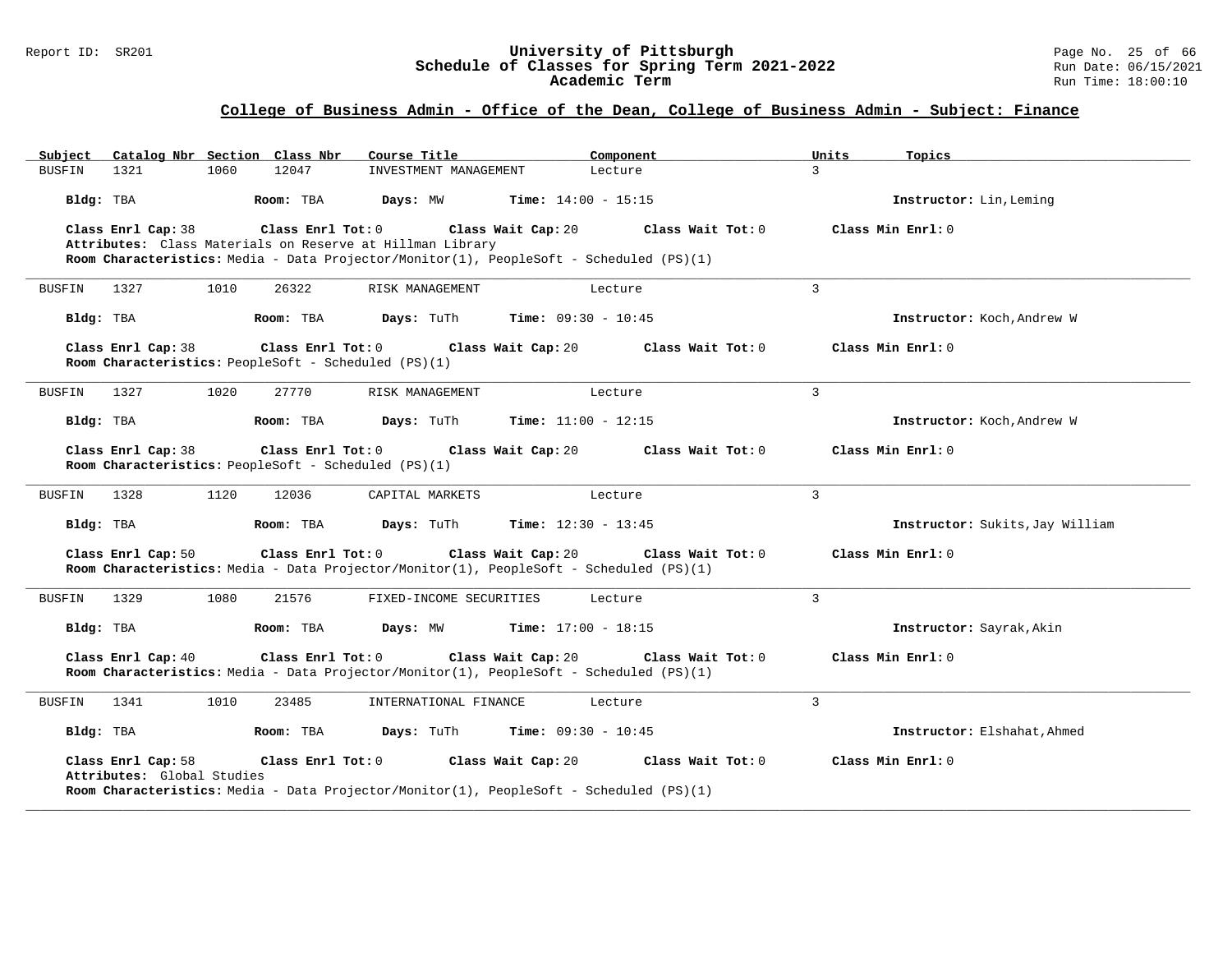#### Report ID: SR201 **University of Pittsburgh** Page No. 26 of 66 **Schedule of Classes for Spring Term 2021-2022** Run Date: 06/15/2021 **Academic Term** Run Time: 18:00:10

| Catalog Nbr Section Class Nbr<br>Subject                              | Course Title<br>Component                                                                                                          | Units<br>Topics               |
|-----------------------------------------------------------------------|------------------------------------------------------------------------------------------------------------------------------------|-------------------------------|
| 1341<br>1020<br>12057<br>BUSFIN                                       | INTERNATIONAL FINANCE<br>Lecture                                                                                                   | $\mathbf{R}$                  |
| Bldg: TBA<br>Room: TBA                                                | Days: TuTh<br><b>Time:</b> $11:00 - 12:15$                                                                                         | Instructor: Elshahat, Ahmed   |
| Class Enrl Cap: 57<br>Class Enrl Tot: 0<br>Attributes: Global Studies | Class Wait Cap: 20<br>Class Wait Tot: 0<br>Room Characteristics: Media - Data Projector/Monitor(1), PeopleSoft - Scheduled (PS)(1) | Class Min Enrl: 0             |
| 1341<br>1250<br>18199<br><b>BUSFIN</b>                                | INTERNATIONAL FINANCE<br>Lecture                                                                                                   | $\overline{3}$                |
| Bldg: TO BE ARRANGED<br>Room: TBA                                     | Days: TBA<br><b>Time:</b> $00:00 - 00:00$                                                                                          | Instructor: Koller, Hillary J |
| Class Enrl Cap: 25<br>Class Enrl Tot: 0<br>Attributes: Global Studies | Class Wait Cap: 20<br>Class Wait Tot: 0                                                                                            | Class Min Enrl: 0             |
| 1341<br>1260<br>26418<br>BUSFIN                                       | INTERNATIONAL FINANCE<br>Lecture                                                                                                   | $\overline{3}$                |
| Bldg: TO BE ARRANGED<br>Room: TBA                                     | Days: TBA<br><b>Time:</b> $00:00 - 00:00$                                                                                          | Instructor: Staff             |
| Class Enrl Cap: 50<br>Class Enrl Tot: 0<br>Attributes: Global Studies | Class Wait Cap: 20<br>Class Wait Tot: 0                                                                                            | Class Min Enrl: 0             |
| 1500<br>22897<br>1341<br>BUSFIN                                       | INTERNATIONAL FINANCE<br>Lecture                                                                                                   | $\overline{3}$                |
| Bldg: TO BE ARRANGED<br>Room: TBA                                     | Days: TBA<br><b>Time:</b> $00:00 - 00:00$                                                                                          | Instructor: Koller, Hillary J |
| Class Enrl Cap: 40<br>Class Enrl Tot: 0<br>Attributes: Global Studies | Class Wait Cap: 20<br>Class Wait Tot: 0                                                                                            | Class Min Enrl: 0             |
| 1341<br>1510<br>22865<br>BUSFIN                                       | INTERNATIONAL FINANCE<br>Lecture                                                                                                   | 3                             |
| Bldg: TO BE ARRANGED<br>Room: TBA                                     | <b>Time:</b> $00:00 - 00:00$<br>Days: TBA                                                                                          | Instructor: Koller, Hillary J |
| Class Enrl Cap: 40<br>Class Enrl Tot: 0<br>Attributes: Global Studies | Class Wait Cap: 20<br>Class Wait Tot: 0                                                                                            | Class Min Enrl: 0             |
| 1341<br>1520<br>25025<br>BUSFIN                                       | INTERNATIONAL FINANCE<br>Lecture                                                                                                   | $\overline{3}$                |
| Bldg: TO BE ARRANGED<br>Room: TBA                                     | <b>Time:</b> $00:00 - 00:00$<br>Days: TBA                                                                                          | Instructor: Koller, Hillary J |
| Class Enrl Cap: 35<br>Class Enrl Tot: 0<br>Attributes: Global Studies | Class Wait Cap: 20<br>Class Wait Tot: 0                                                                                            | Class Min Enrl: 0             |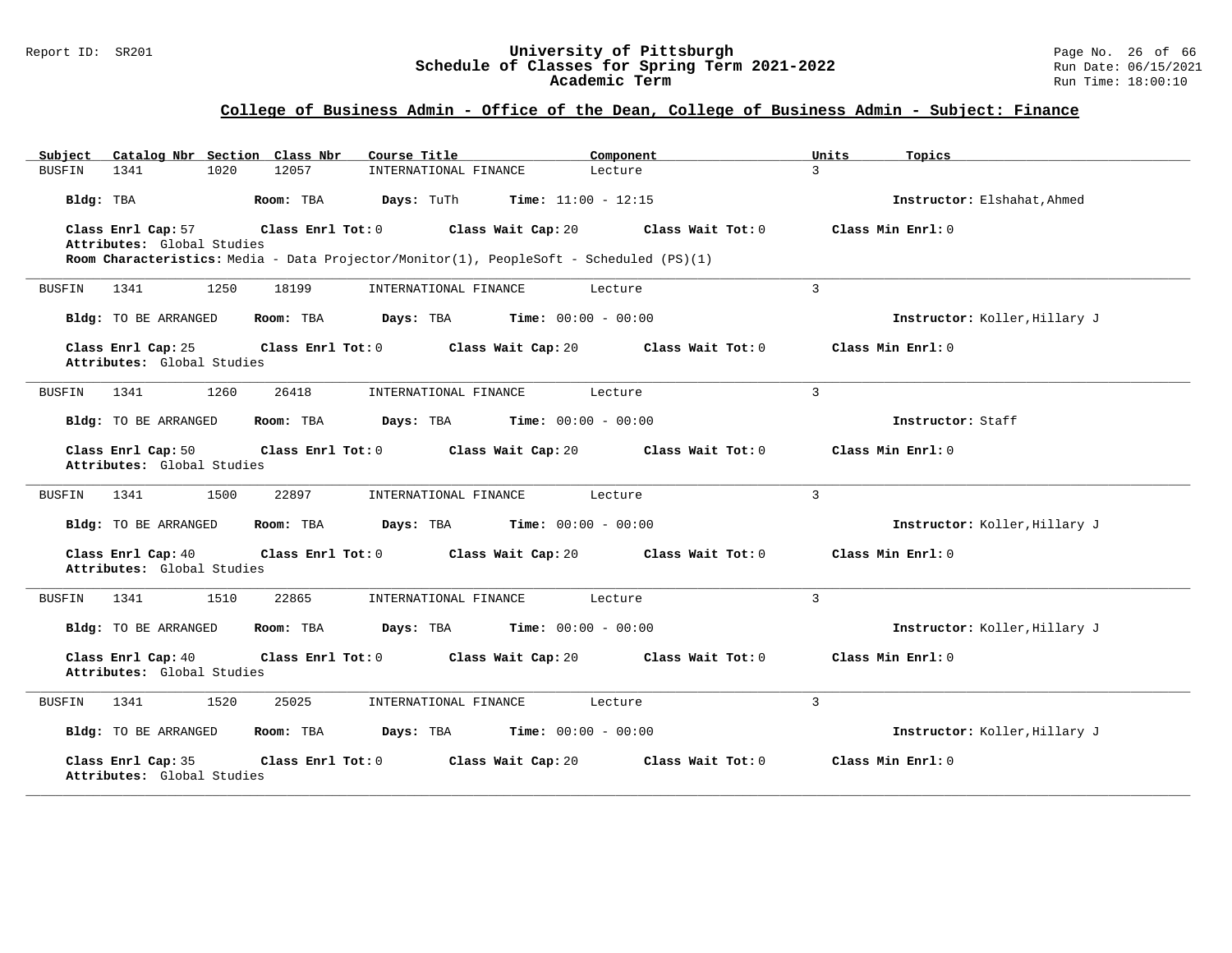#### Report ID: SR201 **University of Pittsburgh** Page No. 27 of 66 **Schedule of Classes for Spring Term 2021-2022** Run Date: 06/15/2021 **Academic Term** Run Time: 18:00:10

| Catalog Nbr Section Class Nbr<br>Subject                                                                                                                         | Course Title             | Component                    | Units<br>Topics   |                                 |
|------------------------------------------------------------------------------------------------------------------------------------------------------------------|--------------------------|------------------------------|-------------------|---------------------------------|
| 1345<br>1050<br>16125<br>BUSFIN                                                                                                                                  | MARKETS AND TRADING      | Lecture                      | $\mathcal{L}$     |                                 |
| Bldg: TBA<br>Room: TBA                                                                                                                                           | Days: MW                 | <b>Time:</b> $11:00 - 12:15$ |                   | Instructor: Sayrak, Akin        |
| Class Enrl Cap: 40<br>Class Enrl Tot: 0<br>Attributes: Global Studies<br>Room Characteristics: Media - Data Projector/Monitor(1), PeopleSoft - Scheduled (PS)(1) | Class Wait Cap: 20       | Class Wait Tot: 0            | Class Min Enrl: 0 |                                 |
| 1351<br>1150<br>17998<br><b>BUSFIN</b>                                                                                                                           | FINANCIAL MODELING       | Lecture                      | $\overline{3}$    |                                 |
| Bldg: TBA<br>Room: TBA                                                                                                                                           | Days: TuTh               | <b>Time:</b> $14:00 - 15:15$ |                   | Instructor: Yalin, Mehmet Fatih |
| Class Enrl Cap: 40<br>Class Enrl Tot: 0<br>Room Characteristics: Media - Data Projector/Monitor(1), PeopleSoft - Scheduled (PS)(1)                               | Class Wait Cap: 20       | Class Wait Tot: 0            | Class Min Enrl: 0 |                                 |
| 1351<br>1160<br>17832<br>BUSFIN                                                                                                                                  | FINANCIAL MODELING       | Lecture                      | $\mathbf{3}$      |                                 |
| Bldg: TBA<br>Room: TBA                                                                                                                                           | Days: TuTh               | <b>Time:</b> $15:30 - 16:45$ |                   | Instructor: Yalin, Mehmet Fatih |
| Class Enrl Cap: 40<br>Class Enrl Tot: 0<br>Room Characteristics: Media - Data Projector/Monitor(1), PeopleSoft - Scheduled (PS)(1)                               | Class Wait Cap: 20       | Class Wait Tot: 0            | Class Min Enrl: 0 |                                 |
| 1070<br>17831<br>1355<br><b>BUSFIN</b>                                                                                                                           | VALUATION                | Lecture                      | 3                 |                                 |
| Bldg: TBA<br>Room: TBA                                                                                                                                           | Days: MW                 | <b>Time:</b> $09:30 - 10:45$ |                   | Instructor: Lehn, Kenneth M     |
| Class Enrl Cap: 40<br>Class Enrl Tot: 0<br>Room Characteristics: Media - Data Projector/Monitor(1), PeopleSoft - Scheduled (PS)(1)                               | Class Wait Cap: 20       | Class Wait Tot: 0            | Class Min Enrl: 0 |                                 |
| 1355<br>1080<br>27702<br>BUSFIN                                                                                                                                  | VALUATION                | Lecture                      | 3                 |                                 |
| Bldg: TBA<br>Room: TBA                                                                                                                                           | Days: MW                 | <b>Time:</b> $11:00 - 12:15$ |                   | Instructor: Lehn, Kenneth M     |
| Class Enrl Cap: 35<br>Class Enrl Tot: 0<br>Room Characteristics: PeopleSoft - Scheduled (PS)(1)                                                                  | Class Wait Cap: 20       | Class Wait Tot: 0            | Class Min Enrl: 0 |                                 |
| 1380<br>1200<br>21864<br>BUSFIN                                                                                                                                  | GLOBAL FINANCIAL SYSTEMS | Lecture                      | 3                 |                                 |
| Bldg: TO BE ARRANGED<br>Room: TBA                                                                                                                                | Days: TBA                | <b>Time:</b> $00:00 - 00:00$ | Instructor: Staff |                                 |
| Class Enrl Cap: 40<br>Class Enrl Tot: 0<br>Attributes: Global Studies                                                                                            | Class Wait Cap: 20       | Class Wait Tot: 0            | Class Min Enrl: 0 |                                 |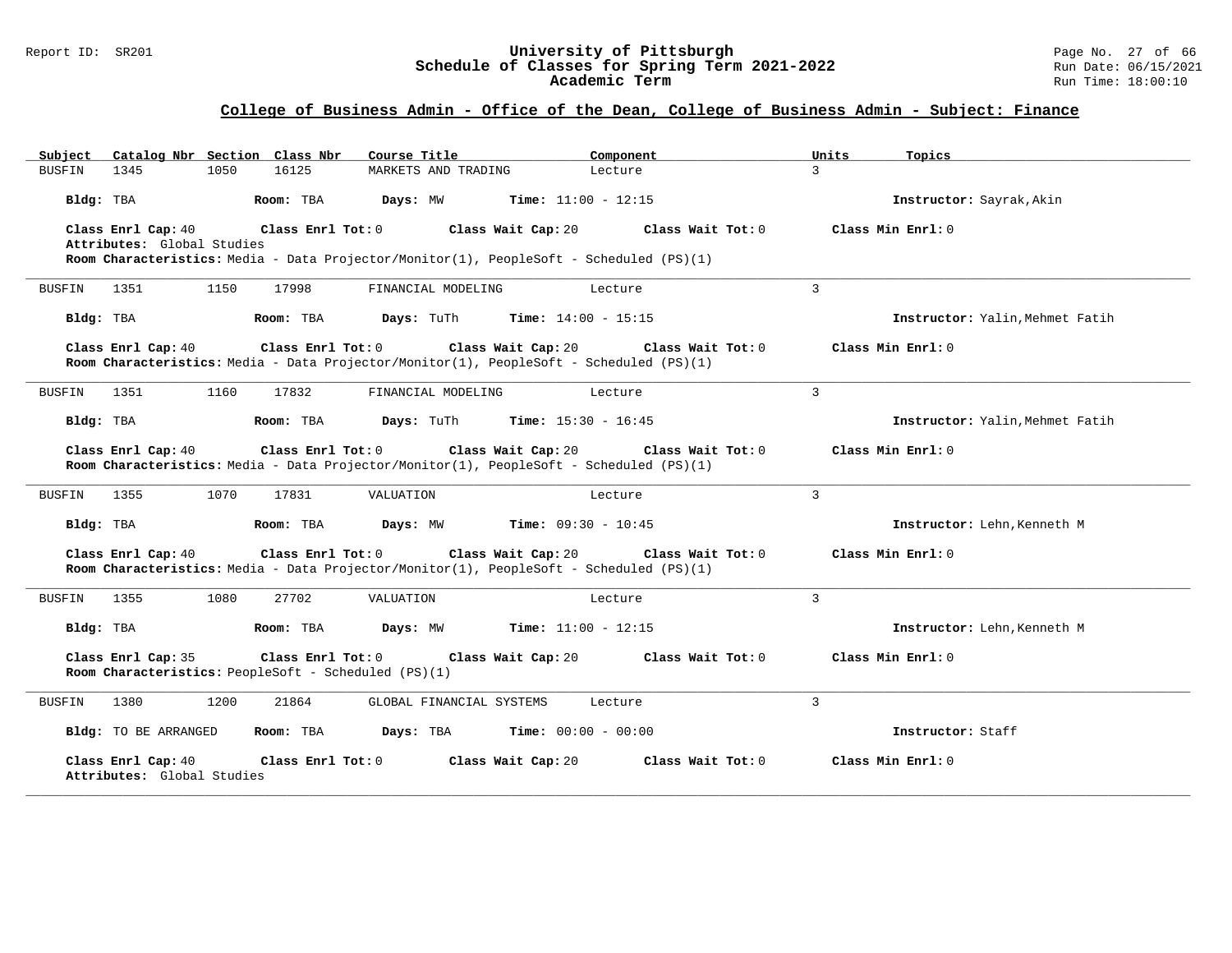#### Report ID: SR201 **University of Pittsburgh** Page No. 28 of 66 **Schedule of Classes for Spring Term 2021-2022** Run Date: 06/15/2021 **Academic Term** Run Time: 18:00:10

| Subject |                      | Catalog Nbr Section Class Nbr                                                                                        | Course Title              | Component                    | Units   | Topics                          |
|---------|----------------------|----------------------------------------------------------------------------------------------------------------------|---------------------------|------------------------------|---------|---------------------------------|
| BUSFIN  | 1390                 | 1010<br>12004                                                                                                        | FINANCE INTERNSHIP        | Internship                   | 3       |                                 |
|         | Bldg: Sennott Square | <b>Room:</b> 02600                                                                                                   | Days: TBA                 | <b>Time:</b> $00:00 - 00:00$ |         | Instructor: Sukits, Jay William |
|         | Class Enrl Cap: 25   | Class Enrl Tot: 0<br>Attributes: Undergraduate Internship<br>Room Characteristics: Media - Data Projector/Monitor(1) | Class Wait Cap: 20        | Class Wait Tot: 0            |         | Class Min $Enr1: 0$             |
| BUSFIN  | 1395                 | 1010<br>12012                                                                                                        | FINANCE INDEPENDENT STUDY | Independent Study            | $1 - 3$ |                                 |
|         | Bldg: Sennott Square | Room: 02204                                                                                                          | Days: TBA                 | <b>Time:</b> $00:00 - 00:00$ |         | Instructor: Sayrak, Akin        |
|         | Class Enrl Cap: 25   | Class $Enr1$ Tot: $0$<br><b>Room Characteristics:</b> Media - Data Projector/Monitor(1)                              | Class Wait Cap: 20        | Class Wait Tot: 0            |         | Class Min $Enrl: 0$             |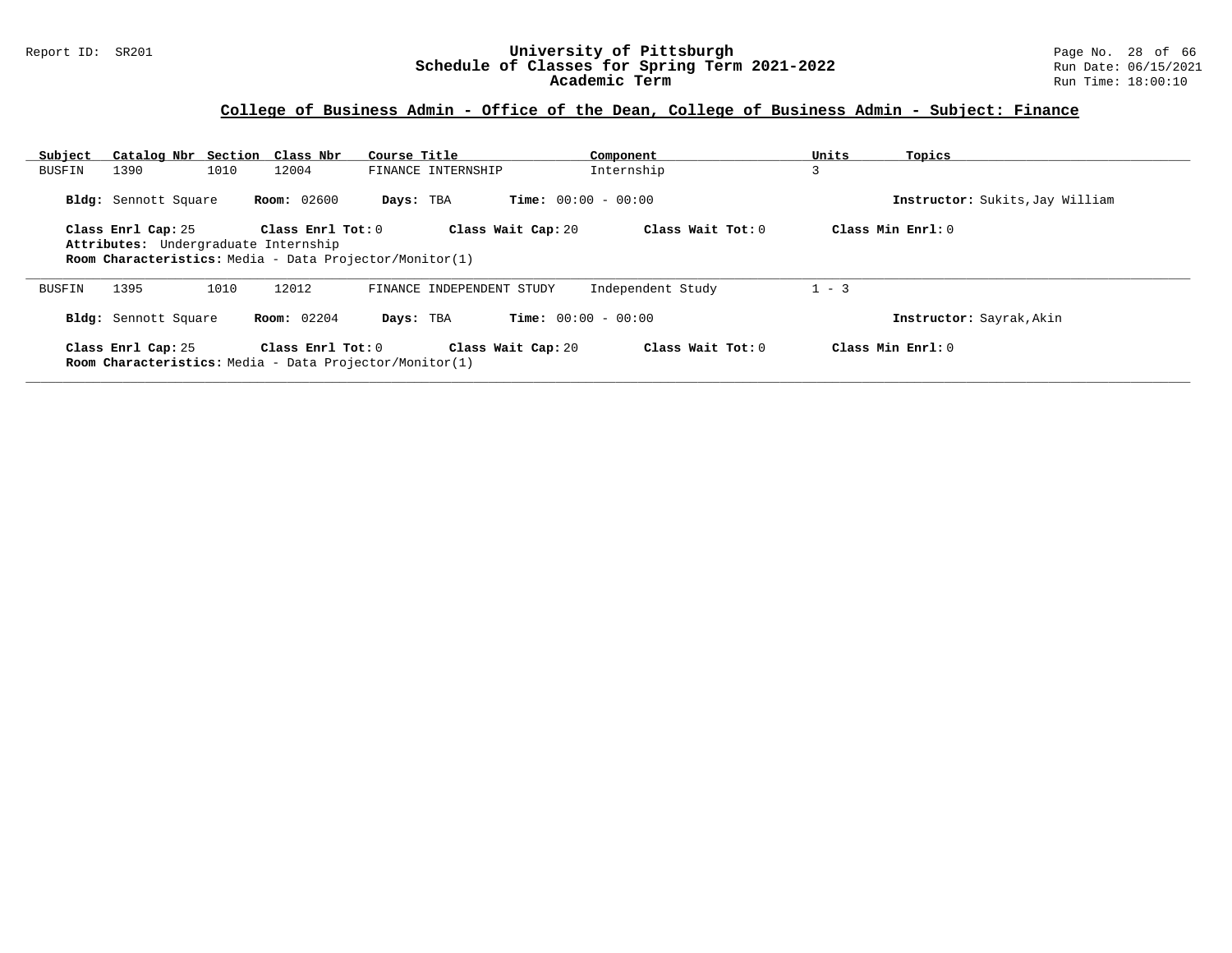#### Report ID: SR201 **University of Pittsburgh** Page No. 29 of 66 **Schedule of Classes for Spring Term 2021-2022** Run Date: 06/15/2021 **Academic Term** Run Time: 18:00:10

### **College of Business Admin - Office of the Dean, College of Business Admin - Subject: Human Resources Management**

| Catalog Nbr Section Class Nbr<br>Subject         | Course Title                                                                                                 | Component                               | Units<br>Topics                |
|--------------------------------------------------|--------------------------------------------------------------------------------------------------------------|-----------------------------------------|--------------------------------|
| 1070<br><b>BUSHRM</b><br>1050                    | 11989<br>HUMAN RESOURCES MANAGEMENT                                                                          | Lecture                                 | $\overline{3}$                 |
| Bldg: TBA                                        | Days: TuTh<br>Room: TBA                                                                                      | <b>Time:</b> $15:30 - 16:45$            | Instructor: Florkowski, Gary W |
| Class Enrl Cap: 40                               | Class Enrl Tot: 0                                                                                            | Class Wait Cap: 20<br>Class Wait Tot: 0 | Class Min Enrl: 0              |
|                                                  | Room Characteristics: Media - Data Projector/Monitor(1), PeopleSoft - Scheduled (PS)(1)                      |                                         |                                |
| 1670<br>1200<br><b>BUSHRM</b>                    | 21860                                                                                                        | GLOBAL WORKFORCE MGT & CHANGE Lecture   | 3                              |
| Bldg: TO BE ARRANGED                             | Room: TBA<br>Days: TBA                                                                                       | <b>Time:</b> $00:00 - 00:00$            | Instructor: Koller, Hillary J  |
| Class Enrl Cap: 40<br>Attributes: Global Studies | Class Enrl Tot: 0                                                                                            | Class Wait Cap: 20<br>Class Wait Tot: 0 | Class Min Enrl: 0              |
| 1210<br>1670<br><b>BUSHRM</b>                    | 26422                                                                                                        | GLOBAL WORKFORCE MGT & CHANGE Lecture   | 3                              |
| <b>Bldg:</b> TO BE ARRANGED                      | Room: TBA<br>Days: TBA                                                                                       | <b>Time:</b> $00:00 - 00:00$            | Instructor: Staff              |
| Class Enrl Cap: 50                               | Class Enrl Tot: 0                                                                                            | Class Wait Cap: 20<br>Class Wait Tot: 0 | Class Min Enrl: 0              |
| 1670<br>1500<br><b>BUSHRM</b>                    | 22900                                                                                                        | GLOBAL WORKFORCE MGT & CHANGE Lecture   | 3                              |
| <b>Bldg:</b> TO BE ARRANGED                      | Days: TBA<br>Room: TBA                                                                                       | Time: $00:00 - 00:00$                   | Instructor: Koller, Hillary J  |
| Class Enrl Cap: 40<br>Attributes: Global Studies | Class Enrl Tot: 0                                                                                            | Class Wait Cap: 20<br>Class Wait Tot: 0 | Class Min Enrl: 0              |
| 1510<br><b>BUSHRM</b><br>1670                    | 22867                                                                                                        | GLOBAL WORKFORCE MGT & CHANGE Lecture   | $\overline{3}$                 |
| Bldg: TO BE ARRANGED                             | Room: TBA<br>Days: TBA                                                                                       | <b>Time:</b> $00:00 - 00:00$            | Instructor: Koller, Hillary J  |
| Class Enrl Cap: 40<br>Attributes: Global Studies | Class Enrl Tot: 0                                                                                            | Class Wait Tot: 0<br>Class Wait Cap: 20 | Class Min Enrl: 0              |
| 1520<br>1670<br><b>BUSHRM</b>                    | 25027                                                                                                        | GLOBAL WORKFORCE MGT & CHANGE Lecture   | 3                              |
| <b>Bldg:</b> TO BE ARRANGED                      | Room: TBA<br>Days: TBA                                                                                       | <b>Time:</b> $00:00 - 00:00$            | Instructor: Koller, Hillary J  |
| Class Enrl Cap: 35                               | Class Enrl Tot: 0                                                                                            | Class Wait Cap: 20<br>Class Wait Tot: 0 | Class Min Enrl: 0              |
| 1680<br>1070<br><b>BUSHRM</b>                    | 22607                                                                                                        | COMPENSATION & PERFORM MGMNT Lecture    | 3                              |
| Bldg: TBA                                        | Room: TBA<br>Days: TuTh                                                                                      | <b>Time:</b> $14:00 - 15:15$            | Instructor: Good, Deborah C    |
| Class Enrl Cap: 38                               | Class Enrl Tot: 0<br>Room Characteristics: Media - Data Projector/Monitor(1), PeopleSoft - Scheduled (PS)(1) | Class Wait Cap: 20<br>Class Wait Tot: 0 | Class Min Enrl: 0              |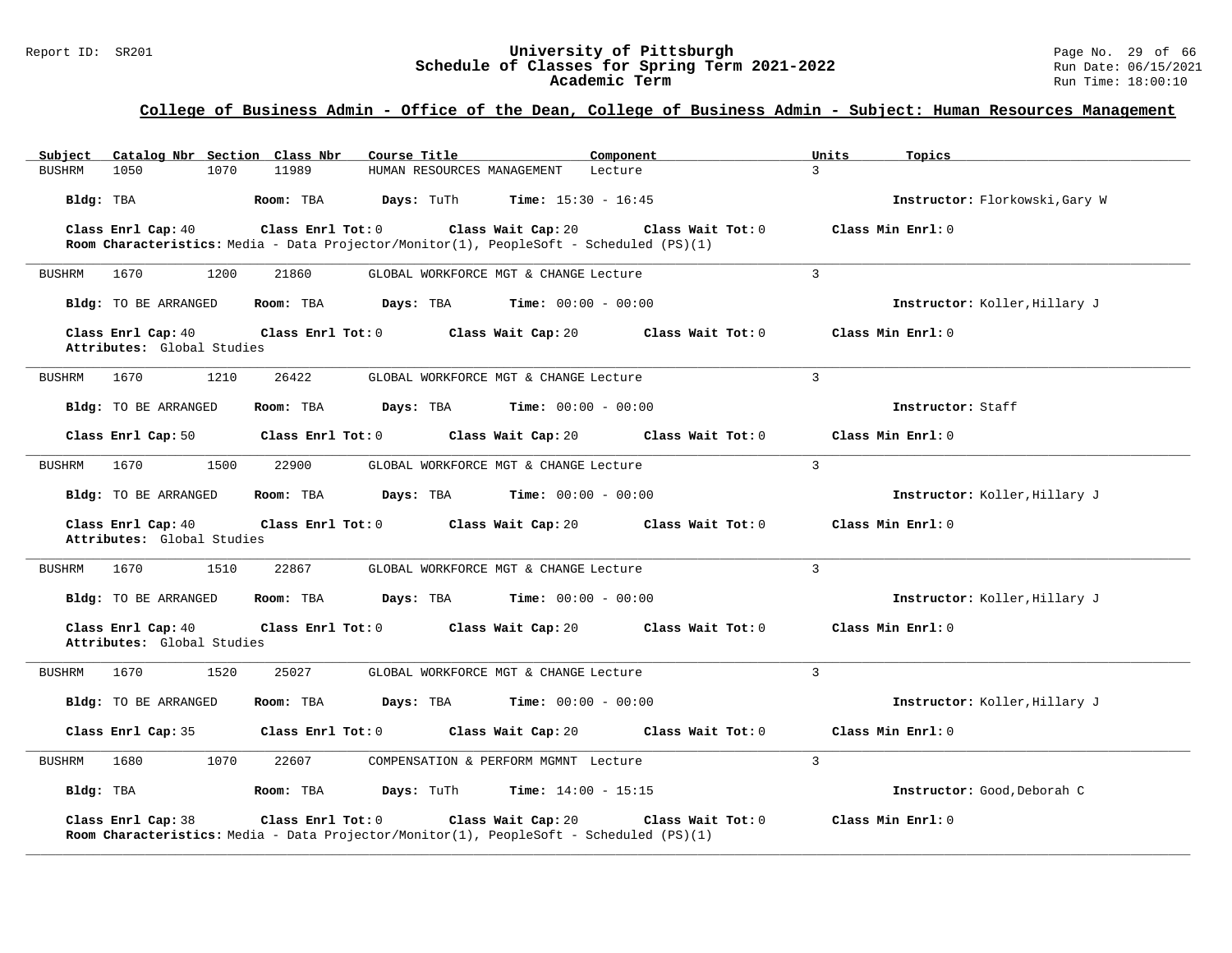# Report ID: SR201 **University of Pittsburgh University of Pittsburgh** Page No. 30 of 66<br>**Schedule of Classes for Spring Term 2021-2022** Run Date: 06/15/2021 Schedule of Classes for Spring Term 2021-2022<br>Academic Term

### **College of Business Admin - Office of the Dean, College of Business Admin - Subject: Human Resources Management**

| Subject Catalog Nbr Section Class Nbr                                                                                                                                                                      | Course Title<br>Component                                                                                                                            | Units<br>Topics             |  |  |  |  |
|------------------------------------------------------------------------------------------------------------------------------------------------------------------------------------------------------------|------------------------------------------------------------------------------------------------------------------------------------------------------|-----------------------------|--|--|--|--|
| <b>BUSHRM</b><br>1685<br>1030<br>11990                                                                                                                                                                     | EMPLOYMENT AND LABOR RELATIONSLecture                                                                                                                | $\mathcal{L}$               |  |  |  |  |
| Bldg: TBA<br>Room: TBA                                                                                                                                                                                     | Time: $11:00 - 12:15$<br>Days: MW                                                                                                                    | Instructor: Klein, Paul M   |  |  |  |  |
| Class Enrl Tot: 0<br>Class Enrl Cap: 40                                                                                                                                                                    | Class Wait Cap: 20<br>Class Wait Tot: 0<br>Room Characteristics: Media - Data Projector/Monitor(1), PeopleSoft - Scheduled (PS)(1)                   | Class Min Enrl: 0           |  |  |  |  |
| 1686<br>1210<br>28513<br>BUSHRM                                                                                                                                                                            | SPORTS MGMT PROJECT COURSE<br>Lecture                                                                                                                | $\overline{3}$              |  |  |  |  |
| Bldg: TBA<br>Room: TBA                                                                                                                                                                                     | Days: MW<br><b>Time:</b> $14:00 - 15:15$                                                                                                             | Instructor: Good, Deborah C |  |  |  |  |
| Class Enrl Cap: 26<br>Room Characteristics: PeopleSoft - Scheduled (PS)(1)                                                                                                                                 | Class Enrl Tot: 0 Class Wait Cap: 20<br>Class Wait Tot: 0                                                                                            | Class Min Enrl: 0           |  |  |  |  |
| 1687<br>1060<br>21578<br>BUSHRM                                                                                                                                                                            | HR STRATEGY & PLANNING<br>Lecture                                                                                                                    | 3                           |  |  |  |  |
| Bldg: TBA<br>Room: TBA                                                                                                                                                                                     | Days: MW<br><b>Time:</b> $12:30 - 13:45$                                                                                                             | Instructor: Craft, James A  |  |  |  |  |
| Class Enrl Cap: 38                                                                                                                                                                                         | Class Enrl Tot: 0 Class Wait Cap: 20<br>Class Wait Tot: 0<br>Room Characteristics: Media - Data Projector/Monitor(1), PeopleSoft - Scheduled (PS)(1) | Class Min Enrl: 0           |  |  |  |  |
| 1688<br>1050<br>24902<br>BUSHRM                                                                                                                                                                            | HUMAN RESOURCE ANALYTICS<br>Lecture                                                                                                                  | 3                           |  |  |  |  |
| Bldg: TBA<br>Room: TBA                                                                                                                                                                                     | Days: MW<br><b>Time:</b> $09:30 - 10:45$                                                                                                             | Instructor: Good, Deborah C |  |  |  |  |
| Class Enrl Cap: 26<br>Class Enrl Tot: 0<br>Room Characteristics: PeopleSoft - Scheduled (PS)(1)                                                                                                            | Class Wait Cap: 20<br>Class Wait Tot: 0                                                                                                              | Class Min Enrl: 0           |  |  |  |  |
| <b>BUSHRM</b><br>1200<br>22901<br>1689                                                                                                                                                                     | SPORTS MANAGEMENT<br>Lecture                                                                                                                         | 3                           |  |  |  |  |
| Bldg: TBA<br>Room: TBA                                                                                                                                                                                     | Days: TuTh<br><b>Time:</b> $11:00 - 12:15$                                                                                                           | Instructor: Good, Deborah C |  |  |  |  |
| Class Enrl Cap: 26<br>Class Enrl Tot: 0                                                                                                                                                                    | Class Wait Cap: 20<br>Class Wait Tot: 0<br>Room Characteristics: Media - Data Projector/Monitor(1), PeopleSoft - Scheduled (PS)(1)                   | Class Min Enrl: 0           |  |  |  |  |
| 1690<br>1010<br>12005<br><b>BUSHRM</b>                                                                                                                                                                     | HUMN RESOURCES MGMNT INTRNSHIPInternship                                                                                                             | 3                           |  |  |  |  |
| Bldg: Sennott Square<br><b>Room:</b> 02600                                                                                                                                                                 | Days: TBA<br><b>Time:</b> $00:00 - 00:00$                                                                                                            | Instructor: Good, Deborah C |  |  |  |  |
| Class Enrl Cap: 25<br>Class Enrl Tot: 0<br>Class Wait Cap: 20<br>Class Wait Tot: 0<br>Class Min Enrl: 0<br>Attributes: Undergraduate Internship<br>Room Characteristics: Media - Data Projector/Monitor(1) |                                                                                                                                                      |                             |  |  |  |  |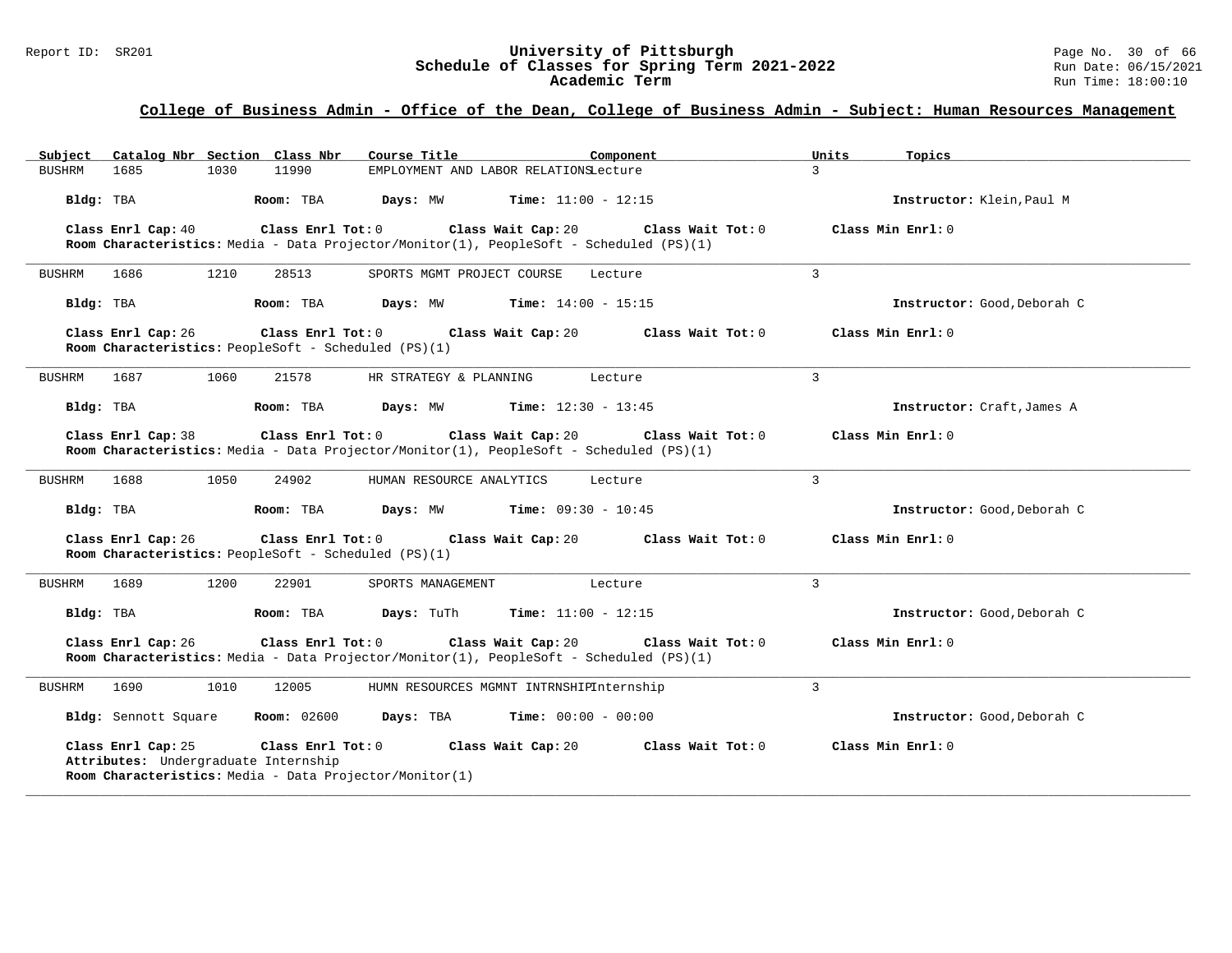#### Report ID: SR201 **University of Pittsburgh** Page No. 31 of 66 **Schedule of Classes for Spring Term 2021-2022** Run Date: 06/15/2021 **Academic Term** Run Time: 18:00:10

### **College of Business Admin - Office of the Dean, College of Business Admin - Subject: Human Resources Management**

| Subject | Catalog Nbr Section Class Nbr                                                 |      |                    | Course Title |                                                 |                       | Component |                   | Units                       | Topics             |  |
|---------|-------------------------------------------------------------------------------|------|--------------------|--------------|-------------------------------------------------|-----------------------|-----------|-------------------|-----------------------------|--------------------|--|
| BUSHRM  | 1695                                                                          | 1010 | 12013              |              | HUMN RESOURCS MGMNT INDP STUDYIndependent Study |                       |           |                   | $-3$                        |                    |  |
|         | Bldg: Sennott Square                                                          |      | <b>Room:</b> 02204 | Days: TBA    |                                                 | $Time: 00:00 - 00:00$ |           |                   | ISSUES IN CAREER MANAGEMENT | Instructor: Staff  |  |
|         | Class Enrl Cap: 25<br>Room Characteristics: Media - Data Projector/Monitor(1) |      | Class Enrl Tot: 0  |              | Class Wait Cap: 20                              |                       |           | Class Wait Tot: 0 |                             | Class Min Ernst: 0 |  |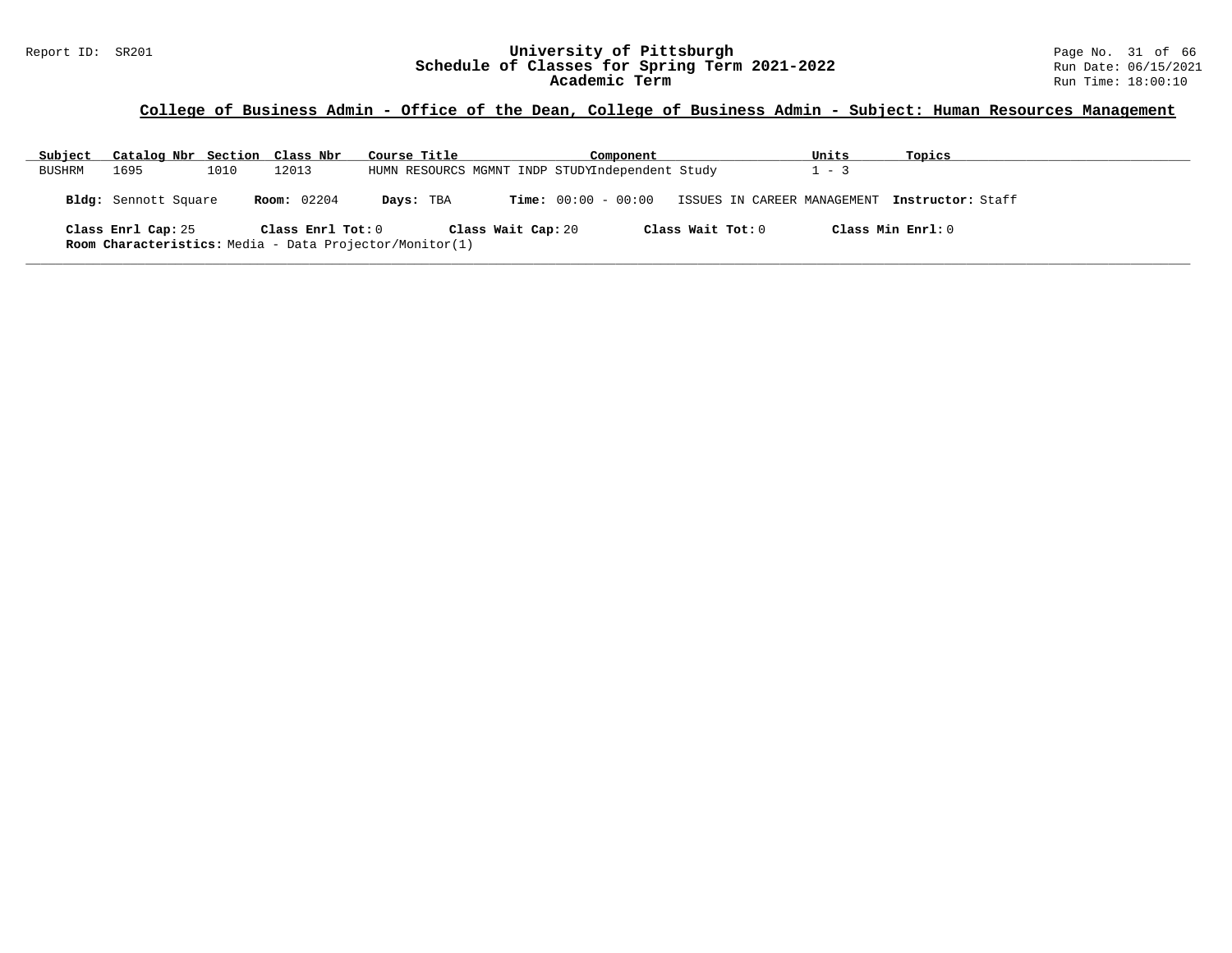#### Report ID: SR201 **University of Pittsburgh** Page No. 32 of 66 **Schedule of Classes for Spring Term 2021-2022** Run Date: 06/15/2021 **Academic Term** Run Time: 18:00:10

| Catalog Nbr Section Class Nbr<br>Subject | Course Title                                                                                                                       | Component                | Units<br>Topics                 |
|------------------------------------------|------------------------------------------------------------------------------------------------------------------------------------|--------------------------|---------------------------------|
| 1030<br>BUSMKT<br>1040                   | 11973<br>INTRODUCTION TO MARKETING                                                                                                 | $\mathcal{L}$<br>Lecture |                                 |
| Room: TBA<br>Bldg: TBA                   | Days: MW<br><b>Time:</b> $11:00 - 12:15$                                                                                           |                          | Instructor: Maryott, Kiersten M |
| Class Enrl Cap: 125                      | Class Enrl Tot: 0<br>Class Wait Cap: 20<br>Room Characteristics: Media - Data Projector/Monitor(1), PeopleSoft - Scheduled (PS)(1) | Class Wait Tot: 0        | Class Min Enrl: 0               |
| <b>BUSMKT</b><br>1040<br>1040            | 16505<br>INTRODUCTION TO MARKETING                                                                                                 | $\Omega$<br>Recitation   |                                 |
| Bldg: TBA<br>Room: TBA                   | Days: F<br><b>Time:</b> $08:00 - 08:50$                                                                                            |                          | Instructor: Staff               |
| Class Enrl Cap: 75                       | Class Enrl Tot: 0 Class Wait Cap: 20<br>Room Characteristics: Media - Data Projector/Monitor(1), PeopleSoft - Scheduled (PS)(1)    | Class Wait Tot: 0        | Class Min Enrl: 0               |
| 1050<br>BUSMKT<br>1040                   | 16506<br>INTRODUCTION TO MARKETING                                                                                                 | $\Omega$<br>Recitation   |                                 |
| Room: TBA<br>Bldg: TBA                   | Days: F<br><b>Time:</b> $09:00 - 09:50$                                                                                            |                          | Instructor: Staff               |
| Class Enrl Cap: 75                       | Class Enrl Tot: 0 Class Wait Cap: 20<br>Room Characteristics: Media - Data Projector/Monitor(1), PeopleSoft - Scheduled (PS)(1)    | Class Wait Tot: 0        | Class Min Enrl: 0               |
| 1040<br>1060<br>BUSMKT                   | 11972<br>INTRODUCTION TO MARKETING                                                                                                 | 3<br>Lecture             |                                 |
| Bldg: TBA<br>Room: TBA                   | Days: MW<br><b>Time:</b> $12:30 - 13:45$                                                                                           |                          | Instructor: Maryott, Kiersten M |
| Class Enrl Cap: 125                      | Class Enrl Tot: 0<br>Class Wait Cap: 20<br>Room Characteristics: Media - Data Projector/Monitor(1), PeopleSoft - Scheduled (PS)(1) | Class Wait Tot: 0        | Class Min Enrl: 0               |
| BUSMKT<br>1040<br>1070                   | 16507<br>INTRODUCTION TO MARKETING                                                                                                 | Recitation<br>$\Omega$   |                                 |
| Bldg: TBA<br>Room: TBA                   | Days: F<br><b>Time:</b> $10:00 - 10:50$                                                                                            |                          | Instructor: Staff               |
| Class Enrl Cap: 80                       | Class Enrl Tot: 0<br>Class Wait Cap: 20<br>Room Characteristics: Media - Data Projector/Monitor(1), PeopleSoft - Scheduled (PS)(1) | Class Wait Tot: 0        | Class Min Enrl: 0               |
| 1040<br>1080<br>BUSMKT                   | 16509<br>INTRODUCTION TO MARKETING                                                                                                 | Recitation<br>$\Omega$   |                                 |
| Room: TBA<br>Bldg: TBA                   | Days: F<br><b>Time:</b> $11:00 - 11:50$                                                                                            |                          | Instructor: Staff               |
| Class Enrl Cap: 80                       | Class Wait Cap: 20<br>Class Enrl Tot: 0<br>Room Characteristics: Media - Data Projector/Monitor(1), PeopleSoft - Scheduled (PS)(1) | Class Wait Tot: 0        | Class Min Enrl: 0               |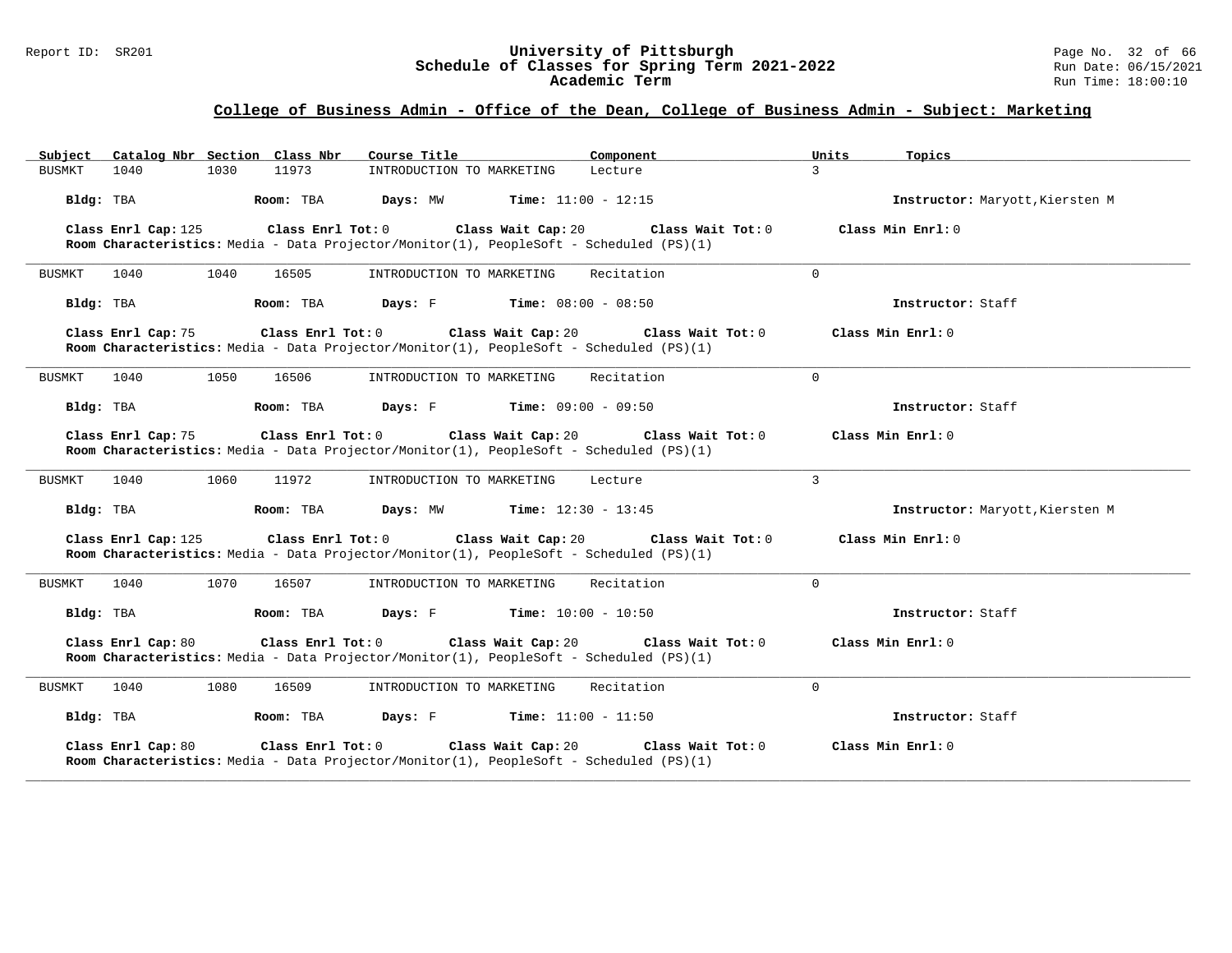#### Report ID: SR201 **University of Pittsburgh** Page No. 33 of 66 **Schedule of Classes for Spring Term 2021-2022** Run Date: 06/15/2021 **Academic Term** Run Time: 18:00:10

| Catalog Nbr Section Class Nbr<br>Subject                                                                                                                                                                                                                                                  | Course Title<br>Component                                                                                                          | Units<br>Topics                 |  |  |  |  |
|-------------------------------------------------------------------------------------------------------------------------------------------------------------------------------------------------------------------------------------------------------------------------------------------|------------------------------------------------------------------------------------------------------------------------------------|---------------------------------|--|--|--|--|
| 1041<br>1010<br>22626<br><b>BUSMKT</b>                                                                                                                                                                                                                                                    | INT TO MARKETING HONORS + 1 Lecture                                                                                                | $\mathbf{1}$                    |  |  |  |  |
| Bldg: TO BE ARRANGED<br>Room: TBA                                                                                                                                                                                                                                                         | Days: TBA<br><b>Time:</b> $00:00 - 00:00$<br>UNIVERSITY HONORS COLLEGE                                                             | Instructor: Maryott, Kiersten M |  |  |  |  |
| Class Enrl Cap: 45<br>Class Enrl Tot: 0<br>Attributes: University Honors Course<br>Room Characteristics: Media - Data Projector/Monitor(1)                                                                                                                                                | Class Wait Cap: 20<br>Class Wait Tot: 0                                                                                            | Class Min Enrl: 0               |  |  |  |  |
| 1020<br>12048<br><b>BUSMKT</b><br>1411                                                                                                                                                                                                                                                    | MARKETING RESEARCH<br>Lecture                                                                                                      | $\overline{3}$                  |  |  |  |  |
| Bldg: TBA<br>Room: TBA                                                                                                                                                                                                                                                                    | <b>Time:</b> $11:00 - 12:15$<br>Days: TuTh                                                                                         | Instructor: Geylani, Tansev     |  |  |  |  |
| Class Enrl Tot: 0<br>Class Enrl Cap: 40                                                                                                                                                                                                                                                   | Class Wait Cap: 20<br>Class Wait Tot: 0<br>Room Characteristics: Media - Data Projector/Monitor(1), PeopleSoft - Scheduled (PS)(1) | Class Min Enrl: 0               |  |  |  |  |
| 1411<br>1060<br>11974<br>BUSMKT                                                                                                                                                                                                                                                           | MARKETING RESEARCH<br>Lecture                                                                                                      | 3                               |  |  |  |  |
| Bldg: TBA<br>Room: TBA                                                                                                                                                                                                                                                                    | Days: TuTh<br><b>Time:</b> $12:30 - 13:45$                                                                                         | Instructor: Geylani, Tansev     |  |  |  |  |
| Class Enrl Cap: 42<br>Class Enrl Tot: 0                                                                                                                                                                                                                                                   | Class Wait Cap: 20<br>Class Wait Tot: 0<br>Room Characteristics: Media - Data Projector/Monitor(1), PeopleSoft - Scheduled (PS)(1) | Class Min Enrl: 0               |  |  |  |  |
| <b>BUSMKT</b><br>1411<br>1070<br>26749                                                                                                                                                                                                                                                    | MARKETING RESEARCH<br>Lecture                                                                                                      | 3                               |  |  |  |  |
| Bldg: TBA<br>Room: TBA                                                                                                                                                                                                                                                                    | <b>Time:</b> $17:00 - 18:15$<br><b>Days:</b> TuTh                                                                                  | Instructor: Geylani, Tansev     |  |  |  |  |
| Class Enrl Cap: 26<br>Class Enrl Tot: 0<br>Room Characteristics: PeopleSoft - Scheduled (PS)(1)                                                                                                                                                                                           | Class Wait Cap: 20<br>Class Wait Tot: 0                                                                                            | Class Min Enrl: 0               |  |  |  |  |
| 1422<br>1020<br>12058<br>BUSMKT                                                                                                                                                                                                                                                           | PRINCIPLES OF SELLING<br>Lecture                                                                                                   | 3                               |  |  |  |  |
| Bldg: TBA<br>Room: TBA                                                                                                                                                                                                                                                                    | Days: TuTh<br><b>Time:</b> $17:00 - 18:15$                                                                                         | Instructor: Evans, Karen        |  |  |  |  |
| Class Enrl Cap: 40<br>Class Enrl Tot: 0<br>Class Wait Cap: 20<br>Class Min Enrl: 0<br>Class Wait Tot: 0<br>Room Characteristics: Media - Data Projector/Monitor(1), PeopleSoft - Scheduled (PS)(1)<br><b>Combined Section ID:</b> $0370(BUSERV/1955/BUSMKT/1422)$ - BUSERV $1955(#22610)$ |                                                                                                                                    |                                 |  |  |  |  |
| 1426<br>1030<br>11993<br>BUSMKT                                                                                                                                                                                                                                                           | ADVRTSNG AND SALES PROMOTION Lecture                                                                                               | $\overline{3}$                  |  |  |  |  |
| Bldg: TBA<br>Room: TBA                                                                                                                                                                                                                                                                    | <b>Time:</b> $14:00 - 15:15$<br>Days: TuTh                                                                                         | Instructor: Gmiter, Cheri D     |  |  |  |  |
| Class Enrl Cap: 40<br>Class Enrl Tot: 0                                                                                                                                                                                                                                                   | Class Wait Cap: 20<br>Class Wait Tot: 0<br>Room Characteristics: Media - Data Projector/Monitor(1), PeopleSoft - Scheduled (PS)(1) | Class Min Enrl: 0               |  |  |  |  |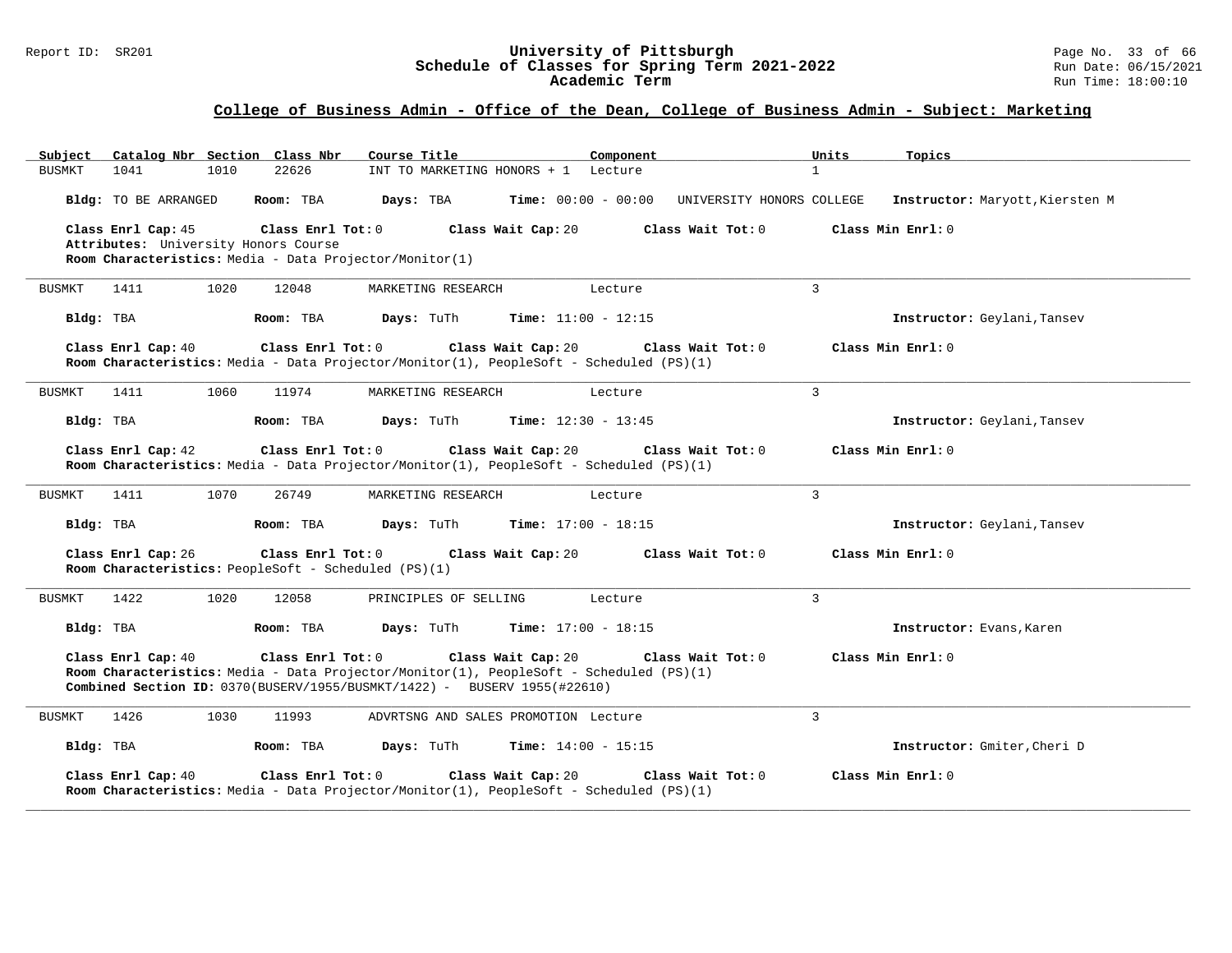#### Report ID: SR201 **University of Pittsburgh** Page No. 34 of 66 **Schedule of Classes for Spring Term 2021-2022** Run Date: 06/15/2021 **Academic Term** Run Time: 18:00:10

# **College of Business Admin - Office of the Dean, College of Business Admin - Subject: Marketing**

| Subject   |                                                         |      | Catalog Nbr Section Class Nbr | Course Title                                                                            |                              | Component         | Units          | Topics                        |
|-----------|---------------------------------------------------------|------|-------------------------------|-----------------------------------------------------------------------------------------|------------------------------|-------------------|----------------|-------------------------------|
| BUSMKT    | 1426                                                    | 1050 | 16522                         | ADVRTSNG AND SALES PROMOTION Lecture                                                    |                              |                   | $\mathcal{L}$  |                               |
| Bldg: TBA |                                                         |      | Room: TBA                     | Days: TuTh                                                                              | <b>Time:</b> $15:30 - 16:45$ |                   |                | Instructor: Gmiter, Cheri D   |
|           | Class Enrl Cap: 40                                      |      | Class Enrl Tot: 0             |                                                                                         | Class Wait Cap: 20           | Class Wait Tot: 0 |                | Class Min Enrl: 0             |
|           |                                                         |      |                               | Room Characteristics: Media - Data Projector/Monitor(1), PeopleSoft - Scheduled (PS)(1) |                              |                   |                |                               |
| BUSMKT    | 1428                                                    | 1080 | 20727                         | DIGITAL & SOCIAL MEDIA MARKTNGLecture                                                   |                              |                   | $\mathcal{L}$  |                               |
| Bldg: TBA |                                                         |      | Room: TBA                     | <b>Days:</b> TuTh                                                                       | <b>Time:</b> $11:00 - 12:15$ |                   |                | Instructor: Wu, Yue           |
|           | Class Enrl Cap: 45                                      |      | Class Enrl Tot: 0             | Room Characteristics: Media - Data Projector/Monitor(1), PeopleSoft - Scheduled (PS)(1) | Class Wait Cap: 20           | Class Wait Tot: 0 |                | Class Min Enrl: 0             |
| BUSMKT    | 1428                                                    | 1085 | 23541                         | DIGITAL & SOCIAL MEDIA MARKTNGLecture                                                   |                              |                   | $\overline{3}$ |                               |
| Bldg: TBA |                                                         |      | Room: TBA                     | Days: TuTh                                                                              | <b>Time:</b> $12:30 - 13:45$ |                   |                | Instructor: Wu, Yue           |
|           | Class Enrl Cap: 45                                      |      | $Class$ $Enr1$ $Tot: 0$       | Room Characteristics: Media - Data Projector/Monitor(1), PeopleSoft - Scheduled (PS)(1) | Class Wait Cap: 20           | Class Wait Tot: 0 |                | Class Min Enrl: 0             |
| BUSMKT    | 1429                                                    | 1010 | 23270                         | MKT COMMUNICATIONS AUSTRALIA Lecture                                                    |                              |                   | $\mathbf{3}$   |                               |
|           | <b>Bldg:</b> TO BE ARRANGED                             |      | Room: TBA                     | Days: TBA                                                                               | <b>Time:</b> $00:00 - 00:00$ |                   |                | Instructor: Koller, Hillary J |
|           | Class Enrl Cap: 40                                      |      | Class Enrl Tot: 0             |                                                                                         | Class Wait Cap: 20           | Class Wait Tot: 0 |                | Class Min Enrl: 0             |
| BUSMKT    | 1430                                                    | 1350 | 21644                         | MARKETING COMNCTNS IN BRITAIN Lecture                                                   |                              |                   | $\overline{3}$ |                               |
|           | Bldg: TO BE ARRANGED                                    |      | Room: TBA                     | Days: TBA                                                                               | <b>Time:</b> $00:00 - 00:00$ |                   |                | Instructor: Staff             |
|           | Class Enrl Cap: 25<br>Attributes: West European Studies |      | Class Enrl Tot: 0             |                                                                                         | Class Wait Cap: 20           | Class Wait Tot: 0 |                | Class Min Enrl: 0             |
| BUSMKT    | 1431                                                    | 1040 | 12042                         | PRODUCT DEVELOPMNT & MGMNT                                                              |                              | Lecture           | 3              |                               |
| Bldg: TBA |                                                         |      | Room: TBA                     | Days: MW                                                                                | Time: $14:00 - 15:15$        |                   |                | Instructor: Basu, Meheli      |
|           | Class Enrl Cap: 40                                      |      | Class Enrl Tot: 0             |                                                                                         | Class Wait Cap: 20           | Class Wait Tot: 0 |                | Class Min Enrl: 0             |
|           |                                                         |      |                               | Room Characteristics: Media - Data Projector/Monitor(1), PeopleSoft - Scheduled (PS)(1) |                              |                   |                |                               |
| BUSMKT    | 1431                                                    | 1060 | 11994                         | PRODUCT DEVELOPMNT & MGMNT                                                              |                              | Lecture           | $\overline{3}$ |                               |
| Bldg: TBA |                                                         |      | Room: TBA                     | Days: MW                                                                                | <b>Time:</b> $15:30 - 16:45$ |                   |                | Instructor: Basu, Meheli      |
|           | Class Enrl Cap: 40                                      |      | Class Enrl Tot: 0             | Room Characteristics: Media - Data Projector/Monitor(1), PeopleSoft - Scheduled (PS)(1) | Class Wait Cap: 20           | Class Wait Tot: 0 |                | Class Min Enrl: 0             |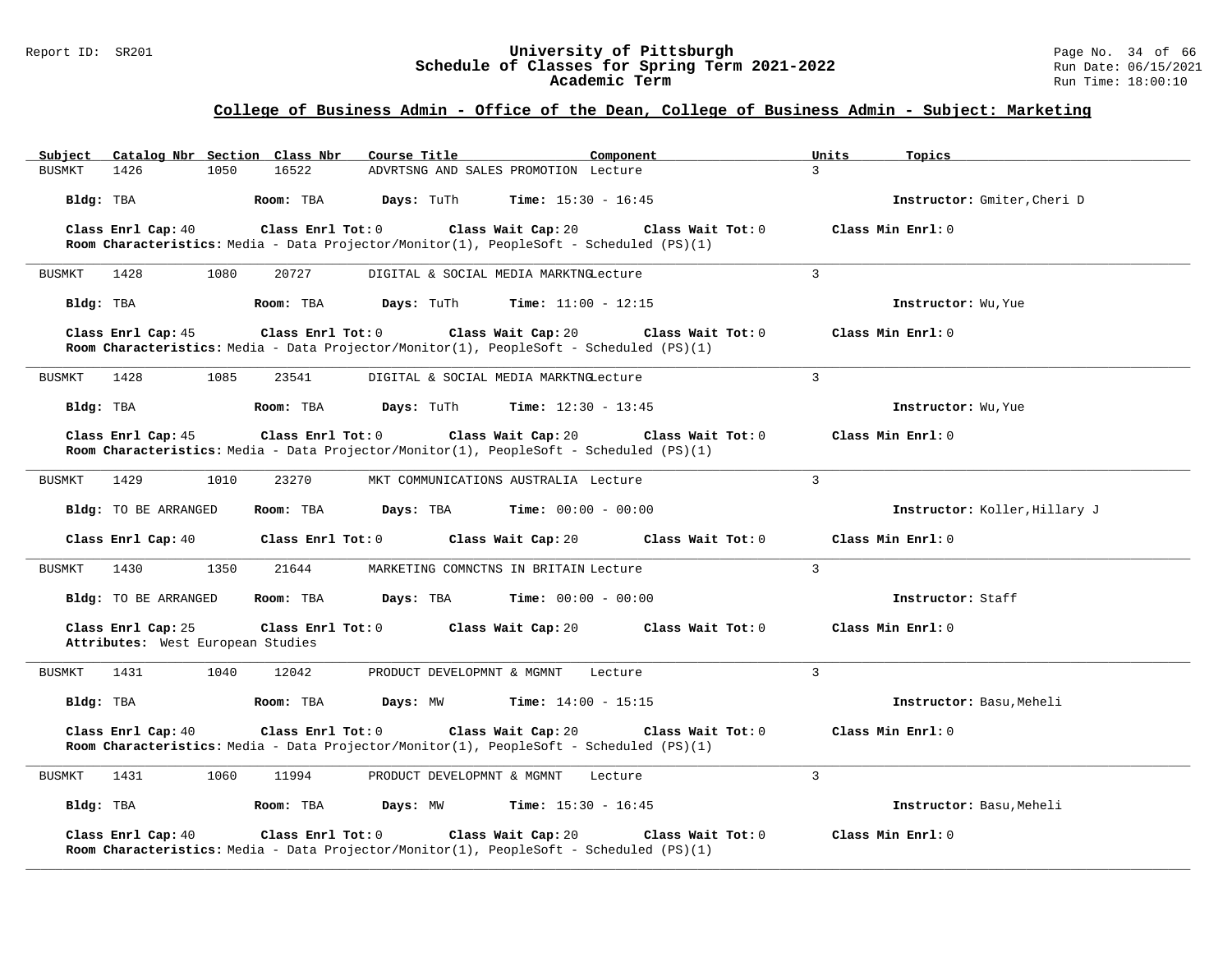| 1435<br>1030<br>17322<br><b>BUSMKT</b>                                                       | SERVICES MARKETING<br>Lecture                                                                                                      | 3                               |
|----------------------------------------------------------------------------------------------|------------------------------------------------------------------------------------------------------------------------------------|---------------------------------|
| Bldg: TBA<br>Room: TBA                                                                       | Days: MW<br><b>Time:</b> $15:30 - 16:45$                                                                                           | Instructor: Maryott, Kiersten M |
| Class Enrl Cap: 38<br>Class Enrl Tot: 0                                                      | Class Wait Cap: 20<br>Class Wait Tot: 0<br>Room Characteristics: Media - Data Projector/Monitor(1), PeopleSoft - Scheduled (PS)(1) | Class Min Enrl: 0               |
| <b>BUSMKT</b><br>1441<br>1130<br>21782                                                       | CONSUMER BEHAVIOR<br>Lecture                                                                                                       | 3                               |
| Bldg: TBA<br>Room: TBA                                                                       | Days: MW<br><b>Time:</b> $11:00 - 12:15$                                                                                           | Instructor: Liu, Peggy J        |
| Class Enrl Cap: 45<br>Class Enrl Tot: 0                                                      | Class Wait Cap: 20<br>Class Wait Tot: 0<br>Room Characteristics: Media - Data Projector/Monitor(1), PeopleSoft - Scheduled (PS)(1) | Class Min Enrl: 0               |
| 1441<br>1140<br>24715<br>BUSMKT                                                              | CONSUMER BEHAVIOR<br>Lecture                                                                                                       | 3                               |
| Bldg: TBA<br>Room: TBA                                                                       | Days: MW<br><b>Time:</b> $09:30 - 10:45$                                                                                           | Instructor: Liu, Peggy J        |
| Class Enrl Cap: 45<br>Class Enrl Tot: 0                                                      | Class Wait Cap: 20<br>Class Wait Tot: 0<br>Room Characteristics: Media - Data Projector/Monitor(1), PeopleSoft - Scheduled (PS)(1) | Class Min Enrl: 0               |
| 1461<br>1100<br>12008<br>BUSMKT                                                              | INTERNATIONAL MARKETING<br>Lecture                                                                                                 | 3                               |
| <b>Room:</b> 02600<br>Bldg: Sennott Square                                                   | Days: TBA<br><b>Time:</b> $00:00 - 00:00$                                                                                          | Instructor: Staff               |
| Class Enrl Cap: 25<br>Class Enrl Tot: 0<br>Attributes: Global Studies                        | Class Wait Cap: 20<br>Class Wait Tot: 0                                                                                            | Class Min Enrl: 0               |
| 1461<br>1110<br>25022<br>BUSMKT                                                              | INTERNATIONAL MARKETING<br>Lecture                                                                                                 | 3                               |
| Bldg: TO BE ARRANGED<br>Room: TBA                                                            | Days: TBA<br><b>Time:</b> $00:00 - 00:00$                                                                                          | Instructor: Koller, Hillary J   |
| Class Enrl Cap: 35<br>Class Enrl Tot: 0<br>Attributes: Global Studies, West European Studies | Class Wait Cap: 20<br>Class Wait Tot: 0                                                                                            | Class Min Enrl: 0               |
| <b>BUSMKT</b><br>1461<br>1125<br>28212                                                       | INTERNATIONAL MARKETING<br>Lecture                                                                                                 | $\overline{3}$                  |
| Bldg: TO BE ARRANGED<br>Room: TBA                                                            | Days: TBA<br><b>Time:</b> $00:00 - 00:00$                                                                                          | Instructor: Koller, Hillary J   |
| Class Enrl Cap: 35<br>Class Enrl Tot: 0<br>Attributes: Global Studies, West European Studies | Class Wait Tot: 0<br>Class Wait Cap: 20                                                                                            | Class Min Enrl: 0               |
| 1461<br>1130<br>22898<br>BUSMKT                                                              | INTERNATIONAL MARKETING<br>Lecture                                                                                                 | 3                               |
| Bldg: TO BE ARRANGED<br>Room: TBA                                                            | Days: TBA<br><b>Time:</b> $00:00 - 00:00$                                                                                          | Instructor: Staff               |
| Class Enrl Cap: 40<br>Class Enrl Tot: 0                                                      | Class Wait Cap: 20<br>Class Wait Tot: 0<br>Attributes: European and Eurasian Studies, Global Studies, West European Studies        | Class Min Enrl: 0               |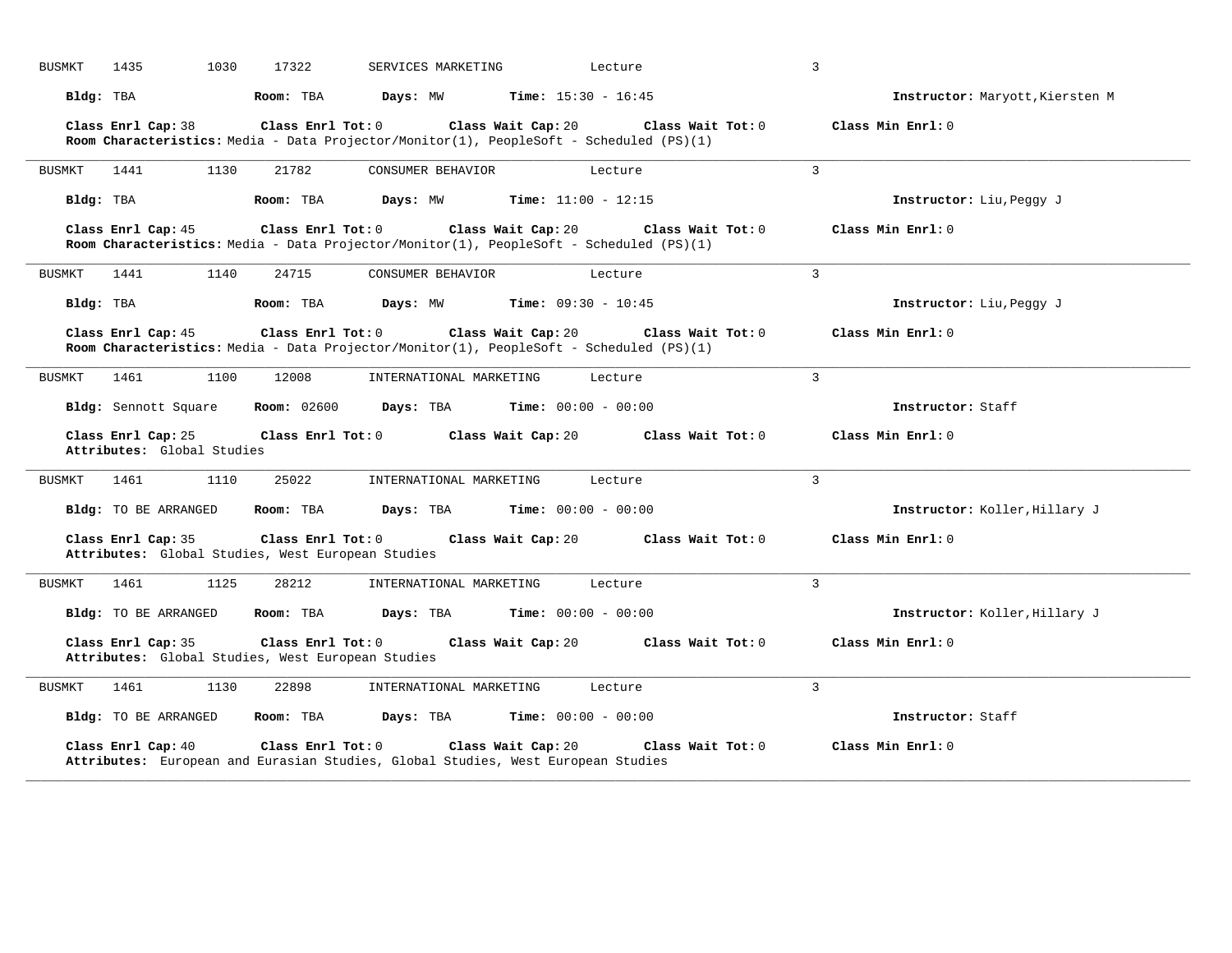#### Report ID: SR201 **University of Pittsburgh** Page No. 36 of 66 **Schedule of Classes for Spring Term 2021-2022** Run Date: 06/15/2021 **Academic Term** Run Time: 18:00:10

| Subject<br>Catalog Nbr Section Class Nbr                                                                                                                                                                   | Course Title                                                                                    | Component                    | Units<br>Topics              |  |  |  |  |
|------------------------------------------------------------------------------------------------------------------------------------------------------------------------------------------------------------|-------------------------------------------------------------------------------------------------|------------------------------|------------------------------|--|--|--|--|
| BUSMKT<br>1461<br>1140                                                                                                                                                                                     | 26424<br>INTERNATIONAL MARKETING                                                                | Lecture                      | $\mathcal{L}$                |  |  |  |  |
| Bldg: TO BE ARRANGED                                                                                                                                                                                       | Days: TBA<br>Room: TBA                                                                          | <b>Time:</b> $00:00 - 00:00$ | Instructor: Staff            |  |  |  |  |
| Class Enrl Cap: 50                                                                                                                                                                                         | Class Enrl Tot: 0<br>Class Wait Cap: 20<br>Attributes: Global Studies, West European Studies    | Class Wait Tot: 0            | Class Min Enrl: 0            |  |  |  |  |
| 1470<br>1060<br>BUSMKT                                                                                                                                                                                     | 24901<br>SPORTS MARKETING                                                                       | Lecture                      | $\overline{3}$               |  |  |  |  |
| Bldg: TBA                                                                                                                                                                                                  | Room: TBA<br>Days: MW                                                                           | Time: $08:00 - 09:15$        | Instructor: Whang, Yun-Oh    |  |  |  |  |
| Class Enrl Cap: 40                                                                                                                                                                                         | Class Enrl Tot: 0<br>Class Wait Cap: 20<br>Room Characteristics: PeopleSoft - Scheduled (PS)(1) | Class Wait Tot: 0            | Class Min Enrl: 0            |  |  |  |  |
| <b>BUSMKT</b><br>1485<br>1170                                                                                                                                                                              | 26773<br>PROJECTS IN MARKETING                                                                  | Directed Studies             | 3                            |  |  |  |  |
| Bldg: TBA                                                                                                                                                                                                  | Room: TBA<br>Days: TuTh                                                                         | <b>Time:</b> $12:30 - 13:45$ | Instructor: Ledger, Kate R   |  |  |  |  |
|                                                                                                                                                                                                            |                                                                                                 |                              | McDonald, Derek B            |  |  |  |  |
| Class Enrl Cap: 15                                                                                                                                                                                         | Class Enrl Tot: 0<br>Class Wait Cap: 10<br>Room Characteristics: PeopleSoft - Scheduled (PS)(1) | Class Wait Tot: 0            | Class Min Enrl: 0            |  |  |  |  |
| <b>BUSMKT</b><br>1485<br>1180                                                                                                                                                                              | 29431<br>PROJECTS IN MARKETING                                                                  | Directed Studies             | $\overline{3}$               |  |  |  |  |
| Bldg: Sennott Square                                                                                                                                                                                       | <b>Room:</b> 02501<br>Days: MW                                                                  | <b>Time:</b> $09:30 - 10:45$ | Instructor: Johnson, Ellen M |  |  |  |  |
|                                                                                                                                                                                                            |                                                                                                 |                              | Koller, Hillary J            |  |  |  |  |
| Class Enrl Cap: 15                                                                                                                                                                                         | Class Enrl Tot: 0<br>Class Wait Cap: 10                                                         | Class Wait Tot: 0            | Class Min Enrl: 0            |  |  |  |  |
| 1490<br><b>BUSMKT</b><br>1010                                                                                                                                                                              | 12006<br>MARKETING INTERNSHIP                                                                   | Internship                   | 3                            |  |  |  |  |
| Bldg: Sennott Square                                                                                                                                                                                       | <b>Room:</b> 02600<br>Days: TBA                                                                 | <b>Time:</b> $00:00 - 00:00$ | Instructor: Gilbert, Robert  |  |  |  |  |
|                                                                                                                                                                                                            |                                                                                                 |                              | Maryott, Kiersten M          |  |  |  |  |
|                                                                                                                                                                                                            |                                                                                                 |                              | Federer, Jody M              |  |  |  |  |
| Class Enrl Cap: 25<br>Class Enrl Tot: 0<br>Class Wait Tot: 0<br>Class Min Enrl: 0<br>Class Wait Cap: 20<br>Attributes: Undergraduate Internship<br>Room Characteristics: Media - Data Projector/Monitor(1) |                                                                                                 |                              |                              |  |  |  |  |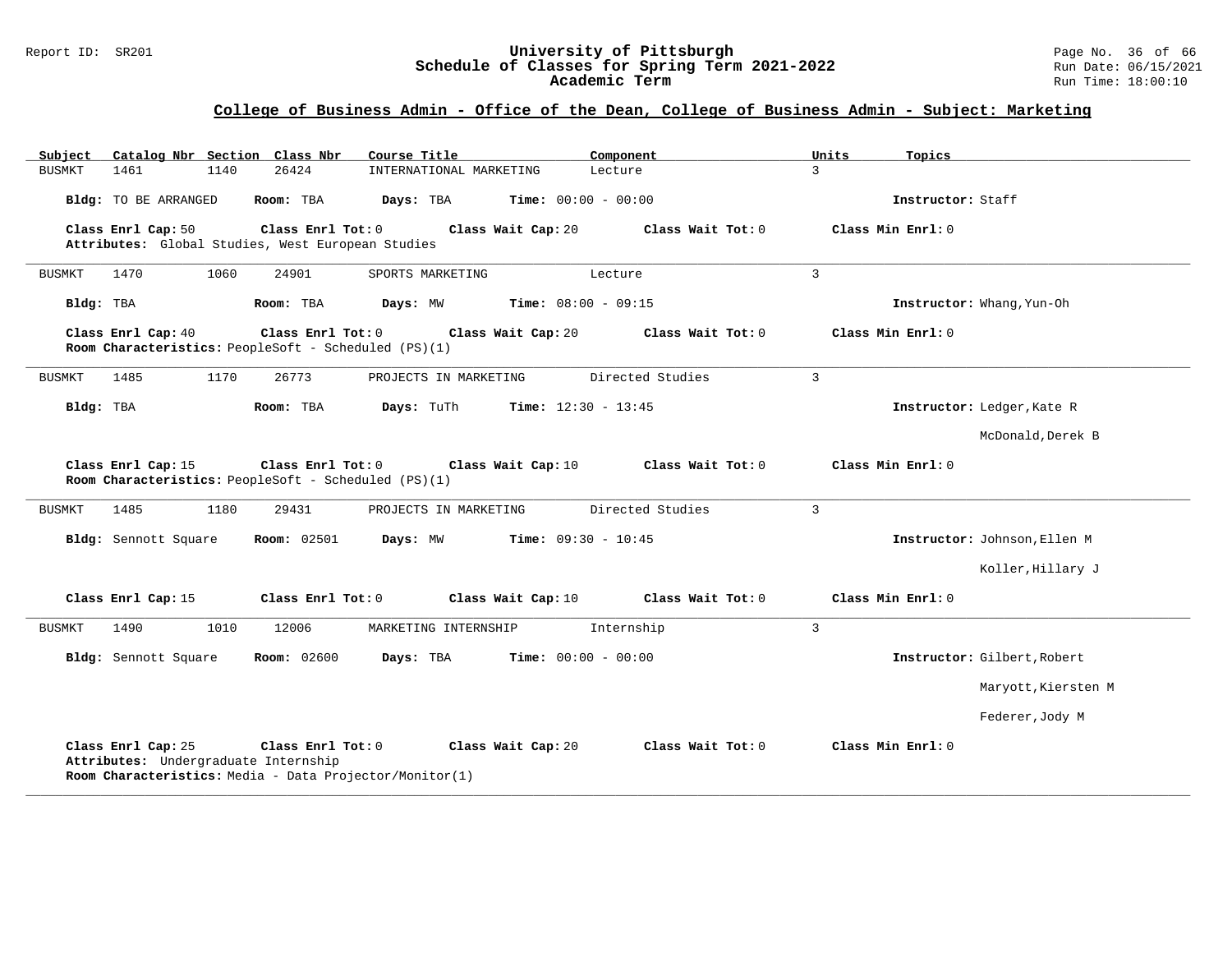#### Report ID: SR201 **University of Pittsburgh** Page No. 37 of 66 **Schedule of Classes for Spring Term 2021-2022** Run Date: 06/15/2021 **Academic Term** Run Time: 18:00:10

| Subject       |                                                  | Catalog Nbr Section Class Nbr                           | Course Title                             | Component                    | Units               | Topics                        |
|---------------|--------------------------------------------------|---------------------------------------------------------|------------------------------------------|------------------------------|---------------------|-------------------------------|
| <b>BUSMKT</b> | 1495<br>1010                                     | 12015                                                   | MARKETING INDEPENDENT STUDY              | Independent Study            | $1 - 3$             |                               |
|               | Bldg: Sennott Square                             | <b>Room:</b> 02204                                      | Days: TBA                                | <b>Time:</b> $00:00 - 00:00$ |                     | Instructor: Staff             |
|               | Class Enrl Cap: 25                               | Class $Enrl$ Tot: $0$                                   | Class Wait Cap: 20                       |                              | Class Wait Tot: 0   | Class Min Enrl: 0             |
|               |                                                  | Room Characteristics: Media - Data Projector/Monitor(1) |                                          |                              |                     |                               |
| BUSMKT        | 1511<br>1200                                     | 21866                                                   | "MADE IN ECUADOR" TO WRLDLecture<br>MKTG |                              |                     |                               |
|               | <b>Bldg:</b> TO BE ARRANGED                      | Room: TBA                                               | Days: TBA                                | <b>Time:</b> $00:00 - 00:00$ |                     | Instructor: Koller, Hillary J |
|               |                                                  |                                                         |                                          |                              |                     | Glenn, George S               |
|               | Class Enrl Cap: 40<br>Attributes: Global Studies | Class Enrl Tot: $0$                                     | Class Wait Cap: 20                       |                              | Class Wait $Tot: 0$ | Class Min $Enr1: 0$           |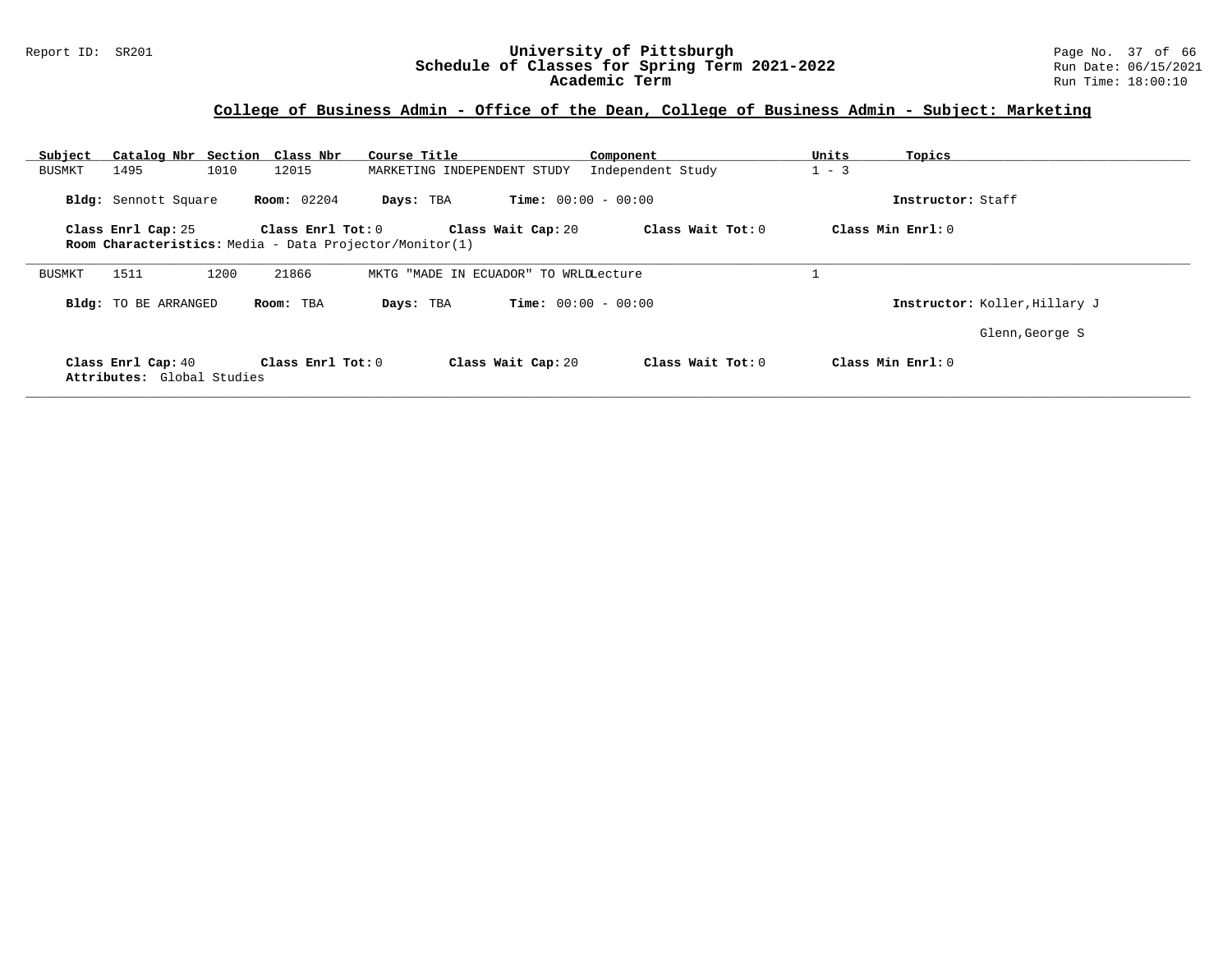#### Report ID: SR201 **University of Pittsburgh** Page No. 38 of 66 **Schedule of Classes for Spring Term 2021-2022** Run Date: 06/15/2021 **Academic Term** Run Time: 18:00:10

| Subject Catalog Nbr Section Class Nbr   | Course Title<br>Component                                                                                                          | Units<br>Topics                 |
|-----------------------------------------|------------------------------------------------------------------------------------------------------------------------------------|---------------------------------|
| 1120<br>11975<br><b>BUSORG</b><br>1020  | ORGANIZATIONAL BEHAVIOR<br>Lecture                                                                                                 | $\mathbf{R}$                    |
| Bldg: TBA<br>Room: TBA                  | Days: TuTh<br><b>Time:</b> $17:00 - 18:15$                                                                                         | Instructor: Johnson, Ronald M   |
| Class Enrl Cap: 60<br>Class Enrl Tot: 0 | Class Wait Cap: 20<br>Class Wait Tot: 0<br>Room Characteristics: Media - Data Projector/Monitor(1), PeopleSoft - Scheduled (PS)(1) | Class Min Enrl: 0               |
| 1020<br>1130<br>11976<br><b>BUSORG</b>  | ORGANIZATIONAL BEHAVIOR<br>Lecture                                                                                                 | 3                               |
| Bldg: TBA<br>Room: TBA                  | Days: TuTh<br><b>Time:</b> $09:30 - 10:45$                                                                                         | Instructor: Nair, Nisha         |
| Class Enrl Cap: 50<br>Class Enrl Tot: 0 | Class Wait Cap: 20<br>Class Wait Tot: 0<br>Room Characteristics: Media - Data Projector/Monitor(1), PeopleSoft - Scheduled (PS)(1) | Class Min Enrl: 0               |
| <b>BUSORG</b><br>1020<br>1150<br>11980  | ORGANIZATIONAL BEHAVIOR<br>Lecture                                                                                                 | 3                               |
| Bldg: TBA<br>Room: TBA                  | <b>Days:</b> TuTh<br><b>Time:</b> $11:00 - 12:15$                                                                                  | Instructor: Nair, Nisha         |
| Class Enrl Cap: 50<br>Class Enrl Tot: 0 | Class Wait Cap: 20<br>Class Wait Tot: 0<br>Room Characteristics: Media - Data Projector/Monitor(1), PeopleSoft - Scheduled (PS)(1) | Class Min Enrl: 0               |
| 1020<br>1180<br>12025<br><b>BUSORG</b>  | ORGANIZATIONAL BEHAVIOR<br>Lecture                                                                                                 | 3                               |
| Bldg: TBA<br>Room: TBA                  | Days: TuTh<br><b>Time:</b> $14:00 - 15:15$                                                                                         | Instructor: Nair, Nisha         |
| Class Enrl Cap: 60<br>Class Enrl Tot: 0 | Class Wait Cap: 20<br>Class Wait Tot: 0<br>Room Characteristics: Media - Data Projector/Monitor(1), PeopleSoft - Scheduled (PS)(1) | Class Min Enrl: 0               |
| 1190<br><b>BUSORG</b><br>1020<br>11991  | ORGANIZATIONAL BEHAVIOR<br>Lecture                                                                                                 | 3                               |
| Bldg: TBA<br>Room: TBA                  | <b>Time:</b> $15:30 - 16:45$<br>Days: TuTh                                                                                         | Instructor: Lebel, Ronald David |
| Class Enrl Cap: 60<br>Class Enrl Tot: 0 | Class Wait Cap: 20<br>Class Wait Tot: 0<br>Room Characteristics: Media - Data Projector/Monitor(1), PeopleSoft - Scheduled (PS)(1) | Class Min Enrl: 0               |
| 1101<br>1020<br>12026<br><b>BUSORG</b>  | FUNDAMNTLS OF BUS COMMUNICTN Lecture                                                                                               | $\overline{3}$                  |
| Bldg: TBA<br>Room: TBA                  | Days: MW<br><b>Time:</b> $17:00 - 18:15$                                                                                           | Instructor: Reinert, Carole     |
| Class Enrl Cap: 26<br>Class Enrl Tot: 0 | Class Wait Cap: 20<br>Class Wait Tot: 0<br>Room Characteristics: Media - Data Projector/Monitor(1), PeopleSoft - Scheduled (PS)(1) | Class Min Enrl: 0               |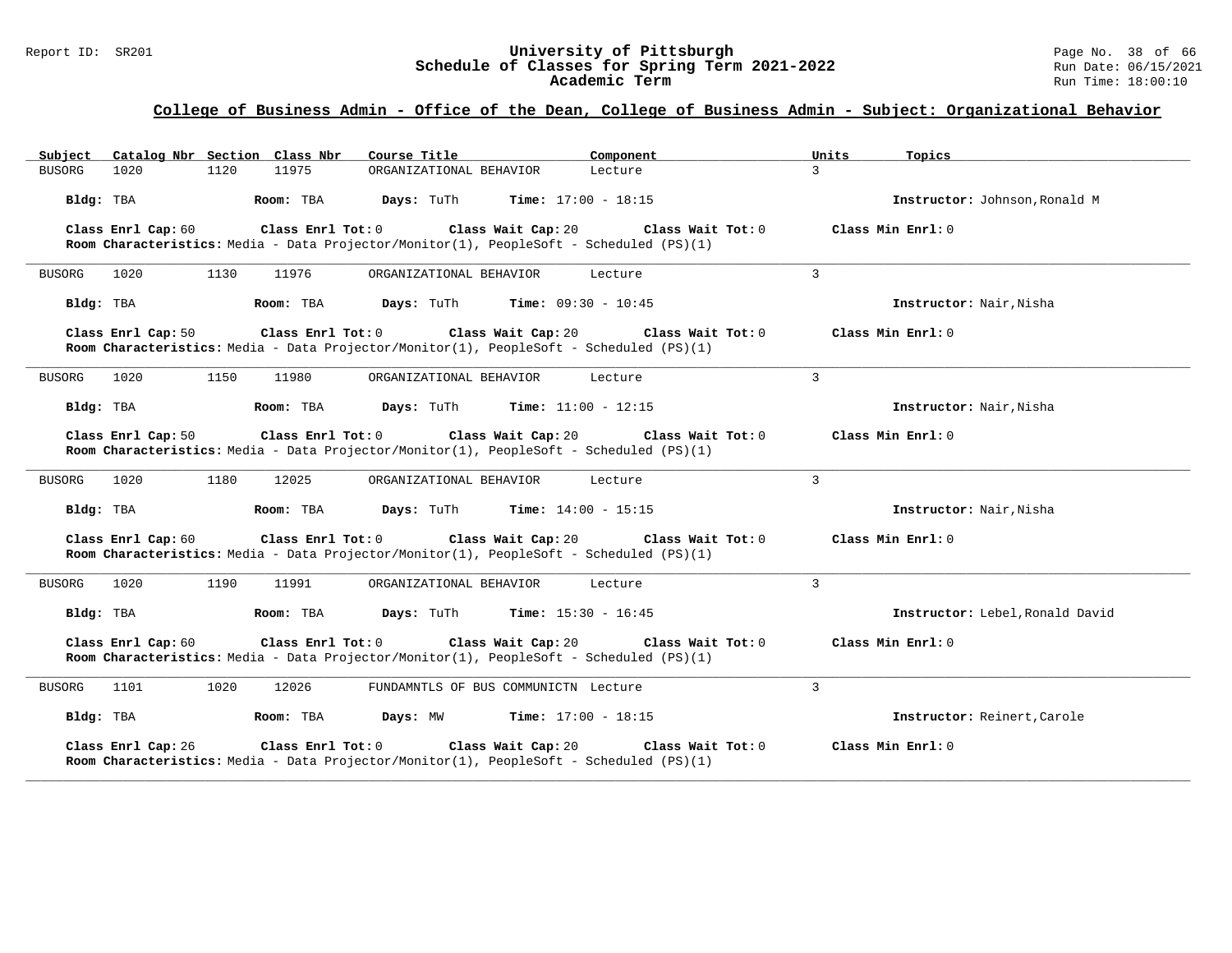#### Report ID: SR201 **University of Pittsburgh** Page No. 39 of 66 **Schedule of Classes for Spring Term 2021-2022** Run Date: 06/15/2021 **Academic Term** Run Time: 18:00:10

| Subject Catalog Nbr Section Class Nbr<br>Course Title                                                                              | Component                                         | Units<br>Topics                |
|------------------------------------------------------------------------------------------------------------------------------------|---------------------------------------------------|--------------------------------|
| 1030<br>12027<br><b>BUSORG</b><br>1101                                                                                             | FUNDAMNTLS OF BUS COMMUNICTN Lecture              | $\mathbf{R}$                   |
| Bldg: TBA<br>Room: TBA                                                                                                             | <b>Time:</b> $09:30 - 10:45$<br>Days: MW          | Instructor: Wallace, Alan J    |
| Class Enrl Tot: 0<br>Class Enrl Cap: 26<br>Room Characteristics: Media - Data Projector/Monitor(1), PeopleSoft - Scheduled (PS)(1) | Class Wait Cap: 20<br>Class Wait Tot: 0           | Class Min Enrl: 0              |
| 1101<br>1040<br>12028<br><b>BUSORG</b>                                                                                             | FUNDAMNTLS OF BUS COMMUNICTN Lecture              | 3                              |
| Bldg: TBA<br>Room: TBA                                                                                                             | Days: MW<br><b>Time:</b> $08:00 - 09:15$          | Instructor: Wallace, Alan J    |
| Class Enrl Cap: 26<br>Class Enrl Tot: 0<br>Room Characteristics: Media - Data Projector/Monitor(1), PeopleSoft - Scheduled (PS)(1) | Class Wait Cap: 20 Class Wait Tot: 0              | Class Min Enrl: 0              |
| <b>BUSORG</b><br>1101<br>1050<br>14807                                                                                             | FUNDAMNTLS OF BUS COMMUNICTN Lecture              | 3                              |
| Bldg: TBA<br>Room: TBA                                                                                                             | Days: MW<br><b>Time:</b> $12:30 - 13:45$          | Instructor: Johnson, Ronald M  |
| Class Enrl Cap: 26<br>Class Enrl Tot: 0<br>Room Characteristics: Media - Data Projector/Monitor(1), PeopleSoft - Scheduled (PS)(1) | Class Wait Cap: 20<br>Class Wait Tot: 0           | Class Min Enrl: 0              |
| 1101<br>1060<br>15548<br><b>BUSORG</b>                                                                                             | FUNDAMNTLS OF BUS COMMUNICTN Lecture              | 3                              |
| Days: MW<br>Bldg: TBA<br>Room: TBA                                                                                                 | <b>Time:</b> $11:00 - 12:15$                      | Instructor: Good, Deborah C    |
| Class Enrl Tot: 0<br>Class Enrl Cap: 26<br>Room Characteristics: Media - Data Projector/Monitor(1), PeopleSoft - Scheduled (PS)(1) | Class Wait Cap: 20<br>Class Wait Tot: 0           | Class Min Enrl: 0              |
| 1070<br><b>BUSORG</b><br>1101<br>12061                                                                                             | FUNDAMNTLS OF BUS COMMUNICTN Lecture              | 3                              |
| Bldg: TBA<br>Room: TBA<br>Days: MW                                                                                                 | <b>Time:</b> $15:30 - 16:45$                      | Instructor: Ziaukas, Timothy F |
| Class Enrl Cap: 26<br>Class Enrl Tot: 0<br>Room Characteristics: Media - Data Projector/Monitor(1), PeopleSoft - Scheduled (PS)(1) | Class Wait Cap: 20<br>Class Wait Tot: 0           | Class Min Enrl: 0              |
| 1101<br>1130<br>14808<br><b>BUSORG</b>                                                                                             | FUNDAMNTLS OF BUS COMMUNICTN Lecture              | $\overline{3}$                 |
| Bldg: TBA<br>Room: TBA                                                                                                             | <b>Days:</b> TuTh<br><b>Time:</b> $09:30 - 10:45$ | Instructor: Kerr, Carolyn E    |
| Class Enrl Cap: 26<br>Class Enrl Tot: 0<br>Room Characteristics: Media - Data Projector/Monitor(1), PeopleSoft - Scheduled (PS)(1) | Class Wait Cap: 20<br>Class Wait Tot: 0           | Class Min Enrl: 0              |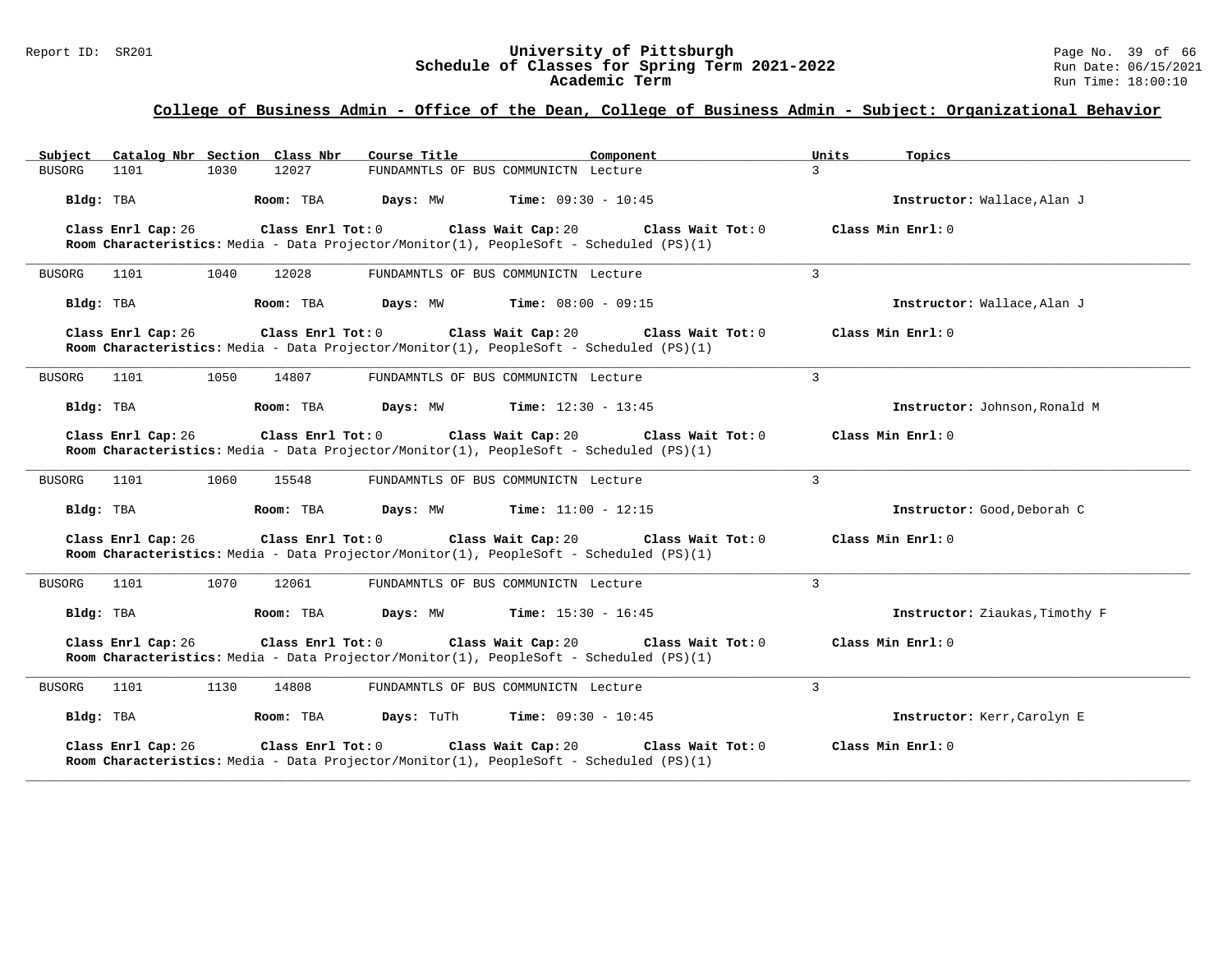#### Report ID: SR201 **University of Pittsburgh** Page No. 40 of 66 **Schedule of Classes for Spring Term 2021-2022** Run Date: 06/15/2021 **Academic Term** Run Time: 18:00:10

| Subject Catalog Nbr Section Class Nbr                                                           | Course Title<br>Component                                                                                                                                                                      | Units<br>Topics              |
|-------------------------------------------------------------------------------------------------|------------------------------------------------------------------------------------------------------------------------------------------------------------------------------------------------|------------------------------|
| 1150<br>14809<br>BUSORG<br>1101                                                                 | FUNDAMNTLS OF BUS COMMUNICTN Lecture                                                                                                                                                           | $\mathcal{L}$                |
| Bldg: TBA<br>Room: TBA                                                                          | <b>Time:</b> $11:00 - 12:15$<br>Days: TuTh                                                                                                                                                     | Instructor: Kerr, Carolyn E  |
| Class Enrl Cap: 26<br>Class Enrl Tot: 0                                                         | Class Wait Cap: 20<br>Class Wait Tot: 0<br>Room Characteristics: Media - Data Projector/Monitor(1), PeopleSoft - Scheduled (PS)(1)                                                             | Class Min Enrl: 0            |
| 1160<br>12029<br>BUSORG<br>1101                                                                 | FUNDAMNTLS OF BUS COMMUNICTN Lecture                                                                                                                                                           | $\mathbf{3}$                 |
| Bldg: TBA<br>Room: TBA                                                                          | Days: TuTh<br><b>Time:</b> $12:30 - 13:45$                                                                                                                                                     | Instructor: Kerr, Carolyn E  |
| Class Enrl Cap: 26<br>Class Enrl Tot: 0                                                         | Class Wait Cap: 20<br>Class Wait Tot: 0<br>Room Characteristics: Media - Data Projector/Monitor(1), PeopleSoft - Scheduled (PS)(1)                                                             | Class Min Enrl: 0            |
| 1180<br>12030<br>BUSORG<br>1101                                                                 | FUNDAMNTLS OF BUS COMMUNICTN Lecture                                                                                                                                                           | 3                            |
| Room: TBA<br>Bldg: TBA                                                                          | <b>Time:</b> $14:00 - 15:15$<br>Days: TuTh                                                                                                                                                     | Instructor: Kerr, Carolyn E  |
| Class Enrl Cap: 26<br>Class Enrl Tot: 0                                                         | Class Wait Cap: 20<br>Class Wait Tot: 0<br>Room Characteristics: Media - Data Projector/Monitor(1), PeopleSoft - Scheduled (PS)(1)                                                             | Class Min Enrl: 0            |
| 1190<br>12031<br><b>BUSORG</b><br>1101                                                          | FUNDAMNTLS OF BUS COMMUNICTN Lecture                                                                                                                                                           | 3                            |
| Room: TBA<br>Bldg: TBA                                                                          | Days: TuTh<br><b>Time:</b> $08:00 - 09:15$                                                                                                                                                     | Instructor: Stevenson, Joan  |
| Class Enrl Cap: 26<br>Class Enrl Tot: 0                                                         | Class Wait Cap: 20<br>Class Wait Tot: 0<br>Room Characteristics: Media - Data Projector/Monitor(1), PeopleSoft - Scheduled (PS)(1)                                                             | Class Min Enrl: 0            |
| 1120<br><b>BUSORG</b><br>1645<br>23967                                                          | CORPORATE ENTREPRENEURSHIP<br>Lecture                                                                                                                                                          | 3                            |
| Bldg: TBA<br>Room: TBA                                                                          | <b>Time:</b> $09:30 - 10:45$<br>Days: TuTh                                                                                                                                                     | Instructor: Harper, Paul T   |
| Class Enrl Tot: 0<br>Class Enrl Cap: 25                                                         | Class Wait Cap: 20<br>Class Wait Tot: 0<br>Room Characteristics: Media - Data Projector/Monitor(1), PeopleSoft - Scheduled (PS)(1)                                                             | Class Min Enrl: 0            |
| 1655<br>1010<br>24958<br>BUSORG                                                                 | INT'L DIMENSNS ORGNZTNL BEHAV Lecture                                                                                                                                                          | 3                            |
| Bldg: TBA<br>Room: TBA                                                                          | <b>Time:</b> $17:00 - 18:15$<br>Days: TuTh                                                                                                                                                     | Instructor: Pomeroy, H Blair |
| Class Enrl Tot: 0<br>Class Enrl Cap: 40<br>Room Characteristics: PeopleSoft - Scheduled (PS)(1) | Class Wait Cap: 20<br>Class Wait Tot: 0<br>Attributes: Asian Studies, European and Eurasian Studies, Global Studies, Transatlantic Studies, Undergraduate Global Health, West European Studies | Class Min Enrl: 0            |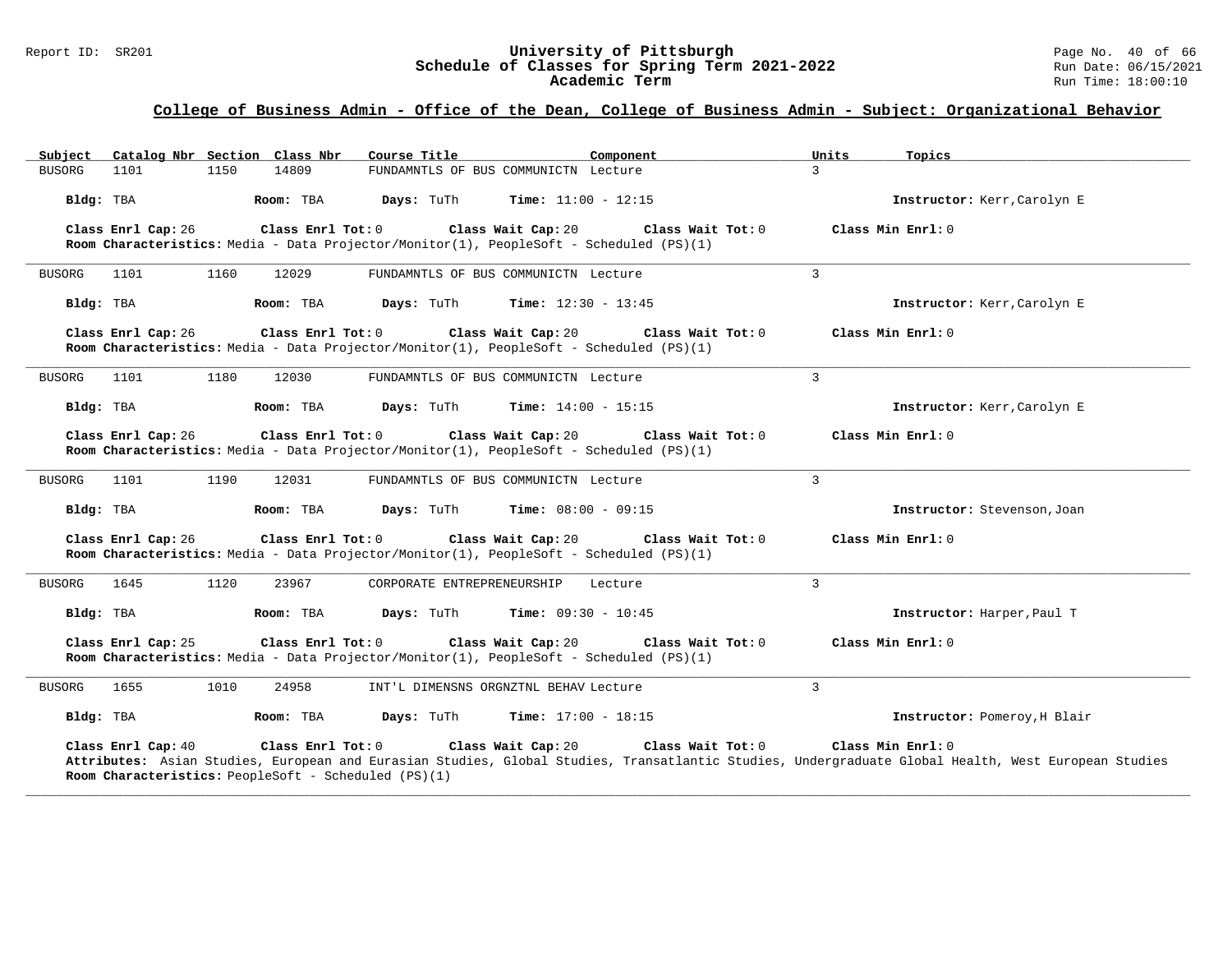#### Report ID: SR201 **University of Pittsburgh University of Pittsburgh** Page No. 41 of 66<br>**Schedule of Classes for Spring Term 2021-2022** Run Date: 06/15/2021 **Schedule of Classes for Spring Term 2021-2022** Run Date: 06/15/2021 **Academic Term** Run Time: 18:00:10

| Catalog Nbr Section Class Nbr<br>Subject                                                           | Component<br>Course Title                                                                                                                                | Units<br>Topics               |
|----------------------------------------------------------------------------------------------------|----------------------------------------------------------------------------------------------------------------------------------------------------------|-------------------------------|
| <b>BUSORG</b><br>1655<br>1080<br>21859                                                             | INT'L DIMENSNS ORGNZTNL BEHAV Lecture                                                                                                                    | $\mathbf{z}$                  |
| Bldg: TO BE ARRANGED<br>Room: TBA                                                                  | <b>Time:</b> $00:00 - 00:00$<br>Days: TBA                                                                                                                | Instructor: Koller, Hillary J |
| Class Enrl Cap: 40<br>Class Enrl Tot: 0                                                            | Class Wait Cap: 20<br>Class Wait Tot: 0<br>Attributes: European and Eurasian Studies, Global Studies, Undergraduate Global Health, West European Studies | Class Min Enrl: 0             |
| 1655<br>1090<br>26419<br><b>BUSORG</b>                                                             | INT'L DIMENSNS ORGNZTNL BEHAV Lecture                                                                                                                    | 3                             |
| Bldg: TO BE ARRANGED<br>Room: TBA                                                                  | <b>Time:</b> $00:00 - 00:00$<br>Days: TBA                                                                                                                | Instructor: Staff             |
| Class Enrl Cap: 50<br>Class Enrl Tot: 0                                                            | Class Wait Cap: 20<br>Class Wait $Tot: 0$<br>Attributes: Global Studies, Undergraduate Global Health, West European Studies                              | Class Min Enrl: 0             |
| 1500<br>22896<br><b>BUSORG</b><br>1655                                                             | INT'L DIMENSNS ORGNZTNL BEHAV Lecture                                                                                                                    | 3                             |
| Bldg: TO BE ARRANGED<br>Room: TBA                                                                  | <b>Time:</b> $00:00 - 00:00$<br>Days: TBA                                                                                                                | Instructor: Koller, Hillary J |
| Class Enrl Cap: 40<br>Class Enrl Tot: $0$                                                          | Class Wait Cap: 20<br>Class Wait Tot: 0<br>Attributes: European and Eurasian Studies, Global Studies, Undergraduate Global Health, West European Studies | Class Min Enrl: 0             |
| 1655<br>1510<br>22866<br>BUSORG                                                                    | INT'L DIMENSNS ORGNZTNL BEHAV Lecture                                                                                                                    | $\mathbf{3}$                  |
| Bldg: TO BE ARRANGED<br>Room: TBA                                                                  | Days: TBA<br><b>Time:</b> $00:00 - 00:00$                                                                                                                | Instructor: Koller, Hillary J |
| Class Enrl Tot: 0<br>Class Enrl Cap: 40                                                            | Class Wait Cap: 20<br>Class Wait Tot: 0<br>Attributes: European and Eurasian Studies, Global Studies, Undergraduate Global Health, West European Studies | Class Min Enrl: 0             |
| 1520<br><b>BUSORG</b><br>1655<br>25026                                                             | INT'L DIMENSNS ORGNZTNL BEHAV Lecture                                                                                                                    | $\mathbf{3}$                  |
| Bldg: TO BE ARRANGED<br>Room: TBA                                                                  | Days: TBA<br><b>Time:</b> $00:00 - 00:00$                                                                                                                | Instructor: Koller, Hillary J |
| Class Enrl Tot: 0<br>Class Enrl Cap: 35                                                            | Class Wait Cap: 20<br>Class Wait Tot: 0<br>Attributes: Global Studies, Undergraduate Global Health, West European Studies                                | Class Min Enrl: 0             |
| 1670<br>1010<br>12014<br><b>BUSORG</b>                                                             | ORGANIZATIONAL BEHAVR IND STDYIndependent Study                                                                                                          | $1 - 3$                       |
| Bldg: Sennott Square<br><b>Room:</b> 02204                                                         | Days: TBA<br><b>Time:</b> $00:00 - 00:00$                                                                                                                | Instructor: Leana, Carrie R   |
|                                                                                                    |                                                                                                                                                          | McDonald, Derek B             |
| Class Enrl Cap: 25<br>Class Enrl Tot: 0<br>Room Characteristics: Media - Data Projector/Monitor(1) | Class Wait Tot: 0<br>Class Wait Cap: 20                                                                                                                  | Class Min Enrl: 0             |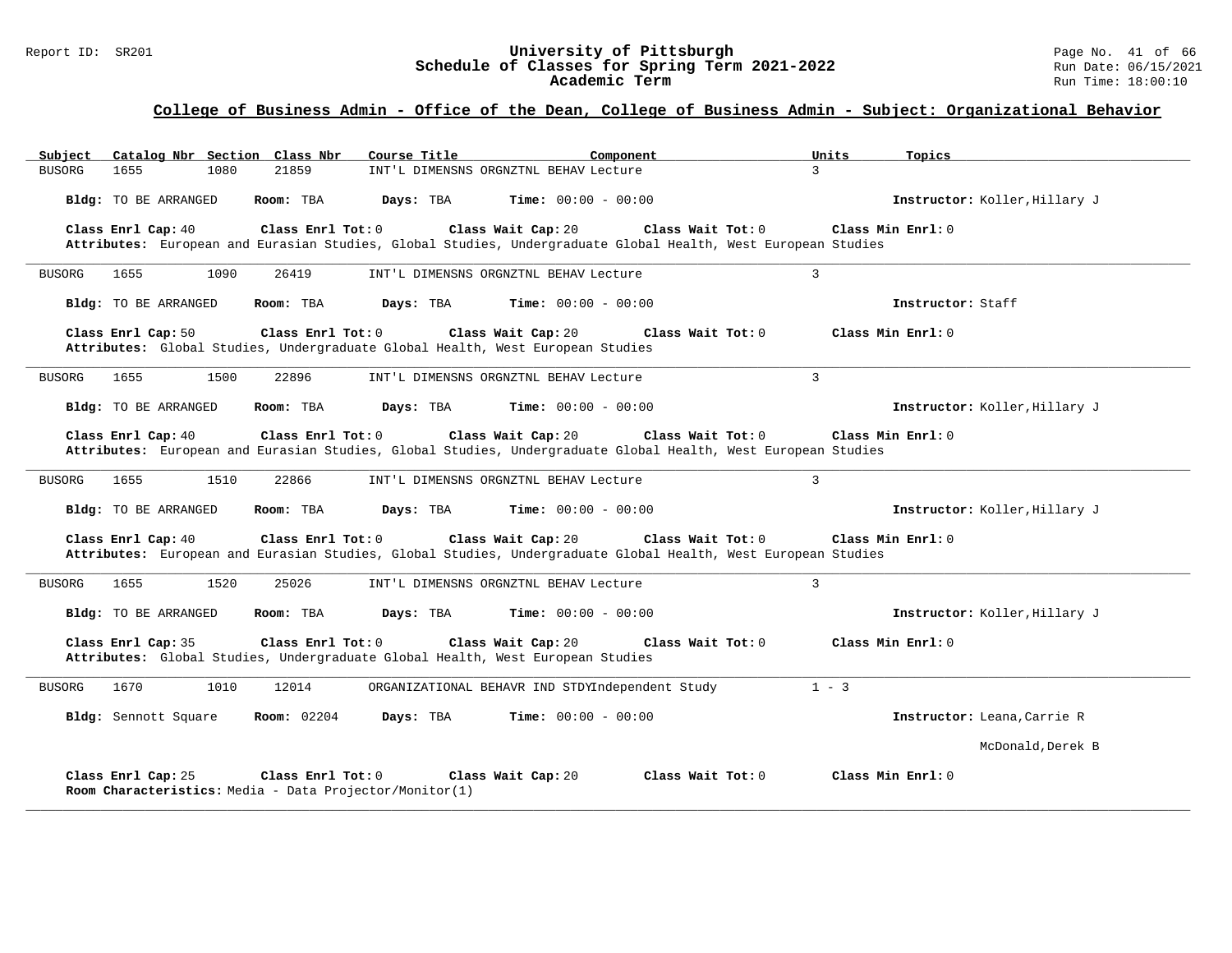#### Report ID: SR201 **University of Pittsburgh** Page No. 42 of 66 **Schedule of Classes for Spring Term 2021-2022** Run Date: 06/15/2021 **Academic Term** Run Time: 18:00:10

| Catalog Nbr Section Class Nbr<br>Subject                                                                                                                                                         | Course Title                                | Component                    | Units<br>Topics              |
|--------------------------------------------------------------------------------------------------------------------------------------------------------------------------------------------------|---------------------------------------------|------------------------------|------------------------------|
| 0050<br>1260<br>11952<br><b>BUSOOM</b>                                                                                                                                                           | <b>OUANTITATIVE METHODS</b>                 | Lecture                      | $\mathbf{R}$                 |
| Room: TBA<br>Bldg: TBA                                                                                                                                                                           | Days: MW                                    | <b>Time:</b> $15:30 - 16:45$ | Instructor: Hegde, Gajanan G |
| Class Enrl Cap: 150<br>Class Enrl Tot: 0<br>Attributes: Class Materials on Reserve at Hillman Library<br>Room Characteristics: Media - Data Projector/Monitor(1), PeopleSoft - Scheduled (PS)(1) | Class Wait Cap: 20                          | Class Wait Tot: 0            | Class Min Enrl: 0            |
| 1290<br>0050<br>12050<br><b>BUSOOM</b>                                                                                                                                                           | <b>OUANTITATIVE METHODS</b>                 | Recitation                   | $\overline{3}$               |
| Room: TBA<br>Bldg: TBA                                                                                                                                                                           | Days: F                                     | <b>Time:</b> $09:00 - 09:50$ | Instructor: Hegde, Gajanan G |
| Class Enrl Cap: 40<br>Class Enrl Tot: 0<br>Room Characteristics: Media - Data Projector/Monitor(1), PeopleSoft - Scheduled (PS)(1)                                                               | Class Wait Cap: 20                          | Class Wait Tot: 0            | Class Min Enrl: 0            |
| 1295<br>23304<br><b>BUSQOM</b><br>0050                                                                                                                                                           | <b>OUANTITATIVE METHODS</b>                 | Lecture                      | $\overline{3}$               |
| Bldg: TBA<br>Room: TBA                                                                                                                                                                           | Days: MW                                    | <b>Time:</b> $17:00 - 18:15$ | Instructor: Hegde, Gajanan G |
| Class Enrl Tot: 0<br>Class Enrl Cap: 152<br>Room Characteristics: Media - Data Projector/Monitor(1), PeopleSoft - Scheduled (PS)(1)                                                              | Class Wait Cap: 20                          | Class Wait Tot: 0            | Class Min $Enrl: 0$          |
| 0050<br>1296<br>23306<br>BUSQOM                                                                                                                                                                  | OUANTITATIVE METHODS                        | Recitation                   | $\overline{3}$               |
| Room: TBA<br>Bldg: TBA                                                                                                                                                                           | <b>Days:</b> F <b>Time:</b> $09:00 - 09:50$ |                              | Instructor: Hegde, Gajanan G |
| Class Enrl Cap: 38<br>Class Enrl Tot: 0<br>Room Characteristics: Media - Data Projector/Monitor(1), PeopleSoft - Scheduled (PS)(1)                                                               | Class Wait Cap: 20                          | Class Wait Tot: 0            | Class Min Enrl: 0            |
| 0050<br>1297<br>23307<br>BUSQOM                                                                                                                                                                  | OUANTITATIVE METHODS                        | Recitation                   | 3                            |
| Bldg: TBA<br>Room: TBA                                                                                                                                                                           | <b>Days:</b> F <b>Time:</b> $10:00 - 10:50$ |                              | Instructor: Hegde, Gajanan G |
| Class Enrl Cap: 38<br>Class Enrl Tot: 0<br>Room Characteristics: Media - Data Projector/Monitor(1), PeopleSoft - Scheduled (PS)(1)                                                               | Class Wait Cap: 20                          | Class Wait Tot: 0            | Class Min Enrl: 0            |
| 0050<br>1298<br>23308<br>BUSQOM                                                                                                                                                                  | OUANTITATIVE METHODS                        | Recitation                   | 3                            |
| Bldg: TBA<br>Room: TBA                                                                                                                                                                           | <b>Days:</b> F Time: $11:00 - 11:50$        |                              | Instructor: Hegde, Gajanan G |
| Class Enrl Cap: 38<br>Class Enrl Tot: 0<br>Room Characteristics: Media - Data Projector/Monitor(1), PeopleSoft - Scheduled (PS)(1)                                                               | Class Wait Cap: 20                          | Class Wait Tot: 0            | Class Min Enrl: 0            |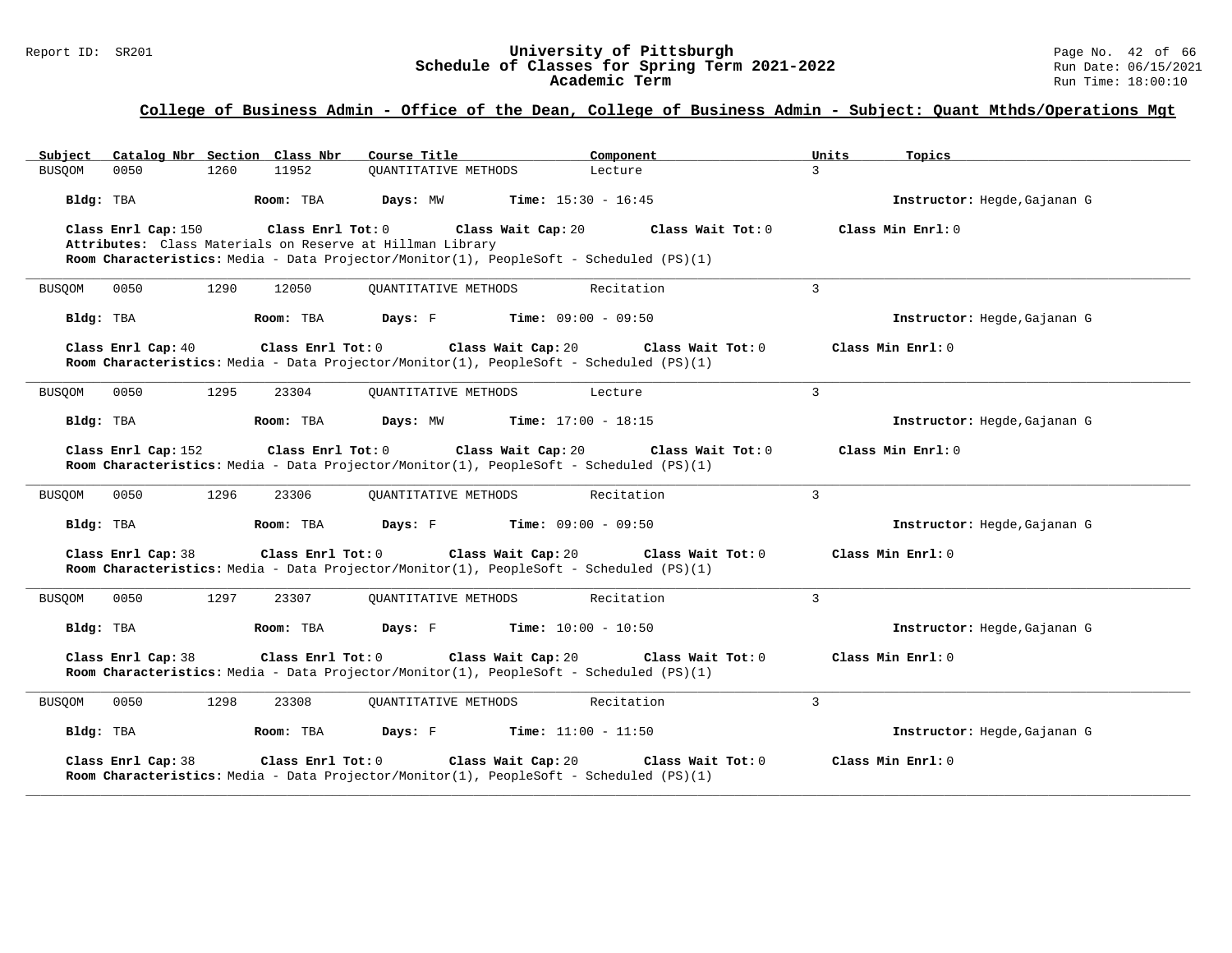#### Report ID: SR201 **University of Pittsburgh** Page No. 43 of 66 **Schedule of Classes for Spring Term 2021-2022** Run Date: 06/15/2021 **Academic Term** Run Time: 18:00:10

| Subject Catalog Nbr Section Class Nbr                                                                                                    | Course Title                                | Component                            | Units<br>Topics              |  |
|------------------------------------------------------------------------------------------------------------------------------------------|---------------------------------------------|--------------------------------------|------------------------------|--|
| <b>BUSOOM</b><br>0050<br>1299<br>23309                                                                                                   | <b>OUANTITATIVE METHODS</b>                 | Recitation                           | $\mathbf{R}$                 |  |
| Bldg: TBA<br>Room: TBA                                                                                                                   | Days: F                                     | <b>Time:</b> $12:00 - 12:50$         | Instructor: Hegde, Gajanan G |  |
| Class Enrl Tot: 0<br>Class Enrl Cap: 38<br>Room Characteristics: Media - Data Projector/Monitor(1), PeopleSoft - Scheduled (PS)(1)       | Class Wait Cap: 20                          | Class Wait Tot: 0                    | Class Min Enrl: 0            |  |
| 0050<br>1300<br>12051<br>BUSQOM                                                                                                          | <b>OUANTITATIVE METHODS</b>                 | Recitation                           | $\overline{3}$               |  |
| Bldg: TBA<br>Room: TBA                                                                                                                   | <b>Days:</b> F <b>Time:</b> $10:00 - 10:50$ |                                      | Instructor: Hegde, Gajanan G |  |
| $Class$ $Enr1$ $Tot: 0$<br>Class Enrl Cap: 40<br>Room Characteristics: Media - Data Projector/Monitor(1), PeopleSoft - Scheduled (PS)(1) |                                             | Class Wait Cap: 20 Class Wait Tot: 0 | Class Min Enrl: 0            |  |
| 1310<br><b>BUSQOM</b><br>0050<br>12052                                                                                                   | <b>OUANTITATIVE METHODS</b>                 | Recitation                           | 3                            |  |
| Bldg: TBA<br>Room: TBA                                                                                                                   | Davs: F                                     | <b>Time:</b> $11:00 - 11:50$         | Instructor: Hegde, Gajanan G |  |
| Class Enrl Cap: 40<br>$Class$ $Enr1$ $Tot: 0$<br>Room Characteristics: Media - Data Projector/Monitor(1), PeopleSoft - Scheduled (PS)(1) |                                             | Class Wait Cap: 20 Class Wait Tot: 0 | Class Min Enrl: 0            |  |
| 0050<br>1320<br>16515<br>BUSQOM                                                                                                          | OUANTITATIVE METHODS                        | Lecture                              | 3                            |  |
| Room: TBA<br>Bldg: TBA                                                                                                                   | Days: MW                                    | <b>Time:</b> $14:00 - 15:15$         | Instructor: Hegde, Gajanan G |  |
| Class Enrl Tot: 0<br>Class Enrl Cap: 150<br>Room Characteristics: Media - Data Projector/Monitor(1), PeopleSoft - Scheduled (PS)(1)      | Class Wait Cap: 20                          | Class Wait Tot: 0                    | Class Min Enrl: 0            |  |
| 1325<br><b>BUSOOM</b><br>0050<br>22608                                                                                                   | OUANTITATIVE METHODS                        | Recitation                           | 3                            |  |
| Bldg: TBA<br>Room: TBA                                                                                                                   | Days: F                                     | <b>Time:</b> $08:00 - 08:50$         | Instructor: Hegde, Gajanan G |  |
| Class Enrl Cap: 40<br>Class Enrl Tot: 0<br>Room Characteristics: Media - Data Projector/Monitor(1), PeopleSoft - Scheduled (PS)(1)       | Class Wait Cap: 20                          | Class Wait Tot: 0                    | Class Min Enrl: 0            |  |
| 0050<br>1330<br>16516<br>BUSQOM                                                                                                          | OUANTITATIVE METHODS                        | Recitation                           | $\overline{3}$               |  |
| Bldg: TBA<br>Room: TBA                                                                                                                   | Days: F                                     | <b>Time:</b> $12:00 - 12:50$         | Instructor: Hegde, Gajanan G |  |
| Class Enrl Cap: 40<br>Class Enrl Tot: 0<br>Room Characteristics: Media - Data Projector/Monitor(1), PeopleSoft - Scheduled (PS)(1)       | Class Wait Cap: 20                          | Class Wait Tot: 0                    | Class Min Enrl: 0            |  |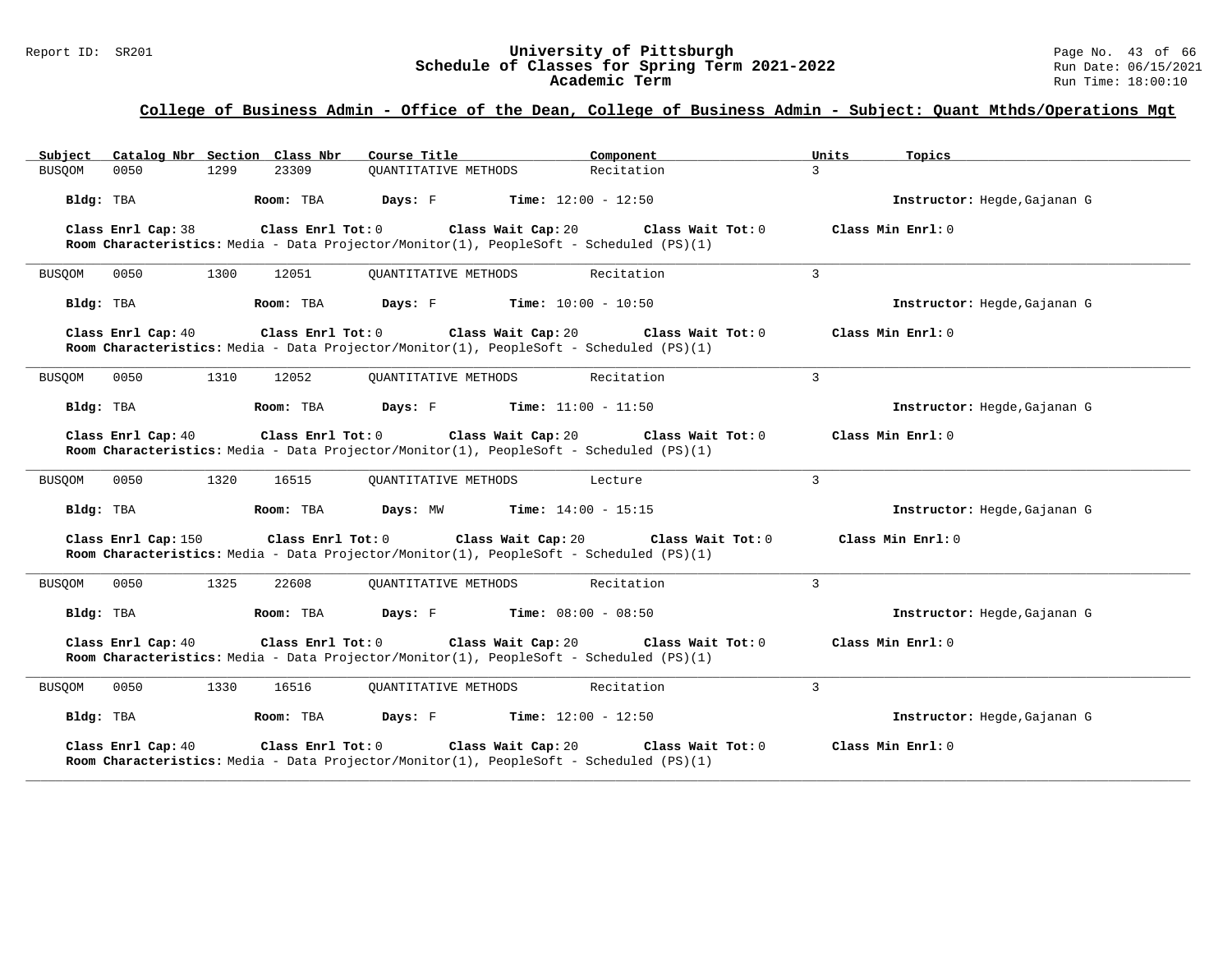#### Report ID: SR201 **University of Pittsburgh** Page No. 44 of 66 **Schedule of Classes for Spring Term 2021-2022** Run Date: 06/15/2021 **Academic Term** Run Time: 18:00:10

| Catalog Nbr Section Class Nbr<br>Subject                                                                                                                                                        | Course Title                                  | Component                    | Units<br>Topics              |  |
|-------------------------------------------------------------------------------------------------------------------------------------------------------------------------------------------------|-----------------------------------------------|------------------------------|------------------------------|--|
| <b>BUSQOM</b><br>0050<br>1340<br>16518                                                                                                                                                          | <b>OUANTITATIVE METHODS</b>                   | Recitation                   | $\mathcal{L}$                |  |
| Bldg: TBA<br>Room: TBA                                                                                                                                                                          | Days: F                                       | <b>Time:</b> $13:00 - 13:50$ | Instructor: Hegde, Gajanan G |  |
| Class Enrl Tot: 0<br>Class Enrl Cap: 40<br>Room Characteristics: Media - Data Projector/Monitor(1), PeopleSoft - Scheduled (PS)(1)                                                              | Class Wait Cap: 20                            | Class Wait Tot: 0            | Class Min Enrl: 0            |  |
| 16520<br>0050<br>1350<br>BUSQOM                                                                                                                                                                 | <b>OUANTITATIVE METHODS</b>                   | Recitation                   | $\overline{3}$               |  |
| Bldg: TBA<br>Room: TBA                                                                                                                                                                          | $\mathtt{Days:}$ $\quad$ $\quad$ $\quad$      | <b>Time:</b> $14:00 - 14:50$ | Instructor: Hegde, Gajanan G |  |
| Class Enrl Cap: 40<br>Room Characteristics: Media - Data Projector/Monitor(1), PeopleSoft - Scheduled (PS)(1)                                                                                   | Class Enrl Tot: 0<br>Class Wait Cap: 20       | Class Wait Tot: 0            | Class Min Enrl: 0            |  |
| 0050<br>1360<br>16521<br>BUSQOM                                                                                                                                                                 | <b>OUANTITATIVE METHODS</b>                   | Recitation                   | 3                            |  |
| Bldg: TBA<br>Room: TBA                                                                                                                                                                          | Days: F                                       | <b>Time:</b> $15:00 - 15:50$ | Instructor: Hegde, Gajanan G |  |
| Class Enrl Cap: 40<br>Room Characteristics: Media - Data Projector/Monitor(1), PeopleSoft - Scheduled (PS)(1)                                                                                   | $Class$ $Enr1$ $Tot: 0$<br>Class Wait Cap: 20 | Class Wait Tot: 0            | Class Min Enrl: 0            |  |
| 1030<br>1070<br>12065<br>BUSQOM                                                                                                                                                                 | OPERATIONS MANAGEMENT                         | Lecture                      | 3                            |  |
| Bldg: TBA<br>Room: TBA                                                                                                                                                                          | Days: MW                                      | <b>Time:</b> $12:30 - 13:45$ | Instructor: Paljug, Eric     |  |
| Class Enrl Cap: 62<br>Class Enrl Tot: 0<br>Attributes: Class Materials on Reserve at Hillman Library<br>Room Characteristics: Media - Data Projector/Monitor(1), PeopleSoft - Scheduled (PS)(1) | Class Wait Cap: 20                            | Class Wait Tot: 0            | Class Min Enrl: 0            |  |
| 1070<br>1040<br>11977<br>BUSOOM                                                                                                                                                                 | OPERATIONS MANAGEMENT                         | Lecture                      | $\overline{3}$               |  |
| Bldg: TBA<br>Room: TBA                                                                                                                                                                          | <b>Days:</b> TuTh                             | <b>Time:</b> $14:00 - 15:15$ | Instructor: Stakeley, John   |  |
| Class Enrl Tot: 0<br>Class Enrl Cap: 60<br>Room Characteristics: Media - Data Projector/Monitor(1), PeopleSoft - Scheduled (PS)(1)                                                              | Class Wait Cap: 20                            | Class Wait Tot: 0            | Class Min Enrl: 0            |  |
| 1070<br>1060<br>12049<br>BUSQOM                                                                                                                                                                 | OPERATIONS MANAGEMENT                         | Lecture                      | 3                            |  |
| Bldg: TBA<br>Room: TBA                                                                                                                                                                          | Days: MW                                      | <b>Time:</b> $14:00 - 15:15$ | Instructor: Paljug, Eric     |  |
| Class Enrl Cap: 60<br>Class Enrl Tot: 0<br>Room Characteristics: Media - Data Projector/Monitor(1), PeopleSoft - Scheduled (PS)(1)                                                              | Class Wait Cap: 20                            | Class Wait Tot: 0            | Class Min Enrl: 0            |  |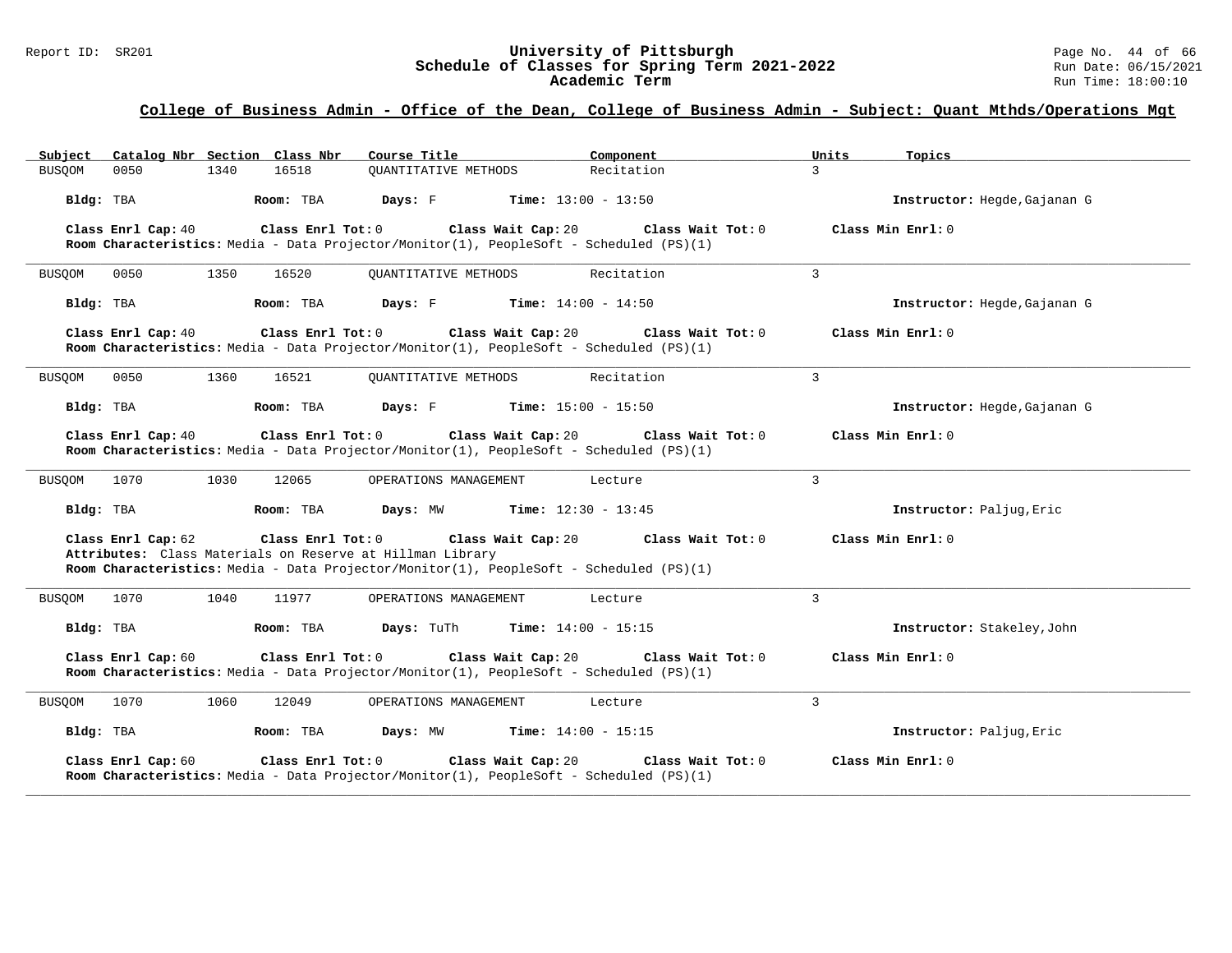#### Report ID: SR201 **University of Pittsburgh** Page No. 45 of 66 **Schedule of Classes for Spring Term 2021-2022** Run Date: 06/15/2021 **Academic Term** Run Time: 18:00:10

### **College of Business Admin - Office of the Dean, College of Business Admin - Subject: Quant Mthds/Operations Mgt**

| Subject Catalog Nbr Section Class Nbr                      | Course Title                                                                                                                                            | Component         | Units<br>Topics                  |
|------------------------------------------------------------|---------------------------------------------------------------------------------------------------------------------------------------------------------|-------------------|----------------------------------|
| 1080<br><b>BUSQOM</b><br>1070                              | 11997<br>OPERATIONS MANAGEMENT                                                                                                                          | Lecture           | 3                                |
| Bldg: TBA                                                  | <b>Days:</b> TuTh <b>Time:</b> $17:00 - 18:15$<br>Room: TBA                                                                                             |                   | Instructor: Stakeley, John       |
| Class Enrl Cap: 60                                         | Class Enrl Tot: 0 Class Wait Cap: 20 Class Wait Tot: 0<br>Room Characteristics: Media - Data Projector/Monitor(1), PeopleSoft - Scheduled (PS)(1)       |                   | Class Min Enrl: 0                |
| 1070<br>1180<br><b>BUSOOM</b>                              | 11979<br>OPERATIONS MANAGEMENT                                                                                                                          | Lecture           | 3                                |
| Bldg: TBA                                                  | Room: TBA<br><b>Days:</b> TuTh <b>Time:</b> $15:30 - 16:45$                                                                                             |                   | Instructor: Kimpel, James Farley |
| Class Enrl Cap: 40                                         | Class Enrl Tot: $0$ Class Wait Cap: $20$ Class Wait Tot: $0$<br>Room Characteristics: Media - Data Projector/Monitor(1), PeopleSoft - Scheduled (PS)(1) |                   | Class Min Enrl: 0                |
| 1010<br>1085<br>BUSOOM                                     | 24978<br>APPLIED BUS ANALYTICS PROJECT Independent Study                                                                                                |                   | $\mathbf{3}$                     |
| Bldg: Sennott Square                                       | <b>Room:</b> 02501 <b>Days:</b> M <b>Time:</b> 18:30 - 21:00                                                                                            |                   | Instructor: Hannah, Andrew W.    |
| Class Enrl Cap: 20                                         | Class Enrl Tot: 0 Class Wait Cap: 20 Class Wait Tot: 0                                                                                                  |                   | Class Min Enrl: 0                |
| 1715<br>1010<br>BUSQOM                                     | 12017<br>OPERATIONS MGMNT INDP STUDY Independent Study                                                                                                  |                   | $1 - 3$                          |
| Bldg: Sennott Square                                       | <b>Room:</b> $02204$ <b>Days:</b> TBA <b>Time:</b> $00:00 - 00:00$                                                                                      |                   | Instructor: Staff                |
| Class Enrl Cap: 25                                         | Class Enrl Tot: 0 Class Wait Cap: 20 Class Wait Tot: 0<br>Room Characteristics: Media - Data Projector/Monitor(1)                                       |                   | Class Min Enrl: 0                |
| 1720<br>1030<br>BUSQOM                                     | 17323<br>OPERATIONS MGMT INTERNSHIP                                                                                                                     | Internship        | $1 - 3$                          |
| Bldg: Sennott Square                                       | <b>Room:</b> 02600<br><b>Days:</b> TBA <b>Time:</b> $00:00 - 00:00$                                                                                     |                   | Instructor: Staff                |
| Class Enrl Cap: 25<br>Attributes: Undergraduate Internship | Class Enrl Tot: 0<br>Class Wait Cap: 20<br>Room Characteristics: Media - Data Projector/Monitor(1)                                                      | Class Wait Tot: 0 | Class Min Enrl: $0$              |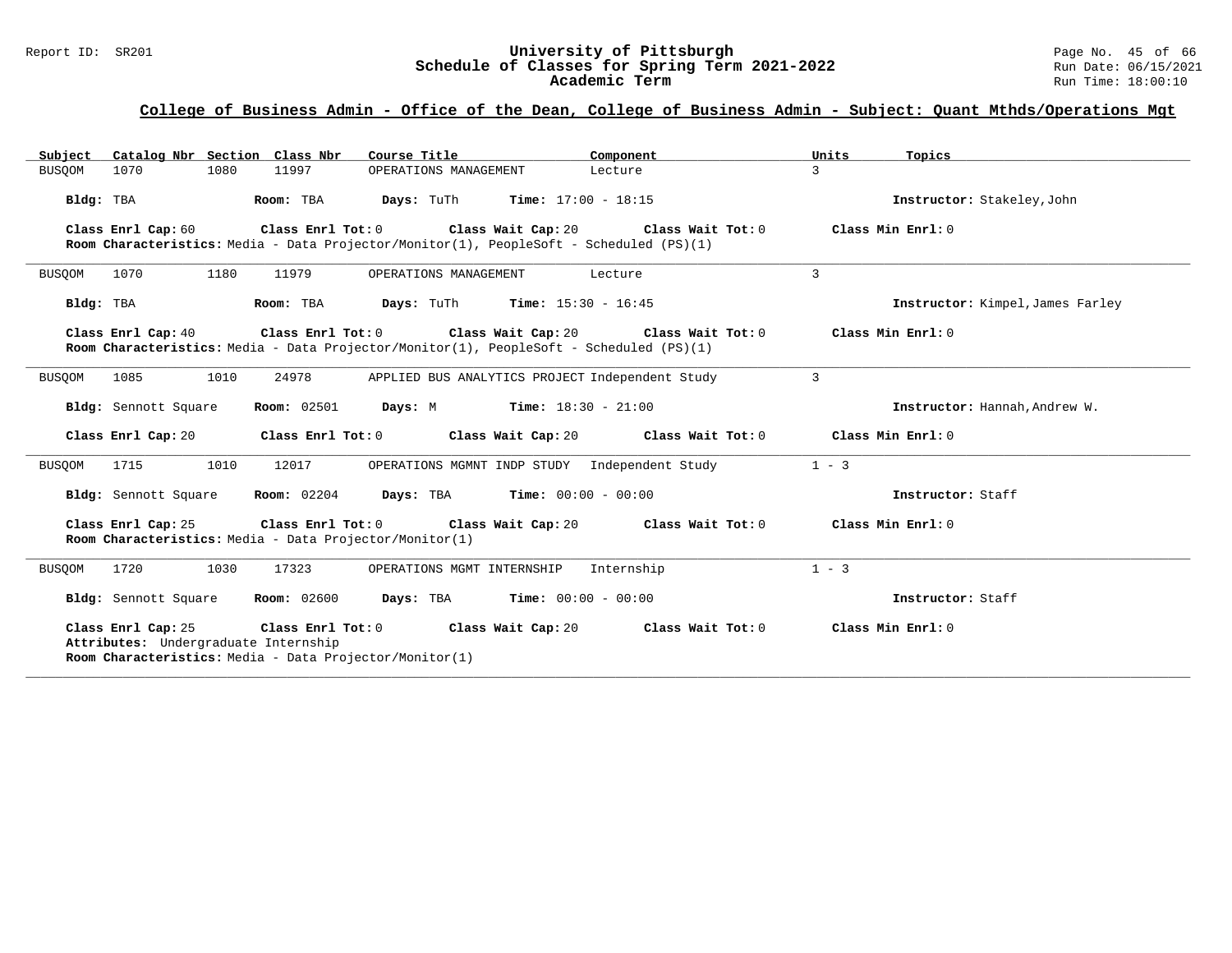#### Report ID: SR201 **University of Pittsburgh** Page No. 46 of 66 **Schedule of Classes for Spring Term 2021-2022** Run Date: 06/15/2021 **Academic Term** Run Time: 18:00:10

### **College of Business Admin - Office of the Dean, College of Business Admin - Subject: Supply Chain Management**

| Catalog Nbr Section Class Nbr<br>Subject                                                           | Course Title<br>Component                                                                                                          | Units<br>Topics               |
|----------------------------------------------------------------------------------------------------|------------------------------------------------------------------------------------------------------------------------------------|-------------------------------|
| 1730<br>25021<br><b>BUSSCM</b><br>1050                                                             | MANAGING GLOBAL SUPPLY CHAINS Lecture                                                                                              | $\mathcal{L}$                 |
| Bldg: TO BE ARRANGED<br>Room: TBA                                                                  | Days: TBA<br><b>Time:</b> $00:00 - 00:00$                                                                                          | Instructor: Koller, Hillary J |
| Class Enrl Cap: 50<br>Class Enrl Tot: 0                                                            | Class Wait Tot: 0<br>Class Wait Cap: 20                                                                                            | Class Min Enrl: 0             |
| 1730<br>1060<br>21601<br>BUSSCM                                                                    | MANAGING GLOBAL SUPPLY CHAINS Lecture                                                                                              | $\mathcal{L}$                 |
| Room: TBA<br>Bldg: TBA                                                                             | Days: MW<br><b>Time:</b> $12:30 - 13:45$                                                                                           | Instructor: McMorrow, Paul A  |
| Class Enrl Cap: 40<br>Class Enrl Tot: 0<br>Attributes: Global Studies, Undergraduate Global Health | Class Wait Cap: 20<br>Class Wait Tot: 0<br>Room Characteristics: Media - Data Projector/Monitor(1), PeopleSoft - Scheduled (PS)(1) | Class Min Enrl: 0             |
| <b>BUSSCM</b><br>1730<br>1500<br>22899                                                             | MANAGING GLOBAL SUPPLY CHAINS Lecture                                                                                              | $\overline{3}$                |
| Bldg: TO BE ARRANGED<br>Room: TBA                                                                  | Days: TBA<br><b>Time:</b> $00:00 - 00:00$                                                                                          | Instructor: Koller, Hillary J |
| Class Enrl Cap: 40<br>Class Enrl Tot: 0<br>Attributes: Global Studies, Undergraduate Global Health | Class Wait Cap: 20<br>Class Wait Tot: 0                                                                                            | Class Min Enrl: 0             |
| 1730<br>1510<br>22863<br>BUSSCM                                                                    | MANAGING GLOBAL SUPPLY CHAINS Lecture                                                                                              | 3                             |
| Bldg: TO BE ARRANGED<br>Room: TBA                                                                  | <b>Time:</b> $00:00 - 00:00$<br>Days: TBA                                                                                          | Instructor: Koller, Hillary J |
| Class Enrl Cap: 40<br>Class Enrl Tot: 0<br>Attributes: Global Studies, Undergraduate Global Health | Class Wait Cap: 20<br>Class Wait Tot: 0                                                                                            | Class Min Enrl: 0             |
| 1515<br><b>BUSSCM</b><br>1730<br>22864                                                             | MANAGING GLOBAL SUPPLY CHAINS Lecture                                                                                              | 3                             |
| Bldg: TO BE ARRANGED<br>Room: TBA                                                                  | Days: TBA<br><b>Time:</b> $00:00 - 00:00$                                                                                          | Instructor: Koller, Hillary J |
| Class Enrl Tot: 0<br>Class Enrl Cap: 40<br>Attributes: Global Studies, Undergraduate Global Health | Class Wait Cap: 20<br>Class Wait Tot: 0                                                                                            | Class Min Enrl: 0             |
| 1730<br>1520<br>26420<br>BUSSCM                                                                    | MANAGING GLOBAL SUPPLY CHAINS Lecture                                                                                              | 3                             |
| Bldg: TO BE ARRANGED<br>Room: TBA                                                                  | <b>Time:</b> $00:00 - 00:00$<br>Days: TBA                                                                                          | Instructor: Staff             |
| Class Enrl Cap: 50<br>Class Enrl Tot: 0                                                            | Class Wait Cap: 20<br>Class Wait Tot: 0                                                                                            | Class Min Enrl: 0             |
| 1060<br>24734<br>1740<br>BUSSCM                                                                    | PURCHASING & SUPPLY MANAGEMENTLecture                                                                                              | 3                             |
| Bldg: TBA<br>Room: TBA                                                                             | <b>Time:</b> $11:00 - 12:15$<br>Days: MW                                                                                           | Instructor: McMorrow, Paul A  |
| Class Enrl Cap: 53<br>Class Enrl Tot: 0                                                            | Class Wait Cap: 20<br>Class Wait Tot: 0<br>Room Characteristics: Media - Data Projector/Monitor(1), PeopleSoft - Scheduled (PS)(1) | Class Min Enrl: 0             |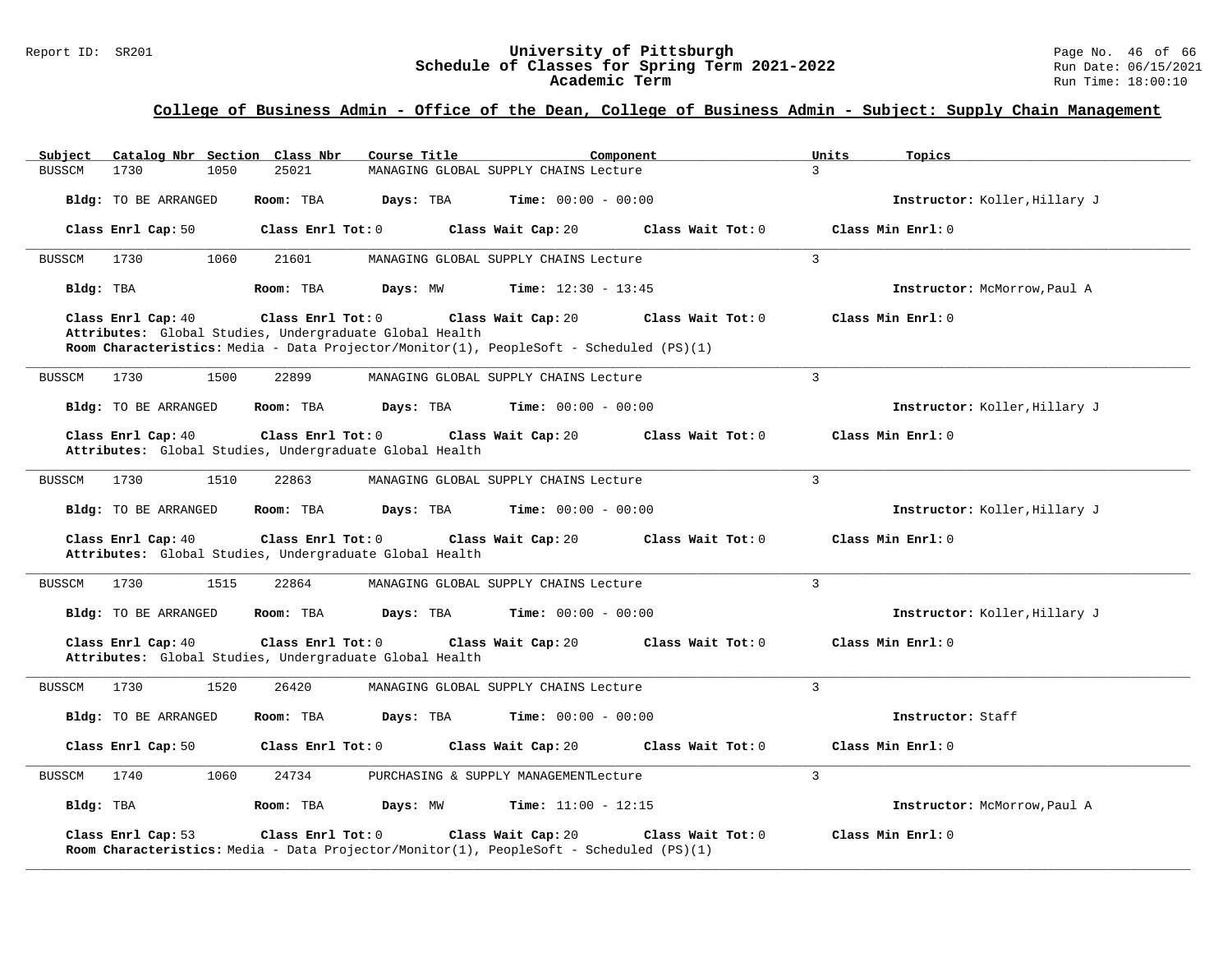| 1070<br><b>BUSSCM</b><br>1740                    | 22609                                                                                                        | PURCHASING & SUPPLY MANAGEMENTLecture         | $\overline{3}$                           |
|--------------------------------------------------|--------------------------------------------------------------------------------------------------------------|-----------------------------------------------|------------------------------------------|
| Bldg: TBA                                        | Room: TBA<br>Days: MW                                                                                        | <b>Time:</b> $09:30 - 10:45$                  | Instructor: McMorrow, Paul A             |
| Class Enrl Cap: 53                               | Class Enrl Tot: 0<br>Room Characteristics: Media - Data Projector/Monitor(1), PeopleSoft - Scheduled (PS)(1) | Class Wait Cap: 20<br>Class Wait Tot: 0       | Class Min Enrl: 0                        |
| BUSSCM<br>1750<br>1040                           | 21575<br>REVENUE MANAGEMENT                                                                                  | Lecture                                       | $\overline{3}$                           |
| Bldg: TBA                                        | Days: MW<br>Room: TBA                                                                                        | <b>Time:</b> $11:00 - 12:15$                  | Instructor: Vargas, Luis G               |
| Class Enrl Cap: 50                               | Class Enrl Tot: 0<br>Room Characteristics: Media - Data Projector/Monitor(1), PeopleSoft - Scheduled (PS)(1) | Class Wait Cap: 20<br>Class Wait Tot: 0       | Class Min Enrl: 0                        |
| 1750<br>1050<br>BUSSCM                           | 26645<br>REVENUE MANAGEMENT                                                                                  | Lecture                                       | $\mathcal{L}$                            |
| Bldg: TBA                                        | Days: MW<br>Room: TBA                                                                                        | <b>Time:</b> $12:30 - 13:45$                  | Instructor: Vargas, Luis G               |
| Class Enrl Cap: 35                               | Class Enrl Tot: 0<br>Room Characteristics: PeopleSoft - Scheduled (PS)(1)                                    | Class Wait Cap: 20<br>Class Wait Tot: 0       | Class Min Enrl: 0                        |
| 1300<br><b>BUSSCM</b><br>1760                    | 24714<br>DATA MINING                                                                                         | Lecture                                       | $\overline{3}$                           |
| Bldg: TBA                                        | Room: TBA<br>Days: TuTh                                                                                      | Time: $11:00 - 12:15$                         | Instructor: Valdes Saavedra, Leon Matias |
| Class Enrl Cap: 50                               | Class Enrl Tot: 0<br>Room Characteristics: Media - Data Projector/Monitor(1), PeopleSoft - Scheduled (PS)(1) | Class Wait Cap: 20<br>Class Wait Tot: 0       | Class Min Enrl: 0                        |
| BUSSCM<br>1760<br>1310                           | 25829<br>DATA MINING                                                                                         | Lecture                                       | 3                                        |
| Bldg: TBA                                        | Room: TBA<br>Days: TuTh                                                                                      | <b>Time:</b> $09:30 - 10:45$                  | Instructor: Valdes Saavedra, Leon Matias |
| Class Enrl Cap: 50                               | Class Enrl Tot: 0<br>Room Characteristics: PeopleSoft - Scheduled (PS)(1)                                    | Class Wait Cap: 20<br>Class Wait Tot: 0       | Class Min Enrl: 0                        |
| 1780<br>1140<br>BUSSCM                           | 21647<br>SIX SIGMA                                                                                           | Lecture                                       | 3                                        |
| Bldg: TBA                                        | Room: TBA<br>Days: TuTh                                                                                      | <b>Time:</b> $14:00 - 15:15$                  | Instructor: Kimpel, James Farley         |
| Class Enrl Cap: 38                               | Class Enrl Tot: 0<br>Room Characteristics: Media - Data Projector/Monitor(1), PeopleSoft - Scheduled (PS)(1) | Class Wait Cap: 20<br>Class Wait Tot: 0       | Class Min Enrl: 0                        |
| 1790<br>1010<br>BUSSCM                           | 22632                                                                                                        | SUPPLY CHAIN MGMT IND STUDY Independent Study | $1 - 3$                                  |
| Bldg: Sennott Square                             | <b>Room:</b> 02600<br>Days: TBA                                                                              | <b>Time:</b> $00:00 - 00:00$                  | Instructor: Paljug, Eric                 |
| Class Enrl Cap: 25<br>Attributes: Global Studies | Class Enrl Tot: 0<br>Room Characteristics: Media - Data Projector/Monitor(1)                                 | Class Wait Cap: 20<br>Class Wait Tot: 0       | Class Min Enrl: 0                        |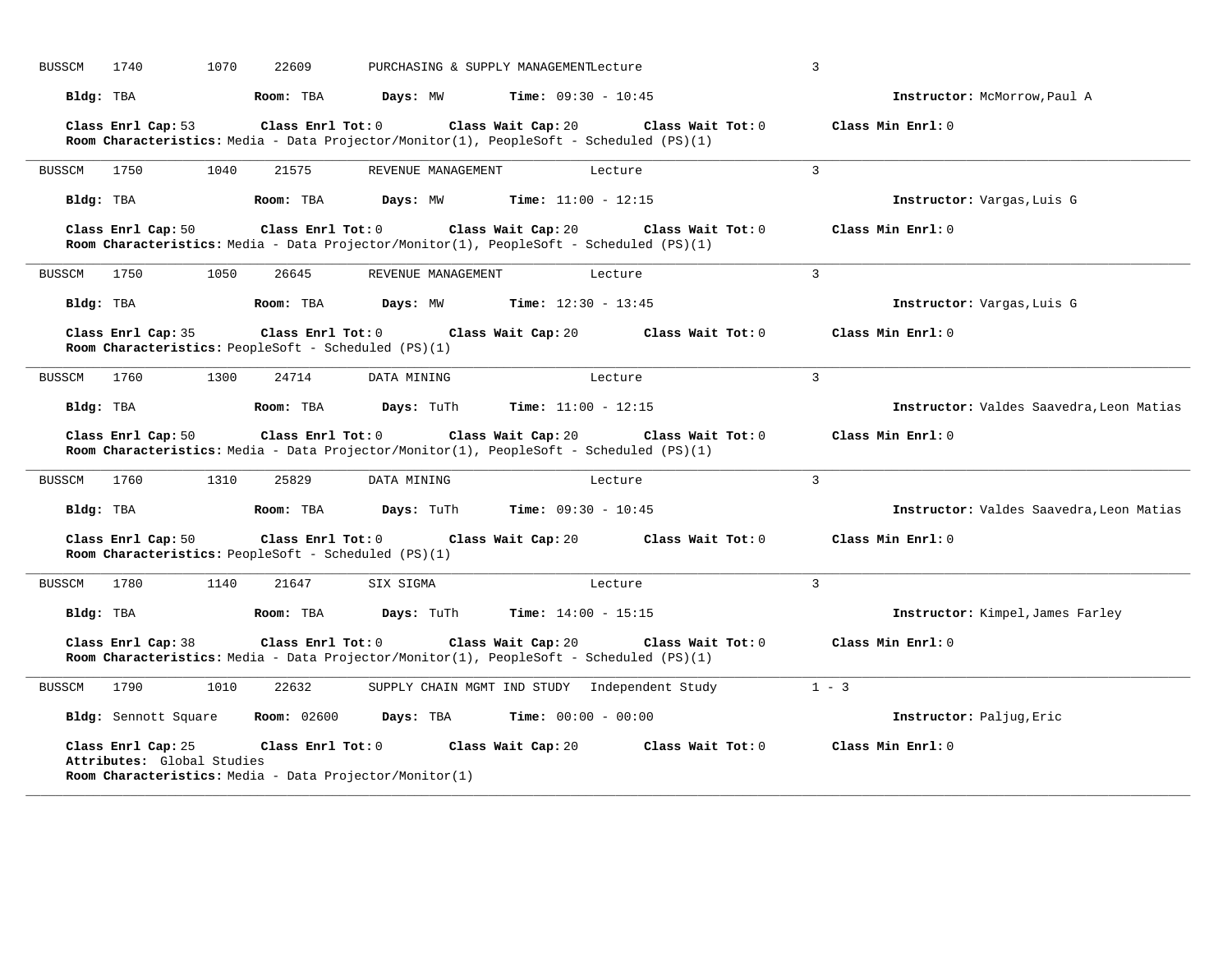#### Report ID: SR201 **University of Pittsburgh** Page No. 48 of 66 **Schedule of Classes for Spring Term 2021-2022** Run Date: 06/15/2021 **Academic Term** Run Time: 18:00:10

### **College of Business Admin - Office of the Dean, College of Business Admin - Subject: Supply Chain Management**

| Subject | Catalog Nbr Section Class Nbr                                                                                         |      |                       | Course Title |           |                              | Component           | Units | Topics            |  |
|---------|-----------------------------------------------------------------------------------------------------------------------|------|-----------------------|--------------|-----------|------------------------------|---------------------|-------|-------------------|--|
| BUSSCM  | 1795                                                                                                                  | 1100 | 22633                 |              |           | SUPPLY CHAIN MGT INTERNSHIP  | Internship          |       |                   |  |
|         | Bldg: Sennott Square                                                                                                  |      | <b>Room:</b> 02600    |              | Days: TBA | <b>Time:</b> $00:00 - 00:00$ |                     |       | Instructor: Staff |  |
|         | Class Enrl Cap: 25<br>Attributes: Undergraduate Internship<br>Room Characteristics: Media - Data Projector/Monitor(1) |      | Class $Enr1$ Tot: $0$ |              |           | Class Wait Cap: 20           | Class Wait Tot: $0$ |       | Class Min Enrl: 0 |  |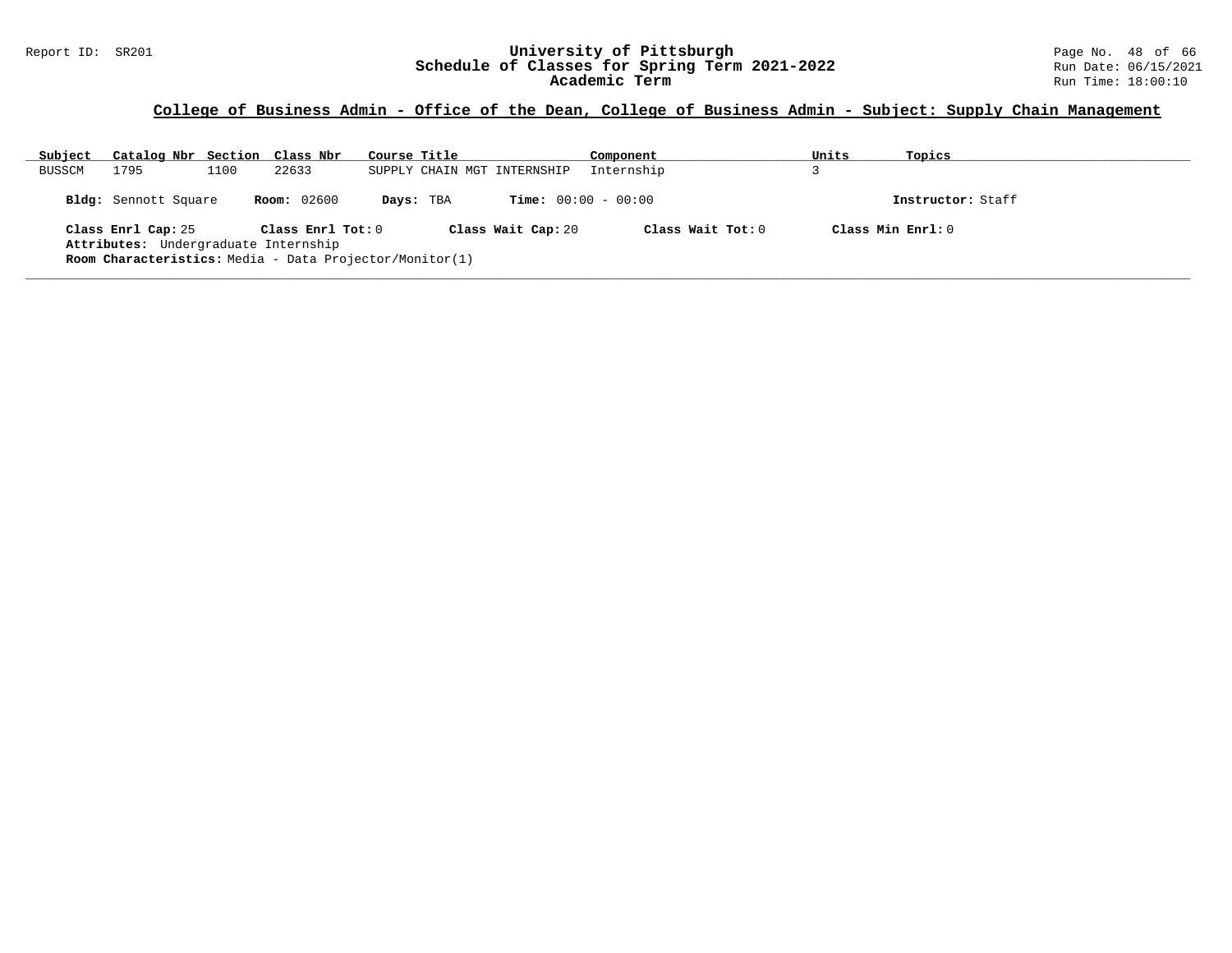#### Report ID: SR201 **University of Pittsburgh** Page No. 49 of 66 **Schedule of Classes for Spring Term 2021-2022** Run Date: 06/15/2021 **Academic Term** Run Time: 18:00:10

| Catalog Nbr Section Class Nbr<br>Subject                               | Course Title<br>Component                                                                                                          | Units<br>Topics                         |
|------------------------------------------------------------------------|------------------------------------------------------------------------------------------------------------------------------------|-----------------------------------------|
| <b>BUSSPP</b><br>0020<br>1110<br>11951                                 | MANAGING COMPLEX ENVIRONMENTS Lecture                                                                                              | $\mathbf{z}$                            |
| Bldg: TBA<br>Room: TBA                                                 | Days: TuTh<br><b>Time:</b> $11:00 - 12:15$                                                                                         | Instructor: Atkin, Robert S             |
| Class Enrl Cap: 123<br>Class Enrl Tot: 0<br>Attributes: Global Studies | Class Wait Cap: 20<br>Class Wait Tot: 0<br>Room Characteristics: Media - Data Projector/Monitor(1), PeopleSoft - Scheduled (PS)(1) | Class Min Enrl: 0                       |
| 0020<br>1160<br>12021<br><b>BUSSPP</b>                                 | MANAGING COMPLEX ENVIRONMENTS Lecture                                                                                              | 3                                       |
| Bldg: TBA<br>Room: TBA                                                 | Days: TuTh<br><b>Time:</b> $09:30 - 10:45$                                                                                         | Instructor: Atkin, Robert S             |
| Class Enrl Cap: 113<br>Class Enrl Tot: 0<br>Attributes: Global Studies | Class Wait Cap: 20<br>Class Wait Tot: 0<br>Room Characteristics: Media - Data Projector/Monitor(1), PeopleSoft - Scheduled (PS)(1) | Class Min Enrl: 0                       |
| 1030<br><b>BUSSPP</b><br>1080<br>12059                                 | STRATEGIC MANAGEMENT<br>Lecture                                                                                                    | $\mathbf{3}$                            |
| Bldg: TBA<br>Room: TBA                                                 | <b>Time:</b> $11:00 - 12:15$<br>Days: MW                                                                                           | Instructor: Balasubramanian, Midhubalan |
| Class Enrl Cap: 48<br>Class Enrl Tot: 0                                | Class Wait Cap: 20<br>Class Wait Tot: 0<br>Room Characteristics: Media - Data Projector/Monitor(1), PeopleSoft - Scheduled (PS)(1) | Class Min Enrl: 0                       |
| 1080<br>1040<br>12019<br>BUSSPP                                        | STRATEGIC MANAGEMENT<br>Lecture                                                                                                    | 3                                       |
| Bldg: TBA<br>Room: TBA                                                 | <b>Time:</b> $12:30 - 13:45$<br>Days: MW                                                                                           | Instructor: Pomeroy, H Blair            |
| Class Enrl Cap: 48<br>Class Enrl Tot: 0                                | Class Wait Cap: 20<br>Class Wait Tot: 0<br>Room Characteristics: Media - Data Projector/Monitor(1), PeopleSoft - Scheduled (PS)(1) | Class Min Enrl: 0                       |
| 1060<br><b>BUSSPP</b><br>1080<br>11999                                 | Lecture<br>STRATEGIC MANAGEMENT                                                                                                    | 3                                       |
| Bldg: TBA<br>Room: TBA                                                 | Days: MW<br><b>Time:</b> $14:00 - 15:15$                                                                                           | Instructor: Prescott, John E            |
| Class Enrl Cap: 48<br>Class Enrl Tot: 0                                | Class Wait Cap: 20<br>Class Wait Tot: 0<br>Room Characteristics: Media - Data Projector/Monitor(1), PeopleSoft - Scheduled (PS)(1) | Class Min Enrl: 0                       |
| 1080<br>1070<br>12000<br><b>BUSSPP</b>                                 | STRATEGIC MANAGEMENT<br>Lecture                                                                                                    | 3                                       |
| Bldg: TBA<br>Room: TBA                                                 | <b>Time:</b> $15:30 - 16:45$<br>Days: MW                                                                                           | Instructor: Kim, Dongwook               |
| Class Enrl Cap: 48<br>Class Enrl Tot: 0                                | Class Wait Cap: 20<br>Class Wait Tot: 0<br>Room Characteristics: Media - Data Projector/Monitor(1), PeopleSoft - Scheduled (PS)(1) | Class Min Enrl: 0                       |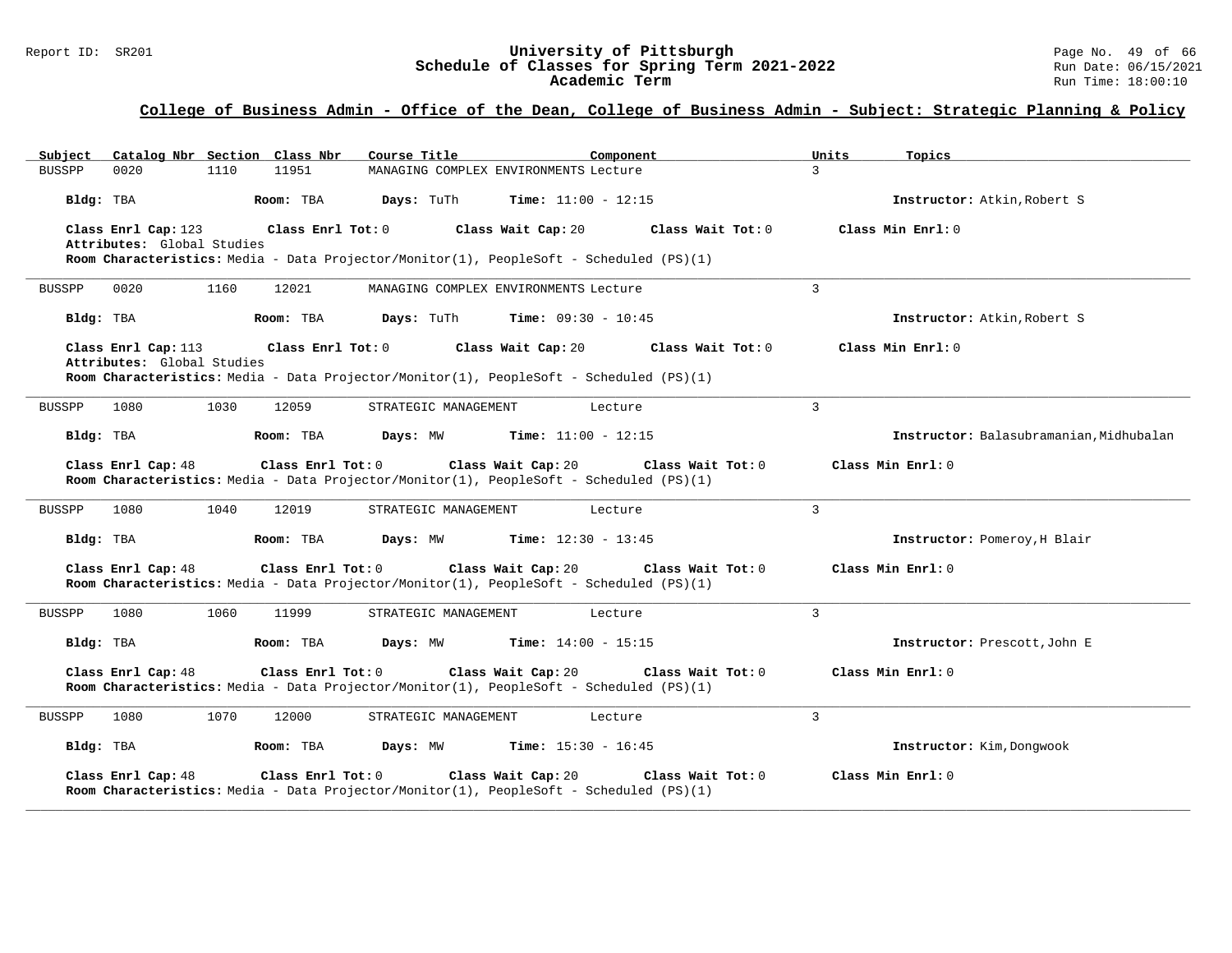#### Report ID: SR201 **University of Pittsburgh** Page No. 50 of 66 **Schedule of Classes for Spring Term 2021-2022** Run Date: 06/15/2021 **Academic Term** Run Time: 18:00:10

| Subject       | Catalog Nbr Section Class Nbr |      |                                                                               | Course Title                                            | Component                                                                                                                            | Units<br>Topics                         |
|---------------|-------------------------------|------|-------------------------------------------------------------------------------|---------------------------------------------------------|--------------------------------------------------------------------------------------------------------------------------------------|-----------------------------------------|
| <b>BUSSPP</b> | 1080                          | 1110 | 11998                                                                         | STRATEGIC MANAGEMENT                                    | Lecture                                                                                                                              | $\mathcal{L}$                           |
| Bldg: TBA     |                               |      | Room: TBA                                                                     | Days: MW                                                | <b>Time:</b> $17:00 - 18:15$                                                                                                         | Instructor: Pomeroy, H Blair            |
|               | Class Enrl Cap: 48            |      | Class Enrl Tot: 0                                                             |                                                         | Class Wait Cap: 20<br>Class Wait Tot: 0<br>Room Characteristics: Media - Data Projector/Monitor(1), PeopleSoft - Scheduled (PS)(1)   | Class Min $Enr1: 0$                     |
| <b>BUSSPP</b> | 1080                          | 1130 | 12064                                                                         | STRATEGIC MANAGEMENT                                    | Lecture                                                                                                                              | 3                                       |
| Bldg: TBA     |                               |      | Room: TBA                                                                     | Days: MW                                                | <b>Time:</b> $09:30 - 10:45$                                                                                                         | Instructor: Balasubramanian, Midhubalan |
|               | Class Enrl Cap: 48            |      | Class Enrl Tot: 0                                                             |                                                         | Class Wait Cap: 20<br>Class Wait Tot: 0<br>Room Characteristics: Media - Data Projector/Monitor(1), PeopleSoft - Scheduled (PS)(1)   | Class Min Enrl: 0                       |
| <b>BUSSPP</b> | 1080                          | 1150 | 12037                                                                         | STRATEGIC MANAGEMENT                                    | Lecture                                                                                                                              | 3                                       |
| Bldg: TBA     |                               |      | Room: TBA                                                                     | Days: TuTh                                              | Time: $14:00 - 15:15$                                                                                                                | Instructor: Harper, Paul T              |
|               | Class Enrl Cap: 48            |      | Class Enrl Tot: 0                                                             |                                                         | Class Wait Cap: 20<br>Class Wait Tot: 0<br>Room Characteristics: Media - Data Projector/Monitor(1), PeopleSoft - Scheduled (PS)(1)   | Class Min $Enr1: 0$                     |
| BUSSPP        | 1080                          | 1160 | 23138                                                                         | STRATEGIC MANAGEMENT                                    | Lecture                                                                                                                              | $\mathcal{L}$                           |
| Bldg: TBA     |                               |      | Room: TBA                                                                     | <b>Days:</b> TuTh                                       | <b>Time:</b> $15:30 - 16:45$                                                                                                         | Instructor: Pomeroy, H Blair            |
|               | Class Enrl Cap: 48            |      | Class Enrl Tot: 0                                                             |                                                         | Class Wait Cap: 20<br>Class Wait Tot: 0<br>Room Characteristics: Media - Data Projector/Monitor(1), PeopleSoft - Scheduled (PS)(1)   | Class Min Enrl: 0                       |
| BUSSPP        | 1740                          | 1030 | 17324                                                                         | GLBL STRATEGY & COMPV ADVNTG Lecture                    |                                                                                                                                      | 3                                       |
| Bldg: TBA     |                               |      | Room: TBA                                                                     | Days: TuTh                                              | <b>Time:</b> $17:00 - 18:15$                                                                                                         | Instructor: Madhavan, Ravindranath      |
|               | Class Enrl Cap: 38            |      | Class Enrl Tot: 0<br>Attributes: Asian Studies, Global Studies                |                                                         | Class Wait Cap: 20<br>Class Wait $Tot: 0$<br>Room Characteristics: Media - Data Projector/Monitor(1), PeopleSoft - Scheduled (PS)(1) | Class Min Enrl: 0                       |
| <b>BUSSPP</b> | 1790                          | 1010 | 12003                                                                         | GLOBAL MGMT INTERNSHIP                                  | Internship                                                                                                                           | $1 - 3$                                 |
|               | Bldg: Sennott Square          |      | <b>Room:</b> 02600                                                            | Days: TBA                                               | <b>Time:</b> $00:00 - 00:00$                                                                                                         | Instructor: Staff                       |
|               | Class Enrl Cap: 25            |      | Class $Enrl$ Tot: $0$<br>Attributes: Undergraduate Internship, Global Studies | Room Characteristics: Media - Data Projector/Monitor(1) | Class Wait Cap: 20<br>Class Wait Tot: 0                                                                                              | Class Min Enrl: 0                       |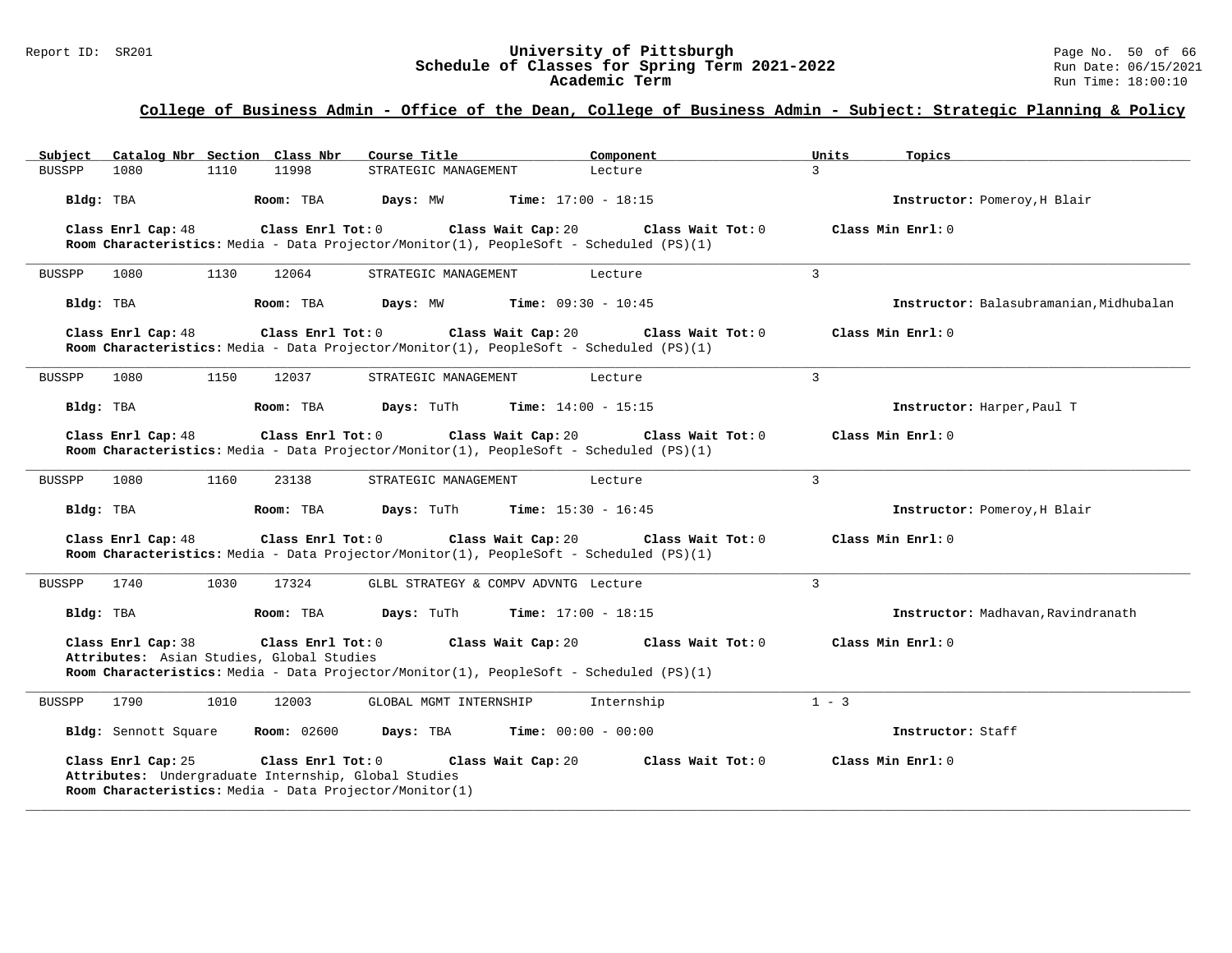#### Report ID: SR201 **University of Pittsburgh** Page No. 51 of 66 **Schedule of Classes for Spring Term 2021-2022** Run Date: 06/15/2021 **Academic Term** Run Time: 18:00:10

| Subject   |                      | Catalog Nbr Section Class Nbr                                                                                       | Course Title                          | Component                    | Units<br>Topics                                                                                                                                                               |  |
|-----------|----------------------|---------------------------------------------------------------------------------------------------------------------|---------------------------------------|------------------------------|-------------------------------------------------------------------------------------------------------------------------------------------------------------------------------|--|
| BUSSPP    | 1795                 | 1010<br>12020                                                                                                       | GLOBAL MGMT INDP STUDY                | Independent Study            | $1 - 3$                                                                                                                                                                       |  |
|           | Bldg: Sennott Square | <b>Room:</b> 02204                                                                                                  | Days: TBA                             | <b>Time:</b> $00:00 - 00:00$ | Instructor: Staff                                                                                                                                                             |  |
|           | Class Enrl Cap: 25   | $\texttt{Class}$ $\texttt{Enrl}$ $\texttt{Tot:}~0$                                                                  | Class Wait Cap: 20                    | Class Wait Tot: 0            | Class Min $Enr1:0$                                                                                                                                                            |  |
|           |                      | <b>Room Characteristics:</b> Media - Data Projector/Monitor(1)                                                      |                                       |                              |                                                                                                                                                                               |  |
| BUSSPP    | 1800                 | 1010<br>29423                                                                                                       | STRATGC MGT CRITL WATR RESORCSLecture |                              |                                                                                                                                                                               |  |
| Bldg: TBA |                      | Room: TBA                                                                                                           | Days: TuTh                            | <b>Time:</b> $12:30 - 13:45$ | Instructor: Camillus, John C                                                                                                                                                  |  |
|           | Class Enrl Cap: 26   | $\texttt{Class}$ $\texttt{Enrl}$ $\texttt{Tot:}$ $0$<br><b>Room Characteristics:</b> PeopleSoft - Scheduled (PS)(1) | Class Wait Cap: 20                    | Class Wait Tot: 0            | Class Min Enrl: 0<br>Attributes: Class Materials on Reserve at Hillman Library, Asian Studies, European and Eurasian Studies, Global Studies, Russian & East European Studies |  |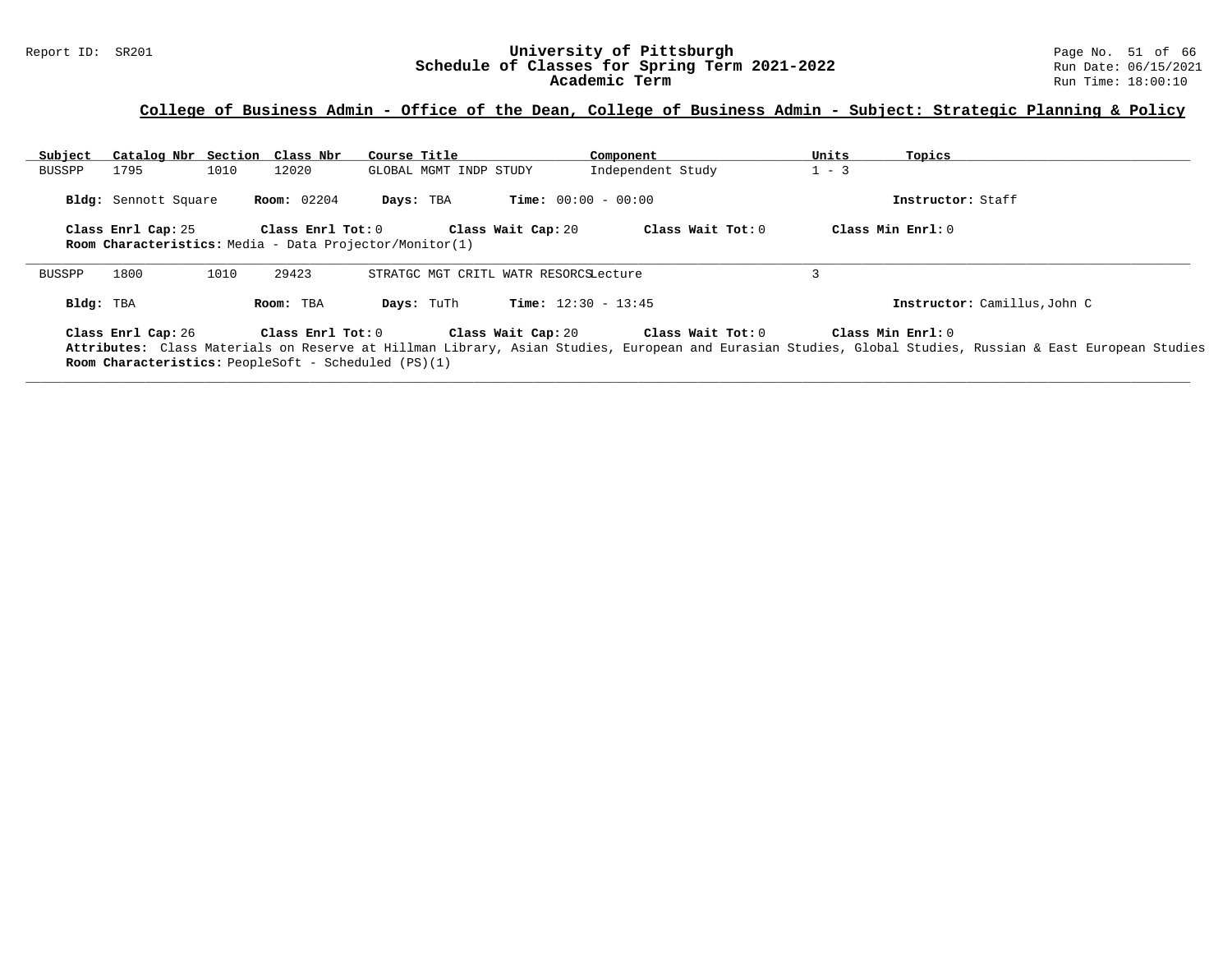#### Report ID: SR201 **University of Pittsburgh** Page No. 52 of 66 **Schedule of Classes for Spring Term 2021-2022** Run Date: 06/15/2021 **Katz Masters Term Run Time:** 18:00:10

| Subject       | Catalog Nbr Section Class Nbr                               |      |                   | Course Title              |                              | Component           | Units | Topics                        |
|---------------|-------------------------------------------------------------|------|-------------------|---------------------------|------------------------------|---------------------|-------|-------------------------------|
| <b>BUSACC</b> | 1221                                                        | 1040 | 30259             | STRATEGIC COST MANAGEMENT |                              | Lecture             |       |                               |
| Bldg: TBA     |                                                             |      | Room: TBA         | Days: MW                  | <b>Time:</b> $11:00 - 12:15$ |                     |       | Instructor: Srinivasan, Dhinu |
|               | Class Enrl Cap: 20                                          |      | Class Enrl Tot: 0 |                           | Class Wait Cap: 20           | Class Wait Tot: $0$ |       | Class Min $Enrl: 0$           |
|               | <b>Room Characteristics:</b> PeopleSoft - Scheduled (PS)(1) |      |                   |                           |                              |                     |       |                               |
|               | Combined Section ID: 0001(BACC/2258/BUSACC/1221) -          |      |                   |                           | BACC 2258(#18122)            |                     |       |                               |
|               |                                                             |      |                   |                           |                              |                     |       |                               |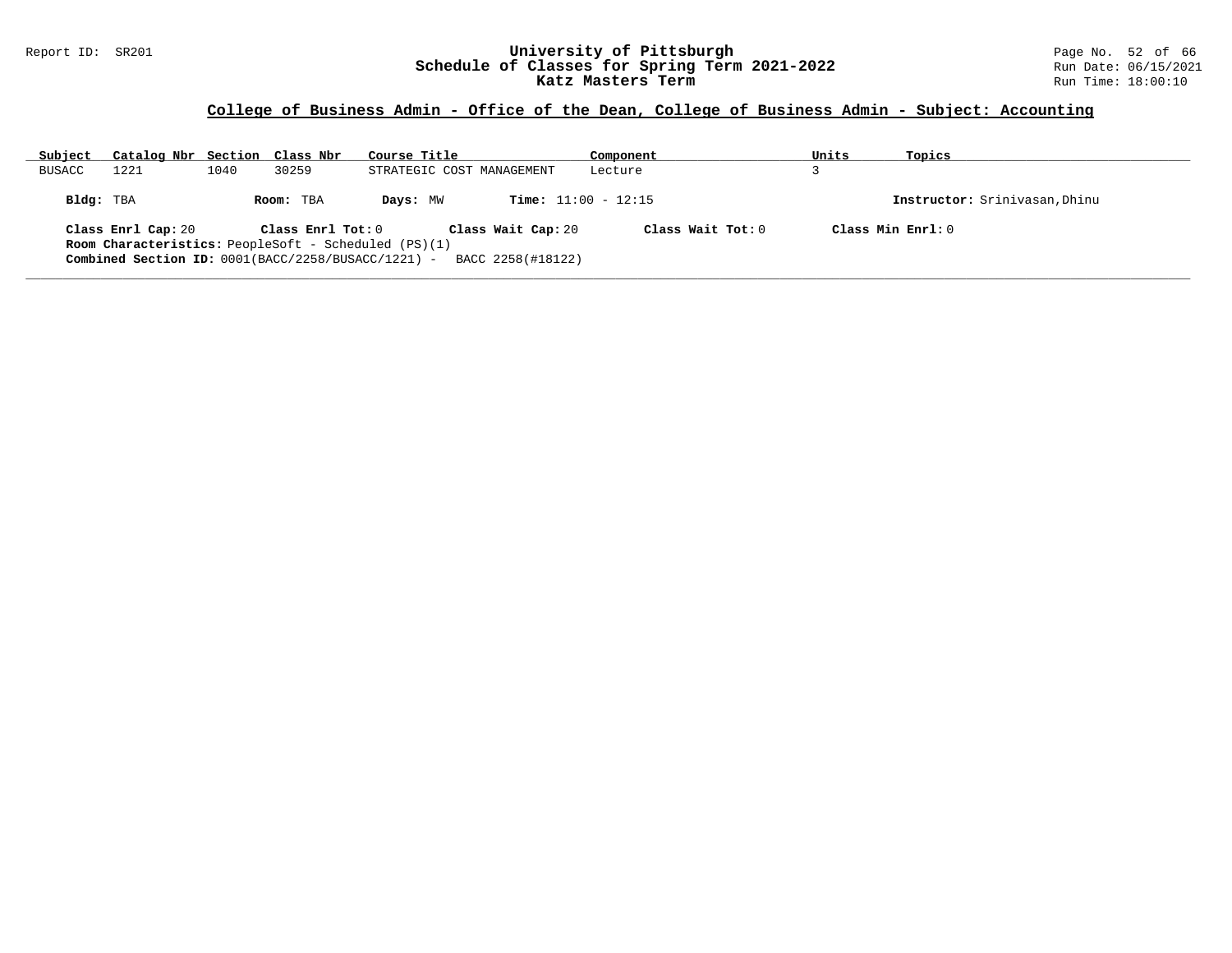#### Report ID: SR201 **University of Pittsburgh** Page No. 53 of 66 **Schedule of Classes for Spring Term 2021-2022** Run Date: 06/15/2021 **Katz Masters Term Run Time: 18:00:10** Run Time: 18:00:10

| Subject       | Catalog Nbr Section Class Nbr |      |                   | Course Title                                                                                                                                                  | Component                    | Units | Topics                           |
|---------------|-------------------------------|------|-------------------|---------------------------------------------------------------------------------------------------------------------------------------------------------------|------------------------------|-------|----------------------------------|
| <b>BUSOOM</b> | 1745                          | 1120 | 30500             | SIX SIGMA THEORY AND PRACTICE Lecture                                                                                                                         |                              |       |                                  |
| Bldg: TBA     |                               |      | Room: TBA         | Davs: W                                                                                                                                                       | <b>Time:</b> $18:20 - 21:20$ |       | Instructor: Kimpel, James Farley |
|               | Class Enrl Cap: 6             |      | Class Enrl Tot: 0 | Class Wait Cap: 6<br><b>Room Characteristics:</b> PeopleSoft - Scheduled (PS)(1)<br>Combined Section ID: $0002(BUSOOM/1745/BOOM/2139)$ -<br>BOOM 2139(#20773) | Class Wait $Tot: 0$          |       | Class Min Enrl: 0                |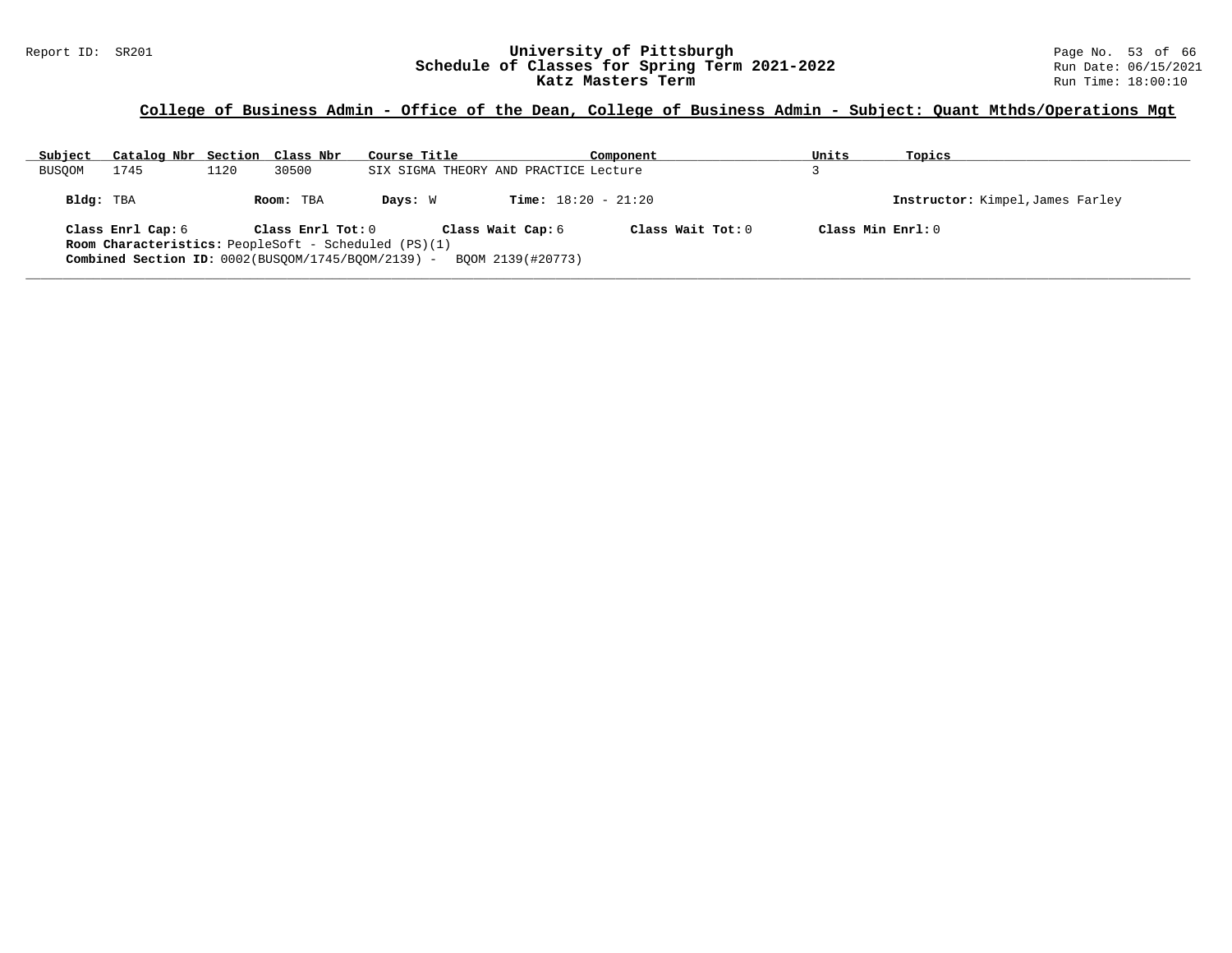#### Report ID: SR201 **University of Pittsburgh** Page No. 54 of 66 **Schedule of Classes for Spring Term 2021-2022** Run Date: 06/15/2021 **Katz Session 2 Run Time: 18:00:10 Run Time: 18:00:10**

| Subject   | Catalog Nbr Section |      | Class Nbr                                                   | Course Title        |                              | Component           | Units | Topics                                |
|-----------|---------------------|------|-------------------------------------------------------------|---------------------|------------------------------|---------------------|-------|---------------------------------------|
| BUSFIN    | 1360                | 1210 | 30226                                                       | REAL ESTATE FINANCE |                              | Lecture             | 1.5   |                                       |
| Bldg: TBA |                     |      | Room: TBA                                                   | Days: MW            | <b>Time:</b> $14:00 - 15:15$ |                     |       | Instructor: Washburn, Andrew J        |
|           | Class Enrl Cap: 10  |      | Class Enrl Tot: 0                                           |                     | Class Wait Cap: 10           | Class Wait Tot: 0   |       | Class Min Enrl: 0                     |
|           |                     |      | <b>Room Characteristics:</b> PeopleSoft - Scheduled (PS)(1) |                     |                              |                     |       |                                       |
|           |                     |      | Combined Section ID: $0002(BFIN/2140/BUSTIN/1360)$ -        |                     | BFIN 2140(#26488)            |                     |       |                                       |
|           |                     |      |                                                             |                     |                              |                     |       |                                       |
|           |                     |      |                                                             |                     |                              |                     |       |                                       |
| BUSFIN    | 1365                | 1040 | 30531                                                       | VALUATION 2         |                              | Lecture             |       |                                       |
| Bldg: TBA |                     |      | Room: TBA                                                   | Days: M             | <b>Time:</b> $18:20 - 21:20$ |                     |       | Instructor: Del Presto, Peter Vincent |
|           |                     |      | Class Enrl Tot: 0                                           |                     |                              | Class Wait Tot: $0$ |       | Class Min $Enrl: 0$                   |
|           | Class Enrl Cap: 35  |      | <b>Room Characteristics:</b> PeopleSoft - Scheduled (PS)(1) |                     | Class Wait Cap: 20           |                     |       |                                       |
|           |                     |      | Combined Section ID: 0003(BUSFIN/1365/BFIN/2130) -          |                     | BFIN 2130(#13028)            |                     |       |                                       |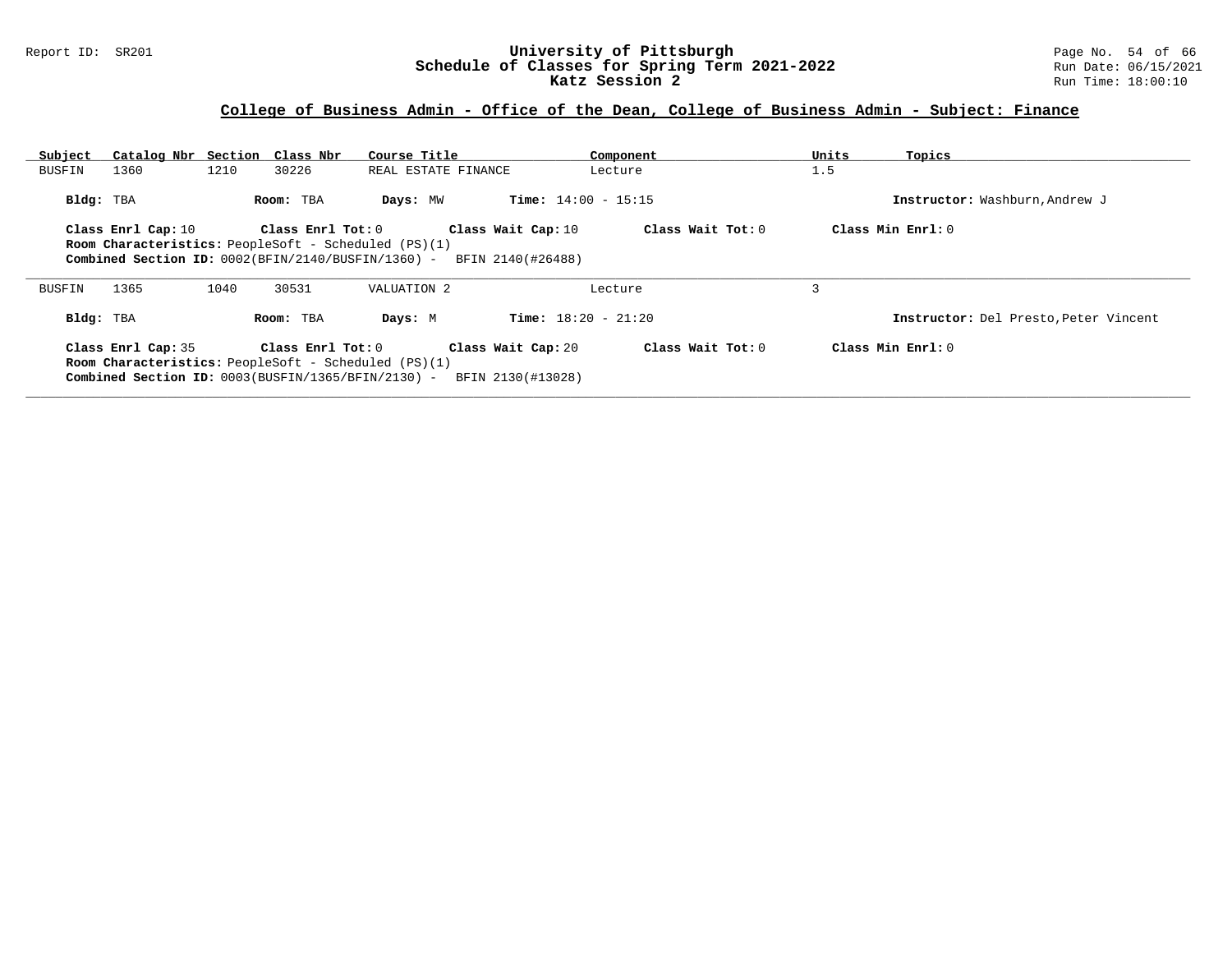#### Report ID: SR201 **University of Pittsburgh** Page No. 55 of 66 **Schedule of Classes for Spring Term 2021-2022** Run Date: 06/15/2021 **Full Term Session Rundall Term Session Rundall Term Session**

### **College of Business Admin - Office of the Dean, College of Business Admin - Subject: Business**

| Subject    | Catalog Nbr Section Class Nbr |      |                         | Course Title                                                                                                         | Component                    | Units               | Topics                        |
|------------|-------------------------------|------|-------------------------|----------------------------------------------------------------------------------------------------------------------|------------------------------|---------------------|-------------------------------|
| BUS        | 0020                          | 1100 | 20891                   | YOUR CAREER SUCCESS                                                                                                  | Lecture                      |                     |                               |
| Bldg: TBA  |                               |      | Room: TBA               | Days: M                                                                                                              | <b>Time:</b> $18:30 - 19:45$ |                     | Instructor: Kijowski, Michael |
|            | Class Enrl Cap: 28            |      | $Class$ $Enr1$ $Tot: 0$ | Class Wait Cap: 20                                                                                                   | Class Wait Tot: 0            | Class Min $Enrl: 0$ |                               |
|            |                               |      |                         | <b>Room Characteristics:</b> Media - Data Projector/Monitor(1), PeopleSoft - Scheduled (PS)(1)                       |                              |                     |                               |
| <b>BUS</b> | 1392                          | 1360 | 23562                   | PERSONAL FINANCIAL PLANNING                                                                                          | Lecture                      |                     |                               |
| Bldg: TBA  |                               |      | Room: TBA               | Days: W                                                                                                              | <b>Time:</b> $18:30 - 19:45$ |                     | Instructor: Hanson, Andrew    |
|            |                               |      |                         |                                                                                                                      |                              |                     | Sukits, Jay William           |
|            | Class Enrl Cap: 38            |      | Class Enrl Tot: 0       | Class Wait Cap: 20<br><b>Room Characteristics:</b> Media - Data Projector/Monitor(1), PeopleSoft - Scheduled (PS)(1) | Class Wait Tot: 0            | Class Min Enrl: 0   |                               |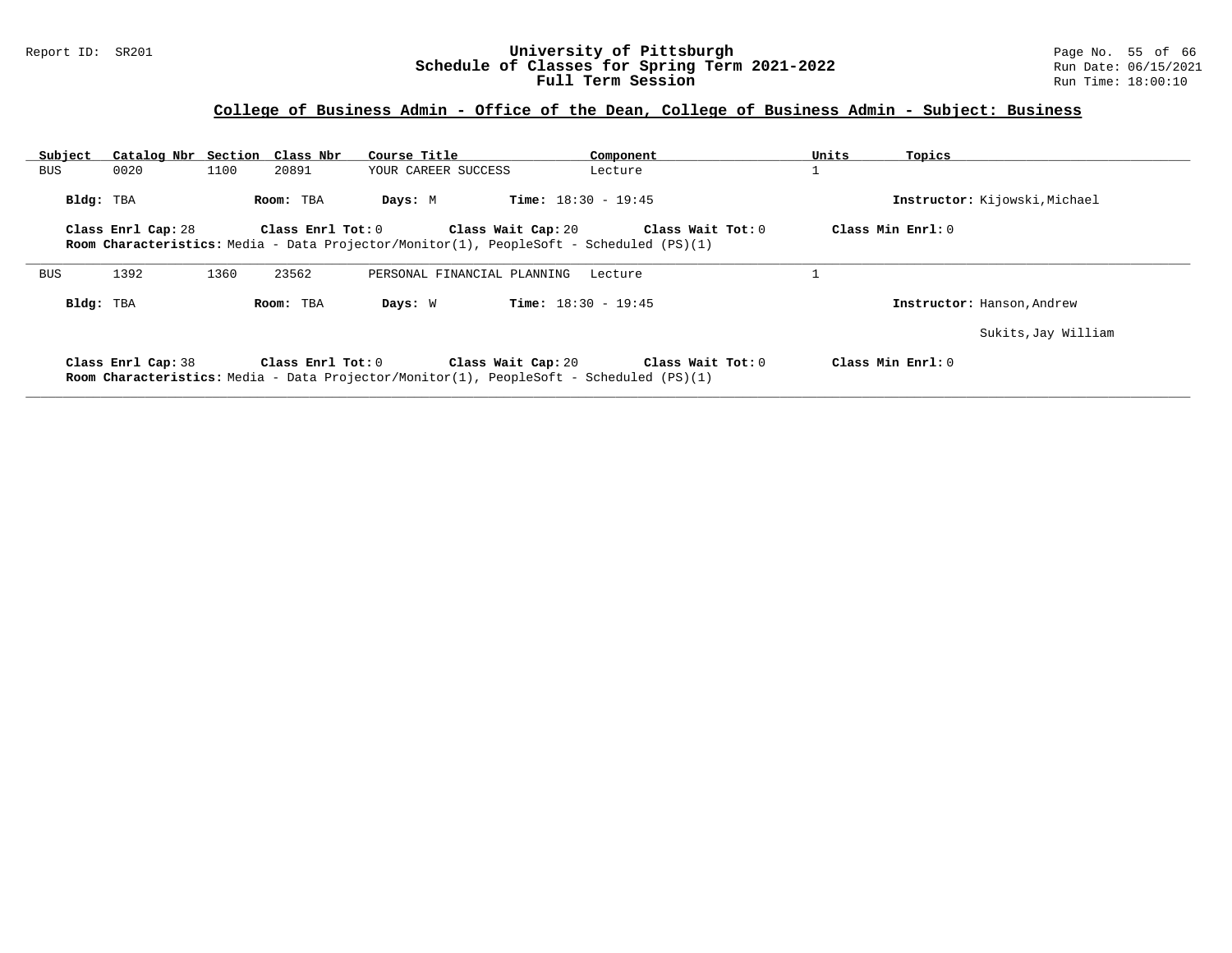#### Report ID: SR201 **University of Pittsburgh** Page No. 56 of 66 **Schedule of Classes for Spring Term 2021-2022** Run Date: 06/15/2021 **Full Term Session Rundall Term Session Rundall Term Session**

| Catalog Nbr Section Class Nbr<br>Subject                                                                                                                                                                                | Course Title                             | Component<br>Units           | Topics                            |
|-------------------------------------------------------------------------------------------------------------------------------------------------------------------------------------------------------------------------|------------------------------------------|------------------------------|-----------------------------------|
| <b>BUSACC</b><br>0030<br>1040<br>11956                                                                                                                                                                                  | FINANCIAL ACCOUNTING                     | 3<br>Lecture                 |                                   |
| Bldg: TBA<br>Room: TBA                                                                                                                                                                                                  | Days: Tu<br><b>Time:</b> $18:30 - 21:00$ |                              | Instructor: Yurko, Amy Jo Naponic |
| Class Enrl Cap: 70<br>Class Enrl Tot: 0<br>Room Characteristics: Media - Data Projector/Monitor(1), PeopleSoft - Scheduled (PS)(1)<br><b>Combined Section ID:</b> $0041(BUSACC/0030/CDACCT/6030) - CDACCT 6030(#12066)$ | Class Wait Cap: 20                       | Class Wait Tot: 0            | Class Min Enrl: 0                 |
|                                                                                                                                                                                                                         |                                          |                              |                                   |
| 0030<br>1050<br><b>BUSACC</b><br>12009                                                                                                                                                                                  | FINANCIAL ACCOUNTING                     | $\overline{3}$<br>Recitation |                                   |
| Bldg: TBA<br>Room: TBA                                                                                                                                                                                                  | Days: Tu<br><b>Time:</b> $21:05 - 21:55$ |                              | Instructor: Yurko, Amy Jo Naponic |
| Class Enrl Cap: 70<br>Class Enrl Tot: 0<br>Room Characteristics: Media - Data Projector/Monitor(1), PeopleSoft - Scheduled (PS)(1)<br><b>Combined Section ID:</b> $0042(BUSACC/0030/CDACCT/6030)$ - CDACCT 6030(#12093) | Class Wait Cap: 20                       | Class Wait Tot: 0            | Class Min Enrl: 0                 |
| 1230<br>11958<br><b>BUSACC</b><br>0040                                                                                                                                                                                  | MANAGERIAL ACCOUNTING                    | 3<br>Lecture                 |                                   |
| Bldg: TBA<br>Room: TBA                                                                                                                                                                                                  | Days: W<br><b>Time:</b> $18:30 - 21:00$  |                              | Instructor: Lind, Gary D          |
| Class Enrl Cap: 48<br>Class Enrl Tot: 0<br>Room Characteristics: Media - Data Projector/Monitor(1), PeopleSoft - Scheduled (PS)(1)<br><b>Combined Section ID:</b> $0043(BUSACC/0040/CDACCT/6040)$ - CDACCT 6040(#12067) | Class Wait Cap: 20                       | Class Wait Tot: 0            | Class Min Enrl: 0                 |
| <b>BUSACC</b><br>0040<br>1240<br>12010                                                                                                                                                                                  | MANAGERIAL ACCOUNTING                    | $\mathbf{3}$<br>Recitation   |                                   |
| Bldg: TBA<br>Room: TBA                                                                                                                                                                                                  | Time: $21:05 - 21:55$<br>Days: W         |                              | Instructor: Lind, Gary D          |
| Class Enrl Cap: 48<br>Class Enrl Tot: 0<br>Room Characteristics: Media - Data Projector/Monitor(1), PeopleSoft - Scheduled (PS)(1)<br>Combined Section ID: $0044(BUSACC/0040/CDACC/6040)$ - CDACCT 6040(#12094)         | Class Wait Cap: 20                       | Class Wait Tot: 0            | Class Min Enrl: 0                 |
| <b>BUSACC</b><br>1204<br>1040<br>11982                                                                                                                                                                                  | INTERMEDT FINANCL REPORTING 1 Lecture    | $\overline{3}$               |                                   |
| Bldg: TBA<br>Room: TBA                                                                                                                                                                                                  | Days: Tu<br><b>Time:</b> $18:30 - 21:00$ |                              | Instructor: Kart, Todd R.         |
| Class Enrl Cap: 32<br>Class Enrl Tot: 0<br>Room Characteristics: Media - Data Projector/Monitor(1), PeopleSoft - Scheduled (PS)(1)<br>Combined Section ID: 0045(BUSACC/1204/CDACCT/6204) - CDACCT 6204(#12068)          | Class Wait Cap: 20                       | Class Wait Tot: 0            | Class Min Enrl: 0                 |
| <b>BUSACC</b><br>1205<br>1050<br>12040                                                                                                                                                                                  | INTERMEDT FINANCL REPORTING 2 Lecture    | 3                            |                                   |
| Bldg: TBA<br>Room: TBA                                                                                                                                                                                                  | Days: Tu<br><b>Time:</b> $18:30 - 21:00$ |                              | Instructor: Cohen, Brian          |
| Class Enrl Cap: 33<br>Class Enrl Tot: 0<br>Room Characteristics: Media - Data Projector/Monitor(1), PeopleSoft - Scheduled (PS)(1)<br><b>Combined Section ID:</b> $0033(BUSACC 1205/CDACCT 6205) - CDACCT 6205(#12069)$ | Class Wait Cap: 20                       | Class Wait Tot: 0            | Class Min $Err1:0$                |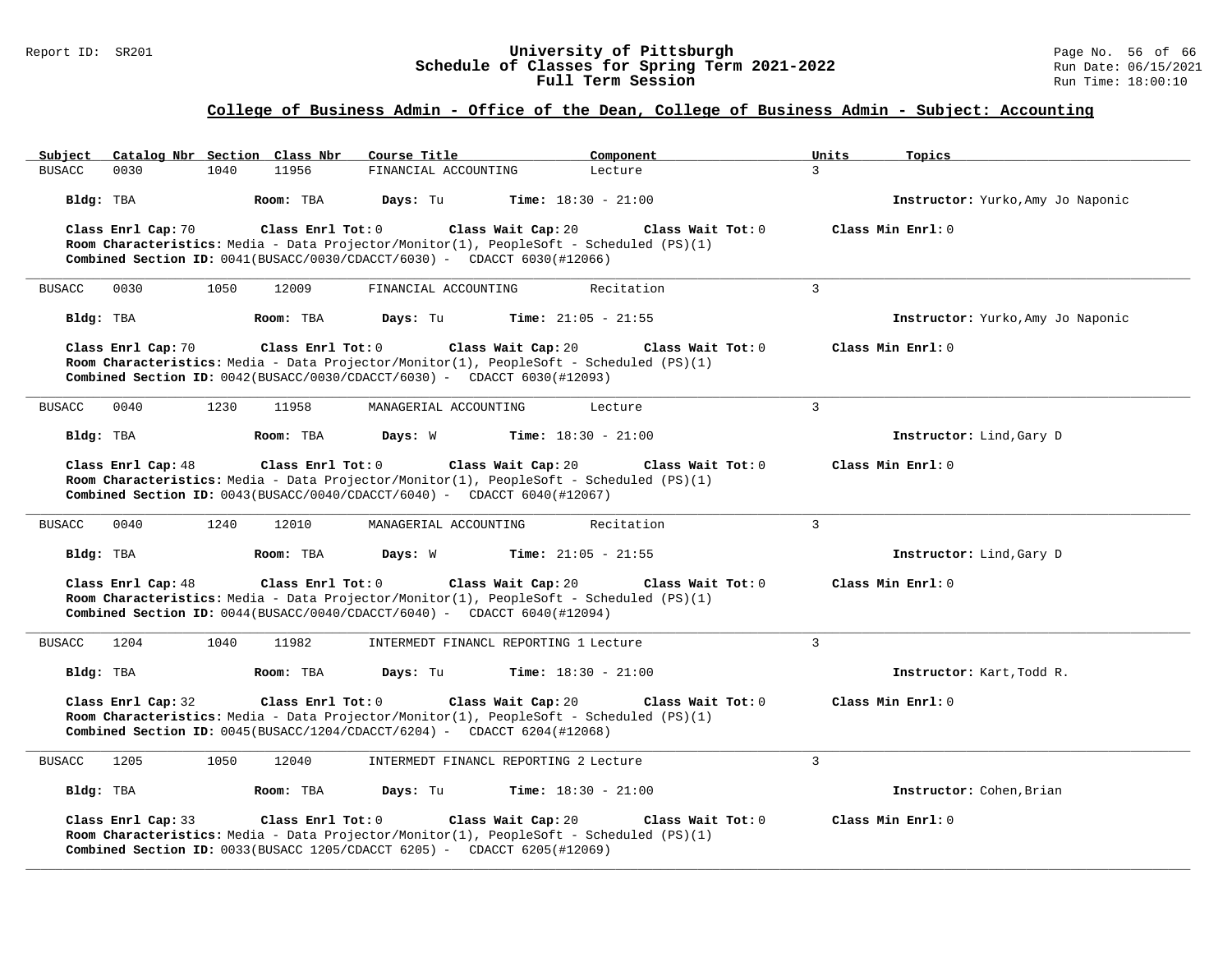| 1210<br><b>BUSACC</b> | 1030<br>16523 | FINANCIAL STATEMENT ANALYSIS Lecture                                                                                                                                                                                                                       | $\overline{3}$                |
|-----------------------|---------------|------------------------------------------------------------------------------------------------------------------------------------------------------------------------------------------------------------------------------------------------------------|-------------------------------|
| Bldg: TBA             | Room: TBA     | <b>Days:</b> Tu <b>Time:</b> $18:30 - 21:00$                                                                                                                                                                                                               | Instructor: Carlin, Jocelyn D |
| Class Enrl Cap: 30    |               | Class Enrl Tot: $0$ Class Wait Cap: $20$ Class Wait Tot: $0$<br><b>Room Characteristics:</b> Media - Data Projector/Monitor(1), PeopleSoft - Scheduled (PS)(1)<br><b>Combined Section ID:</b> $0012(BUSACC/1210/CDACT/6210/BACC/25)$ - CDACCT 6210(#18386) | Class Min Enrl: 0             |
| 1216<br>BUSACC        | 1200<br>16514 | ADVANCED FINANCIAL ACCOUNTING Lecture                                                                                                                                                                                                                      | 3                             |
| Bldg: TBA             | Room: TBA     | $Time: 18:30 - 21:00$<br>Days: W                                                                                                                                                                                                                           | Instructor: Hogan, Brian      |
|                       |               | Class Enrl Tot: $0$ Class Wait Cap: $20$ Class Wait Tot: $0$                                                                                                                                                                                               | Class Min Enrl: 0             |
| Class Enrl Cap: 33    |               | <b>Room Characteristics:</b> Media - Data Projector/Monitor(1), PeopleSoft - Scheduled (PS)(1)<br><b>Combined Section ID:</b> $0011(BUSACC/1216/CDACC/6216/BACC/2)$ - CDACCT 6216(#16544)                                                                  |                               |
| 1221<br>BUSACC        | 1200<br>12041 | STRATEGIC COST MANAGEMENT<br>Lecture                                                                                                                                                                                                                       | 3                             |
| Bldg: TBA             | Room: TBA     | <b>Days:</b> Tu <b>Time:</b> $18:30 - 21:00$                                                                                                                                                                                                               | Instructor: Srinivasan, Dhinu |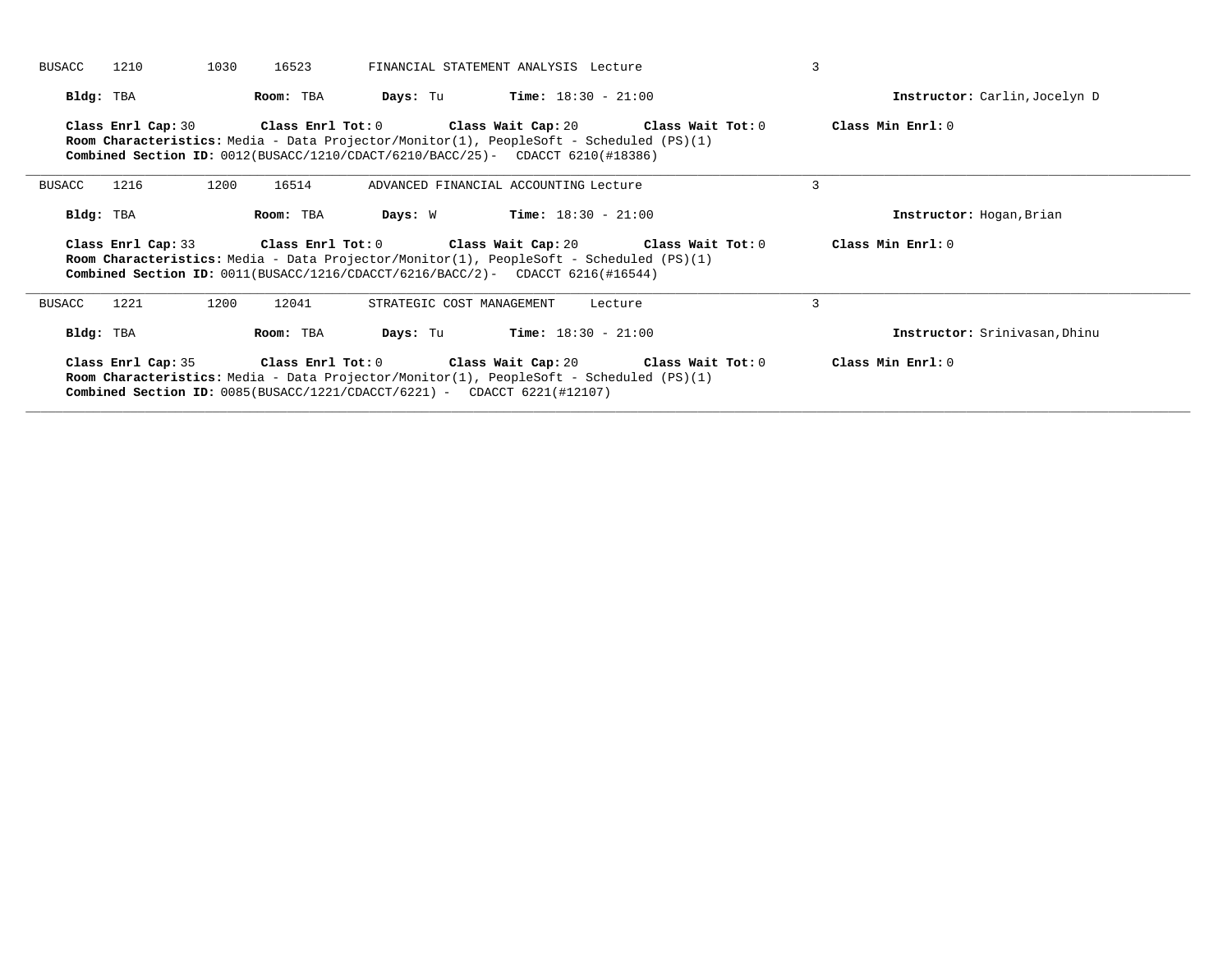#### Report ID: SR201 **University of Pittsburgh University of Pittsburgh** Page No. 58 of 66<br>**Schedule of Classes for Spring Term 2021-2022** Run Date: 06/15/2021 **Schedule of Classes for Spring Term 2021-2022** Run Date: 06/15/2021 **Full Term Session Rundall Term Session Rundall Term Session**

### **College of Business Admin - Office of the Dean, College of Business Admin - Subject: Business Information Systems**

| Catalog Nbr Section Class Nbr<br>Subject                                        | Course Title<br>Component                                                                                                                               | Units<br>Topics                  |
|---------------------------------------------------------------------------------|---------------------------------------------------------------------------------------------------------------------------------------------------------|----------------------------------|
| 1060<br>1300<br>22209<br><b>BUSBIS</b>                                          | INTRO TO INFORMATION SYSTEMS Lecture                                                                                                                    | 3                                |
| Bldg: TBA<br>Room: TBA                                                          | <b>Days:</b> Tu <b>Time:</b> $18:30 - 21:00$                                                                                                            | Instructor: Rodi, Anthony F      |
| Class Enrl Cap: 60                                                              | Class Enrl Tot: 0 Class Wait Cap: 20 Class Wait Tot: 0<br>Room Characteristics: Media - Data Projector/Monitor(1), PeopleSoft - Scheduled (PS)(1)       | Class Min Enrl: 0                |
| <b>BUSBIS</b><br>1600<br>1100<br>23633                                          | TEC-ENABLED BUS TRANSFORMATIONLecture                                                                                                                   | 3                                |
| Bldg: TBA<br>Room: TBA                                                          | <b>Days:</b> M <b>Time:</b> $18:30 - 21:00$                                                                                                             | Instructor: Mitra, Kaushik       |
| Class Enrl Cap: 25                                                              | Class Enrl Tot: $0$ Class Wait Cap: $20$ Class Wait Tot: $0$<br>Room Characteristics: Media - Data Projector/Monitor(1), PeopleSoft - Scheduled (PS)(1) | Class Min Enrl: 0                |
| <b>BUSBIS</b><br>1605<br>1100<br>24903                                          | DATABASE MANAGEMENT<br>Lecture                                                                                                                          | 3                                |
| Room: TBA<br>Bldg: TBA                                                          | <b>Days:</b> W <b>Time:</b> $18:30 - 21:00$                                                                                                             | Instructor: Mitra, Kaushik       |
| Class Enrl Cap: 40                                                              | Class Enrl Tot: 0 Class Wait Cap: 20 Class Wait Tot: 0<br>Room Characteristics: Media - Data Projector/Monitor(1), PeopleSoft - Scheduled (PS)(1)       | Class Min $Enr1:0$               |
| 1630<br>1300<br>22612<br>BUSBIS                                                 | PROJECT MANAGEMENT<br>Lecture                                                                                                                           | 3                                |
| Bldg: TBA<br>Room: TBA                                                          | <b>Days:</b> M <b>Time:</b> $18:30 - 21:15$                                                                                                             | Instructor: Janchenko, Gary J    |
| Class Enrl Cap: 40                                                              | Class Enrl Tot: $0$ Class Wait Cap: $20$ Class Wait Tot: $0$<br>Room Characteristics: Media - Data Projector/Monitor(1), PeopleSoft - Scheduled (PS)(1) | Class Min $Enr1:0$               |
| 1640<br>1150<br>21788<br>BUSBIS                                                 | IT ARCH & PLATFORMS<br>Lecture                                                                                                                          | $\overline{3}$                   |
| Bldg: TBA<br>Room: TBA                                                          | <b>Days:</b> Tu <b>Time:</b> $18:30 - 21:00$                                                                                                            | Instructor: Hydari, Muhammad Zia |
| Class Enrl Cap: 48<br>Attributes: Class Materials on Reserve at Hillman Library | Class Enrl Tot: $0$ Class Wait Cap: $20$ Class Wait Tot: $0$<br>Room Characteristics: Media - Data Projector/Monitor(1), PeopleSoft - Scheduled (PS)(1) | Class Min Enrl: 0                |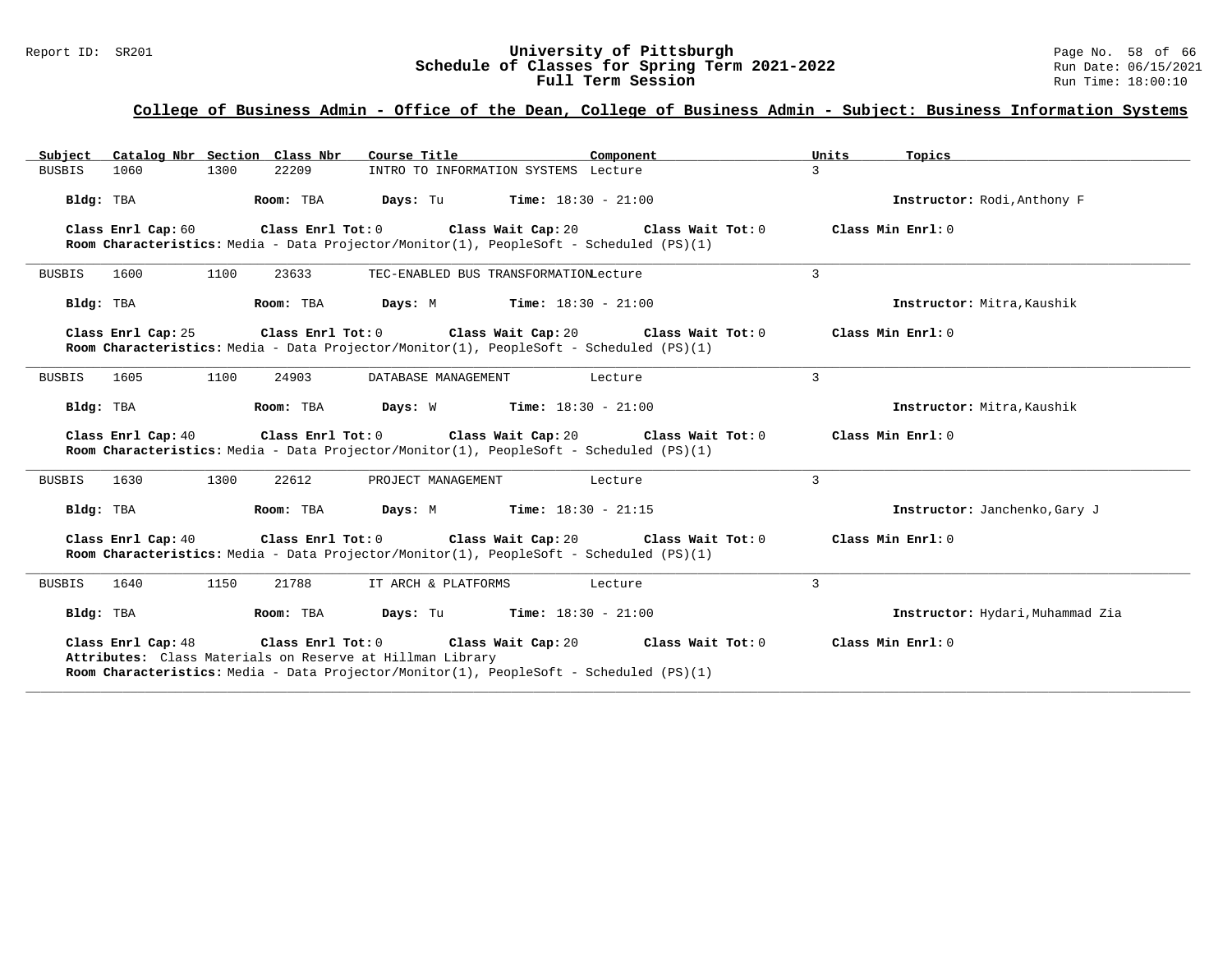#### Report ID: SR201 **University of Pittsburgh** Page No. 59 of 66 **Schedule of Classes for Spring Term 2021-2022** Run Date: 06/15/2021 **Full Term Session Rundall Term Session Rundall Term Session**

# **College of Business Admin - Office of the Dean, College of Business Admin - Subject: Business Economics**

| Subject   | Catalog Nbr Section Class Nbr |      |                   | Course Title         |                                                                                                                      | Component         | Units             | Topics                         |
|-----------|-------------------------------|------|-------------------|----------------------|----------------------------------------------------------------------------------------------------------------------|-------------------|-------------------|--------------------------------|
| BUSECN    | 1010                          | 1050 | 11967             | MANAGERIAL ECONOMICS |                                                                                                                      | Lecture           |                   |                                |
| Bldg: TBA |                               |      | Room: TBA         | Days: M              | <b>Time:</b> $18:30 - 21:00$                                                                                         |                   |                   | Instructor: Banerjee, Haimanti |
|           | Class Enrl Cap: 26            |      | Class Enrl Tot: 0 |                      | Class Wait Cap: 20<br><b>Room Characteristics:</b> Media - Data Projector/Monitor(1), PeopleSoft - Scheduled (PS)(1) | Class Wait Tot: 0 | Class Min Enrl: 0 |                                |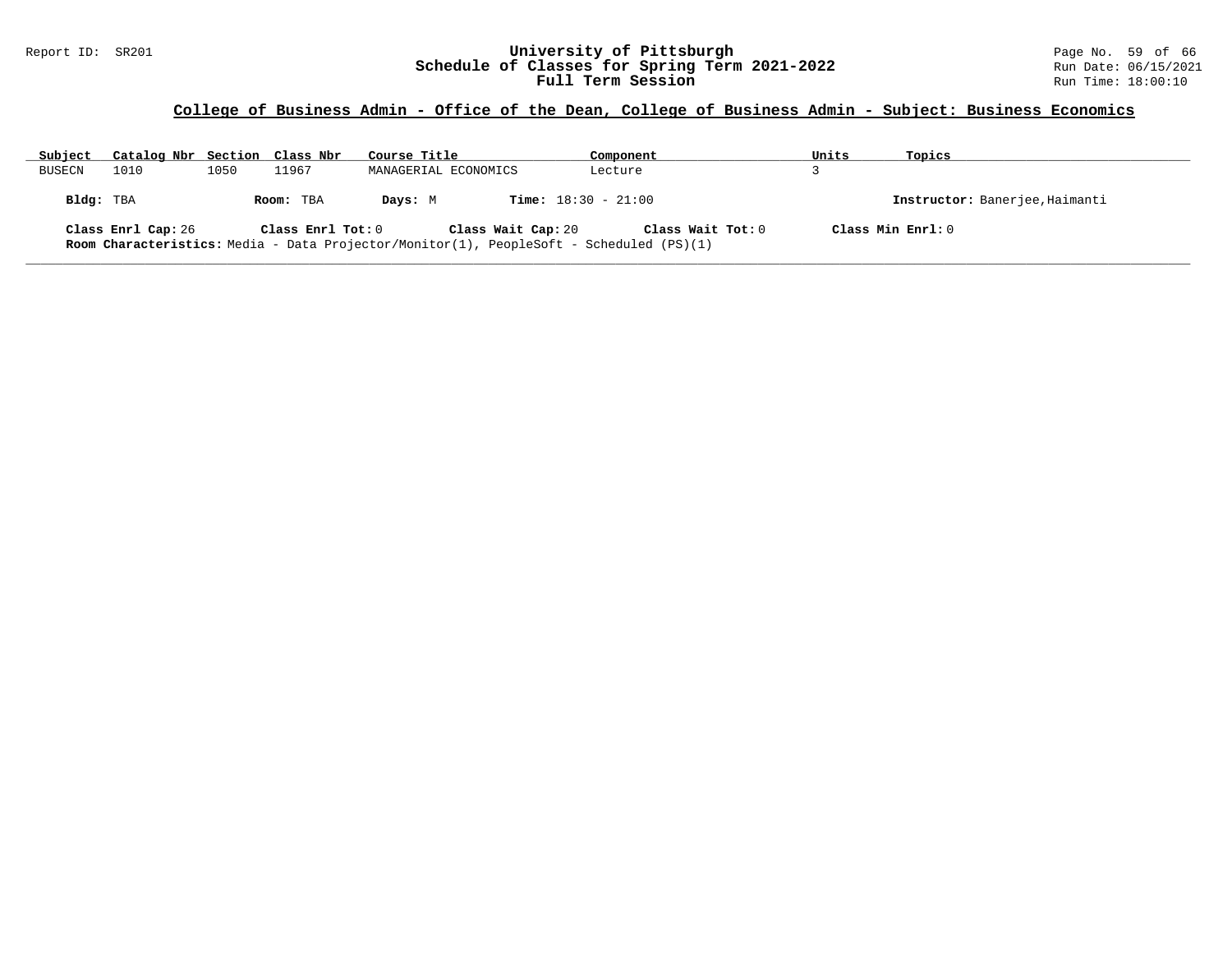#### Report ID: SR201 **University of Pittsburgh** Page No. 60 of 66 **Schedule of Classes for Spring Term 2021-2022** Run Date: 06/15/2021 **Full Term Session Rundall Term Session Rundall Term Session**

| Subject               | Catalog Nbr Section Class Nbr | Course Title                                                                                   | Component                                                                 | Units<br>Topics   |                                   |
|-----------------------|-------------------------------|------------------------------------------------------------------------------------------------|---------------------------------------------------------------------------|-------------------|-----------------------------------|
| <b>BUSERV</b><br>1920 | 1120<br>11960                 | FINANCIAL ACCOUNTING                                                                           | Lecture                                                                   | $\mathbf{R}$      |                                   |
| Bldg: TBA             | Room: TBA                     | <b>Days:</b> $W$ <b>Time:</b> $18:30 - 21:00$                                                  |                                                                           |                   | Instructor: Mendes, Peter Anthony |
| Class Enrl Cap: 40    |                               |                                                                                                | Class Enrl Tot: $0$ Class Wait Cap: $20$ Class Wait Tot: $0$              | Class Min Enrl: 0 |                                   |
|                       |                               | Room Characteristics: Media - Data Projector/Monitor(1), PeopleSoft - Scheduled (PS)(1)        |                                                                           |                   |                                   |
| 1940<br><b>BUSERV</b> | 1040<br>12053                 | MARKETING FUNDAMENTALS                                                                         | Lecture                                                                   | ζ                 |                                   |
| Bldg: TBA             | Room: TBA                     | <b>Days:</b> M <b>Time:</b> $18:30 - 21:00$                                                    |                                                                           |                   | Instructor: Hoak, Virginia M      |
|                       |                               |                                                                                                | Class Enrl Cap: 40 Class Enrl Tot: 0 Class Wait Cap: 20 Class Wait Tot: 0 | Class Min Enrl: 0 |                                   |
|                       |                               | <b>Room Characteristics:</b> Media - Data Projector/Monitor(1), PeopleSoft - Scheduled (PS)(1) |                                                                           |                   |                                   |
| Reserve Capacity:     |                               | 01-OCT-2021 College of General Studies Reserve Enrl Cap: 15                                    |                                                                           | Reserve Enrl Tot: | 0                                 |
|                       |                               | 10-DEC-2021 College of General Studies                                                         | $\Omega$                                                                  |                   |                                   |
| 1985<br><b>BUSERV</b> | 1030<br>11950                 | SMALL BUSINESS MANAGEMENT                                                                      | Lecture                                                                   | 3                 |                                   |
| Bldg: TBA             | Room: TBA                     | <b>Days:</b> Th <b>Time:</b> $18:30 - 21:00$                                                   |                                                                           |                   | Instructor: Stakeley, John        |
|                       |                               |                                                                                                | Class Enrl Cap: 40 Class Enrl Tot: 0 Class Wait Cap: 20 Class Wait Tot: 0 | Class Min Enrl: 0 |                                   |
|                       |                               | <b>Room Characteristics:</b> Media - Data Projector/Monitor(1), PeopleSoft - Scheduled (PS)(1) |                                                                           |                   |                                   |
| Reserve Capacity:     |                               | 01-OCT-2021 College of General Studies Reserve Enrl Cap: 15                                    |                                                                           | Reserve Enrl Tot: | 0                                 |
|                       |                               | 10-DEC-2021 College of General Studies                                                         | $\Omega$                                                                  |                   | $\Omega$                          |
|                       |                               |                                                                                                |                                                                           |                   |                                   |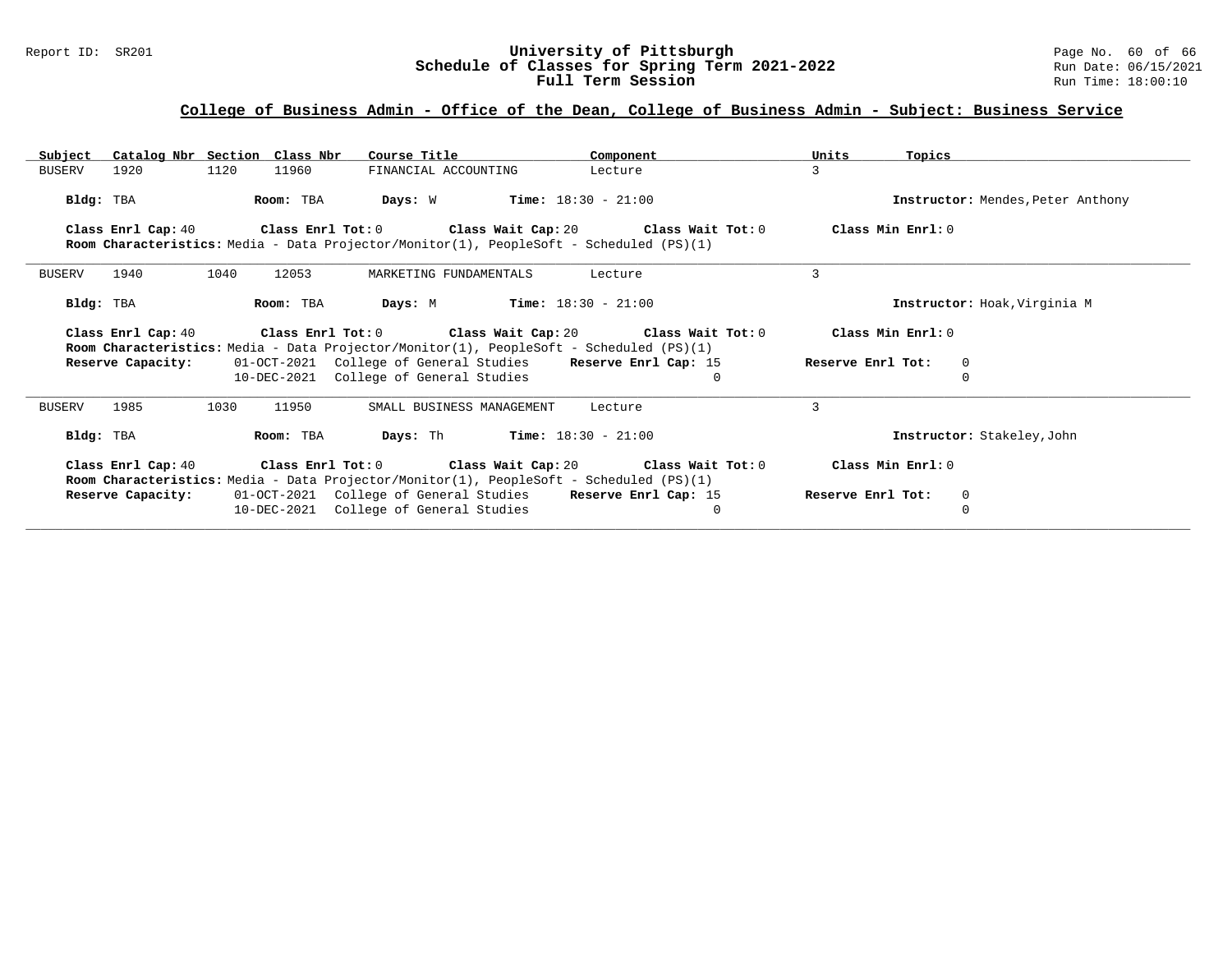#### Report ID: SR201 **University of Pittsburgh** Page No. 61 of 66 **Schedule of Classes for Spring Term 2021-2022** Run Date: 06/15/2021 **Full Term Session Rundall Term Session Rundall Term Session**

# **College of Business Admin - Office of the Dean, College of Business Admin - Subject: Finance**

| Subject Catalog Nbr Section Class Nbr                                                                                              | Course Title                                                  | Component                            | Units               | Topics                          |
|------------------------------------------------------------------------------------------------------------------------------------|---------------------------------------------------------------|--------------------------------------|---------------------|---------------------------------|
| 11970<br>1030<br>1200<br>BUSFIN                                                                                                    | INTRODUCTION TO FINANCE                                       | Lecture                              | 3                   |                                 |
| Bldg: TBA<br>Room: TBA                                                                                                             | <b>Days:</b> W <b>Time:</b> $18:30 - 21:00$                   |                                      |                     | Instructor: Yalin. Mehmet Fatih |
| Class Enrl Cap: 38<br>Room Characteristics: Media - Data Projector/Monitor(1), PeopleSoft - Scheduled (PS)(1)                      | Class Enrl Tot: $0$ Class Wait Cap: $20$ Class Wait Tot: $0$  |                                      | Class Min Enrl: 0   |                                 |
| 1210<br><b>BUSFIN</b><br>1030<br>11988                                                                                             | INTRODUCTION TO FINANCE                                       | Recitation                           | 3                   |                                 |
| Room: TBA<br>Bldg: TBA                                                                                                             | <b>Days:</b> W <b>Time:</b> $21:05 - 21:55$                   |                                      |                     | Instructor: Yalin, Mehmet Fatih |
| Class Enrl Cap: 38<br>Room Characteristics: Media - Data Projector/Monitor(4), PeopleSoft - Scheduled (PS)(1)                      | Class Enrl Tot: $0$ Class Wait Cap: $20$ Class Wait Tot: $0$  |                                      | Class Min Enrl: 0   |                                 |
| 1100<br><b>BUSFIN</b><br>1311<br>12033                                                                                             | CORPORATE FINANCE                                             | Lecture                              | 3                   |                                 |
| Bldg: TBA                                                                                                                          | <b>Room:</b> TBA <b>Days:</b> Th <b>Time:</b> $18:30 - 21:00$ |                                      |                     | Instructor: Sukits, Jay William |
| Class Enrl Cap: 38<br>Room Characteristics: Media - Data Projector/Monitor(1), PeopleSoft - Scheduled (PS)(1)                      | Class Enrl Tot: $0$ Class Wait Cap: $20$ Class Wait Tot: $0$  |                                      | Class Min Enrl: 0   |                                 |
| <b>BUSFIN</b><br>1321<br>1200<br>14758                                                                                             | INVESTMENT MANAGEMENT                                         | Lecture                              | 3                   |                                 |
| Room: TBA<br>Bldg: TBA                                                                                                             | <b>Days:</b> Tu <b>Time:</b> $18:30 - 21:00$                  |                                      |                     | Instructor: Yalin. Mehmet Fatih |
| Class Enrl Cap: 26<br>Room Characteristics: Media - Data Projector/Monitor(1), PeopleSoft - Scheduled (PS)(1)                      | Class Enrl Tot: $0$ Class Wait Cap: $20$ Class Wait Tot: $0$  |                                      | Class Min Enrl: 0   |                                 |
| 1328<br>1240<br>14759<br><b>BUSFIN</b>                                                                                             | CAPITAL MARKETS                                               | Lecture                              | 3                   |                                 |
| Bldg: TBA<br>Room: TBA                                                                                                             | <b>Days:</b> Tu <b>Time:</b> $18:30 - 21:00$                  |                                      |                     | Instructor: Sukits, Jay William |
| Class Enrl Cap: 50<br>Class Enrl Tot: 0<br>Room Characteristics: Media - Data Projector/Monitor(1), PeopleSoft - Scheduled (PS)(1) |                                                               | Class Wait Cap: 20 Class Wait Tot: 0 | Class Min $Enr1: 0$ |                                 |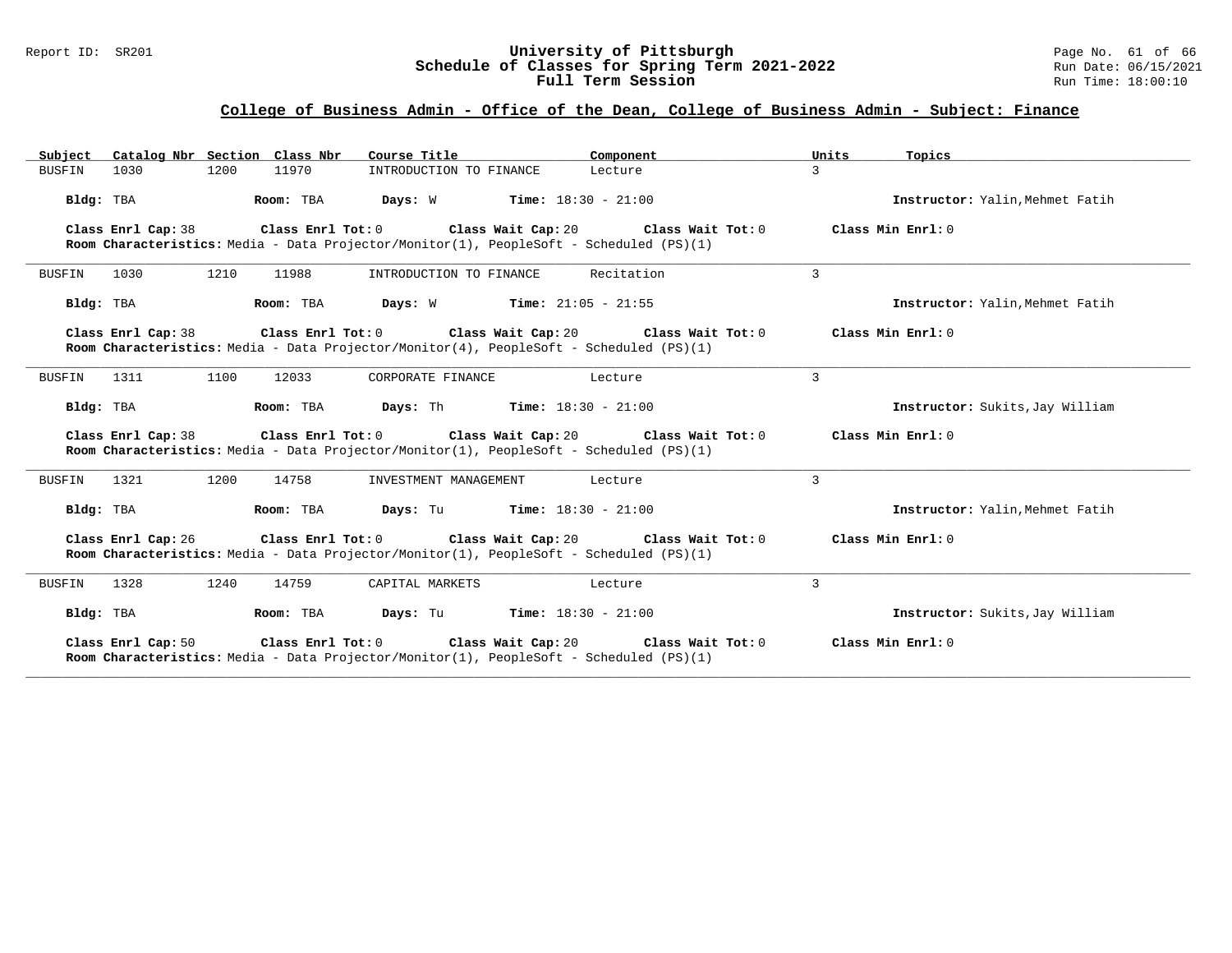#### Report ID: SR201 **1988 Mage 10: SR201 University of Pittsburgh University of Pittsburgh** Page No. 62 of 66<br>**Schedule of Classes for Spring Term 2021-2022** 2013 Run Date: 06/15/2021 **Schedule of Classes for Spring Term 2021-2022** Run Date: 06/15/2021 **Full Term Session Rundall Term Session Rundall Term Session**

### **College of Business Admin - Office of the Dean, College of Business Admin - Subject: Human Resources Management**

| Subject   | Catalog Nbr Section Class Nbr |      |                                | Course Title                                                                            | Component                                         | Units             | Topics                           |
|-----------|-------------------------------|------|--------------------------------|-----------------------------------------------------------------------------------------|---------------------------------------------------|-------------------|----------------------------------|
| BUSHRM    | 1050                          | 1035 | 12038                          | HUMAN RESOURCES MANAGEMENT                                                              | Lecture                                           |                   |                                  |
| Bldg: TBA | Class Enrl Cap: 38            |      | Room: TBA<br>Class Enrl Tot: 0 | Days: Th<br>Class Wait Cap: 20                                                          | <b>Time:</b> $18:30 - 21:00$<br>Class Wait Tot: 0 | Class Min Enrl: 0 | Instructor: Burdsall, Mark David |
|           |                               |      |                                | Room Characteristics: Media - Data Projector/Monitor(1), PeopleSoft - Scheduled (PS)(1) |                                                   |                   |                                  |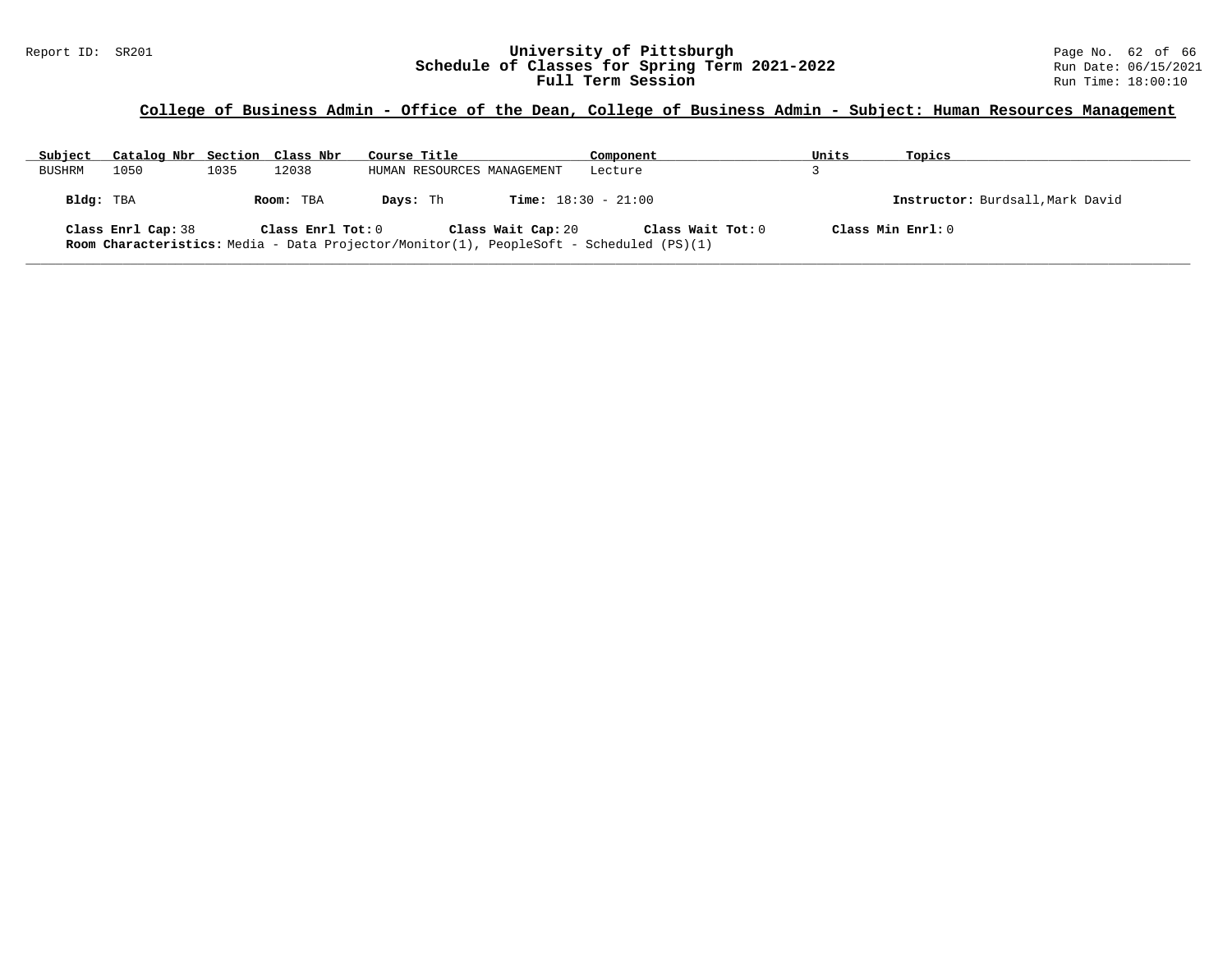#### Report ID: SR201 **University of Pittsburgh** Page No. 63 of 66 **Schedule of Classes for Spring Term 2021-2022** Run Date: 06/15/2021 **Full Term Session Rundall Term Session Rundall Term Session**

| Subject Catalog Nbr Section Class Nbr                                                           | Component                                                                                                                          | Units<br>Topics                     |
|-------------------------------------------------------------------------------------------------|------------------------------------------------------------------------------------------------------------------------------------|-------------------------------------|
| 1040<br>1150<br>11992<br><b>BUSMKT</b>                                                          | INTRODUCTION TO MARKETING<br>Lecture                                                                                               | $\mathcal{L}$                       |
| Bldg: TBA<br>Room: TBA                                                                          | <b>Time:</b> $18:30 - 21:00$<br>Days: W                                                                                            | Instructor: Shi, Oiaoni             |
| Class Enrl Cap: 55<br>Class Enrl Tot: 0                                                         | Class Wait Cap: 20<br>Class Wait Tot: 0<br>Room Characteristics: Media - Data Projector/Monitor(1), PeopleSoft - Scheduled (PS)(1) | Class Min $Enr1: 0$                 |
| 1425<br>1105<br>22606<br>BUSMKT                                                                 | SALES FORCE MANAGEMENT<br>Lecture                                                                                                  | 3                                   |
| Bldg: TBA<br>Room: TBA                                                                          | Days: Th<br><b>Time:</b> $18:30 - 21:00$                                                                                           | Instructor: Bernstine, Aaron Joseph |
| Class Enrl Cap: 38<br>Class Enrl Tot: 0                                                         | Class Wait Cap: 20<br>Class Wait Tot: 0<br>Room Characteristics: Media - Data Projector/Monitor(1), PeopleSoft - Scheduled (PS)(1) | Class Min Enrl: 0                   |
| 1427<br>1070<br>15025<br>BUSMKT                                                                 | PUBLIC RELATIONS MANAGEMENT Lecture                                                                                                | $\overline{3}$                      |
| Bldg: TBA<br>Room: TBA                                                                          | Days: M<br><b>Time:</b> $18:30 - 21:00$                                                                                            | Instructor: Krakoff, Jeffrey A      |
| Class Enrl Cap: 40<br>Class Enrl Tot: 0                                                         | Class Wait Cap: 20<br>Class Wait Tot: 0<br>Room Characteristics: Media - Data Projector/Monitor(1), PeopleSoft - Scheduled (PS)(1) | Class Min Enrl: 0                   |
| 1150<br>BUSMKT<br>1441<br>29573                                                                 | CONSUMER BEHAVIOR<br>Lecture                                                                                                       | 3                                   |
| Bldg: TBA<br>Room: TBA                                                                          | Days: W<br><b>Time:</b> $18:30 - 21:00$                                                                                            | Instructor: Guo, Yang               |
| Class Enrl Cap: 38<br>Class Enrl Tot: 0<br>Room Characteristics: PeopleSoft - Scheduled (PS)(1) | Class Wait Cap: 20<br>Class Wait Tot: 0                                                                                            | Class Min Enrl: 0                   |
| 1451<br>1070<br>BUSMKT<br>11995                                                                 | RETAIL MANAGEMENT<br>Lecture                                                                                                       | 3                                   |
| Bldg: TBA<br>Room: TBA                                                                          | <b>Time:</b> $18:30 - 21:00$<br>Days: Tu                                                                                           | Instructor: Johnson, Ellen M        |
| Class Enrl Cap: 38<br>Class Enrl Tot: 0                                                         | Class Wait Cap: 20<br>Class Wait Tot: 0<br>Room Characteristics: Media - Data Projector/Monitor(1), PeopleSoft - Scheduled (PS)(1) | Class Min Enrl: 0                   |
| 1060<br>1481<br>11996<br>BUSMKT                                                                 | BRAND MANAGEMENT<br>Lecture                                                                                                        | 3                                   |
| Bldg: TBA<br>Room: TBA                                                                          | Days: W<br><b>Time:</b> $18:30 - 21:00$                                                                                            | Instructor: Thompson, Robert John   |
|                                                                                                 |                                                                                                                                    | McDonald, Derek B                   |
| Class Enrl Tot: 0<br>Class Enrl Cap: 40                                                         | Class Wait Cap: 20<br>Class Wait Tot: 0<br>Room Characteristics: Media - Data Projector/Monitor(1), PeopleSoft - Scheduled (PS)(1) | Class Min Enrl: 0                   |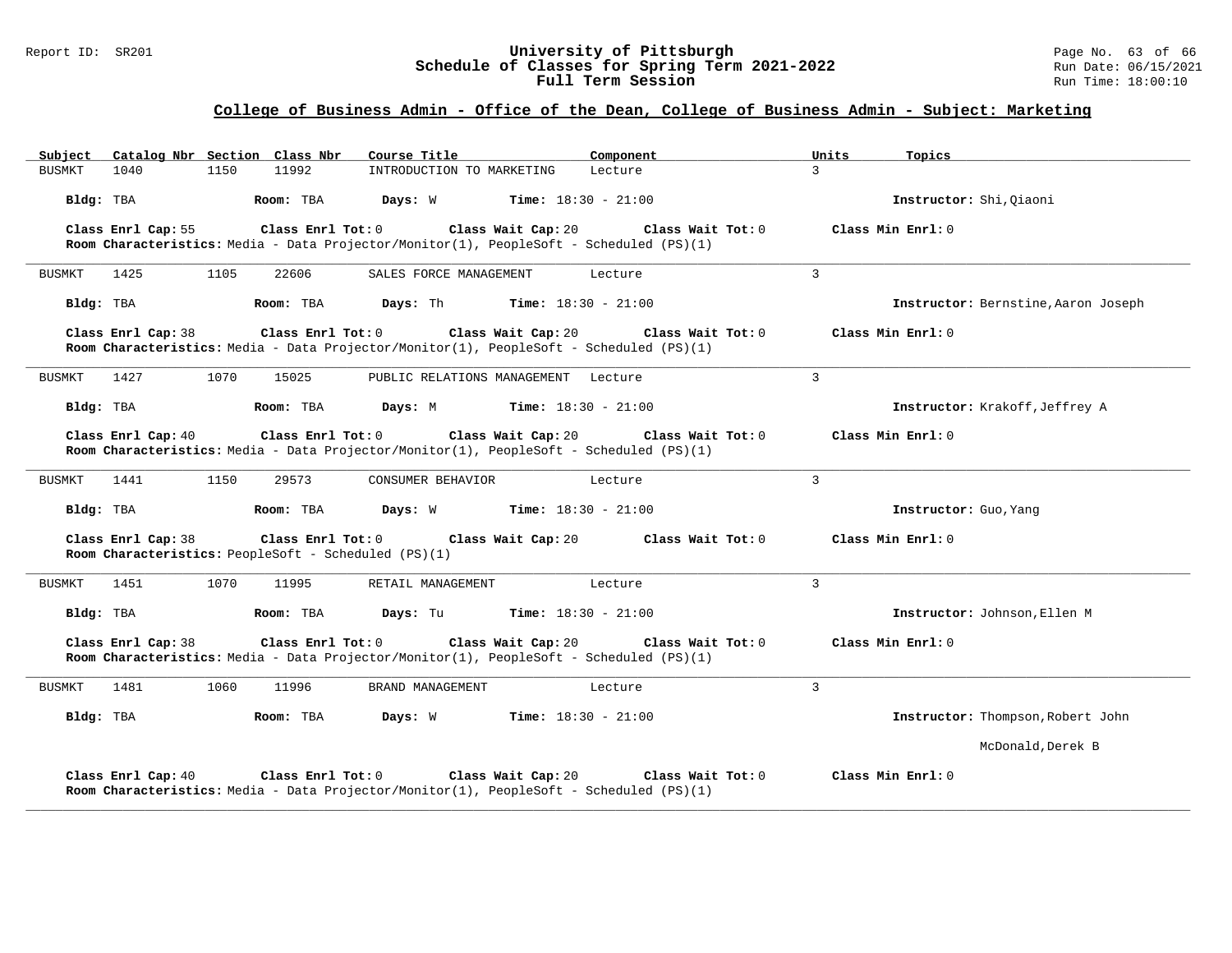#### Report ID: SR201 **University of Pittsburgh** Page No. 64 of 66 **Schedule of Classes for Spring Term 2021-2022** Run Date: 06/15/2021 **Full Term Session Rundall Term Session Rundall Term Session**

| Subject   | Catalog Nbr Section Class Nbr |      |                         | Course Title            |                                                                                                                      | Component         | Units | Topics                             |
|-----------|-------------------------------|------|-------------------------|-------------------------|----------------------------------------------------------------------------------------------------------------------|-------------------|-------|------------------------------------|
| BUSORG    | 1020                          | 1260 | 18001                   | ORGANIZATIONAL BEHAVIOR |                                                                                                                      | Lecture           | 3     |                                    |
| Bldg: TBA |                               |      | Room: TBA               | Days: Tu                | <b>Time:</b> $18:30 - 21:00$                                                                                         |                   |       | Instructor: Gilbertson, Evan Scott |
|           | Class Enrl Cap: 38            |      | $Class$ $Enrl$ $Tot: 0$ |                         | Class Wait Cap: 20<br><b>Room Characteristics:</b> Media - Data Projector/Monitor(1), PeopleSoft - Scheduled (PS)(1) | Class Wait Tot: 0 |       | Class Min $Err1:0$                 |
| BUSORG    | 1101                          | 1010 | 12039                   |                         | FUNDAMNTLS OF BUS COMMUNICTN Lecture                                                                                 |                   |       |                                    |
| Bldg: TBA |                               |      | Room: TBA               | Days: W                 | <b>Time:</b> $18:30 - 21:00$                                                                                         |                   |       | Instructor: Butter, Robert E       |
|           | Class Enrl Cap: 26            |      | Class Enrl Tot: 0       |                         | Class Wait Cap: 20<br><b>Room Characteristics:</b> Media - Data Projector/Monitor(1), PeopleSoft - Scheduled (PS)(1) | Class Wait Tot: 0 |       | Class Min Enrl: 0                  |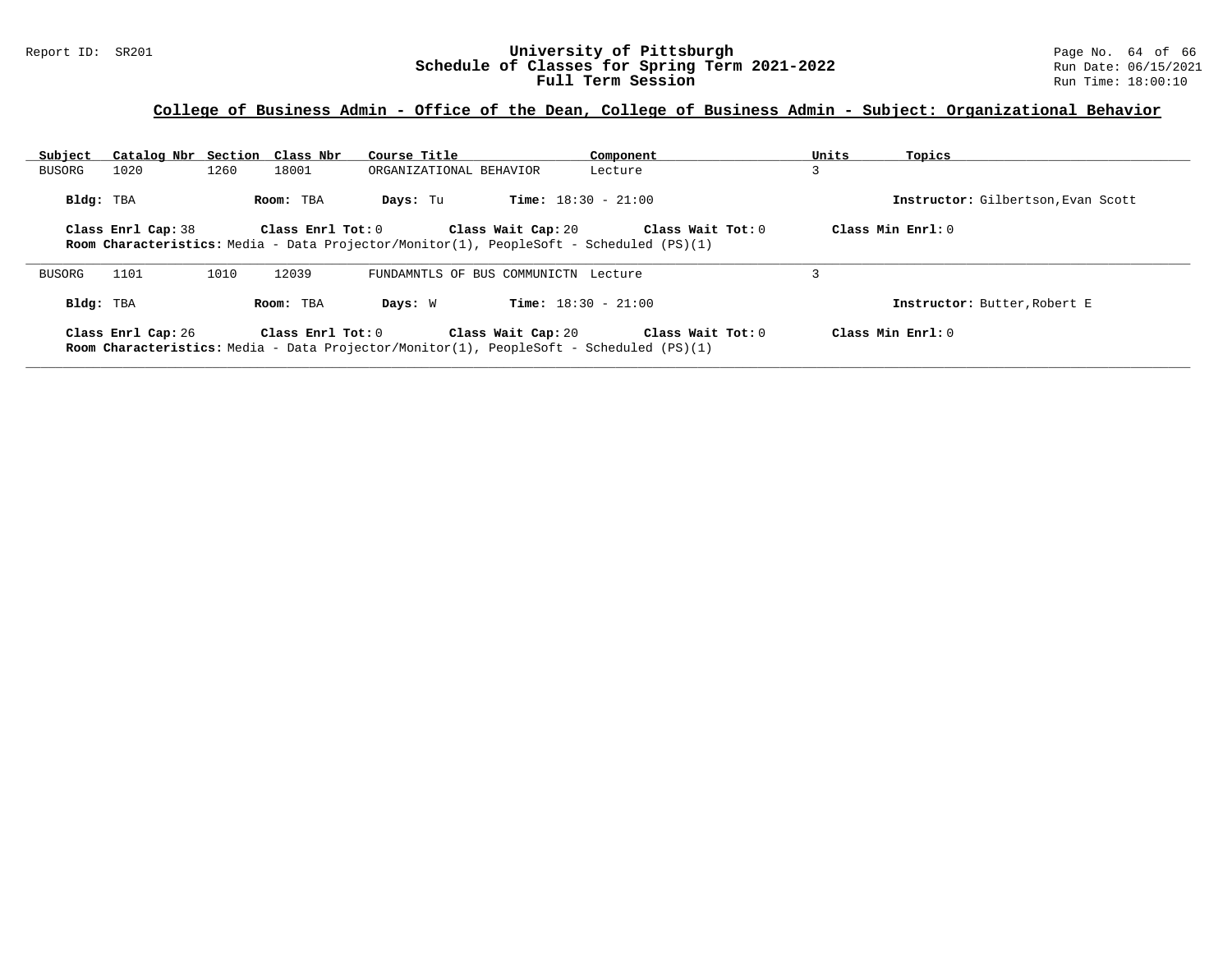#### Report ID: SR201 **University of Pittsburgh** Page No. 65 of 66 **Schedule of Classes for Spring Term 2021-2022** Run Date: 06/15/2021 **Full Term Session Rundall Term Session Rundall Term Session**

| Subject   |                    | Catalog Nbr Section Class Nbr | Course Title                                  | Component                                                                                                                                                                   | Topics<br>Units              |
|-----------|--------------------|-------------------------------|-----------------------------------------------|-----------------------------------------------------------------------------------------------------------------------------------------------------------------------------|------------------------------|
| BUSQOM    | 0050               | 1400<br>12044                 | OUANTITATIVE METHODS                          | Lecture                                                                                                                                                                     | 3                            |
| Bldg: TBA |                    | Room: TBA                     | Days: Th                                      | $Time: 18:30 - 21:00$                                                                                                                                                       | Instructor: Martis, John F   |
|           |                    |                               |                                               | Class Enrl Cap: 55 Class Enrl Tot: 0 Class Wait Cap: 20 Class Wait Tot: 0<br><b>Room Characteristics:</b> Media - Data Projector/Monitor(1), PeopleSoft - Scheduled (PS)(1) | Class Min Enrl: 0            |
| BUSQOM    | 0050               | 1420<br>12060                 | OUANTITATIVE METHODS                          | Recitation                                                                                                                                                                  | 3                            |
| Bldg: TBA |                    | Room: TBA                     | Days: Th                                      | <b>Time:</b> $21:05 - 21:55$                                                                                                                                                | Instructor: Martis, John F   |
|           | Class Enrl Cap: 55 |                               |                                               | Class Enrl Tot: $0$ Class Wait Cap: $20$ Class Wait Tot: $0$<br><b>Room Characteristics:</b> Media - Data Projector/Monitor(1), PeopleSoft - Scheduled (PS)(1)              | Class Min Enrl: 0            |
| BUSQOM    | 1070               | 1190<br>12016                 | OPERATIONS MANAGEMENT                         | Lecture                                                                                                                                                                     | 3                            |
| Bldg: TBA |                    | Room: TBA                     | <b>Days:</b> $W$ <b>Time:</b> $18:30 - 21:00$ |                                                                                                                                                                             | Instructor: McMorrow, Paul A |
|           | Class Enrl Cap: 60 |                               |                                               | Class Enrl Tot: $0$ Class Wait Cap: $20$ Class Wait Tot: $0$<br>Room Characteristics: Media - Data Projector/Monitor(1), PeopleSoft - Scheduled (PS)(1)                     | Class Min Enrl: 0            |